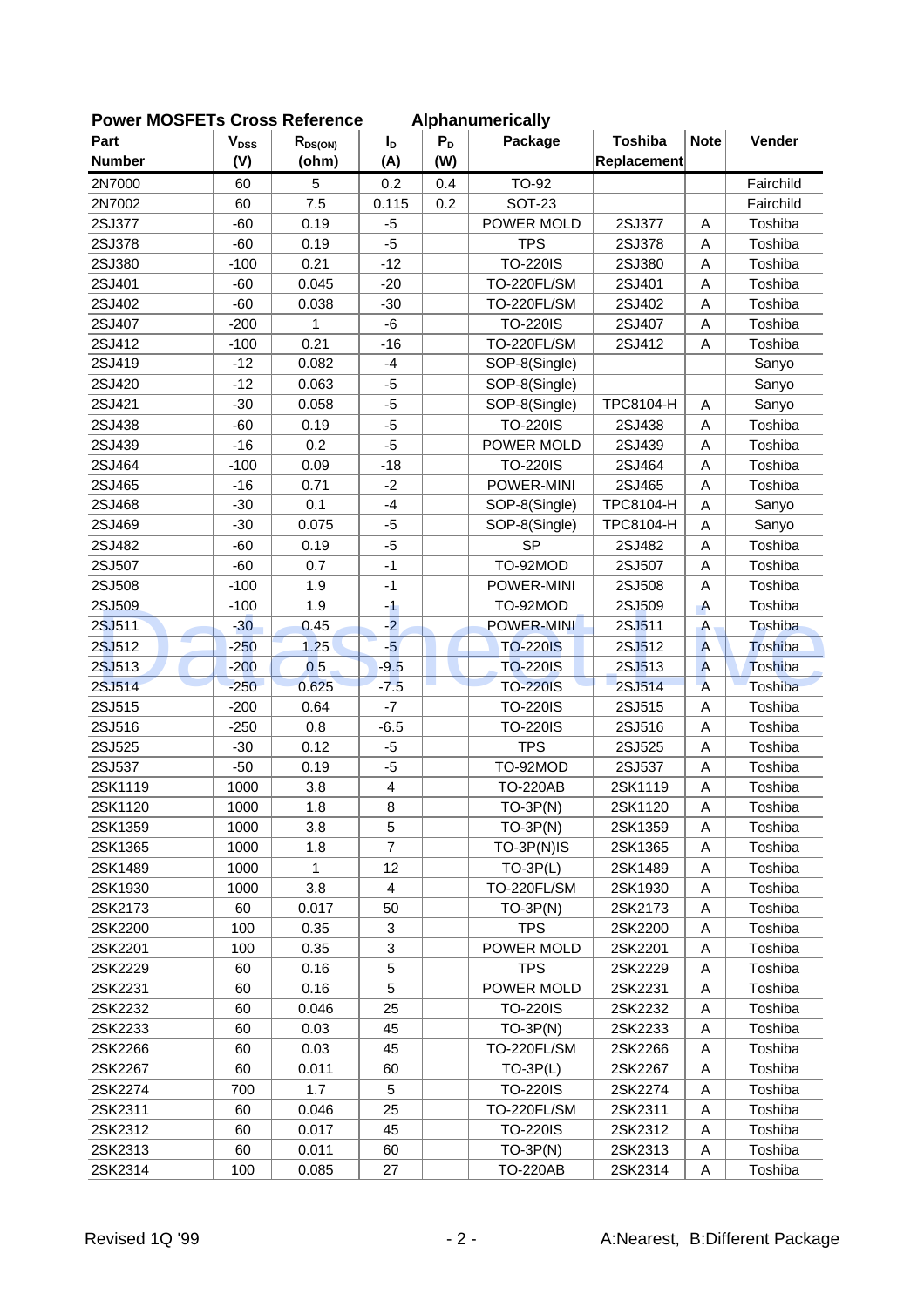| <b>OWEI INCOLLIS CIUSS NEIEIEILE</b> |           |              |                  |       | Alphanum chually |                  |             |         |
|--------------------------------------|-----------|--------------|------------------|-------|------------------|------------------|-------------|---------|
| Part                                 | $V_{DSS}$ | $R_{DS(ON)}$ | $I_{\text{D}}$   | $P_D$ | Package          | <b>Toshiba</b>   | <b>Note</b> | Vender  |
| <b>Number</b>                        | (V)       | (ohm)        | (A)              | (W)   |                  | Replacement      |             |         |
| 2SK2350                              | 200       | 0.4          | 8.5              |       | <b>TO-220IS</b>  | 2SK2350          | A           | Toshiba |
| 2SK2376                              | 60        | 0.017        | 45               |       | TO-220FL/SM      | 2SK2376          | A           | Toshiba |
| 2SK2381                              | 200       | 0.8          | 5                |       | <b>TO-220IS</b>  | 2SK2381          | A           | Toshiba |
| 2SK2382                              | 200       | 0.18         | 15               |       | <b>TO-220IS</b>  | 2SK2382          | A           | Toshiba |
| 2SK2385                              | 60        | 0.03         | 36               |       | <b>TO-220IS</b>  | 2SK2385          | A           | Toshiba |
| 2SK2389                              | 700       | 1.7          | 5                |       | <b>TO-220AB</b>  | 2SK2389          | A           | Toshiba |
| 2SK2391                              | 100       | 0.085        | 20               |       | <b>TO-220IS</b>  | 2SK2391          | A           | Toshiba |
| 2SK2398                              | 60        | 0.03         | 45               |       | $TO-3P(N)$       | 2SK2233          | A           | Toshiba |
| 2SK2399                              | 100       | 0.23         | 5                |       | POWER MOLD       | 2SK2399          | A           | Toshiba |
| 2SK2400                              | 100       | 0.23         | 5                |       | <b>TPS</b>       | 2SK2400          | A           | Toshiba |
| 2SK2401                              | 200       | 0.18         | 15               |       | TO-220FL/SM      | 2SK2401          | A           | Toshiba |
| 2SK2417                              | 250       | 0.5          | 7.5              |       | <b>TO-220IS</b>  | 2SK2417          | A           | Toshiba |
| 2SK2440                              | 20        | 0.038        | 6                |       | SOP-8(Single)    | <b>TPC8008</b>   | A           | Sanyo   |
| 2SK2441                              | 20        | 0.032        | $\overline{7}$   |       | SOP-8(Single)    | <b>TPC8008</b>   | A           | Sanyo   |
| 2SK2442                              | 30        | 0.029        | $\overline{7}$   |       | SOP-8(Single)    | <b>TPC8006-H</b> | A           | Sanyo   |
| 2SK2445                              | 60        | 0.018        | 50               |       | $TO-3P(N)$       | 2SK2445          | A           | Toshiba |
| 2SK2466                              | 100       | 0.046        | 30               |       | <b>TO-220IS</b>  | 2SK2466          | A           | Toshiba |
| 2SK2493                              | 16        | 0.1          | 5                |       | POWER MOLD       | 2SK2493          | A           | Toshiba |
| 2SK2507                              | 50        | 0.046        | 25               |       | <b>TO-220IS</b>  | 2SK2507          | Α           | Toshiba |
| 2SK2508                              | 250       | 0.25         | 13               |       | <b>TO-220IS</b>  | 2SK2508          | A           | Toshiba |
| 2SK2542                              | 500       | 0.85         | 8                |       | <b>TO-220AB</b>  | 2SK2542          | A           | Toshiba |
| 2SK2543                              | 500       | 0.85         | 8                |       | <b>TO-220IS</b>  | 2SK2543          | A           | Toshiba |
| 2SK2544                              | 600       | 1.25         | 6                |       | <b>TO-220AB</b>  | 2SK2544          | A           | Toshiba |
| 2SK2545                              | 600       | 1.25         | 6                |       | <b>TO-220IS</b>  | 2SK2545          | A           | Toshiba |
| 2SK2549                              | 16        | 0.29         | $\overline{c}$   |       | POWER-MINI       | 2SK2549          | Α           | Toshiba |
| 2SK2550                              | 50        | 0.03         | 45               |       | $TO-3P(N)$       | 2SK2550          | A           | Toshiba |
| 2SK2551                              | 50        | 0.011        | 50               |       | $TO-3P(N)$       | 2SK2551          | A           | Toshiba |
| 2SK2556                              | 30        | 0.04         | 6                |       | SOP-8(Single)    | <b>TPC8006-H</b> | A           | Sanyo   |
| 2SK2557                              | 30        | 0.037        | $\overline{7}$   |       | SOP-8(Single)    | TPC8006-H        | A           | Sanyo   |
| 2SK2598                              | 250       | 0.25         | 13               |       | TO-220FL/SM      | 2SK2598          | A           | Toshiba |
| 2SK2599                              | 500       | 3            | $\overline{c}$   |       | <b>TPS</b>       | 2SK2599          | Α           | Toshiba |
| 2SK2600                              | 500       | 0.85         | 8                |       | TO-3P(N)IS       | 2SK2600          | A           | Toshiba |
| 2SK2601                              | 500       | 1            | 10               |       | $TO-3P(N)$       | 2SK2601          | A           | Toshiba |
| 2SK2602                              | 600       | 1.25         | 6                |       | $TO-3P(N)$       | 2SK2602          | A           | Toshiba |
| 2SK2603                              | 800       | 3.6          | 3                |       | <b>TO-220AB</b>  | 2SK2603          | Α           | Toshiba |
| 2SK2604                              | 800       | 2.2          | 5                |       | $TO-3P(N)$       | 2SK2604          | Α           | Toshiba |
| 2SK2605                              | 800       | 2.2          | 5                |       | <b>TO-220IS</b>  | 2SK2605          | Α           | Toshiba |
| 2SK2606                              | 800       | 1.2          | 8.5              |       | TO-3P(N)IS       | 2SK2606          | Α           | Toshiba |
| 2SK2607                              | 800       | 1.2          | 9                |       | $TO-3P(N)$       | 2SK2607          | Α           | Toshiba |
| 2SK2608                              | 900       | 4.3          | 3                |       | <b>TO-220AB</b>  | 2SK2608          | Α           | Toshiba |
| 2SK2610                              | 900       | 2.5          | 5                |       | $TO-3P(N)$       | 2SK2610          | Α           | Toshiba |
| 2SK2611                              | 900       | 1.4          | 9                |       | $TO-3P(N)$       | 2SK2611          | Α           | Toshiba |
| 2SK2613                              | 1000      | 1.7          | 8                |       | $TO-3P(N)$       | 2SK2613          | Α           | Toshiba |
| 2SK2614                              | 50        | 0.046        | 20               |       | DP               | 2SK2614          | Α           | Toshiba |
| 2SK2615                              | 60        | 0.37         | $\boldsymbol{2}$ |       | POWER-MINI       | 2SK2615          | A           | Toshiba |
| 2SK2637                              | 20        | 0.025        | 8                |       | SOP-8(Single)    | <b>TPC8008</b>   | Α           | Sanyo   |
| 2SK2661                              | 500       | 1.5          | 5                |       | <b>TO-220AB</b>  | 2SK2661          | Α           | Toshiba |
| 2SK2662                              | 500       | 1.5          | 5                |       | <b>TO-220IS</b>  | 2SK2662          | A           | Toshiba |
| 2SK2679                              | 400       | 1.2          | 5.5              |       | <b>TO-220IS</b>  | 2SK2679          | A           | Toshiba |
| 2SK2698                              | 500       | 0.4          | 15               |       | $TO-3P(N)$       | 2SK2698          | Α           | Toshiba |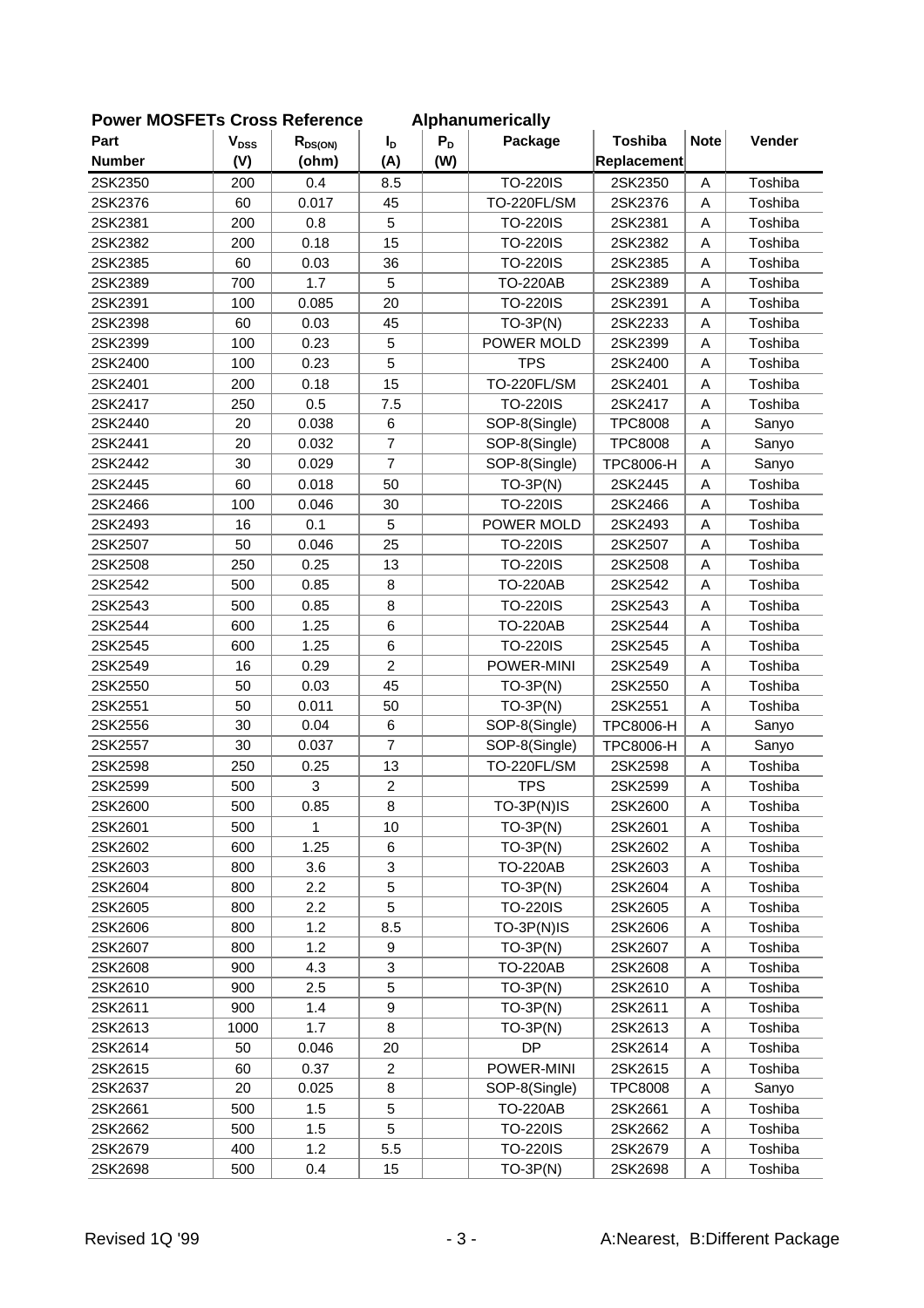| LOMEL MOOLLIS CLOSS VEIGLEICE |           |                |                |       | <b>Alphanumentally</b> |                |             |         |
|-------------------------------|-----------|----------------|----------------|-------|------------------------|----------------|-------------|---------|
| Part                          | $V_{DSS}$ | $R_{DS(ON)}$   | $I_{\text{D}}$ | $P_D$ | Package                | <b>Toshiba</b> | <b>Note</b> | Vender  |
| <b>Number</b>                 | (V)       | (ohm)          | (A)            | (W)   |                        | Replacement    |             |         |
| 2SK2699                       | 600       | 0.65           | 12             |       | $TO-3P(N)$             | 2SK2699        | A           | Toshiba |
| 2SK2700                       | 900       | 4.3            | 3              |       | <b>TO-220IS</b>        | 2SK2700        | A           | Toshiba |
| 2SK2717                       | 900       | 2.5            | 5              |       | <b>TO-220IS</b>        | 2SK2717        | A           | Toshiba |
| 2SK2718                       | 900       | 6.4            | 2.5            |       | <b>TO-220IS</b>        | 2SK2718        | A           | Toshiba |
| 2SK2719                       | 900       | 4.3            | 3              |       | $TO-3P(N)$             | 2SK2719        | A           | Toshiba |
| 2SK2733                       | 900       | 9              | 1              |       | <b>TO-220AB</b>        | 2SK2733        | A           | Toshiba |
| 2SK2741                       | 60        | 0.16           | 5              |       | <b>SP</b>              | 2SK2741        | A           | Toshiba |
| 2SK2742                       | 100       | 0.35           | 3              |       | <b>SP</b>              | 2SK2742        | A           | Toshiba |
| 2SK2744                       | 50        | 0.02           | 45             |       | $TO-3P(N)$             | 2SK2744        | A           | Toshiba |
| 2SK2745                       | 50        | 0.0095         | 50             |       | $TO-3P(N)$             | 2SK2745        | A           | Toshiba |
| 2SK2746                       | 800       | 1.7            | $\overline{7}$ |       | $TO-3P(N)$             | 2SK2746        | A           | Toshiba |
| 2SK2749                       | 900       | $\overline{c}$ | $\overline{7}$ |       | $TO-3P(N)$             | 2SK2749        | A           | Toshiba |
| 2SK2750                       | 600       | 2.2            | 3.5            |       | <b>TO-220IS</b>        | 2SK2750        | A           | Toshiba |
| 2SK2776                       | 500       | 0.85           | 8              |       | TO-220FL/SM            | 2SK2776        | A           | Toshiba |
| 2SK2777                       | 600       | 1.25           | $6\phantom{1}$ |       | TO-220FL/SM            | 2SK2777        | A           | Toshiba |
| 2SK2782                       | 60        | 0.055          | 20             |       | <b>DP</b>              | 2SK2782        | A           | Toshiba |
| 2SK2789                       | 100       | 0.085          | 27             |       | <b>TO-220FL/SM</b>     | 2SK2789        | A           | Toshiba |
| 2SK2835                       | 200       | 0.8            | 5              |       | <b>TPS</b>             | 2SK2835        | A           | Toshiba |
| 2SK2836                       | 600       | 9              | 1              |       | <b>SP</b>              | 2SK2836        | Α           | Toshiba |
| 2SK2837                       | 500       | 0.27           | 20             |       | $TO-3P(N)$             | 2SK2837        | A           | Toshiba |
| 2SK2838                       | 400       | 1.2            | 5.5            |       | TO-220FL/SM            | 2SK2838        | A           | Toshiba |
| 2SK2839                       | 30        | 0.04           | 10             |       | <b>SP</b>              | 2SK2839        | A           | Toshiba |
| 2SK2840                       | 250       | 1              | 4.5            |       | <b>TO-220IS</b>        | 2SK2840        | A           | Toshiba |
| 2SK2841                       | 400       | 0.55           | 10             |       | <b>TO-220AB</b>        | 2SK2841        | A           | Toshiba |
| 2SK2842                       | 500       | 0.52           | 12             |       | <b>TO-220IS</b>        | 2SK2842        | A           | Toshiba |
| 2SK2843                       | 600       | 0.75           | 10             |       | <b>TO-220IS</b>        | 2SK2843        | A           | Toshiba |
| 2SK2844                       | 30        | 0.02           | 35             |       | <b>TO-220AB</b>        | 2SK2844        | A           | Toshiba |
| 2SK2845                       | 900       | 9              | 1              |       | DP                     | 2SK2845        | A           | Toshiba |
| 2SK2846                       | 600       | 5              | $\overline{2}$ |       | <b>TPS</b>             | 2SK2846        | A           | Toshiba |
| 2SK2847                       | 900       | 1.4            | 8              |       | TO-3P(N)IS             | 2SK2847        | A           | Toshiba |
| 2SK2859                       | 100       | 0.4            | $\overline{c}$ |       | SOP-8(Single)          |                |             | Sanyo   |
| 2SK2862                       | 500       | 3              | $\overline{2}$ |       | <b>TO-220IS</b>        | 2SK2862        | Α           | Toshiba |
| 2SK2865                       | 600       | 5              | $\overline{c}$ |       | POWER MOLD             | 2SK2865        | A           | Toshiba |
| 2SK2866                       | 600       | 0.75           | 10             |       | <b>TO-220AB</b>        | 2SK2866        | A           | Toshiba |
| 2SK2882                       | 150       | 0.12           | 18             |       | <b>TO-220IS</b>        | 2SK2882        | Α           | Toshiba |
| 2SK2883                       | 800       | 3.6            | 3              |       | TO-220FL/SM            | 2SK2883        | Α           | Toshiba |
| 2SK2884                       | 800       | 2.2            | 5              |       | TO-220FL/SM            | 2SK2884        | Α           | Toshiba |
| 2SK2886                       | 50        | 0.02           | 45             |       | <b>TO-220IS</b>        | 2SK2886        | Α           | Toshiba |
| 2SK2889                       | 600       | 0.75           | 10             |       | <b>TO-220FL/SM</b>     | 2SK2889        | Α           | Toshiba |
| 2SK2914                       | 250       | 0.5            | 8.5            |       | <b>TO-220AB</b>        | 2SK2914        | Α           | Toshiba |
| 2SK2915                       | 600       | 0.4            | 16             |       | $TO-3P(N)$             | 2SK2915        | Α           | Toshiba |
| 2SK2916                       | 500       | 0.4            | 14             |       | $TO-3P(N)$ IS          | 2SK2916        | Α           | Toshiba |
| 2SK2917                       | 500       | 0.27           | 18             |       | $TO-3P(N)$ IS          | 2SK2917        | Α           | Toshiba |
| 2SK2920                       | 200       | 0.8            | 5              |       | POWER MOLD             | 2SK2920        | Α           | Toshiba |
| 2SK2949                       | 400       | 0.55           | 10             |       | TO-220FL/SM            | 2SK2949        | A           | Toshiba |
| 2SK2952                       | 400       | 0.55           | 8.5            |       | <b>TO-220IS</b>        | 2SK2952        | Α           | Toshiba |
| 2SK2953                       | 600       | 0.4            | 15             |       | $TO-3P(N)$ IS          | 2SK2953        | Α           | Toshiba |
| 2SK2961                       | 60        | 0.27           | $\overline{c}$ |       | TO-92MOD               | 2SK2961        | A           | Toshiba |
| 2SK2962                       | 100       | 0.7            | 1              |       | TO-92MOD               | 2SK2962        | A           | Toshiba |
| 2SK2963                       | 100       | 0.7            | 1              |       | POWER-MINI             | 2SK2963        | Α           | Toshiba |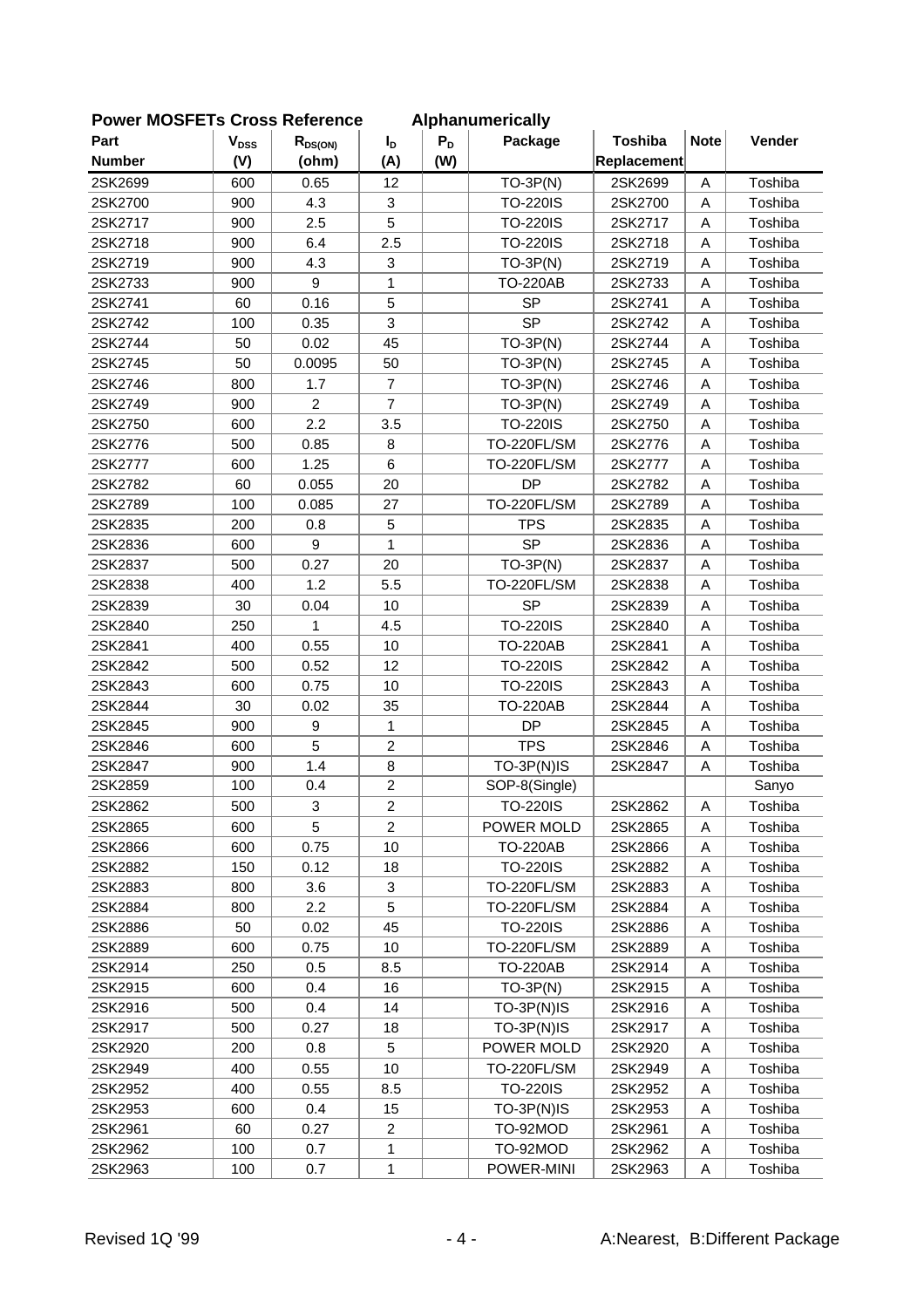| FUWEI MUJELIS UIUSS NEIEIEIIUE |           |                |                |       | <b>Alphanumencally</b> |                |             |           |
|--------------------------------|-----------|----------------|----------------|-------|------------------------|----------------|-------------|-----------|
| Part                           | $V_{DSS}$ | $R_{DS(ON)}$   | $I_{\text{D}}$ | $P_D$ | Package                | <b>Toshiba</b> | <b>Note</b> | Vender    |
| <b>Number</b>                  | (V)       | (ohm)          | (A)            | (W)   |                        | Replacement    |             |           |
| 2SK2964                        | 30        | 0.17           | $\overline{2}$ |       | POWER-MINI             | 2SK2964        | A           | Toshiba   |
| 2SK2965                        | 200       | 0.26           | 11             |       | <b>TO-220IS</b>        | 2SK2965        | A           | Toshiba   |
| 2SK2966                        | 250       | 0.32           | 10             |       | <b>TO-220IS</b>        | 2SK2966        | A           | Toshiba   |
| 2SK2967                        | 250       | 0.07           | 30             |       | $TO-3P(N)$             | 2SK2967        | A           | Toshiba   |
| 2SK2968                        | 900       | 1.25           | 10             |       | $TO-3P(N)$             | 2SK2968        | A           | Toshiba   |
| 2SK2985                        | 60        | 0.0058         | 45             |       | <b>TO-220IS</b>        | 2SK2985        | A           | Toshiba   |
| 2SK2986                        | 60        | 0.0058         | 45             |       | TO-220FL/SM            | 2SK2986        | A           | Toshiba   |
| 2SK2987                        | 60        | 0.0058         | 70             |       | $TO-3P(N)$             | 2SK2987        | A           | Toshiba   |
| 2SK2989                        | 50        | 0.15           | 5              |       | TO-92MOD               | 2SK2989        | A           | Toshiba   |
| 2SK2991                        | 500       | 1.5            | 5              |       | TO-220FL/SM            | 2SK2991        | A           | Toshiba   |
| 2SK2992                        | 200       | 3.5            | $\mathbf{1}$   |       | POWER-MINI             | 2SK2992        | A           | Toshiba   |
| 2SK2993                        | 250       | 0.11           | 20             |       | TO-220FL/SM            | 2SK2993        | A           | Toshiba   |
| 2SK2995                        | 250       | 0.07           | 30             |       | TO-3P(N)IS             | 2SK2995        | A           | Toshiba   |
| 2SK2996                        | 600       | 1              | 10             |       | <b>TO-220IS</b>        | 2SK2996        | A           | Toshiba   |
| 2SK2997                        | 800       | 8              | 1.5            |       | <b>DP</b>              | 2SK2997        | A           | Toshiba   |
| 2SK2998                        | 500       | 18             | 0.5            |       | TO-92MOD               | 2SK2998        | A           | Toshiba   |
| 2SK3017                        | 900       | 1.25           | 8              |       | TO-3P(N)IS             | 2SK3017        | A           | Toshiba   |
| 2SK3051                        | 60        | 0.03           | 45             |       | TO-220FL/SM            | 2SK2266        | A           | Toshiba   |
| 2SK3067                        | 600       | 5              | $\overline{c}$ |       | <b>TO-220IS</b>        | 2SK3067        | Α           | Toshiba   |
| 2SK3068                        | 500       | 0.52           | 12             |       | TO-220FL/SM            | 2SK3068        | A           | Toshiba   |
| 2SK3085                        | 600       | 2.2            | 3.5            |       | <b>TO-220AB</b>        | 2SK3085        | A           | Toshiba   |
| 2SK3088                        | 900       | 4.3            | 3              |       | TO-220FL/SM            | 2SK3088        | A           | Toshiba   |
| 2SK3089                        | 30        | 0.03           | 40             |       | TO-220FL/SM            | 2SK3089        | A           | Toshiba   |
| 2SK3090                        | 30        | 0.02           | 45             |       | TO-220FL/SM            | 2SK3090        | A           | Toshiba   |
| 2SK3117                        | 500       | 0.27           | 20             |       | TO-3P(SM)              | 2SK3117        | Α           | Toshiba   |
| 2SK3125                        | 30        | 0.007          | 60             |       | TO-3P(SM)              | 2SK3125        | A           | Toshiba   |
| 2SK3126                        | 450       | 0.65           | 10             |       | <b>TO-220IS</b>        | 2SK3126        | A           | Toshiba   |
| 2SK3127                        | 30        | 0.011          | 45             |       | TO-220FL/SM            | 2SK3127        | A           | Toshiba   |
| 2SK3128                        | 30        | 0.011          | 60             |       | $TO-3P(N)$             | 2SK3128        | A           | Toshiba   |
| 2SK3176                        | 200       | 0.052          | 30             |       | $TO-3P(N)$             | 2SK3176        | Α           | Toshiba   |
| <b>BS107</b>                   | 200       | 26             | 0.13           |       | TO-92                  |                |             | Siemens   |
| <b>BS170</b>                   | 60        | 5              | 0.5            | 0.83  | TO-92                  |                |             | Fairchild |
| <b>BS170</b>                   | 60        | 5              | 0.3            |       | TO-92                  |                |             | Siemens   |
| <b>BS270</b>                   | 60        | $\overline{2}$ | 0.4            | 0.625 | TO-92                  |                |             | Fairchild |
| <b>BSO307N</b>                 | 30        | 0.075          | 4.2            |       | SOP-8(Single)          | <b>TPC8004</b> | Α           | Siemens   |
| <b>BSO615N</b>                 | 60        | 0.15           | 2.6            |       | SOP-8(Single)          |                |             | Siemens   |
| BSO615NV                       | 60        | 0.12           | 3.1            |       | SOP-8(Single)          |                |             | Siemens   |
| <b>BSP123</b>                  | 100       | 6.00           | 0.38           | 1.7   | SOT223                 |                |             | Siemens   |
| <b>BSP125</b>                  | 600       | 45.00          | 0.11           | 1.5   | SOT223                 | 2SK2836        | Α           | Siemens   |
| <b>BSP129</b>                  | 240       | 20.00          | 0.19           | 1.5   | <b>SOT223</b>          | 2SK2836        | Α           | Siemens   |
| <b>BSP135</b>                  | 600       | 60.00          | 0.1            | 1.5   | <b>SOT223</b>          | 2SK2836        | Α           | Siemens   |
| <b>BSP149</b>                  | 200       | 3.50           | 0.44           | 1.5   | SOT223                 |                |             | Siemens   |
| BSP17                          | 50        | 0.10           | 2.9            | 1.5   | SOT223                 | 2SK2741        | Α           | Siemens   |
| <b>BSP170</b>                  | -60       | 0.35           | 1.7            |       | <b>SOT-223</b>         | 2SJ482         | Α           | Siemens   |
| <b>BSP171</b>                  | $-60$     | 0.35           | 1.7            | 1.5   | SOT223                 | 2SJ482         | A           | Siemens   |
| <b>BSP295</b>                  | 50        | 0.30           | 1.7            | 1.5   | SOT223                 | 2SK2741        | Α           | Siemens   |
| <b>BSP296</b>                  | 100       | 0.80           | 1              | 1.5   | SOT223                 | 2SK2742        | Α           | Siemens   |
| <b>BSP297</b>                  | 200       | 2.00           | 0.6            | 1.5   | SOT223                 |                |             | Siemens   |
| <b>BSP298</b>                  | 400       | 3.00           | 0.45           | 1.5   | <b>SOT223</b>          |                |             | Siemens   |
| <b>BSP299</b>                  | 500       | 4.00           | 0.4            | 1.5   | SOT223                 |                |             | Siemens   |
|                                |           |                |                |       |                        |                |             |           |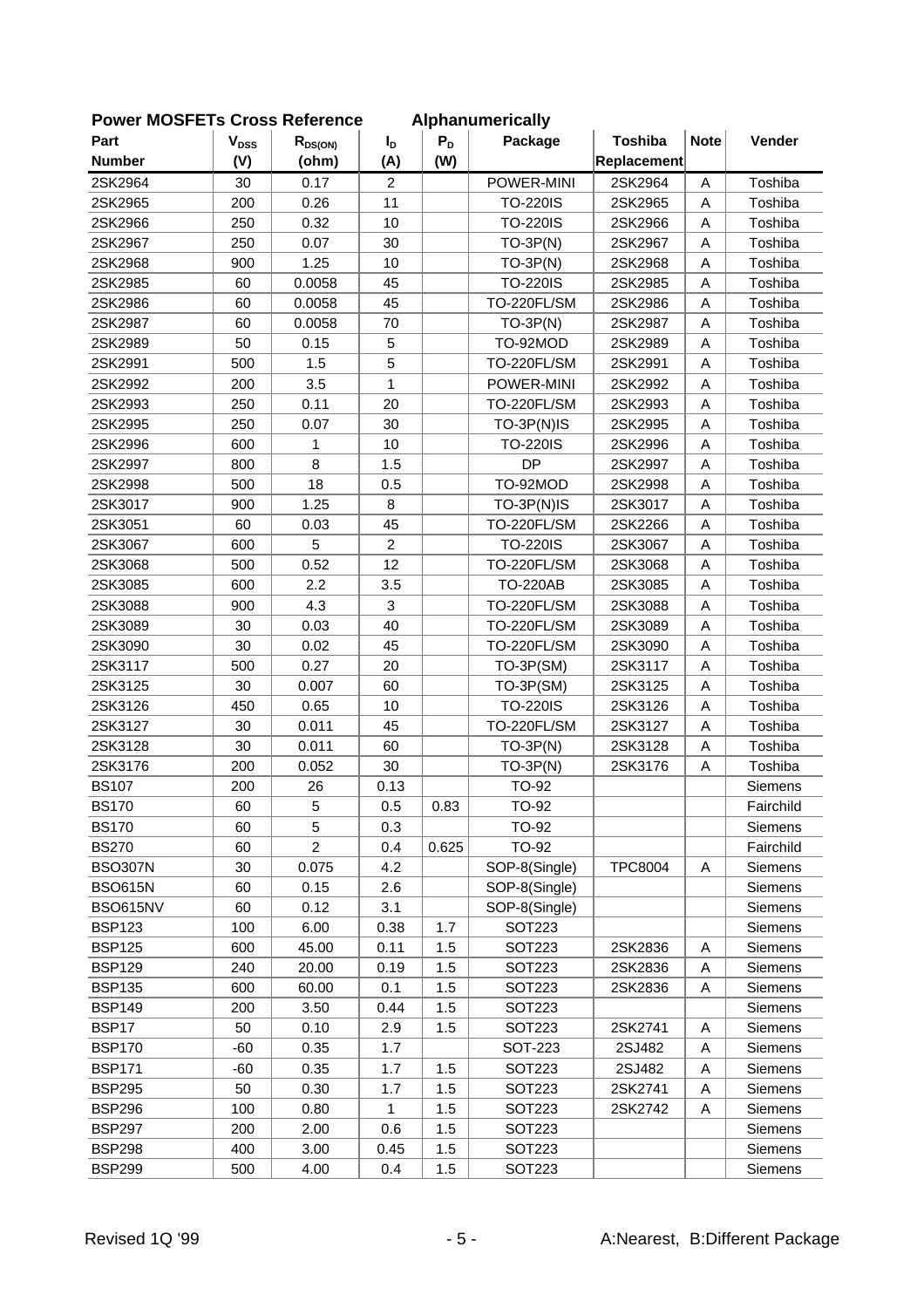| <b>FUWEI INCOFLIS CIUSS NEIEIEILE</b> |                           |                |             |              | <b>Alphanumencally</b> |                |             |                |
|---------------------------------------|---------------------------|----------------|-------------|--------------|------------------------|----------------|-------------|----------------|
| Part                                  | $\mathbf{V}_{\text{DSS}}$ | $R_{DS(ON)}$   | $I_{\rm D}$ | $P_D$        | Package                | <b>Toshiba</b> | <b>Note</b> | Vender         |
| <b>Number</b>                         | (V)                       | (ohm)          | (A)         | (W)          |                        | Replacement    |             |                |
| <b>BSP300</b>                         | 800                       | 20             | 0.19        |              | <b>SOT-223</b>         |                |             | Siemens        |
| <b>BSP315</b>                         | $-50$                     | 0.80           | 1           | 1.5          | <b>SOT223</b>          |                |             | Siemens        |
| <b>BSP316</b>                         | $-100$                    | 2.20           | 0.6         | 1.5          | <b>SOT223</b>          | 2SJ508         | B           | Siemens        |
| <b>BSP317</b>                         | $-200$                    | 6.00           | 0.34        | 1.5          | SOT223                 |                |             | Siemens        |
| <b>BSP318</b>                         | 60                        | 0.15           | 2.4         | 1.5          | SOT223                 | 2SK2741        | A           | Siemens        |
| <b>BSP318S</b>                        | 60                        | 0.15           | 2.6         |              | <b>SOT-223</b>         | 2SK2741        | A           | Siemens        |
| <b>BSP319</b>                         | 50                        | 0.07           | 3.8         | 1.5          | <b>SOT223</b>          | 2SK2741        | A           | Siemens        |
| <b>BSP320S</b>                        | 60                        | 0.12           | 2.9         |              | <b>SOT-223</b>         | 2SK2741        | A           | Siemens        |
| <b>BSP324</b>                         | 400                       | 25.00          | 0.16        | 1.5          | <b>SOT223</b>          | 2SK2836        | A           | Siemens        |
| <b>BSP372</b>                         | 100                       | 0.30           | 1.7         | 1.8          | SOT223                 | 2SK2742        | A           | Siemens        |
| <b>BSP373</b>                         | 100                       | 0.30           | 1.7         | 1.8          | SOT223                 | 2SK2742        | A           | Siemens        |
| <b>BSP88</b>                          | 240                       | $\bf 8$        | 0.32        |              | SOT-223                | 2SK2836        | Α           | Siemens        |
| <b>BSP89</b>                          | 240                       | 6              | 0.36        |              | <b>SOT-223</b>         | 2SK2836        | A           | Siemens        |
| BSP92                                 | $-240$                    | 20             | 0.2         |              | <b>SOT-223</b>         |                |             | Siemens        |
| <b>BSS100</b>                         | 100                       | 6              | 0.22        | 0.63         | <b>TO-92</b>           |                |             | Fairchild      |
| <b>BSS100</b>                         | 100                       | 6              | 0.22        |              | TO-92                  |                |             | Siemens        |
| <b>BSS101</b>                         | 240                       | 16             | 0.13        |              | TO-92                  |                |             | Siemens        |
| <b>BSS110</b>                         | $-50$                     | 10             | $-0.17$     | 0.63         | TO-92                  |                |             | Fairchild      |
| <b>BSS110</b>                         | $-50$                     | 10             | 0.1         |              | TO-92                  |                |             | Siemens        |
| <b>BSS119</b>                         | 100                       | 6              | 0.17        |              | <b>SOT-23</b>          |                |             | Siemens        |
| <b>BSS123</b>                         | 100                       | 6              | 0.17        | 0.36         | <b>SOT-23</b>          |                |             | Fairchild      |
| <b>BSS123</b>                         | 100                       | 6              | 0.17        |              | <b>SOT-23</b>          |                |             | Siemens        |
| <b>BSS124</b>                         | 400                       | 28             | 0.12        |              | TO-92                  |                |             | Siemens        |
| <b>BSS125</b>                         | 600                       | 45             | 0.1         |              | TO-92                  |                |             | Siemens        |
| <b>BSS129</b>                         | 240                       | 20             | 0.15        |              | TO-92                  |                |             | Siemens        |
| <b>BSS131</b>                         | 240                       | 16             | 0.1         |              | <b>SOT-23</b>          |                |             | Siemens        |
| <b>BSS135</b>                         | 600                       | 60             | 0.08        |              | TO-92                  |                |             | Siemens        |
| <b>BSS138</b>                         | 50                        | 3.5            | 0.22        | 0.36         | <b>SOT-23</b>          |                |             | Fairchild      |
| <b>BSS138</b>                         | 50                        | 3.5            | 0.22        |              | <b>SOT-23</b>          |                |             | Siemens        |
| <b>BSS139</b>                         | 250                       | 100            | 0.04        |              | <b>SOT-23</b>          |                |             | Siemens        |
| <b>BSS145</b>                         | 65                        | 3.5            | 0.22        |              | <b>SOT-23</b>          |                |             | Siemens        |
| <b>BSS149</b>                         | 200                       | 3.5            | 0.35        |              | TO-92                  |                |             | Siemens        |
| <b>BSS159</b>                         | 50                        | 8              | 0.16        |              | <b>SOT-23</b>          |                |             | Siemens        |
| <b>BSS169</b>                         | 100                       | 12             | 0.12        |              | <b>SOT-23</b>          |                |             | Siemens        |
| <b>BSS192</b>                         | $-240$                    | 20.00          | 0.15        | $\mathbf{1}$ | SOT89                  |                |             | Siemens        |
| <b>BSS229</b>                         | 250                       | 100            | 0.07        |              | TO-92                  |                |             | Siemens        |
| <b>BSS284</b>                         | -50                       | 10             | 0.13        |              | SOT-23                 |                |             | Siemens        |
| <b>BSS295</b>                         | 50                        | 0.3            | 1.4         |              | TO-92                  |                |             | Siemens        |
| <b>BSS296</b>                         | 100                       | 0.8            | 0.8         |              | TO-92                  |                |             | Siemens        |
| <b>BSS297</b>                         | 200                       | $\overline{2}$ | 0.48        |              | TO-92                  |                |             | Siemens        |
| <b>BSS7728</b>                        | 60                        | 7.5            | 0.15        |              | <b>SOT-23</b>          |                |             | Siemens        |
| <b>BSS84</b>                          | -50                       | 10             | $-0.13$     | 0.36         | <b>SOT-23</b>          |                |             | Fairchild      |
| <b>BSS84</b>                          | -50                       | 10             | 0.13        |              | SOT-23                 |                |             | Siemens        |
| <b>BSS87</b>                          | 240                       | 6.00           | 0.29        | $\mathbf{1}$ | SOT89                  |                |             | Siemens        |
| <b>BSS92</b>                          | $-240$                    | 20             | 0.1         |              | TO-92                  |                |             | Siemens        |
| <b>BSS98</b>                          |                           | 3.5            |             |              | TO-92                  |                |             |                |
|                                       | 50                        | 0.4            | 0.3         |              |                        |                |             | Siemens        |
| BUK444-200A                           | 200                       |                | 5.3         | 25           | <b>TO-220IS</b>        | 2SK2350        | Α           | <b>Philips</b> |
| BUK444-200B                           | 200                       | 0.5            | 4.7         | 25           | <b>TO-220IS</b>        | 2SK2350        | Α           | Philips        |
| BUK444-800A                           | 800                       | 6              | 1.4         | 30           | <b>TO-220IS</b>        | 2SK2603        | В           | Philips        |
| BUK444-800B                           | 800                       | 8              | 1.2         | 30           | <b>TO-220IS</b>        | 2SK2997        | B           | Philips        |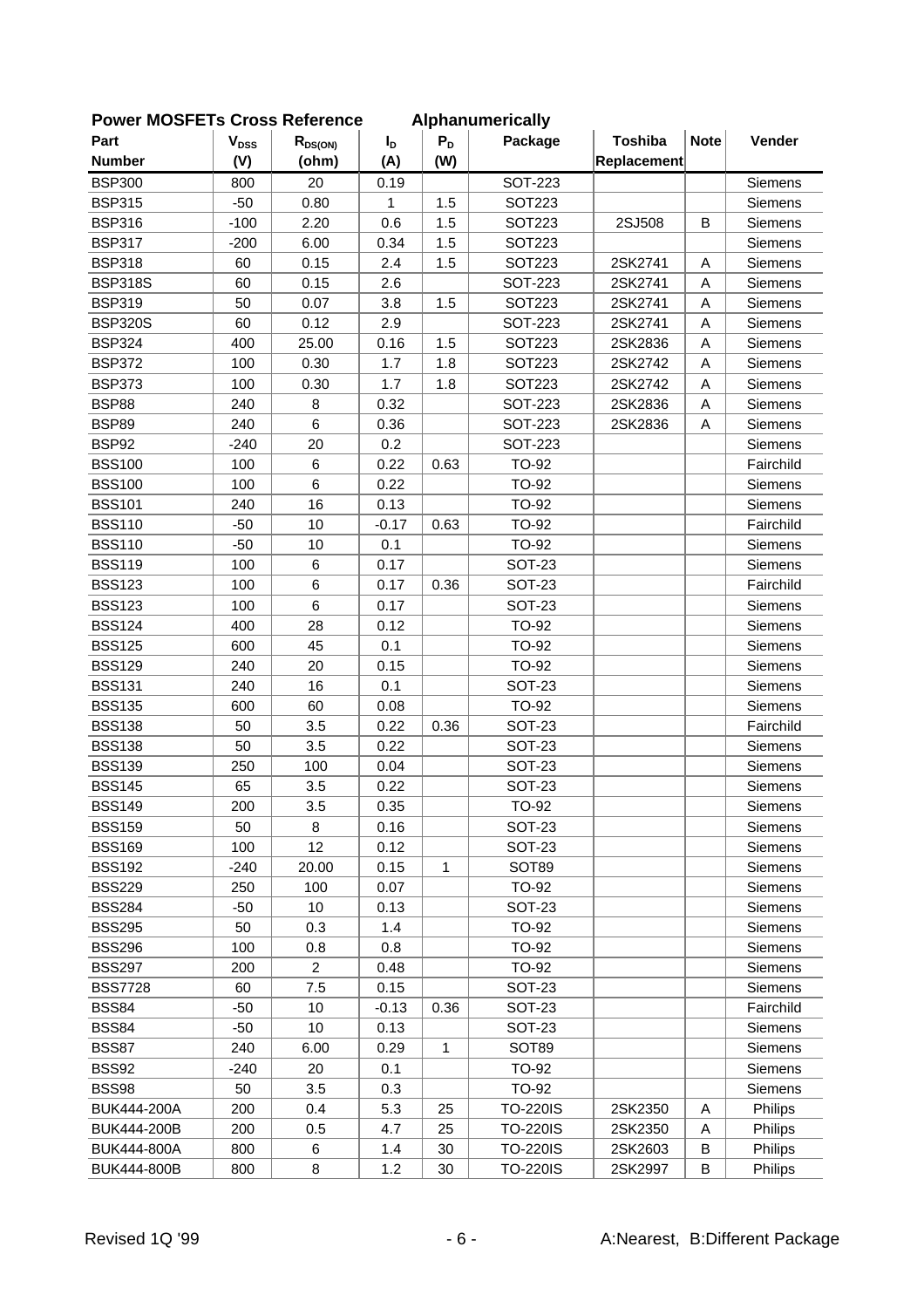| <b>OWEI INCOLLIS CIUSS REIEIEILE</b> |           |              |                |       | <b>Alphanumentally</b> |                |             |         |
|--------------------------------------|-----------|--------------|----------------|-------|------------------------|----------------|-------------|---------|
| Part                                 | $V_{DSS}$ | $R_{DS(ON)}$ | I <sub>D</sub> | $P_D$ | Package                | <b>Toshiba</b> | <b>Note</b> | Vender  |
| <b>Number</b>                        | (V)       | (ohm)        | (A)            | (W)   |                        | Replacement    |             |         |
| <b>BUK445-200A</b>                   | 200       | 0.23         | 7.6            | 30    | <b>TO-220IS</b>        | 2SK2382        | A           | Philips |
| BUK445-200B                          | 200       | 0.28         | $\overline{7}$ | 30    | <b>TO-220IS</b>        | 2SK2965        | A           | Philips |
| BUK446-1000B                         | 1000      | 5            | 1.5            | 30    | <b>TO-220IS</b>        | 2SK1119        | B           | Philips |
| BUK446-800A                          | 800       | 3            | $\overline{2}$ | 30    | <b>TO-220IS</b>        | 2SK2603        | B           | Philips |
| BUK446-800B                          | 800       | 4            | 1.7            | 30    | <b>TO-220IS</b>        | 2SK2603        | B           | Philips |
| BUK452-100A                          | 100       | 0.25         | 11             | 60    | <b>TO220AB</b>         | 2SK2399        | B           | Philips |
| BUK452-100B                          | 100       | 0.3          | 10             | 60    | <b>TO220AB</b>         |                |             | Philips |
| <b>BUK452-60A</b>                    | 60        | 0.13         | 15             | 60    | <b>TO220AB</b>         | 2SK2231        | B           | Philips |
| <b>BUK452-60B</b>                    | 60        | 0.15         | 14             | 60    | <b>TO220AB</b>         | 2SK2231        | B           | Philips |
| BUK453-100A                          | 100       | 0.16         | 14             | 75    | <b>TO220AB</b>         | 2SK2314        | Α           | Philips |
| BUK453-100B                          | 100       | 0.2          | 13             | 75    | <b>TO220AB</b>         | 2SK2399        | B           | Philips |
| <b>BUK453-60A</b>                    | 60        | 0.08         | 22             | 75    | <b>TO220AB</b>         | 2SK2232        | B           | Philips |
| <b>BUK453-60B</b>                    | 60        | 0.1          | 20             | 75    | <b>TO220AB</b>         | 2SK2232        | B           | Philips |
| BUK454-200A                          | 200       | 0.4          | 9.2            | 90    | <b>TO220AB</b>         | <b>YTA630</b>  | Α           | Philips |
| <b>BUK454-200B</b>                   | 200       | 0.5          | 8.2            | 90    | <b>TO220AB</b>         | <b>YTA630</b>  | Α           | Philips |
| <b>BUK454-60H</b>                    | 60        | 0.038        | 41             | 125   | <b>TO220AB</b>         | 2SK2385        | B           | Philips |
| BUK454-800A                          | 800       | 6            | 2.4            | 100   | <b>TO220AB</b>         | 2SK2603        | A           | Philips |
| BUK454-800B                          | 800       | 8            | $\overline{c}$ | 100   | <b>TO220AB</b>         | 2SK2997        | B           | Philips |
| BUK455-100A                          | 100       | 0.08         | 26             | 125   | <b>TO220AB</b>         | 2SK2314        | Α           | Philips |
| BUK455-100B                          | 100       | 0.1          | 23             | 125   | <b>TO220AB</b>         | 2SK2314        | Α           | Philips |
| <b>BUK455-200A</b>                   | 200       | 0.23         | 14             | 125   | <b>TO220AB</b>         | <b>YTA640</b>  | Α           | Philips |
| BUK455-200B                          | 200       | 0.28         | 13             | 125   | <b>TO220AB</b>         | 2SK2965        | B           | Philips |
| <b>BUK455-60A</b>                    | 60        | 0.038        | 41             | 125   | <b>TO220AB</b>         | 2SK2385        | B           | Philips |
| <b>BUK455-60B</b>                    | 60        | 0.045        | 38             | 125   | <b>TO220AB</b>         | 2SK2232        | B           | Philips |
| <b>BUK455-60H</b>                    | 60        | 0.03         | 43             | 125   | <b>TO220AB</b>         | 2SK2385        | B           | Philips |
| BUK456-1000B                         | 1000      | 5            | 3.1            | 125   | <b>TO220AB</b>         | 2SK1119        | Α           | Philips |
| BUK456-100A                          | 100       | 0.057        | 34             | 150   | <b>TO220AB</b>         | 2SK2466        | B           | Philips |
| BUK456-100B                          | 100       | 0.065        | 32             | 150   | <b>TO220AB</b>         | 2SK2314        | Α           | Philips |
| BUK456-200A                          | 200       | 0.16         | 19             | 150   | <b>TO220AB</b>         | <b>YTA640</b>  | A           | Philips |
| BUK456-200B                          | 200       | 0.2          | 17             | 150   | <b>TO220AB</b>         | <b>YTA640</b>  | Α           | Philips |
| <b>BUK456-60A</b>                    | 60        | 0.028        | 52             | 150   | <b>TO220AB</b>         | 2SK2385        | В           | Philips |
| <b>BUK456-60B</b>                    | 60        | 0.03         | 51             | 150   | <b>TO220AB</b>         | 2SK2385        | B           | Philips |
| BUK456-60H                           | 60        | 0.02         | 60             | 150   | <b>TO220AB</b>         | 2SK2312        | B           | Philips |
| BUK456-800A                          | 800       | 3            | 4              | 125   | <b>TO220AB</b>         | 2SK2603        | Α           | Philips |
| BUK456-800B                          | 800       | 4            | 3.5            | 125   | <b>TO220AB</b>         | 2SK2603        | Α           | Philips |
| BUK462-100A                          | 100       | 0.25         | 11             | 60    | D <sub>2</sub> PAK     | 2SK2399        | В           | Philips |
| <b>BUK462-60A</b>                    | 60        | 0.13         | 15             | 60    | D <sub>2</sub> PAK     | 2SK2231        | В           | Philips |
| BUK463-100A                          | 100       | 0.16         | 14             | 75    | D <sub>2</sub> PAK     | 2SK2789        | Α           | Philips |
| <b>BUK463-60A</b>                    | 60        | 0.08         | 22             | 75    | D <sub>2</sub> PAK     | 2SK2311        | А           | Philips |
| BUK464-200A                          | 200       | 0.4          | 9.2            | 90    | D <sub>2</sub> PAK     | 2SK2401        | Α           | Philips |
| <b>BUK464-60H</b>                    | 60        | 0.038        | 41             | 125   | D <sub>2</sub> PAK     | 2SK2266        | Α           | Philips |
| BUK465-100A                          | 100       | 0.08         | 26             | 125   | D <sub>2</sub> PAK     | 2SK2789        | Α           | Philips |
| BUK465-200A                          | 200       | 0.23         | 14             | 125   | D <sub>2</sub> PAK     | 2SK2401        | Α           | Philips |
| <b>BUK465-60A</b>                    | 60        | 0.038        | 41             | 125   | D <sub>2</sub> PAK     | 2SK2266        | Α           | Philips |
| <b>BUK465-60H</b>                    | 60        | 0.03         | 43             | 125   | D <sub>2</sub> PAK     | 2SK2266        | А           | Philips |
|                                      |           |              |                |       |                        |                |             |         |
| BUK466-100A                          | 100       | 0.057        | 34<br>19       | 150   | D <sub>2</sub> PAK     | 2SK2466        | В           | Philips |
| BUK466-200A                          | 200       | 0.16         |                | 150   | D <sub>2</sub> PAK     | 2SK2401        | Α           | Philips |
| <b>BUK466-60A</b>                    | 60        | 0.028        | 52             | 150   | D <sub>2</sub> PAK     | 2SK2266        | А           | Philips |
| <b>BUK466-60H</b>                    | 60        | 0.02         | 60             | 150   | D <sub>2</sub> PAK     | 2SK2376        | Α           | Philips |
| BUK472-100A                          | 100       | 0.25         | 6.6            | 22    | <b>TO-220IS</b>        | 2SK2399        | В           | Philips |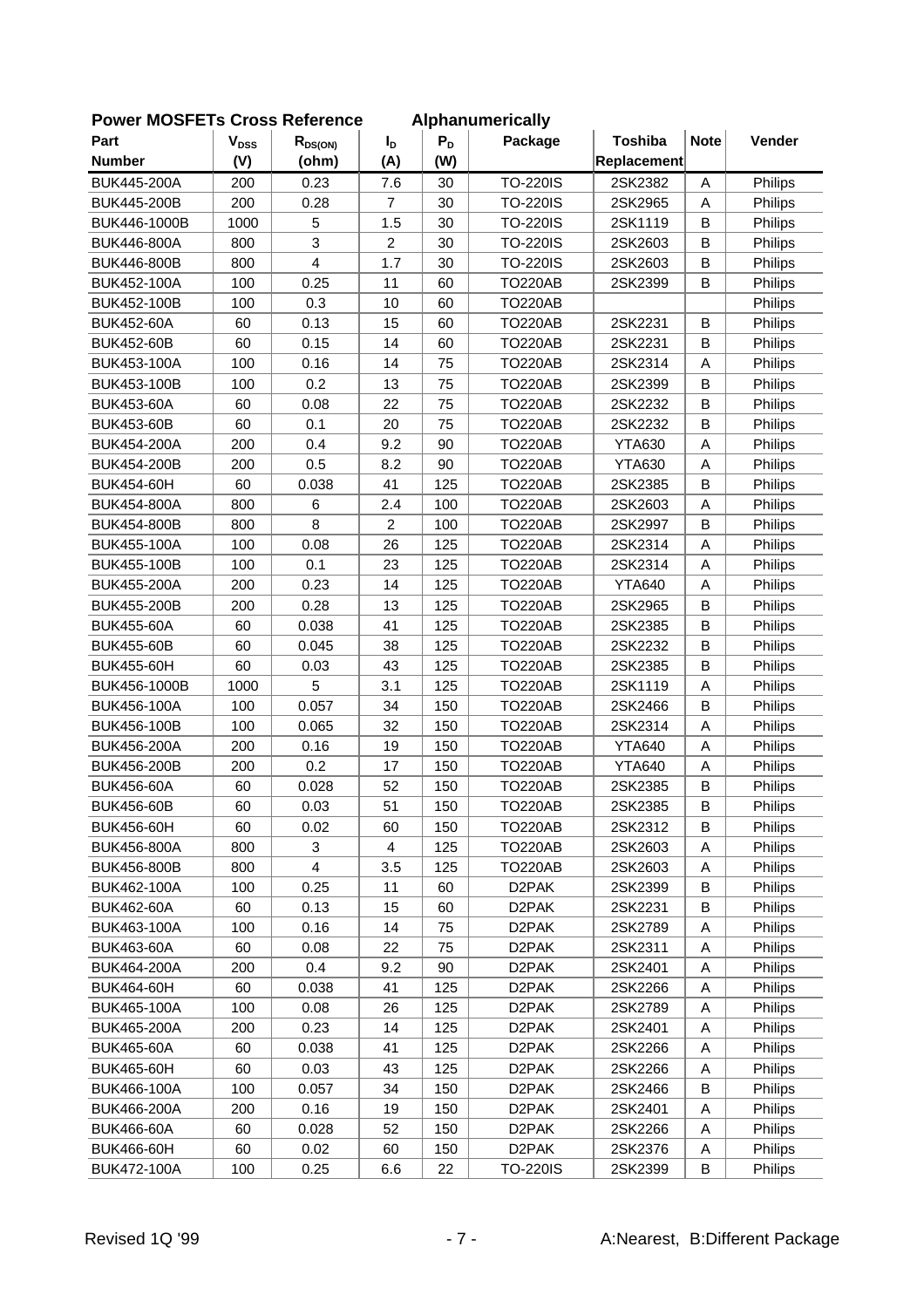| <b>Note</b><br><b>Toshiba</b><br>Vender<br>Part<br>$V_{DSS}$<br>$P_D$<br>Package<br>$R_{DS(ON)}$<br>I <sub>D</sub><br><b>Number</b><br>(V)<br>(ohm)<br>(A)<br>(W)<br>Replacement<br><b>BUK472-100B</b><br>100<br>0.3<br>6.1<br>22<br><b>TO-220IS</b><br>Philips<br>0.13<br>10<br><b>TO-220IS</b><br>B<br><b>BUK472-60A</b><br>60<br>22<br>2SK2231<br>Philips<br><b>TO-220IS</b><br><b>BUK472-60B</b><br>60<br>0.15<br>9.2<br>22<br>2SK2231<br>B<br>Philips<br>BUK473-100A<br>100<br>0.16<br>9<br>25<br><b>TO-220IS</b><br>2SK2391<br>Α<br>Philips<br>0.2<br>8<br>25<br>B<br>BUK473-100B<br>100<br><b>TO-220IS</b><br>2SK2399<br>Philips<br><b>BUK473-60A</b><br>60<br>0.08<br>13<br>25<br><b>TO-220IS</b><br>2SK2232<br>Philips<br>Α<br>0.1<br>12<br><b>BUK473-60B</b><br>60<br>25<br><b>TO-220IS</b><br>2SK2232<br>Philips<br>Α<br>0.4<br>5.3<br>BUK474-200A<br>200<br>25<br><b>TO-220IS</b><br>2SK2350<br>Α<br>Philips<br>0.5<br>200<br>4.7<br>25<br><b>TO-220IS</b><br>Α<br>Philips<br><b>BUK474-200B</b><br>2SK2350<br>60<br>0.038<br>21<br>30<br><b>TO-220IS</b><br>2SK2385<br>Α<br>Philips<br><b>BUK474-60H</b><br>BUK475-100A<br>100<br>0.08<br>14<br>30<br><b>TO-220IS</b><br>2SK2391<br>Α<br>Philips<br>12<br>BUK475-100B<br>100<br>0.1<br>30<br><b>TO-220IS</b><br>2SK2391<br>Philips<br>Α<br>0.23<br><b>BUK475-200A</b><br>200<br>7.6<br>30<br><b>TO-220IS</b><br>2SK2382<br>Α<br>Philips<br>0.28<br>$\overline{7}$<br>30<br><b>TO-220IS</b><br>BUK475-200B<br>200<br>2SK2965<br>Α<br>Philips<br>21<br><b>TO-220IS</b><br>60<br>0.038<br>30<br>2SK2385<br>Α<br>Philips<br><b>BUK475-60A</b><br>60<br>20<br><b>TO-220IS</b><br><b>BUK475-60B</b><br>0.045<br>30<br>2SK2232<br>Α<br>Philips<br>60<br><b>BUK475-60H</b><br>0.03<br>22.5<br>30<br><b>TO-220IS</b><br>2SK2385<br>Α<br>Philips<br>100<br>0.8<br>1.5<br><b>SOT223</b><br>2SK2742<br>Philips<br>BUK481-100A<br>Α<br>1<br><b>BUK481-60A</b><br>60<br>0.35<br>1.6<br>1.5<br><b>SOT223</b><br>2SK2741<br>Philips<br>Α<br>BUK482-100A<br>100<br>0.28<br>1.8<br>1.8<br><b>SOT223</b><br>2SK2742<br>Α<br>Philips<br>$\overline{2}$<br>200<br>0.9<br>8.3<br><b>SOT223</b><br>Philips<br>BUK482-200A<br>2.5<br>1.7<br><b>BUK482-60A</b><br>60<br>0.13<br><b>SOT223</b><br>2SK2741<br>Philips<br>Α<br>60<br>0.1<br><b>BUK483-60A</b><br>3.2<br>1.8<br>SOT223<br>Philips<br>2SK2399<br>100<br>0.28<br>6.3<br>22<br><b>TO-220IS</b><br>B<br>Philips<br>BUK542-100A<br>BUK542-100B<br>100<br>0.35<br>5.6<br>22<br><b>TO-220IS</b><br>Philips<br>0.15<br>22<br>B<br><b>BUK542-60A</b><br>60<br>9.2<br><b>TO-220IS</b><br>2SK2231<br>Philips<br>22<br><b>TO-220IS</b><br>B<br><b>BUK542-60B</b><br>60<br>0.18<br>8.4<br>2SK2231<br>Philips<br>BUK543-100A<br>100<br>0.18<br>8.3<br>25<br><b>TO-220IS</b><br>2SK2391<br>Philips<br>Α<br>0.22<br>B<br>BUK543-100B<br>100<br>7.5<br>25<br><b>TO-220IS</b><br>2SK2399<br>Philips<br>13<br>BUK543-60A<br>60<br>0.085<br>25<br><b>TO-220IS</b><br>2SK2232<br>Α<br>Philips<br><b>BUK543-60B</b><br>60<br>0.1<br>12<br>25<br>TO-220IS<br>2SK2232<br>Philips<br>Α<br>13<br>BUK545-100A<br>100<br>0.085<br>30<br><b>TO-220IS</b><br>2SK2391<br>Α<br>Philips<br>12<br>100<br>0.11<br>30<br><b>TO-220IS</b><br>2SK2391<br>Philips<br>BUK545-100B<br>A<br>BUK545-200A<br>200<br>0.23<br>7.6<br>30<br>TO-220IS<br>2SK2382<br>Α<br>Philips<br>0.28<br>BUK545-200B<br>200<br>$\overline{7}$<br>30<br><b>TO-220IS</b><br>2SK2965<br>А<br>Philips<br>30<br><b>BUK545-60A</b><br>60<br>0.042<br>20<br><b>TO-220IS</b><br>2SK2232<br>Philips<br>Α<br><b>BUK545-60B</b><br>60<br>0.055<br>18<br>30<br>TO-220IS<br>2SK2232<br>Philips<br>Α<br><b>BUK545-60H</b><br>60<br>0.038<br>21<br>30<br><b>TO-220IS</b><br>2SK2385<br>Philips<br>Α<br>0.28<br>10<br><b>BUK552-100A</b><br>100<br>60<br><b>TO220AB</b><br>2SK2399<br>В<br>Philips<br>0.35<br>8.5<br>60<br><b>TO220AB</b><br>BUK552-100B<br>100<br>Philips<br>60<br>0.15<br>14<br>2SK2231<br>В<br><b>BUK552-60A</b><br>60<br>TO220AB<br>Philips<br><b>BUK552-60B</b><br>60<br>0.18<br>13<br>60<br><b>TO220AB</b><br>2SK2231<br>B<br>Philips<br>100<br>0.18<br>13<br>75<br><b>TO220AB</b><br>2SK2314<br>BUK553-100A<br>Α<br>Philips<br>0.22<br>12<br>BUK553-100B<br>100<br>75<br><b>TO220AB</b><br>2SK2399<br>В<br>Philips<br>75<br><b>BUK553-48C</b><br>48<br>0.085<br>21<br><b>TO220AB</b><br>Philips<br><b>BUK553-60A</b><br>60<br>21<br>75<br><b>TO220AB</b><br>2SK2232<br>В<br>0.085<br>Philips<br>60<br><b>BUK553-60B</b><br>0.1<br>20<br>75<br><b>TO220AB</b><br>2SK2232<br>В<br>Philips | OMEI MOOFLIS CIUSS REIEIEIICE |     |     |     |    | <b>Alphanumentally</b> |               |   |         |
|-----------------------------------------------------------------------------------------------------------------------------------------------------------------------------------------------------------------------------------------------------------------------------------------------------------------------------------------------------------------------------------------------------------------------------------------------------------------------------------------------------------------------------------------------------------------------------------------------------------------------------------------------------------------------------------------------------------------------------------------------------------------------------------------------------------------------------------------------------------------------------------------------------------------------------------------------------------------------------------------------------------------------------------------------------------------------------------------------------------------------------------------------------------------------------------------------------------------------------------------------------------------------------------------------------------------------------------------------------------------------------------------------------------------------------------------------------------------------------------------------------------------------------------------------------------------------------------------------------------------------------------------------------------------------------------------------------------------------------------------------------------------------------------------------------------------------------------------------------------------------------------------------------------------------------------------------------------------------------------------------------------------------------------------------------------------------------------------------------------------------------------------------------------------------------------------------------------------------------------------------------------------------------------------------------------------------------------------------------------------------------------------------------------------------------------------------------------------------------------------------------------------------------------------------------------------------------------------------------------------------------------------------------------------------------------------------------------------------------------------------------------------------------------------------------------------------------------------------------------------------------------------------------------------------------------------------------------------------------------------------------------------------------------------------------------------------------------------------------------------------------------------------------------------------------------------------------------------------------------------------------------------------------------------------------------------------------------------------------------------------------------------------------------------------------------------------------------------------------------------------------------------------------------------------------------------------------------------------------------------------------------------------------------------------------------------------------------------------------------------------------------------------------------------------------------------------------------------------------------------------------------------------------------------------------------------------------------------------------------------------------------------------------------------------------------------------------------------------------------------------------------------------------------------------------------------------------------------------------------------------------------------------------------------------------------------------------------------------------------------------------------------------------------------------------------------------------------------------------------------------------------------------------------|-------------------------------|-----|-----|-----|----|------------------------|---------------|---|---------|
|                                                                                                                                                                                                                                                                                                                                                                                                                                                                                                                                                                                                                                                                                                                                                                                                                                                                                                                                                                                                                                                                                                                                                                                                                                                                                                                                                                                                                                                                                                                                                                                                                                                                                                                                                                                                                                                                                                                                                                                                                                                                                                                                                                                                                                                                                                                                                                                                                                                                                                                                                                                                                                                                                                                                                                                                                                                                                                                                                                                                                                                                                                                                                                                                                                                                                                                                                                                                                                                                                                                                                                                                                                                                                                                                                                                                                                                                                                                                                                                                                                                                                                                                                                                                                                                                                                                                                                                                                                                                                                                                   |                               |     |     |     |    |                        |               |   |         |
|                                                                                                                                                                                                                                                                                                                                                                                                                                                                                                                                                                                                                                                                                                                                                                                                                                                                                                                                                                                                                                                                                                                                                                                                                                                                                                                                                                                                                                                                                                                                                                                                                                                                                                                                                                                                                                                                                                                                                                                                                                                                                                                                                                                                                                                                                                                                                                                                                                                                                                                                                                                                                                                                                                                                                                                                                                                                                                                                                                                                                                                                                                                                                                                                                                                                                                                                                                                                                                                                                                                                                                                                                                                                                                                                                                                                                                                                                                                                                                                                                                                                                                                                                                                                                                                                                                                                                                                                                                                                                                                                   |                               |     |     |     |    |                        |               |   |         |
|                                                                                                                                                                                                                                                                                                                                                                                                                                                                                                                                                                                                                                                                                                                                                                                                                                                                                                                                                                                                                                                                                                                                                                                                                                                                                                                                                                                                                                                                                                                                                                                                                                                                                                                                                                                                                                                                                                                                                                                                                                                                                                                                                                                                                                                                                                                                                                                                                                                                                                                                                                                                                                                                                                                                                                                                                                                                                                                                                                                                                                                                                                                                                                                                                                                                                                                                                                                                                                                                                                                                                                                                                                                                                                                                                                                                                                                                                                                                                                                                                                                                                                                                                                                                                                                                                                                                                                                                                                                                                                                                   |                               |     |     |     |    |                        |               |   |         |
|                                                                                                                                                                                                                                                                                                                                                                                                                                                                                                                                                                                                                                                                                                                                                                                                                                                                                                                                                                                                                                                                                                                                                                                                                                                                                                                                                                                                                                                                                                                                                                                                                                                                                                                                                                                                                                                                                                                                                                                                                                                                                                                                                                                                                                                                                                                                                                                                                                                                                                                                                                                                                                                                                                                                                                                                                                                                                                                                                                                                                                                                                                                                                                                                                                                                                                                                                                                                                                                                                                                                                                                                                                                                                                                                                                                                                                                                                                                                                                                                                                                                                                                                                                                                                                                                                                                                                                                                                                                                                                                                   |                               |     |     |     |    |                        |               |   |         |
|                                                                                                                                                                                                                                                                                                                                                                                                                                                                                                                                                                                                                                                                                                                                                                                                                                                                                                                                                                                                                                                                                                                                                                                                                                                                                                                                                                                                                                                                                                                                                                                                                                                                                                                                                                                                                                                                                                                                                                                                                                                                                                                                                                                                                                                                                                                                                                                                                                                                                                                                                                                                                                                                                                                                                                                                                                                                                                                                                                                                                                                                                                                                                                                                                                                                                                                                                                                                                                                                                                                                                                                                                                                                                                                                                                                                                                                                                                                                                                                                                                                                                                                                                                                                                                                                                                                                                                                                                                                                                                                                   |                               |     |     |     |    |                        |               |   |         |
|                                                                                                                                                                                                                                                                                                                                                                                                                                                                                                                                                                                                                                                                                                                                                                                                                                                                                                                                                                                                                                                                                                                                                                                                                                                                                                                                                                                                                                                                                                                                                                                                                                                                                                                                                                                                                                                                                                                                                                                                                                                                                                                                                                                                                                                                                                                                                                                                                                                                                                                                                                                                                                                                                                                                                                                                                                                                                                                                                                                                                                                                                                                                                                                                                                                                                                                                                                                                                                                                                                                                                                                                                                                                                                                                                                                                                                                                                                                                                                                                                                                                                                                                                                                                                                                                                                                                                                                                                                                                                                                                   |                               |     |     |     |    |                        |               |   |         |
|                                                                                                                                                                                                                                                                                                                                                                                                                                                                                                                                                                                                                                                                                                                                                                                                                                                                                                                                                                                                                                                                                                                                                                                                                                                                                                                                                                                                                                                                                                                                                                                                                                                                                                                                                                                                                                                                                                                                                                                                                                                                                                                                                                                                                                                                                                                                                                                                                                                                                                                                                                                                                                                                                                                                                                                                                                                                                                                                                                                                                                                                                                                                                                                                                                                                                                                                                                                                                                                                                                                                                                                                                                                                                                                                                                                                                                                                                                                                                                                                                                                                                                                                                                                                                                                                                                                                                                                                                                                                                                                                   |                               |     |     |     |    |                        |               |   |         |
|                                                                                                                                                                                                                                                                                                                                                                                                                                                                                                                                                                                                                                                                                                                                                                                                                                                                                                                                                                                                                                                                                                                                                                                                                                                                                                                                                                                                                                                                                                                                                                                                                                                                                                                                                                                                                                                                                                                                                                                                                                                                                                                                                                                                                                                                                                                                                                                                                                                                                                                                                                                                                                                                                                                                                                                                                                                                                                                                                                                                                                                                                                                                                                                                                                                                                                                                                                                                                                                                                                                                                                                                                                                                                                                                                                                                                                                                                                                                                                                                                                                                                                                                                                                                                                                                                                                                                                                                                                                                                                                                   |                               |     |     |     |    |                        |               |   |         |
|                                                                                                                                                                                                                                                                                                                                                                                                                                                                                                                                                                                                                                                                                                                                                                                                                                                                                                                                                                                                                                                                                                                                                                                                                                                                                                                                                                                                                                                                                                                                                                                                                                                                                                                                                                                                                                                                                                                                                                                                                                                                                                                                                                                                                                                                                                                                                                                                                                                                                                                                                                                                                                                                                                                                                                                                                                                                                                                                                                                                                                                                                                                                                                                                                                                                                                                                                                                                                                                                                                                                                                                                                                                                                                                                                                                                                                                                                                                                                                                                                                                                                                                                                                                                                                                                                                                                                                                                                                                                                                                                   |                               |     |     |     |    |                        |               |   |         |
|                                                                                                                                                                                                                                                                                                                                                                                                                                                                                                                                                                                                                                                                                                                                                                                                                                                                                                                                                                                                                                                                                                                                                                                                                                                                                                                                                                                                                                                                                                                                                                                                                                                                                                                                                                                                                                                                                                                                                                                                                                                                                                                                                                                                                                                                                                                                                                                                                                                                                                                                                                                                                                                                                                                                                                                                                                                                                                                                                                                                                                                                                                                                                                                                                                                                                                                                                                                                                                                                                                                                                                                                                                                                                                                                                                                                                                                                                                                                                                                                                                                                                                                                                                                                                                                                                                                                                                                                                                                                                                                                   |                               |     |     |     |    |                        |               |   |         |
|                                                                                                                                                                                                                                                                                                                                                                                                                                                                                                                                                                                                                                                                                                                                                                                                                                                                                                                                                                                                                                                                                                                                                                                                                                                                                                                                                                                                                                                                                                                                                                                                                                                                                                                                                                                                                                                                                                                                                                                                                                                                                                                                                                                                                                                                                                                                                                                                                                                                                                                                                                                                                                                                                                                                                                                                                                                                                                                                                                                                                                                                                                                                                                                                                                                                                                                                                                                                                                                                                                                                                                                                                                                                                                                                                                                                                                                                                                                                                                                                                                                                                                                                                                                                                                                                                                                                                                                                                                                                                                                                   |                               |     |     |     |    |                        |               |   |         |
|                                                                                                                                                                                                                                                                                                                                                                                                                                                                                                                                                                                                                                                                                                                                                                                                                                                                                                                                                                                                                                                                                                                                                                                                                                                                                                                                                                                                                                                                                                                                                                                                                                                                                                                                                                                                                                                                                                                                                                                                                                                                                                                                                                                                                                                                                                                                                                                                                                                                                                                                                                                                                                                                                                                                                                                                                                                                                                                                                                                                                                                                                                                                                                                                                                                                                                                                                                                                                                                                                                                                                                                                                                                                                                                                                                                                                                                                                                                                                                                                                                                                                                                                                                                                                                                                                                                                                                                                                                                                                                                                   |                               |     |     |     |    |                        |               |   |         |
|                                                                                                                                                                                                                                                                                                                                                                                                                                                                                                                                                                                                                                                                                                                                                                                                                                                                                                                                                                                                                                                                                                                                                                                                                                                                                                                                                                                                                                                                                                                                                                                                                                                                                                                                                                                                                                                                                                                                                                                                                                                                                                                                                                                                                                                                                                                                                                                                                                                                                                                                                                                                                                                                                                                                                                                                                                                                                                                                                                                                                                                                                                                                                                                                                                                                                                                                                                                                                                                                                                                                                                                                                                                                                                                                                                                                                                                                                                                                                                                                                                                                                                                                                                                                                                                                                                                                                                                                                                                                                                                                   |                               |     |     |     |    |                        |               |   |         |
|                                                                                                                                                                                                                                                                                                                                                                                                                                                                                                                                                                                                                                                                                                                                                                                                                                                                                                                                                                                                                                                                                                                                                                                                                                                                                                                                                                                                                                                                                                                                                                                                                                                                                                                                                                                                                                                                                                                                                                                                                                                                                                                                                                                                                                                                                                                                                                                                                                                                                                                                                                                                                                                                                                                                                                                                                                                                                                                                                                                                                                                                                                                                                                                                                                                                                                                                                                                                                                                                                                                                                                                                                                                                                                                                                                                                                                                                                                                                                                                                                                                                                                                                                                                                                                                                                                                                                                                                                                                                                                                                   |                               |     |     |     |    |                        |               |   |         |
|                                                                                                                                                                                                                                                                                                                                                                                                                                                                                                                                                                                                                                                                                                                                                                                                                                                                                                                                                                                                                                                                                                                                                                                                                                                                                                                                                                                                                                                                                                                                                                                                                                                                                                                                                                                                                                                                                                                                                                                                                                                                                                                                                                                                                                                                                                                                                                                                                                                                                                                                                                                                                                                                                                                                                                                                                                                                                                                                                                                                                                                                                                                                                                                                                                                                                                                                                                                                                                                                                                                                                                                                                                                                                                                                                                                                                                                                                                                                                                                                                                                                                                                                                                                                                                                                                                                                                                                                                                                                                                                                   |                               |     |     |     |    |                        |               |   |         |
|                                                                                                                                                                                                                                                                                                                                                                                                                                                                                                                                                                                                                                                                                                                                                                                                                                                                                                                                                                                                                                                                                                                                                                                                                                                                                                                                                                                                                                                                                                                                                                                                                                                                                                                                                                                                                                                                                                                                                                                                                                                                                                                                                                                                                                                                                                                                                                                                                                                                                                                                                                                                                                                                                                                                                                                                                                                                                                                                                                                                                                                                                                                                                                                                                                                                                                                                                                                                                                                                                                                                                                                                                                                                                                                                                                                                                                                                                                                                                                                                                                                                                                                                                                                                                                                                                                                                                                                                                                                                                                                                   |                               |     |     |     |    |                        |               |   |         |
|                                                                                                                                                                                                                                                                                                                                                                                                                                                                                                                                                                                                                                                                                                                                                                                                                                                                                                                                                                                                                                                                                                                                                                                                                                                                                                                                                                                                                                                                                                                                                                                                                                                                                                                                                                                                                                                                                                                                                                                                                                                                                                                                                                                                                                                                                                                                                                                                                                                                                                                                                                                                                                                                                                                                                                                                                                                                                                                                                                                                                                                                                                                                                                                                                                                                                                                                                                                                                                                                                                                                                                                                                                                                                                                                                                                                                                                                                                                                                                                                                                                                                                                                                                                                                                                                                                                                                                                                                                                                                                                                   |                               |     |     |     |    |                        |               |   |         |
|                                                                                                                                                                                                                                                                                                                                                                                                                                                                                                                                                                                                                                                                                                                                                                                                                                                                                                                                                                                                                                                                                                                                                                                                                                                                                                                                                                                                                                                                                                                                                                                                                                                                                                                                                                                                                                                                                                                                                                                                                                                                                                                                                                                                                                                                                                                                                                                                                                                                                                                                                                                                                                                                                                                                                                                                                                                                                                                                                                                                                                                                                                                                                                                                                                                                                                                                                                                                                                                                                                                                                                                                                                                                                                                                                                                                                                                                                                                                                                                                                                                                                                                                                                                                                                                                                                                                                                                                                                                                                                                                   |                               |     |     |     |    |                        |               |   |         |
|                                                                                                                                                                                                                                                                                                                                                                                                                                                                                                                                                                                                                                                                                                                                                                                                                                                                                                                                                                                                                                                                                                                                                                                                                                                                                                                                                                                                                                                                                                                                                                                                                                                                                                                                                                                                                                                                                                                                                                                                                                                                                                                                                                                                                                                                                                                                                                                                                                                                                                                                                                                                                                                                                                                                                                                                                                                                                                                                                                                                                                                                                                                                                                                                                                                                                                                                                                                                                                                                                                                                                                                                                                                                                                                                                                                                                                                                                                                                                                                                                                                                                                                                                                                                                                                                                                                                                                                                                                                                                                                                   |                               |     |     |     |    |                        |               |   |         |
|                                                                                                                                                                                                                                                                                                                                                                                                                                                                                                                                                                                                                                                                                                                                                                                                                                                                                                                                                                                                                                                                                                                                                                                                                                                                                                                                                                                                                                                                                                                                                                                                                                                                                                                                                                                                                                                                                                                                                                                                                                                                                                                                                                                                                                                                                                                                                                                                                                                                                                                                                                                                                                                                                                                                                                                                                                                                                                                                                                                                                                                                                                                                                                                                                                                                                                                                                                                                                                                                                                                                                                                                                                                                                                                                                                                                                                                                                                                                                                                                                                                                                                                                                                                                                                                                                                                                                                                                                                                                                                                                   |                               |     |     |     |    |                        |               |   |         |
|                                                                                                                                                                                                                                                                                                                                                                                                                                                                                                                                                                                                                                                                                                                                                                                                                                                                                                                                                                                                                                                                                                                                                                                                                                                                                                                                                                                                                                                                                                                                                                                                                                                                                                                                                                                                                                                                                                                                                                                                                                                                                                                                                                                                                                                                                                                                                                                                                                                                                                                                                                                                                                                                                                                                                                                                                                                                                                                                                                                                                                                                                                                                                                                                                                                                                                                                                                                                                                                                                                                                                                                                                                                                                                                                                                                                                                                                                                                                                                                                                                                                                                                                                                                                                                                                                                                                                                                                                                                                                                                                   |                               |     |     |     |    |                        |               |   |         |
|                                                                                                                                                                                                                                                                                                                                                                                                                                                                                                                                                                                                                                                                                                                                                                                                                                                                                                                                                                                                                                                                                                                                                                                                                                                                                                                                                                                                                                                                                                                                                                                                                                                                                                                                                                                                                                                                                                                                                                                                                                                                                                                                                                                                                                                                                                                                                                                                                                                                                                                                                                                                                                                                                                                                                                                                                                                                                                                                                                                                                                                                                                                                                                                                                                                                                                                                                                                                                                                                                                                                                                                                                                                                                                                                                                                                                                                                                                                                                                                                                                                                                                                                                                                                                                                                                                                                                                                                                                                                                                                                   |                               |     |     |     |    |                        |               |   |         |
|                                                                                                                                                                                                                                                                                                                                                                                                                                                                                                                                                                                                                                                                                                                                                                                                                                                                                                                                                                                                                                                                                                                                                                                                                                                                                                                                                                                                                                                                                                                                                                                                                                                                                                                                                                                                                                                                                                                                                                                                                                                                                                                                                                                                                                                                                                                                                                                                                                                                                                                                                                                                                                                                                                                                                                                                                                                                                                                                                                                                                                                                                                                                                                                                                                                                                                                                                                                                                                                                                                                                                                                                                                                                                                                                                                                                                                                                                                                                                                                                                                                                                                                                                                                                                                                                                                                                                                                                                                                                                                                                   |                               |     |     |     |    |                        |               |   |         |
|                                                                                                                                                                                                                                                                                                                                                                                                                                                                                                                                                                                                                                                                                                                                                                                                                                                                                                                                                                                                                                                                                                                                                                                                                                                                                                                                                                                                                                                                                                                                                                                                                                                                                                                                                                                                                                                                                                                                                                                                                                                                                                                                                                                                                                                                                                                                                                                                                                                                                                                                                                                                                                                                                                                                                                                                                                                                                                                                                                                                                                                                                                                                                                                                                                                                                                                                                                                                                                                                                                                                                                                                                                                                                                                                                                                                                                                                                                                                                                                                                                                                                                                                                                                                                                                                                                                                                                                                                                                                                                                                   |                               |     |     |     |    |                        |               |   |         |
|                                                                                                                                                                                                                                                                                                                                                                                                                                                                                                                                                                                                                                                                                                                                                                                                                                                                                                                                                                                                                                                                                                                                                                                                                                                                                                                                                                                                                                                                                                                                                                                                                                                                                                                                                                                                                                                                                                                                                                                                                                                                                                                                                                                                                                                                                                                                                                                                                                                                                                                                                                                                                                                                                                                                                                                                                                                                                                                                                                                                                                                                                                                                                                                                                                                                                                                                                                                                                                                                                                                                                                                                                                                                                                                                                                                                                                                                                                                                                                                                                                                                                                                                                                                                                                                                                                                                                                                                                                                                                                                                   |                               |     |     |     |    |                        |               |   |         |
|                                                                                                                                                                                                                                                                                                                                                                                                                                                                                                                                                                                                                                                                                                                                                                                                                                                                                                                                                                                                                                                                                                                                                                                                                                                                                                                                                                                                                                                                                                                                                                                                                                                                                                                                                                                                                                                                                                                                                                                                                                                                                                                                                                                                                                                                                                                                                                                                                                                                                                                                                                                                                                                                                                                                                                                                                                                                                                                                                                                                                                                                                                                                                                                                                                                                                                                                                                                                                                                                                                                                                                                                                                                                                                                                                                                                                                                                                                                                                                                                                                                                                                                                                                                                                                                                                                                                                                                                                                                                                                                                   |                               |     |     |     |    |                        |               |   |         |
|                                                                                                                                                                                                                                                                                                                                                                                                                                                                                                                                                                                                                                                                                                                                                                                                                                                                                                                                                                                                                                                                                                                                                                                                                                                                                                                                                                                                                                                                                                                                                                                                                                                                                                                                                                                                                                                                                                                                                                                                                                                                                                                                                                                                                                                                                                                                                                                                                                                                                                                                                                                                                                                                                                                                                                                                                                                                                                                                                                                                                                                                                                                                                                                                                                                                                                                                                                                                                                                                                                                                                                                                                                                                                                                                                                                                                                                                                                                                                                                                                                                                                                                                                                                                                                                                                                                                                                                                                                                                                                                                   |                               |     |     |     |    |                        |               |   |         |
|                                                                                                                                                                                                                                                                                                                                                                                                                                                                                                                                                                                                                                                                                                                                                                                                                                                                                                                                                                                                                                                                                                                                                                                                                                                                                                                                                                                                                                                                                                                                                                                                                                                                                                                                                                                                                                                                                                                                                                                                                                                                                                                                                                                                                                                                                                                                                                                                                                                                                                                                                                                                                                                                                                                                                                                                                                                                                                                                                                                                                                                                                                                                                                                                                                                                                                                                                                                                                                                                                                                                                                                                                                                                                                                                                                                                                                                                                                                                                                                                                                                                                                                                                                                                                                                                                                                                                                                                                                                                                                                                   |                               |     |     |     |    |                        |               |   |         |
|                                                                                                                                                                                                                                                                                                                                                                                                                                                                                                                                                                                                                                                                                                                                                                                                                                                                                                                                                                                                                                                                                                                                                                                                                                                                                                                                                                                                                                                                                                                                                                                                                                                                                                                                                                                                                                                                                                                                                                                                                                                                                                                                                                                                                                                                                                                                                                                                                                                                                                                                                                                                                                                                                                                                                                                                                                                                                                                                                                                                                                                                                                                                                                                                                                                                                                                                                                                                                                                                                                                                                                                                                                                                                                                                                                                                                                                                                                                                                                                                                                                                                                                                                                                                                                                                                                                                                                                                                                                                                                                                   |                               |     |     |     |    |                        |               |   |         |
|                                                                                                                                                                                                                                                                                                                                                                                                                                                                                                                                                                                                                                                                                                                                                                                                                                                                                                                                                                                                                                                                                                                                                                                                                                                                                                                                                                                                                                                                                                                                                                                                                                                                                                                                                                                                                                                                                                                                                                                                                                                                                                                                                                                                                                                                                                                                                                                                                                                                                                                                                                                                                                                                                                                                                                                                                                                                                                                                                                                                                                                                                                                                                                                                                                                                                                                                                                                                                                                                                                                                                                                                                                                                                                                                                                                                                                                                                                                                                                                                                                                                                                                                                                                                                                                                                                                                                                                                                                                                                                                                   |                               |     |     |     |    |                        |               |   |         |
|                                                                                                                                                                                                                                                                                                                                                                                                                                                                                                                                                                                                                                                                                                                                                                                                                                                                                                                                                                                                                                                                                                                                                                                                                                                                                                                                                                                                                                                                                                                                                                                                                                                                                                                                                                                                                                                                                                                                                                                                                                                                                                                                                                                                                                                                                                                                                                                                                                                                                                                                                                                                                                                                                                                                                                                                                                                                                                                                                                                                                                                                                                                                                                                                                                                                                                                                                                                                                                                                                                                                                                                                                                                                                                                                                                                                                                                                                                                                                                                                                                                                                                                                                                                                                                                                                                                                                                                                                                                                                                                                   |                               |     |     |     |    |                        |               |   |         |
|                                                                                                                                                                                                                                                                                                                                                                                                                                                                                                                                                                                                                                                                                                                                                                                                                                                                                                                                                                                                                                                                                                                                                                                                                                                                                                                                                                                                                                                                                                                                                                                                                                                                                                                                                                                                                                                                                                                                                                                                                                                                                                                                                                                                                                                                                                                                                                                                                                                                                                                                                                                                                                                                                                                                                                                                                                                                                                                                                                                                                                                                                                                                                                                                                                                                                                                                                                                                                                                                                                                                                                                                                                                                                                                                                                                                                                                                                                                                                                                                                                                                                                                                                                                                                                                                                                                                                                                                                                                                                                                                   |                               |     |     |     |    |                        |               |   |         |
|                                                                                                                                                                                                                                                                                                                                                                                                                                                                                                                                                                                                                                                                                                                                                                                                                                                                                                                                                                                                                                                                                                                                                                                                                                                                                                                                                                                                                                                                                                                                                                                                                                                                                                                                                                                                                                                                                                                                                                                                                                                                                                                                                                                                                                                                                                                                                                                                                                                                                                                                                                                                                                                                                                                                                                                                                                                                                                                                                                                                                                                                                                                                                                                                                                                                                                                                                                                                                                                                                                                                                                                                                                                                                                                                                                                                                                                                                                                                                                                                                                                                                                                                                                                                                                                                                                                                                                                                                                                                                                                                   |                               |     |     |     |    |                        |               |   |         |
|                                                                                                                                                                                                                                                                                                                                                                                                                                                                                                                                                                                                                                                                                                                                                                                                                                                                                                                                                                                                                                                                                                                                                                                                                                                                                                                                                                                                                                                                                                                                                                                                                                                                                                                                                                                                                                                                                                                                                                                                                                                                                                                                                                                                                                                                                                                                                                                                                                                                                                                                                                                                                                                                                                                                                                                                                                                                                                                                                                                                                                                                                                                                                                                                                                                                                                                                                                                                                                                                                                                                                                                                                                                                                                                                                                                                                                                                                                                                                                                                                                                                                                                                                                                                                                                                                                                                                                                                                                                                                                                                   |                               |     |     |     |    |                        |               |   |         |
|                                                                                                                                                                                                                                                                                                                                                                                                                                                                                                                                                                                                                                                                                                                                                                                                                                                                                                                                                                                                                                                                                                                                                                                                                                                                                                                                                                                                                                                                                                                                                                                                                                                                                                                                                                                                                                                                                                                                                                                                                                                                                                                                                                                                                                                                                                                                                                                                                                                                                                                                                                                                                                                                                                                                                                                                                                                                                                                                                                                                                                                                                                                                                                                                                                                                                                                                                                                                                                                                                                                                                                                                                                                                                                                                                                                                                                                                                                                                                                                                                                                                                                                                                                                                                                                                                                                                                                                                                                                                                                                                   |                               |     |     |     |    |                        |               |   |         |
|                                                                                                                                                                                                                                                                                                                                                                                                                                                                                                                                                                                                                                                                                                                                                                                                                                                                                                                                                                                                                                                                                                                                                                                                                                                                                                                                                                                                                                                                                                                                                                                                                                                                                                                                                                                                                                                                                                                                                                                                                                                                                                                                                                                                                                                                                                                                                                                                                                                                                                                                                                                                                                                                                                                                                                                                                                                                                                                                                                                                                                                                                                                                                                                                                                                                                                                                                                                                                                                                                                                                                                                                                                                                                                                                                                                                                                                                                                                                                                                                                                                                                                                                                                                                                                                                                                                                                                                                                                                                                                                                   |                               |     |     |     |    |                        |               |   |         |
|                                                                                                                                                                                                                                                                                                                                                                                                                                                                                                                                                                                                                                                                                                                                                                                                                                                                                                                                                                                                                                                                                                                                                                                                                                                                                                                                                                                                                                                                                                                                                                                                                                                                                                                                                                                                                                                                                                                                                                                                                                                                                                                                                                                                                                                                                                                                                                                                                                                                                                                                                                                                                                                                                                                                                                                                                                                                                                                                                                                                                                                                                                                                                                                                                                                                                                                                                                                                                                                                                                                                                                                                                                                                                                                                                                                                                                                                                                                                                                                                                                                                                                                                                                                                                                                                                                                                                                                                                                                                                                                                   |                               |     |     |     |    |                        |               |   |         |
|                                                                                                                                                                                                                                                                                                                                                                                                                                                                                                                                                                                                                                                                                                                                                                                                                                                                                                                                                                                                                                                                                                                                                                                                                                                                                                                                                                                                                                                                                                                                                                                                                                                                                                                                                                                                                                                                                                                                                                                                                                                                                                                                                                                                                                                                                                                                                                                                                                                                                                                                                                                                                                                                                                                                                                                                                                                                                                                                                                                                                                                                                                                                                                                                                                                                                                                                                                                                                                                                                                                                                                                                                                                                                                                                                                                                                                                                                                                                                                                                                                                                                                                                                                                                                                                                                                                                                                                                                                                                                                                                   |                               |     |     |     |    |                        |               |   |         |
|                                                                                                                                                                                                                                                                                                                                                                                                                                                                                                                                                                                                                                                                                                                                                                                                                                                                                                                                                                                                                                                                                                                                                                                                                                                                                                                                                                                                                                                                                                                                                                                                                                                                                                                                                                                                                                                                                                                                                                                                                                                                                                                                                                                                                                                                                                                                                                                                                                                                                                                                                                                                                                                                                                                                                                                                                                                                                                                                                                                                                                                                                                                                                                                                                                                                                                                                                                                                                                                                                                                                                                                                                                                                                                                                                                                                                                                                                                                                                                                                                                                                                                                                                                                                                                                                                                                                                                                                                                                                                                                                   |                               |     |     |     |    |                        |               |   |         |
|                                                                                                                                                                                                                                                                                                                                                                                                                                                                                                                                                                                                                                                                                                                                                                                                                                                                                                                                                                                                                                                                                                                                                                                                                                                                                                                                                                                                                                                                                                                                                                                                                                                                                                                                                                                                                                                                                                                                                                                                                                                                                                                                                                                                                                                                                                                                                                                                                                                                                                                                                                                                                                                                                                                                                                                                                                                                                                                                                                                                                                                                                                                                                                                                                                                                                                                                                                                                                                                                                                                                                                                                                                                                                                                                                                                                                                                                                                                                                                                                                                                                                                                                                                                                                                                                                                                                                                                                                                                                                                                                   |                               |     |     |     |    |                        |               |   |         |
|                                                                                                                                                                                                                                                                                                                                                                                                                                                                                                                                                                                                                                                                                                                                                                                                                                                                                                                                                                                                                                                                                                                                                                                                                                                                                                                                                                                                                                                                                                                                                                                                                                                                                                                                                                                                                                                                                                                                                                                                                                                                                                                                                                                                                                                                                                                                                                                                                                                                                                                                                                                                                                                                                                                                                                                                                                                                                                                                                                                                                                                                                                                                                                                                                                                                                                                                                                                                                                                                                                                                                                                                                                                                                                                                                                                                                                                                                                                                                                                                                                                                                                                                                                                                                                                                                                                                                                                                                                                                                                                                   |                               |     |     |     |    |                        |               |   |         |
|                                                                                                                                                                                                                                                                                                                                                                                                                                                                                                                                                                                                                                                                                                                                                                                                                                                                                                                                                                                                                                                                                                                                                                                                                                                                                                                                                                                                                                                                                                                                                                                                                                                                                                                                                                                                                                                                                                                                                                                                                                                                                                                                                                                                                                                                                                                                                                                                                                                                                                                                                                                                                                                                                                                                                                                                                                                                                                                                                                                                                                                                                                                                                                                                                                                                                                                                                                                                                                                                                                                                                                                                                                                                                                                                                                                                                                                                                                                                                                                                                                                                                                                                                                                                                                                                                                                                                                                                                                                                                                                                   |                               |     |     |     |    |                        |               |   |         |
|                                                                                                                                                                                                                                                                                                                                                                                                                                                                                                                                                                                                                                                                                                                                                                                                                                                                                                                                                                                                                                                                                                                                                                                                                                                                                                                                                                                                                                                                                                                                                                                                                                                                                                                                                                                                                                                                                                                                                                                                                                                                                                                                                                                                                                                                                                                                                                                                                                                                                                                                                                                                                                                                                                                                                                                                                                                                                                                                                                                                                                                                                                                                                                                                                                                                                                                                                                                                                                                                                                                                                                                                                                                                                                                                                                                                                                                                                                                                                                                                                                                                                                                                                                                                                                                                                                                                                                                                                                                                                                                                   |                               |     |     |     |    |                        |               |   |         |
|                                                                                                                                                                                                                                                                                                                                                                                                                                                                                                                                                                                                                                                                                                                                                                                                                                                                                                                                                                                                                                                                                                                                                                                                                                                                                                                                                                                                                                                                                                                                                                                                                                                                                                                                                                                                                                                                                                                                                                                                                                                                                                                                                                                                                                                                                                                                                                                                                                                                                                                                                                                                                                                                                                                                                                                                                                                                                                                                                                                                                                                                                                                                                                                                                                                                                                                                                                                                                                                                                                                                                                                                                                                                                                                                                                                                                                                                                                                                                                                                                                                                                                                                                                                                                                                                                                                                                                                                                                                                                                                                   |                               |     |     |     |    |                        |               |   |         |
|                                                                                                                                                                                                                                                                                                                                                                                                                                                                                                                                                                                                                                                                                                                                                                                                                                                                                                                                                                                                                                                                                                                                                                                                                                                                                                                                                                                                                                                                                                                                                                                                                                                                                                                                                                                                                                                                                                                                                                                                                                                                                                                                                                                                                                                                                                                                                                                                                                                                                                                                                                                                                                                                                                                                                                                                                                                                                                                                                                                                                                                                                                                                                                                                                                                                                                                                                                                                                                                                                                                                                                                                                                                                                                                                                                                                                                                                                                                                                                                                                                                                                                                                                                                                                                                                                                                                                                                                                                                                                                                                   |                               |     |     |     |    |                        |               |   |         |
|                                                                                                                                                                                                                                                                                                                                                                                                                                                                                                                                                                                                                                                                                                                                                                                                                                                                                                                                                                                                                                                                                                                                                                                                                                                                                                                                                                                                                                                                                                                                                                                                                                                                                                                                                                                                                                                                                                                                                                                                                                                                                                                                                                                                                                                                                                                                                                                                                                                                                                                                                                                                                                                                                                                                                                                                                                                                                                                                                                                                                                                                                                                                                                                                                                                                                                                                                                                                                                                                                                                                                                                                                                                                                                                                                                                                                                                                                                                                                                                                                                                                                                                                                                                                                                                                                                                                                                                                                                                                                                                                   |                               |     |     |     |    |                        |               |   |         |
|                                                                                                                                                                                                                                                                                                                                                                                                                                                                                                                                                                                                                                                                                                                                                                                                                                                                                                                                                                                                                                                                                                                                                                                                                                                                                                                                                                                                                                                                                                                                                                                                                                                                                                                                                                                                                                                                                                                                                                                                                                                                                                                                                                                                                                                                                                                                                                                                                                                                                                                                                                                                                                                                                                                                                                                                                                                                                                                                                                                                                                                                                                                                                                                                                                                                                                                                                                                                                                                                                                                                                                                                                                                                                                                                                                                                                                                                                                                                                                                                                                                                                                                                                                                                                                                                                                                                                                                                                                                                                                                                   |                               |     |     |     |    |                        |               |   |         |
|                                                                                                                                                                                                                                                                                                                                                                                                                                                                                                                                                                                                                                                                                                                                                                                                                                                                                                                                                                                                                                                                                                                                                                                                                                                                                                                                                                                                                                                                                                                                                                                                                                                                                                                                                                                                                                                                                                                                                                                                                                                                                                                                                                                                                                                                                                                                                                                                                                                                                                                                                                                                                                                                                                                                                                                                                                                                                                                                                                                                                                                                                                                                                                                                                                                                                                                                                                                                                                                                                                                                                                                                                                                                                                                                                                                                                                                                                                                                                                                                                                                                                                                                                                                                                                                                                                                                                                                                                                                                                                                                   |                               |     |     |     |    |                        |               |   |         |
|                                                                                                                                                                                                                                                                                                                                                                                                                                                                                                                                                                                                                                                                                                                                                                                                                                                                                                                                                                                                                                                                                                                                                                                                                                                                                                                                                                                                                                                                                                                                                                                                                                                                                                                                                                                                                                                                                                                                                                                                                                                                                                                                                                                                                                                                                                                                                                                                                                                                                                                                                                                                                                                                                                                                                                                                                                                                                                                                                                                                                                                                                                                                                                                                                                                                                                                                                                                                                                                                                                                                                                                                                                                                                                                                                                                                                                                                                                                                                                                                                                                                                                                                                                                                                                                                                                                                                                                                                                                                                                                                   |                               |     |     |     |    |                        |               |   |         |
|                                                                                                                                                                                                                                                                                                                                                                                                                                                                                                                                                                                                                                                                                                                                                                                                                                                                                                                                                                                                                                                                                                                                                                                                                                                                                                                                                                                                                                                                                                                                                                                                                                                                                                                                                                                                                                                                                                                                                                                                                                                                                                                                                                                                                                                                                                                                                                                                                                                                                                                                                                                                                                                                                                                                                                                                                                                                                                                                                                                                                                                                                                                                                                                                                                                                                                                                                                                                                                                                                                                                                                                                                                                                                                                                                                                                                                                                                                                                                                                                                                                                                                                                                                                                                                                                                                                                                                                                                                                                                                                                   | <b>BUK554-200A</b>            | 200 | 0.4 | 9.2 | 90 | <b>TO220AB</b>         | <b>YTA630</b> | А | Philips |
| 0.5<br>BUK554-200B<br>8.2<br>90<br><b>TO220AB</b><br><b>YTA630</b><br>Philips<br>200<br>Α                                                                                                                                                                                                                                                                                                                                                                                                                                                                                                                                                                                                                                                                                                                                                                                                                                                                                                                                                                                                                                                                                                                                                                                                                                                                                                                                                                                                                                                                                                                                                                                                                                                                                                                                                                                                                                                                                                                                                                                                                                                                                                                                                                                                                                                                                                                                                                                                                                                                                                                                                                                                                                                                                                                                                                                                                                                                                                                                                                                                                                                                                                                                                                                                                                                                                                                                                                                                                                                                                                                                                                                                                                                                                                                                                                                                                                                                                                                                                                                                                                                                                                                                                                                                                                                                                                                                                                                                                                         |                               |     |     |     |    |                        |               |   |         |
| 39<br>125<br>B<br><b>BUK554-60H</b><br>60<br>0.042<br><b>TO220AB</b><br>2SK2232<br>Philips                                                                                                                                                                                                                                                                                                                                                                                                                                                                                                                                                                                                                                                                                                                                                                                                                                                                                                                                                                                                                                                                                                                                                                                                                                                                                                                                                                                                                                                                                                                                                                                                                                                                                                                                                                                                                                                                                                                                                                                                                                                                                                                                                                                                                                                                                                                                                                                                                                                                                                                                                                                                                                                                                                                                                                                                                                                                                                                                                                                                                                                                                                                                                                                                                                                                                                                                                                                                                                                                                                                                                                                                                                                                                                                                                                                                                                                                                                                                                                                                                                                                                                                                                                                                                                                                                                                                                                                                                                        |                               |     |     |     |    |                        |               |   |         |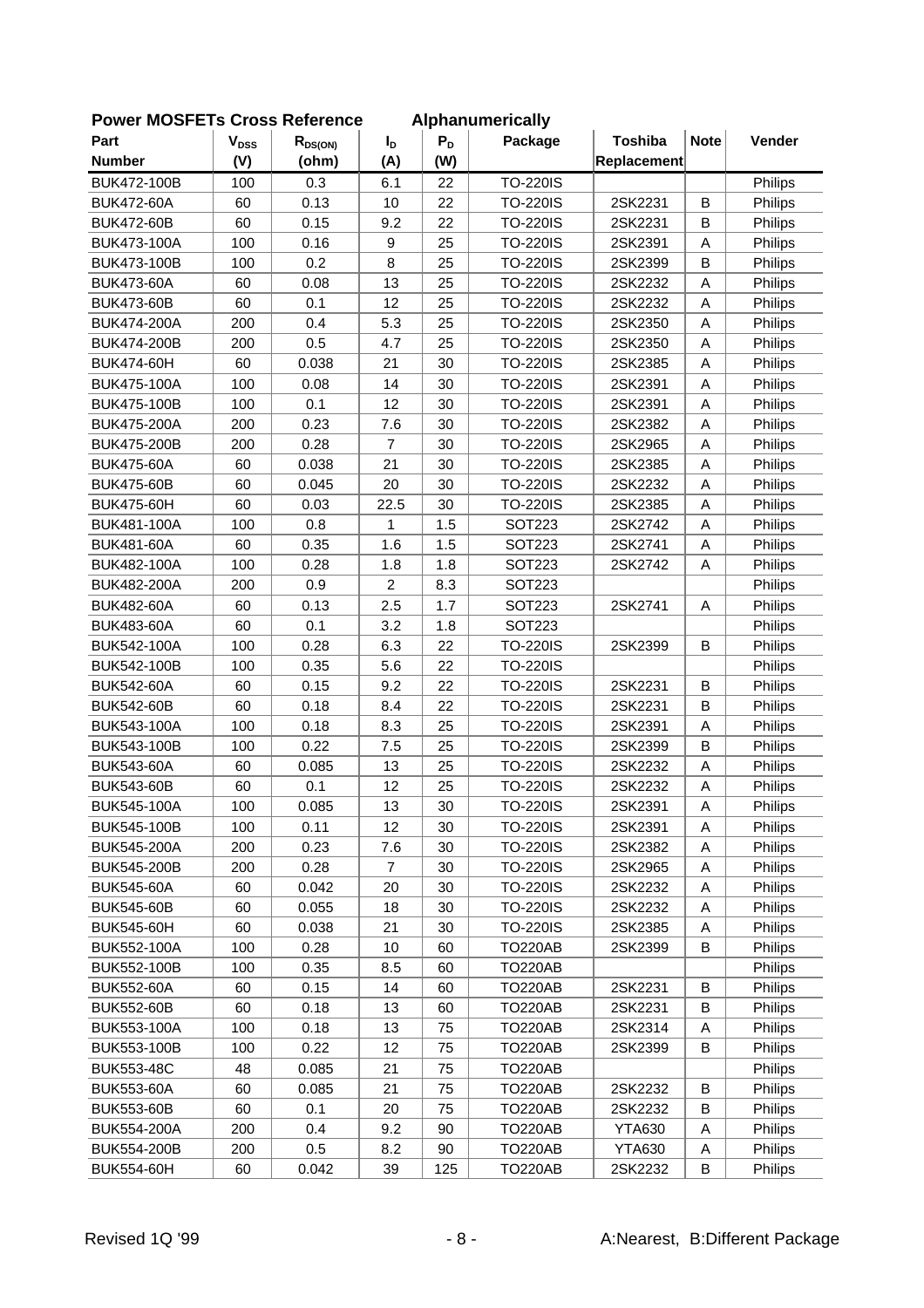| Part               | $V_{DSS}$ | $R_{DS(ON)}$ | I <sub>D</sub> | $P_D$ | Package            | <b>Toshiba</b> | <b>Note</b> | Vender             |
|--------------------|-----------|--------------|----------------|-------|--------------------|----------------|-------------|--------------------|
| <b>Number</b>      | (V)       | (ohm)        | (A)            | (W)   |                    | Replacement    |             |                    |
| BUK555-100A        | 100       | 0.085        | 25             | 125   | <b>TO220AB</b>     | 2SK2314        | Α           | Philips            |
| BUK555-100B        | 100       | 0.11         | 22             | 125   | <b>TO220AB</b>     | 2SK2314        | Α           | Philips            |
| <b>BUK555-200A</b> | 200       | 0.23         | 14             | 125   | <b>TO220AB</b>     | <b>YTA640</b>  | A           | Philips            |
| BUK555-200B        | 200       | 0.28         | 13             | 125   | <b>TO220AB</b>     | 2SK2965        | B           | Philips            |
| <b>BUK555-60A</b>  | 60        | 0.042        | 39             | 125   | <b>TO220AB</b>     | 2SK2232        | B           | Philips            |
| <b>BUK555-60B</b>  | 60        | 0.055        | 35             | 125   | <b>TO220AB</b>     | 2SK2232        | B           | Philips            |
| BUK555-60H         | 60        | 0.038        | 41             | 125   | <b>TO220AB</b>     | 2SK2385        | B           |                    |
| <b>BUK556-60A</b>  | 60        | 0.026        | 50             | 150   | <b>TO220AB</b>     | 2SK2385        | B           | Philips<br>Philips |
| <b>BUK556-60H</b>  | 60        | 0.022        | 60             | 150   | <b>TO220AB</b>     | 2SK2312        | B           | Philips            |
| BUK562-100A        | 100       | 0.28         | 10             | 60    | D <sub>2</sub> PAK | 2SK2399        | B           | Philips            |
| <b>BUK-562A</b>    | 60        | 0.15         | 14             | 60    | D <sub>2</sub> PAK | 2SK2231        | B           |                    |
|                    |           |              | 13             |       |                    |                |             | Philips            |
| BUK563-100A        | 100       | 0.18         |                | 75    | D <sub>2</sub> PAK | 2SK2789        | Α           | Philips            |
| <b>BUK563-48C</b>  | 48        | 0.085        | 21             | 75    | D <sub>2</sub> PAK |                |             | Philips            |
| <b>BUK563-60A</b>  | 60        | 0.085        | 21             | 75    | D <sub>2</sub> PAK | 2SK2311        | Α           | Philips            |
| BUK564-200A        | 200       | 0.4          | 9.2            | 90    | D <sub>2</sub> PAK | 2SK2401        | Α           | Philips            |
| <b>BUK564-60H</b>  | 60        | 0.042        | 39             | 125   | D <sub>2</sub> PAK | 2SK2311        | A           | Philips            |
| BUK565-100A        | 100       | 0.085        | 14             | 30    | D <sub>2</sub> PAK | 2SK2789        | Α           | Philips            |
| BUK565-200A        | 200       | 0.23         | 14             | 125   | D <sub>2</sub> PAK | 2SK2401        | Α           | Philips            |
| <b>BUK565-60A</b>  | 60        | 0.042        | 39             | 125   | D <sub>2</sub> PAK | 2SK2311        | Α           | Philips            |
| <b>BUK565-60H</b>  | 60        | 0.038        | 41             | 125   | D <sub>2</sub> PAK | 2SK2266        | Α           | Philips            |
| <b>BUK566-60A</b>  | 60        | 0.026        | 50             | 150   | D <sub>2</sub> PAK | 2SK2266        | Α           | Philips            |
| <b>BUK566-60H</b>  | 60        | 0.022        | 60             | 150   | D <sub>2</sub> PAK | 2SK2376        | Α           | Philips            |
| <b>BUK573-48C</b>  | 48        | 0.085        | 13             | 50    | <b>TO-220IS</b>    |                |             | Philips            |
| <b>BUK574-60H</b>  | 60        | 0.042        | 20             | 30    | <b>TO-220IS</b>    | 2SK2232        | Α           | Philips            |
| BUK581-100A        | 100       | 0.9          | 0.9            | 1.5   | SOT223             |                |             | Philips            |
| <b>BUK581-60A</b>  | 60        | 0.4          | 1.5            | 1.5   | SOT223             | 2SK2741        | Α           | Philips            |
| BUK582-100A        | 100       | 0.31         | 1.7            | 1.8   | <b>SOT223</b>      | 2SK2742        | Α           | Philips            |
| <b>BUK582-60A</b>  | 60        | 0.15         | 2.7            | 1.7   | SOT223             | 2SK2741        | Α           | Philips            |
| <b>BUK583-60A</b>  | 60        | 0.1          | 3.2            | 1.8   | SOT223             |                |             | Philips            |
| BUK7508-55         | 55        | 0.008        | 75             | 187   | <b>TO220AB</b>     | 2SK2985        | B           | Philips            |
| BUK7514-55         | 55        | 0.014        | 68             | 142   | <b>TO220AB</b>     | 2SK2312        | B           | Philips            |
| BUK7518-55         | 55        | 0.018        | 57             | 125   | <b>TO220AB</b>     | 2SK2312        | B           | Philips            |
| BUK7520-55         | 55        | 0.02         | 52             | 115   | <b>TO220AB</b>     | 2SK2312        | В           | Philips            |
| BUK7524-55         | 55        | 0.024        | 45             | 103   | <b>TO220AB</b>     | 2SK2385        | B           | Philips            |
| BUK7530-55         | 55        | 0.03         | 30             | 75    | <b>TO220AB</b>     | 2SK2385        | В           | Philips            |
| BUK7540-55         | 55        | 0.04         | 10.7           | 8.3   | SOT223             |                |             | Philips            |
| BUK7570-55         | 55        | 0.07         | 19             | 60    | <b>TO220AB</b>     | 2SK2232        | B           | Philips            |
| BUK7608-55         | 55        | 0.008        | 75             | 187   | D <sub>2</sub> PAK | 2SK2986        | Α           | Philips            |
| BUK7614-55         | 55        | 0.014        | 68             | 142   | D <sub>2</sub> PAK | 2SK2376        | Α           | Philips            |
| BUK7618-55         | 55        | 0.018        | 57             | 125   | D <sub>2</sub> PAK | 2SK2376        | А           | Philips            |
| BUK7620-55         | 55        | 0.02         | 52             | 115   | D <sub>2</sub> PAK | 2SK2376        | А           | Philips            |
| BUK7624-55         | 55        | 0.024        | 45             | 103   | D <sub>2</sub> PAK | 2SK2266        | Α           | <b>Philips</b>     |
| BUK7630-55         | 55        | 0.03         | 30             | 75    | D <sub>2</sub> PAK | 2SK2266        | А           | Philips            |
| BUK7670-55         | 55        | 0.07         | 19             | 60    | D <sub>2</sub> PAK | 2SK2311        | Α           | Philips            |
| BUK78150-55        | 55        | 0.15         | 5.5            | 8.3   | SOT <sub>223</sub> | 2SK2741        | Α           | Philips            |
| BUK7880-55         | 55        | 0.08         | 7.5            | 8.3   | <b>SOT223</b>      |                |             | Philips            |
| BUK9508-55         | 55        | 0.008        | 75             | 187   | <b>TO220AB</b>     | 2SK2985        | B           | Philips            |
| BUK9514-55         | 55        | 0.014        | 68             | 142   | <b>TO220AB</b>     | 2SK2312        | В           | Philips            |
| BUK9518-55         | 55        | 0.018        | 57             | 125   | <b>TO220AB</b>     | 2SK2312        | B           | Philips            |
| BUK9520-55         | 55        | 0.02         | 52             | 115   | <b>TO220AB</b>     | 2SK2312        | B           | Philips            |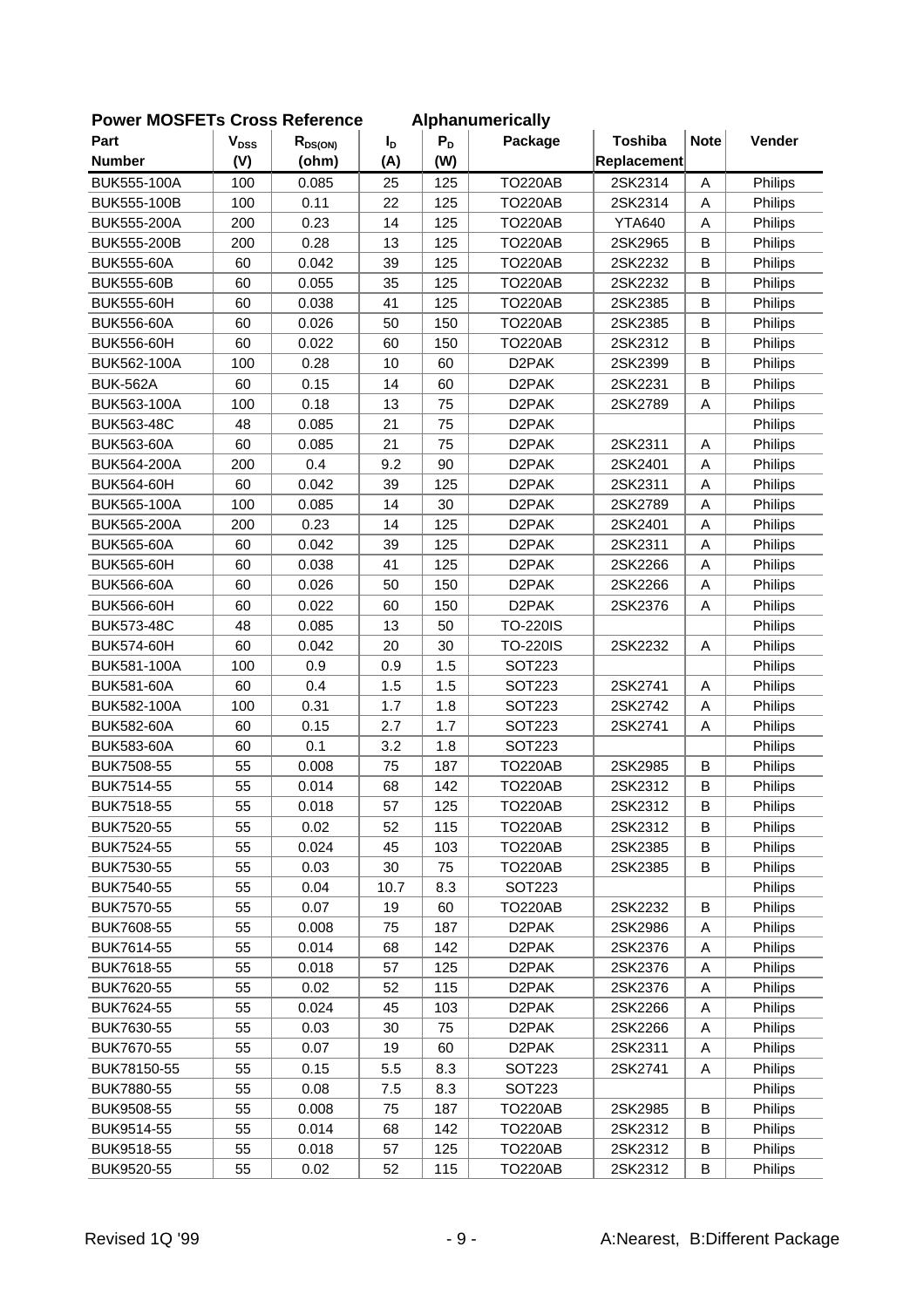| FUWEI MUSFETS CIUSS REIEIEILE |                           |              |                |       | Alphanumencally    |                |             |                |
|-------------------------------|---------------------------|--------------|----------------|-------|--------------------|----------------|-------------|----------------|
| Part                          | $\mathbf{V}_{\text{DSS}}$ | $R_{DS(ON)}$ | $I_{\text{D}}$ | $P_D$ | Package            | <b>Toshiba</b> | <b>Note</b> | Vender         |
| <b>Number</b>                 | (V)                       | (ohm)        | (A)            | (W)   |                    | Replacement    |             |                |
| BUK9524-55                    | 55                        | 0.024        | 45             | 103   | <b>TO220AB</b>     | 2SK2385        | B           | Philips        |
| BUK9530-55                    | 55                        | 0.03         | 30             | 75    | <b>TO220AB</b>     | 2SK2385        | B           | Philips        |
| BUK9570-55                    | 55                        | 0.07         | 19             | 60    | <b>TO220AB</b>     | 2SK2232        | B           | Philips        |
| BUK9608-55                    | 55                        | 0.008        | 75             | 187   | D <sub>2</sub> PAK | 2SK2986        | Α           | Philips        |
| BUK9614-55                    | 55                        | 0.014        | 68             | 142   | D <sub>2</sub> PAK | 2SK2376        | Α           | Philips        |
| BUK9618-55                    | 55                        | 0.018        | 57             | 125   | D <sub>2</sub> PAK | 2SK2376        | Α           | Philips        |
| BUK9620-55                    | 55                        | 0.02         | 52             | 115   | D <sub>2</sub> PAK | 2SK2376        | A           | Philips        |
| BUK9624-55                    | 55                        | 0.024        | 45             | 103   | D <sub>2</sub> PAK | 2SK2266        | Α           | Philips        |
| BUK9630-55                    | 55                        | 0.03         | 30             | 75    | D <sub>2</sub> PAK | 2SK2266        | Α           | Philips        |
| BUK9670-55                    | 55                        | 0.07         | 19             | 60    | D <sub>2</sub> PAK | 2SK2311        | A           | Philips        |
| BUK98150-55                   | 55                        | 0.15         | 5.5            | 8.3   | <b>SOT223</b>      | 2SK2741        | А           | Philips        |
| BUK9840-55                    | 55                        | 0.04         | 10.7           | 8.3   | <b>SOT223</b>      |                |             | Philips        |
| BUK9880-55                    | 55                        | 0.08         | 7.5            | 8.3   | SOT223             |                |             | Philips        |
| BUZ10                         | 50                        | 0.07         | 23             | 75    | <b>TO-220AB</b>    | 2SK2507        | B           | Siemens        |
| <b>BUZ100</b>                 | 50                        | 0.018        | 58             |       | <b>TO-220AB</b>    | 2SK2886        | B           | <b>Siemens</b> |
| <b>BUZ100L</b>                | 50                        | 0.018        | 60             |       | <b>TO-220AB</b>    | 2SK2886        | B           | Siemens        |
| <b>BUZ100S</b>                | 55                        | 0.015        | 77             |       | <b>TO-220AB</b>    | 2SK2312        | B           | Siemens        |
| BUZ100SL                      | 55                        | 0.018        | 70             |       | <b>TO-220AB</b>    | 2SK2312        | B           | Siemens        |
| <b>BUZ101</b>                 | 50                        | 0.06         | 25             | 100   | <b>TO-220AB</b>    | 2SK2507        | B           | Siemens        |
| <b>BUZ101L</b>                | 50                        | 0.06         | 29             |       | <b>TO-220AB</b>    | 2SK2507        | B           | Siemens        |
| <b>BUZ101S</b>                | 55                        | 0.06         | 23             |       | <b>TO-220AB</b>    | 2SK2232        | B           | Siemens        |
| BUZ101SL                      | 55                        | 0.07         | 21             |       | <b>TO-220AB</b>    | 2SK2232        | B           | Siemens        |
| <b>BUZ102</b>                 | 50                        | 0.023        | 42             | 180   | <b>TO-220AB</b>    | 2SK2886        | B           | Siemens        |
| BUZ102AL                      | 50                        | 0.028        | 42             |       | <b>TO-220AB</b>    | 2SK2886        | B           | Siemens        |
| <b>BUZ102S</b>                | 55                        | 0.023        | 52             |       | <b>TO-220AB</b>    | 2SK2312        | B           | Siemens        |
| BUZ102SL                      | 55                        | 0.028        | 47             |       | <b>TO-220AB</b>    | 2SK2385        | B           | Siemens        |
| <b>BUZ103</b>                 | 50                        | 0.04         | 40             | 120   | <b>TO-220AB</b>    | 2SK2385        | B           | Siemens        |
| BUZ103AL                      | 50                        | 0.05         | 35             |       | <b>TO-220AB</b>    | 2SK2507        | B           | Siemens        |
| <b>BUZ103S</b>                | 55                        | 0.04         | 31             |       | <b>TO-220AB</b>    | 2SK2232        | B           | Siemens        |
| BUZ103SL                      | 55                        | 0.05         | 28             |       | <b>TO-220AB</b>    | 2SK2232        | B           | Siemens        |
| <b>BUZ104</b>                 | 50                        | 0.1          | 17.5           | 60    | <b>TO-220AB</b>    | 2SK2507        | В           | Siemens        |
| <b>BUZ104L</b>                | 50                        | 0.1          | 17.5           |       | <b>TO-220AB</b>    | 2SK2507        | B           | Siemens        |
| <b>BUZ104S</b>                | 55                        | 0.1          | 14             |       | <b>TO-220AB</b>    | 2SK2232        | B           | Siemens        |
| BUZ104SL                      | 55                        | 0.12         | 12.8           |       | <b>TO-220AB</b>    | 2SK2232        | B           | Siemens        |
| BUZ10L                        | 50                        | 0.07         | 23             | 75    | <b>TO-220AB</b>    | 2SK2507        | В           | Siemens        |
| <b>BUZ10S2</b>                | 60                        | 0.07         | 23             | 75    | <b>TO-220AB</b>    | 2SK2232        | В           | Siemens        |
| BUZ11                         | 50                        | 0.04         | 30             | 75    | <b>TO-220AB</b>    | 2SK2507        | В           | <b>Siemens</b> |
| <b>BUZ110S</b>                | 55                        | 0.012        | 80             |       | <b>TO-220AB</b>    |                |             | <b>Siemens</b> |
| BUZ110SL                      | 55                        | 0.015        | 80             |       | <b>TO-220AB</b>    | 2SK2312        | В           | Siemens        |
| <b>BUZ111S</b>                | 55                        | 0.008        | 80             |       | <b>TO-220AB</b>    | 2SK2985        | B           | Siemens        |
| BUZ111SL                      | 55                        | 0.01         | 80             |       | <b>TO-220AB</b>    |                |             | Siemens        |
| BUZ11A                        | 50                        | 0.055        | 26             | 75    | <b>TO-220AB</b>    | 2SK2507        | B           | Siemens        |
| BUZ11AL                       | 50                        | 0.055        | 26             | 75    | <b>TO-220AB</b>    | 2SK2507        | В           | Siemens        |
| BUZ11FI                       | 50                        | 0.04         | 21             | 40    | <b>TO-220IS</b>    | 2SK2385        | Α           | <b>ST</b>      |
| <b>BUZ11S2</b>                | 60                        | 0.04         | 30             | 75    | <b>TO-220AB</b>    | 2SK2385        | В           | Siemens        |
| BUZ12                         | 50                        | 0.028        | 42             | 125   | <b>TO-220AB</b>    | 2SK2886        | В           | Siemens        |
| BUZ12A                        | 50                        | 0.035        | 42             | 125   | <b>TO-220AB</b>    | 2SK2886        | В           | Siemens        |
| BUZ12AL                       | 50                        | 0.035        | 42             | 125   | <b>TO-220AB</b>    | 2SK2886        | В           | Siemens        |
| <b>BUZ171</b>                 | $-50$                     | 0.3          | -8             | 40    | <b>TO-220AB</b>    | 2SJ438         | В           | Siemens        |
| <b>BUZ172</b>                 | $-100$                    | 0.6          | $-5.5$         | 40    | <b>TO-220AB</b>    |                |             | Siemens        |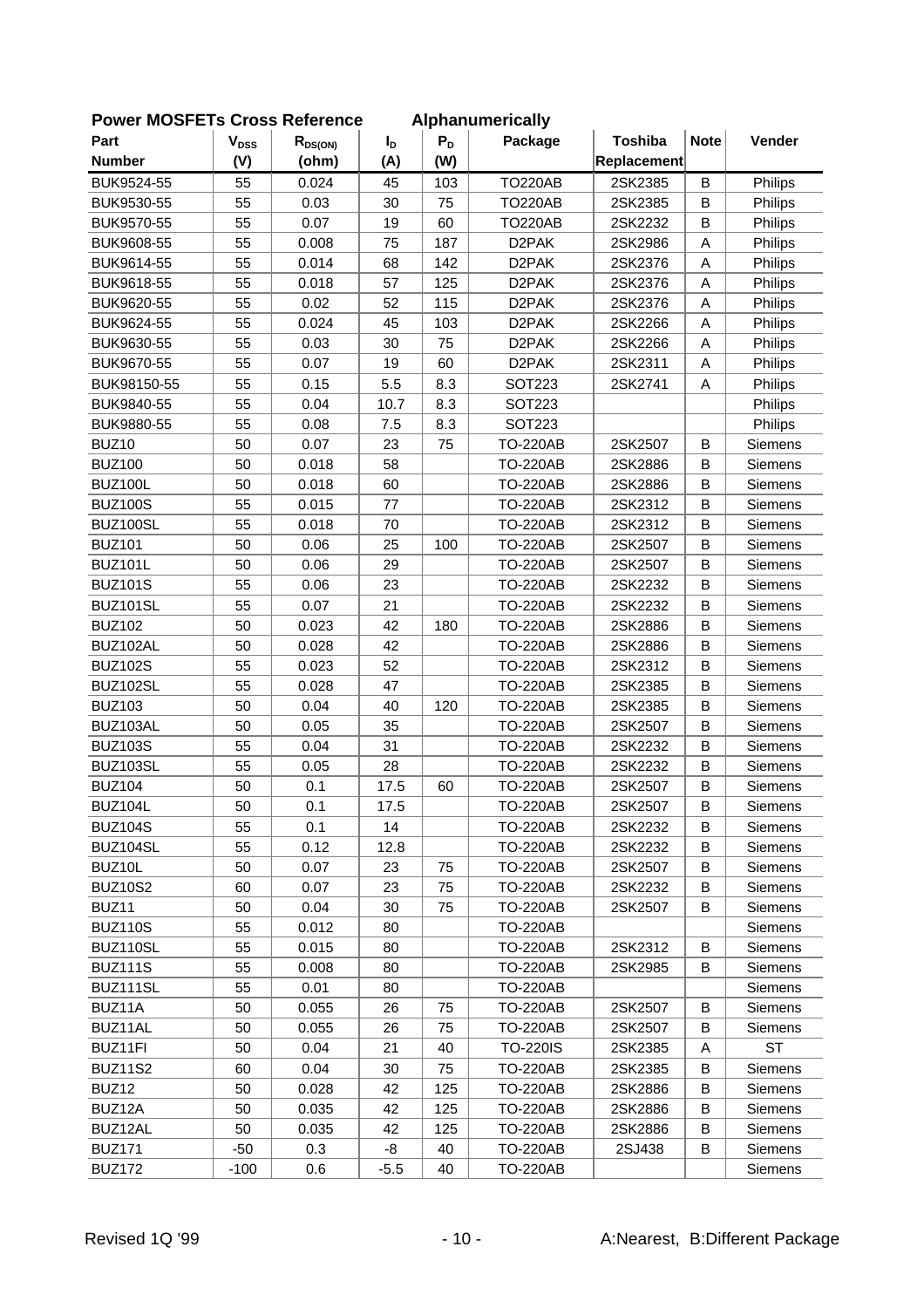| Part            | $V_{DSS}$ |                         |                       | $P_D$ | i iuliivi Ivuli y<br>Package | <b>Toshiba</b> | <b>Note</b> | Vender         |
|-----------------|-----------|-------------------------|-----------------------|-------|------------------------------|----------------|-------------|----------------|
| <b>Number</b>   | (V)       | $R_{DS(ON)}$<br>(ohm)   | $I_{\text{D}}$<br>(A) | (W)   |                              | Replacement    |             |                |
| <b>BUZ173</b>   |           |                         |                       |       |                              |                |             |                |
| BUZ20           | $-200$    | 1.5                     | -3                    | 40    | <b>TO-220AB</b>              | 2SJ407         | B           | Siemens        |
|                 | 100       | 0.2<br>1                | 13.5                  | 75    | <b>TO-220AB</b>              | 2SK2399        | B           | Siemens        |
| <b>BUZ205</b>   | 400       |                         | $\,6$                 | 75    | <b>TO-220AB</b>              | 2SK2679        | B           | <b>Siemens</b> |
| BUZ21           | 100       | 0.085                   | 21                    | 75    | <b>TO-220AB</b>              | 2SK2314        | A           | Siemens        |
| <b>BUZ215</b>   | 500       | 1.5                     | 5.1                   | 75    | <b>TO-220AB</b>              | 2SK2661        | A           | Siemens        |
| BUZ21L          | 100       | 0.085                   | 21                    | 75    | <b>TO-220AB</b>              | 2SK2314        | A           | Siemens        |
| BUZ22           | 100       | 0.055                   | 34                    | 125   | <b>TO-220AB</b>              | 2SK2466        | B           | Siemens        |
| <b>BUZ255</b>   | 250       | 0.24                    | 13                    | 95    | <b>TO-220AB</b>              | 2SK2508        | B           | Siemens        |
| <b>BUZ271</b>   | $-50$     | 0.15                    | $-22$                 | 40    | <b>TO-220AB</b>              | 2SJ464         | $\sf B$     | Siemens        |
| <b>BUZ272</b>   | $-100$    | 0.3                     | $-15$                 | 40    | <b>TO-220AB</b>              | 2SJ380         | B           | Siemens        |
| <b>BUZ305</b>   | 800       | 1                       | 7.5                   | 150   | TO-218                       | 2SK2607        | A           | Siemens        |
| <b>BUZ307</b>   | 800       | 3                       | 3                     | 75    | TO-218                       | 2SK2603        | B           | Siemens        |
| <b>BUZ308</b>   | 800       | $\overline{\mathbf{4}}$ | 2.6                   | 75    | TO-218                       | 2SK2603        | B           | Siemens        |
| BUZ30A          | 200       | 0.13                    | 21                    | 125   | <b>TO-220AB</b>              | <b>YTA640</b>  | A           | Siemens        |
| BUZ31           | 200       | 0.2                     | 13.5                  | 75    | <b>TO-220AB</b>              | <b>YTA640</b>  | A           | Siemens        |
| <b>BUZ310</b>   | 1000      | 5                       | 2.5                   | 75    | TO-218                       | 2SK1359        | A           | Siemens        |
| <b>BUZ311</b>   | 1000      | 6                       | 2.3                   | 75    | TO-218                       | 2SK1359        | A           | Siemens        |
| <b>BUZ312</b>   | 1000      | 1.5                     | 6                     | 150   | TO-218                       | 2SK2613        | A           | Siemens        |
| BUZ31L          | 200       | 0.2                     | 13.5                  | 75    | <b>TO-220AB</b>              | <b>YTA640</b>  | A           | Siemens        |
| BUZ32           | 200       | 0.4                     | 9.5                   | 75    | <b>TO-220AB</b>              | <b>YTA630</b>  | Α           | Siemens        |
| <b>BUZ323</b>   | 400       | 0.3                     | 15                    | 170   | TO-218                       | 2SK2837        | A           | Siemens        |
| <b>BUZ325</b>   | 400       | 0.35                    | 12.5                  | 125   | TO-218                       | 2SK2698        | A           | Siemens        |
| <b>BUZ326</b>   | 400       | 0.5                     | 10.5                  | 125   | TO-218                       | 2SK2841        | B           | Siemens        |
| <b>BUZ330</b>   | 500       | 0.6                     | 9.5                   | 125   | TO-218                       | 2SK2842        | B           | Siemens        |
| <b>BUZ331</b>   | 500       | 0.8                     | 8                     | 125   | TO-218                       | 2SK2601        | A           | Siemens        |
| <b>BUZ332</b>   | 600       | 0.8                     | 8.5                   | 150   | TO-218                       | 2SK2699        | Α           | Siemens        |
| BUZ332A         | 600       | 0.9                     | 8                     | 150   | TO-218                       | 2SK2699        | A           | Siemens        |
| <b>BUZ333</b>   | 500       | 0.4                     | 13.5                  | 170   | TO-218                       | 2SK2698        | A           | Siemens        |
| <b>BUZ334</b>   | 600       | 0.5                     | 12                    | 180   | TO-218                       | 2SK2915        | A           | Siemens        |
| <b>BUZ338</b>   | 500       | 0.4                     | 13.5                  |       | TO-218                       | 2SK2698        | A           | Siemens        |
| <b>BUZ339</b>   | 500       | 0.5                     | 11.5                  | 170   | TO-218                       | 2SK2698        | A           | Siemens        |
| <b>BUZ341</b>   | 200       | 0.07                    | 33                    | 170   | TO-218                       | 2SK3176        | A           | Siemens        |
| <b>BUZ342</b>   | 50        | 0.01                    | 60                    | 400   | TO-218                       | 2SK2551        | A           | Siemens        |
| <b>BUZ344</b>   | 100       | 0.035                   | 46                    | 170   | TO-218                       | 2SK1381        | Α           | Siemens        |
| <b>BUZ345</b>   | 100       | 0.045                   | 41                    | 150   | TO-218                       | 2SK2466        | В           | Siemens        |
| <b>BUZ346</b>   | 50        | 0.018                   | 58                    | 125   | TO-218                       | 2SK2744        | Α           | Siemens        |
| <b>BUZ346S2</b> | 60        | 0.018                   | 58                    | 170   | TO-218                       | 2SK2173        | Α           | Siemens        |
| <b>BUZ347</b>   | 50        | 0.03                    | 45                    | 125   | TO-218                       | 2SK2550        | A           | Siemens        |
| <b>BUZ349</b>   | 100       | 0.06                    | 32                    | 125   | TO-218                       | 2SK2466        | B           | <b>Siemens</b> |
| <b>BUZ350</b>   | 200       | 0.12                    | 22                    | 125   | TO-218                       | 2SK2382        | В           | Siemens        |
| <b>BUZ351</b>   | 400       | 0.4                     | 11.5                  |       | TO-218                       | 2SK2698        | A           | Harris         |
| <b>BUZ355</b>   | 800       | 1.5                     | 6                     | 125   | TO-218                       | 2SK2746        | Α           | Siemens        |
| <b>BUZ356</b>   | 800       | $\overline{c}$          | 5                     | 125   | TO-218                       | 2SK2604        | Α           | Siemens        |
| <b>BUZ357</b>   | 1000      | $\overline{c}$          | 5                     | 125   | TO-218                       | 2SK1120        | A           | Siemens        |
| <b>BUZ358</b>   | 1000      | 2.6                     | 4.5                   | 125   | TO-218                       | 2SK1120        | A           | Siemens        |
| <b>BUZ380</b>   | 1000      | $\overline{c}$          | 5.5                   | 125   | TO-218                       | 2SK1120        | Α           | <b>Siemens</b> |
| <b>BUZ382</b>   | 400       | 0.4                     | 12.5                  | 125   | TO-218                       | 2SK2698        | Α           | Siemens        |
| <b>BUZ384</b>   | 500       | 0.6                     | 10.5                  | 125   | TO-218                       | 2SK2842        | B           | Siemens        |
| <b>BUZ385</b>   | 500       | 0.8                     | 9                     | 125   | TO-218                       | 2SK2601        | A           | Siemens        |
|                 |           |                         |                       |       |                              |                |             |                |
| BUZ40B          | 500       | 0.8                     | 8                     | 150   | <b>TO-220AB</b>              | 2SK2542        | Α           | Siemens        |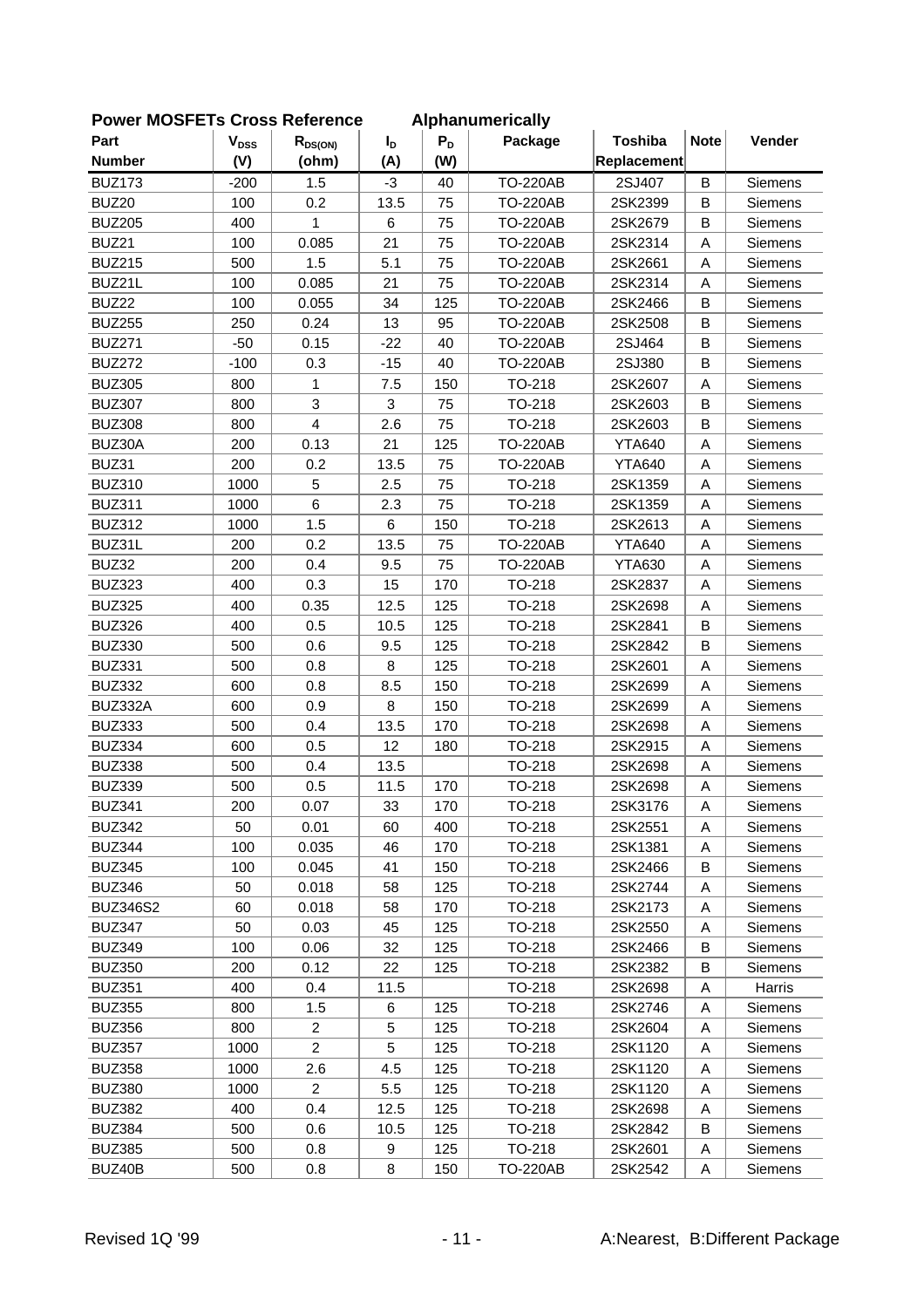| Part           | $V_{DSS}$ | $R_{DS(ON)}$            | $I_{\text{D}}$ | $P_D$ | Package         | <b>Toshiba</b>   | <b>Note</b> | Vender         |
|----------------|-----------|-------------------------|----------------|-------|-----------------|------------------|-------------|----------------|
| <b>Number</b>  | (V)       | (ohm)                   | (A)            | (W)   |                 | Replacement      |             |                |
| BUZ41A         | 500       | 1.5                     | 4.5            | 75    | <b>TO-220AB</b> | 2SK2661          | Α           | Siemens        |
| BUZ42          | 500       | $\overline{c}$          | $\overline{4}$ | 75    | <b>TO-220AB</b> | 2SK2661          | A           | Siemens        |
| BUZ50A         | 1000      | 5                       | 2.5            | 75    | <b>TO-220AB</b> | 2SK1119          | A           | Siemens        |
| BUZ50B         | 1000      | 8                       | $\overline{2}$ | 75    | <b>TO-220AB</b> | 2SK1119          | A           | Siemens        |
| BUZ50C         | 1000      | 6                       | 2.3            | 75    | <b>TO-220AB</b> | 2SK1119          | A           | Siemens        |
| BUZ51          | 1000      | $\overline{\mathbf{4}}$ | 3.4            | 125   | <b>TO-220AB</b> | 2SK1119          | A           | Siemens        |
|                |           |                         |                |       |                 |                  |             |                |
| BUZ60          | 400       | 1                       | 5.5            | 75    | <b>TO-220AB</b> | 2SK2679          | B           | <b>Siemens</b> |
| BUZ60B         | 400       | 1.5                     | 4.5            |       | <b>TO-220AB</b> | 2SK2679          | B           | Harris         |
| BUZ61          | 400       | 0.4                     | 12.5           | 150   | <b>TO-220AB</b> | 2SK2841          | A           | Siemens        |
| BUZ61A         | 400       | 0.5                     | 11             | 150   | <b>TO-220AB</b> | 2SK2841          | A           | Siemens        |
| BUZ70          | 60        | 0.15                    | 12             | 40    | <b>TO-220AB</b> | 2SK2231          | B           | Siemens        |
| BUZ70L         | 60        | 0.15                    | 12             | 40    | <b>TO-220AB</b> | 2SK2231          | B           | Siemens        |
| BUZ71          | 50        | 0.1                     | 14             | 40    | <b>TO-220AB</b> | 2SK2507          | B           | <b>Siemens</b> |
| BUZ71A         | 50        | 0.12                    | 13             | 40    | <b>TO-220AB</b> | 2SK2507          | В           | Siemens        |
| BUZ71AFI       | 50        | 0.12                    | 11             | 35    | <b>TO-220IS</b> | 2SK2507          | A           | <b>ST</b>      |
| BUZ71AL        | 50        | 0.12                    | 13             | 40    | <b>TO-220AB</b> | 2SK2507          | B           | Siemens        |
| BUZ71FI        | 50        | 0.1                     | 12             | 35    | <b>TO-220IS</b> | 2SK2507          | A           | ST             |
| BUZ71L         | 50        | 0.1                     | 14             | 40    | <b>TO-220AB</b> | 2SK2507          | B           | Siemens        |
| <b>BUZ71S2</b> | 60        | 0.1                     | 14             | 40    | <b>TO-220AB</b> | 2SK2232          | B           | Siemens        |
| BUZ72          | 100       | 0.2                     | 10             | 40    | <b>TO-220AB</b> | 2SK2399          | B           | Siemens        |
| BUZ72A         | 100       | 0.25                    | 9              | 40    | <b>TO-220AB</b> | 2SK2399          | B           | Siemens        |
| BUZ72A         | 100       | 0.25                    | 11             |       | TO-220          | 2SK2399          | B           | <b>ST</b>      |
| BUZ72AL        | 100       | 0.25                    | 9              | 40    | <b>TO-220AB</b> | 2SK2399          | B           | Siemens        |
| BUZ72L         | 100       | 0.2                     | 10             | 40    | <b>TO-220AB</b> | 2SK2399          | B           | Siemens        |
| BUZ73          | 200       | 0.4                     | $\overline{7}$ | 40    | <b>TO-220AB</b> | <b>YTA630</b>    | A           | Siemens        |
| BUZ73A         | 200       | 0.6                     | 5.8            | 40    | <b>TO-220AB</b> | <b>YTA630</b>    | Α           | Siemens        |
| BUZ73AL        | 200       | 0.6                     | 5.8            | 40    | <b>TO-220AB</b> | <b>YTA630</b>    | A           | Siemens        |
| BUZ73L         | 200       | 0.4                     | $\overline{7}$ | 40    | <b>TO-220AB</b> | <b>YTA630</b>    | A           | Siemens        |
| BUZ74          | 500       | 3                       | 2.4            | 40    | <b>TO-220AB</b> | 2SK2862          | B           | Siemens        |
| BUZ74A         | 500       | $\overline{\mathbf{4}}$ | 2.1            | 40    | <b>TO-220AB</b> | 2SK2862          | $\sf B$     | Siemens        |
| BUZ76          | 400       | 1.8                     | 3              | 40    | <b>TO-220AB</b> | 2SK2679          | B           | Siemens        |
| BUZ76A         | 400       | 2.5                     | 2.6            | 40    | <b>TO-220AB</b> | 2SK2862          | B           | Siemens        |
| BUZ77A         | 600       | 4                       | 2.7            | 75    | <b>TO-220AB</b> | 2SK3067          | В           | Siemens        |
| BUZ77B         | 600       | 3.5                     | 2.9            | 75    | <b>TO-220AB</b> | 2SK3085          | A           | Siemens        |
| BUZ78          | 800       | 8                       | 1.5            | 40    | <b>TO-220AB</b> | 2SK2997          | В           | Siemens        |
| BUZ80          | 800       | 4                       | 2.6            | 75    | <b>TO-220AB</b> | 2SK2603          | A           | Siemens        |
| BUZ80A         | 800       | 3                       | 3              | 75    | <b>TO-220AB</b> | 2SK2603          | A           | Siemens        |
| BUZ80AFI       | 800       | 3                       | 2.4            | 40    | <b>TO-220IS</b> | 2SK2603          | В           | <b>ST</b>      |
| BUZ80FI        | 800       | 4                       | 2.1            | 40    | <b>TO-220IS</b> | 2SK2603          | B           | <b>ST</b>      |
| BUZ81          | 800       | 2.5                     | 4              | 125   | <b>TO-220AB</b> | 2SK2605          | B           | Siemens        |
| BUZ90          | 600       | 1.6                     | 4.5            | 75    | <b>TO-220AB</b> | 2SK2544          | A           | Siemens        |
| BUZ90A         | 600       | $\overline{c}$          | 4              | 75    | <b>TO-220AB</b> | 2SK3085          | Α           | Siemens        |
| BUZ91          | 600       | 0.8                     | 8.5            | 150   | <b>TO-220AB</b> | 2SK2866          | A           | Siemens        |
| BUZ91A         | 600       | 0.9                     | 8              | 150   | <b>TO-220AB</b> | 2SK2866          | Α           | Siemens        |
| BUZ92          | 600       | 3                       | 3.2            | 75    | <b>TO-220AB</b> | 2SK3085          | Α           | Siemens        |
| BUZ93          | 600       | 2.5                     | 3.6            | 75    | <b>TO-220AB</b> | 2SK2750          | B           | Siemens        |
| F10H3N*        | 30        | 0.015                   | 10             |       | SOP-8(Single)   | <b>TPC8005-H</b> | A           | Shindengen     |
| F2H3ND         | 30        | 0.18                    | 2.5            |       | SOP-8(Dual)     |                  |             | Shindengen     |
| F3H3C          | $30/-30$  | 0.18/0.2                | $2.5/-2.5$     |       | SOP-8(P&N)      |                  |             | Shindengen     |
|                |           |                         |                |       |                 |                  |             |                |
| F3H3ND         | $30\,$    | 0.11                    | 3              |       | SOP-8(Dual)     | <b>TPC8201</b>   | A           | Shindengen     |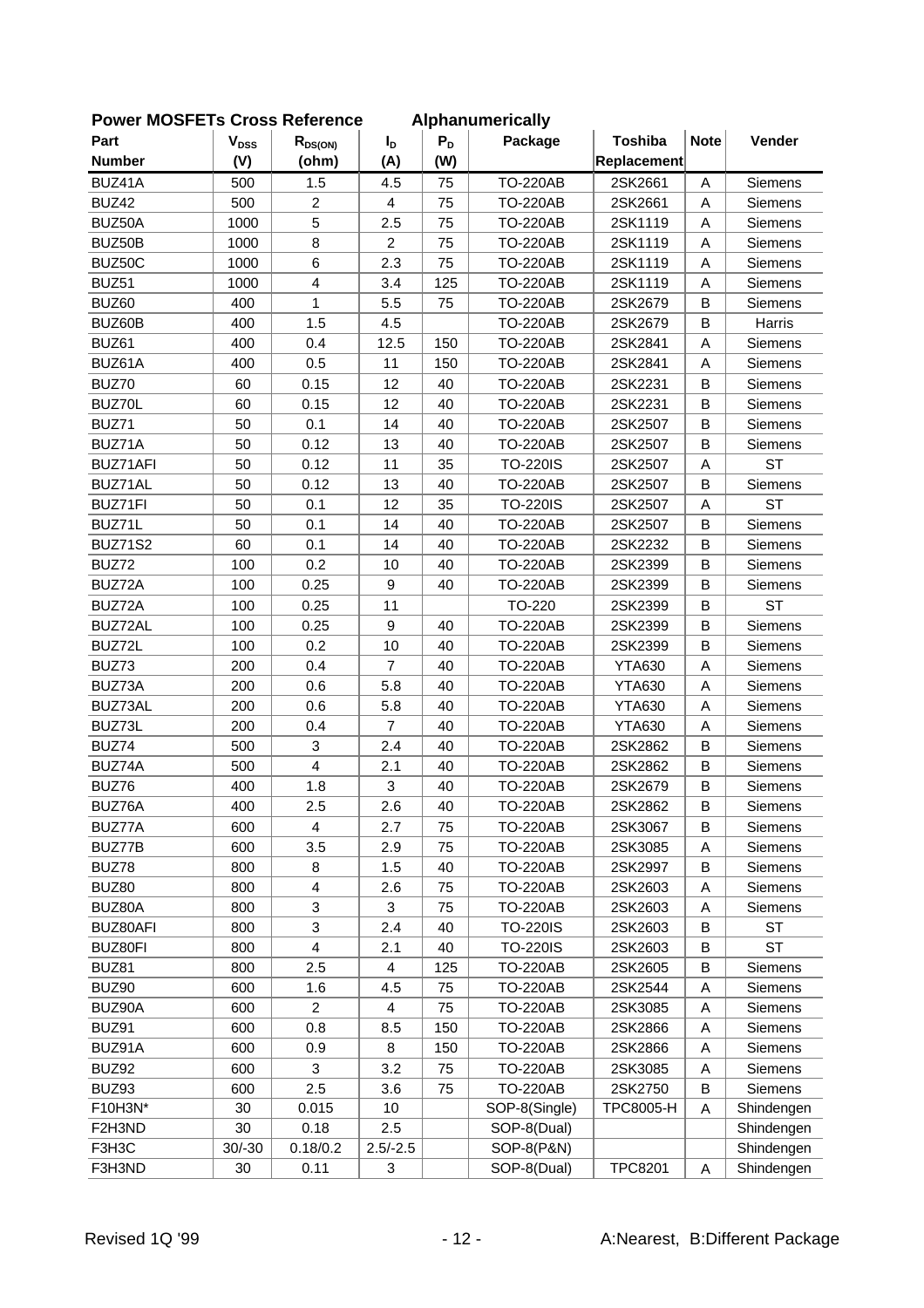| י <del>ט</del> ו ויוטטו בו |                        | <b>OLASS IVEIGLAINE</b> |                |       | Alphanum Filiamy    |                  |             |            |
|----------------------------|------------------------|-------------------------|----------------|-------|---------------------|------------------|-------------|------------|
| Part                       | <b>V<sub>DSS</sub></b> | $R_{DS(ON)}$            | I <sub>D</sub> | $P_D$ | Package             | <b>Toshiba</b>   | <b>Note</b> | Vender     |
| <b>Number</b>              | (V)                    | (ohm)                   | (A)            | (W)   |                     | Replacement      |             |            |
| F3H3P                      | $-30$                  | 0.2                     | $-2.5$         |       | SOP-8(Single)       |                  |             | Shindengen |
| F3H3PD                     | $-30$                  | 0.2                     | $-2.5$         |       | SOP-8(Dual)         |                  |             | Shindengen |
| F4H3C                      | $30/-30$               | 0.07/0.15               | $4/-3.5$       |       | SOP-8(P&N)          | <b>TPC8401</b>   | A           | Shindengen |
| F4H3N                      | 30                     | 0.07                    | 4              |       | SOP-8(Single)       | <b>TPC8004</b>   | A           | Shindengen |
| F4H3ND                     | 30                     | 0.07                    | 4              |       | SOP-8(Dual)         | <b>TPC8201</b>   | A           | Shindengen |
| F4H3P                      | $-30$                  | 0.15                    | $-3.5$         |       | SOP-8(Single)       |                  |             | Shindengen |
| F4H3PD                     | $-30$                  | 0.15                    | $-3.5$         |       | SOP-8(Dual)         | <b>TPC8301</b>   | A           | Shindengen |
| F5H2ND                     | 20                     | 0.04                    | 5              |       | SOP-8(Dual)         | <b>TPC8202</b>   | A           | Shindengen |
| F5H3N                      | 30                     | 0.05                    | 5              |       | SOP-8(Single)       | <b>TPC8004</b>   | A           | Shindengen |
| F5H3ND                     | 30                     | 0.05                    | 5              |       | SOP-8(Dual)         | <b>TPC8201</b>   | A           | Shindengen |
| F5H3P                      | $-30$                  | 0.09                    | $-4.5$         |       | SOP-8(Single)       | TPC8104-H        | A           | Shindengen |
| F7H2N                      | 20                     | 0.022                   | 7              |       | SOP-8(Single)       | <b>TPC8008</b>   | A           | Shindengen |
| F7H3P*                     | $-30$                  | 0.05                    | $-6.5$         |       | SOP-8(Single)       | TPC8105-H        | A           | Shindengen |
| F8H3N                      | 30                     | 0.03                    | 8              |       | SOP-8(Single)       | <b>TPC8006-H</b> | A           | Shindengen |
| F9H4N                      | 40                     | 0.03                    | 9              |       | SOP-8(Single)       |                  |             | Shindengen |
| FA38SA50LC                 | 500                    | 0.13                    | 38             | 500   | <b>SOT-227</b>      |                  |             | IR         |
| FA57SA50LC                 | 500                    | 0.08                    | 57             | 625   | <b>SOT-227</b>      |                  |             | <b>IR</b>  |
| FDC6301N                   | 25                     | $\overline{\mathbf{4}}$ | 0.22           | 0.9   | SSOT-6(Dual)        |                  |             | Fairchild  |
| <b>FDC6302P</b>            | $-25$                  | 10                      | $-0.12$        | 0.9   | SSOT-6(Dual)        |                  |             | Fairchild  |
| FDC6303N                   | 25                     | 0.45                    | 0.68           | 0.9   | SSOT-6(Dual)        |                  |             | Fairchild  |
| <b>FDC6304P</b>            | $-25$                  | 1.1                     | $-0.46$        | 0.9   | SSOT-6(Dual)        |                  |             | Fairchild  |
| <b>FDC6306P</b>            | $-20$                  | 0.16                    | $-1.9$         | 0.9   | SSOT-6(Dual)        |                  |             | Fairchild  |
| FDC6320C                   | $25/-25$               | 4/10                    | $0.22/-0.12$   | 0.9   | SSOT-6(P&N)         |                  |             | Fairchild  |
| FDC6321C                   | $25/-25$               | 0.045/1.1               | $0.68/-0.46$   | 0.9   | SSOT-6(P&N)         |                  |             | Fairchild  |
| FDC6322C                   | $25/-25$               | 4/1.1                   | $0.22/-0.46$   | 0.9   | SSOT-6(P&N)         |                  |             | Fairchild  |
| <b>FDC633N</b>             | 30                     | 0.042                   | 5.2            | 1.6   | SSOT-6(Single)      |                  |             | Fairchild  |
| FDC634P                    | $-20$                  | 0.08                    | $-3.5$         | 1.6   | SSOT-6(Single)      |                  |             | Fairchild  |
| FDC636P                    | $-20$                  | 0.13                    | $-2.8$         | 1.6   | SSOT-6(Single)      |                  |             | Fairchild  |
| FDC638P                    | $-20$                  | 0.05                    | $-4.5$         | 1.6   | SSOT-6(Single)      |                  |             | Fairchild  |
| <b>FDC6506P</b>            | $-30$                  | 0.165                   | $-1.8$         | 0.9   | SSOT-6(Dual)        |                  |             | Fairchild  |
| <b>FDC653N</b>             | 30                     | 0.035                   | 5              | 1.6   | SSOT-6(Single)      |                  |             | Fairchild  |
| FDC654P                    | $-30$                  | 0.075                   | $-3.6$         | 1.6   | SSOT-6(Single)      |                  |             | Fairchild  |
| FDC655AN                   | 30                     | 0.027                   | 6.3            | 1.6   | SSOT-6(Single)      |                  |             | Fairchild  |
| <b>FDC6561AN</b>           | 30                     | 0.095                   | 2.5            | 0.9   | SSOT-6(Dual)        |                  |             | Fairchild  |
| FDC658P                    | $-30$                  | 0.05                    | $-4$           | 1.6   | SSOT-6(Single)      |                  |             | Fairchild  |
| <b>FDG6301N</b>            | 25                     | 4                       | 0.22           | 0.3   | SC70-6(Dual)        |                  |             | Fairchild  |
| <b>FDG6302P</b>            | $-25$                  | 10                      | $-0.14$        | 0.3   | <b>SC70-6(Dual)</b> |                  |             | Fairchild  |
| FDG6303N                   | 25                     | 0.45                    | 0.5            | 0.3   | <b>SC70-6(Dual)</b> |                  |             | Fairchild  |
| <b>FDG6304P</b>            | $-25$                  | 1.1                     | $-0.41$        | 0.3   | <b>SC70-6(Dual)</b> |                  |             | Fairchild  |
| <b>FDG6320C</b>            | $25/-25$               | 4/10                    | $0.22/-0.14$   | 0.3   | SC70-6(P&N)         |                  |             | Fairchild  |
| FDG6321C                   | $25/-25$               | 0.45/1.10               | $0.50/-0.41$   | 0.3   | SC70-6(P&N)         |                  |             | Fairchild  |
| FDG6322C                   | $25/-25$               | 4/1.10                  | $0.22/-0.41$   | 0.3   | SC70-6(P&N)         |                  |             | Fairchild  |
| FDN336P                    | -20                    | 0.2                     | $-1.3$         | 0.5   | <b>SOT-23</b>       |                  |             | Fairchild  |
| FDN337N                    | 30                     | 0.065                   | 2.2            | 0.5   | <b>SOT-23</b>       |                  |             | Fairchild  |
| FDN338P                    | $-20$                  | 0.13                    | $-1.6$         | 0.5   | <b>SOT-23</b>       |                  |             | Fairchild  |
| FDN340P                    | $-20$                  | 0.07                    | $-2$           | 0.5   | <b>SOT-23</b>       |                  |             | Fairchild  |
| <b>FDN357N</b>             | 30                     | 0.06                    | 2.2            | 0.5   | <b>SOT-23</b>       |                  |             | Fairchild  |
| FDN358P                    | $-30$                  | 0.125                   | $-1.5$         | 0.5   | <b>SOT-23</b>       |                  |             | Fairchild  |
| FDN359AN                   | 30                     | 0.044                   | 2.7            | 0.5   | <b>SOT-23</b>       |                  |             | Fairchild  |
| FDN360P                    | $-30$                  | 0.085                   | $-2$           | 0.5   | <b>SOT-23</b>       |                  |             | Fairchild  |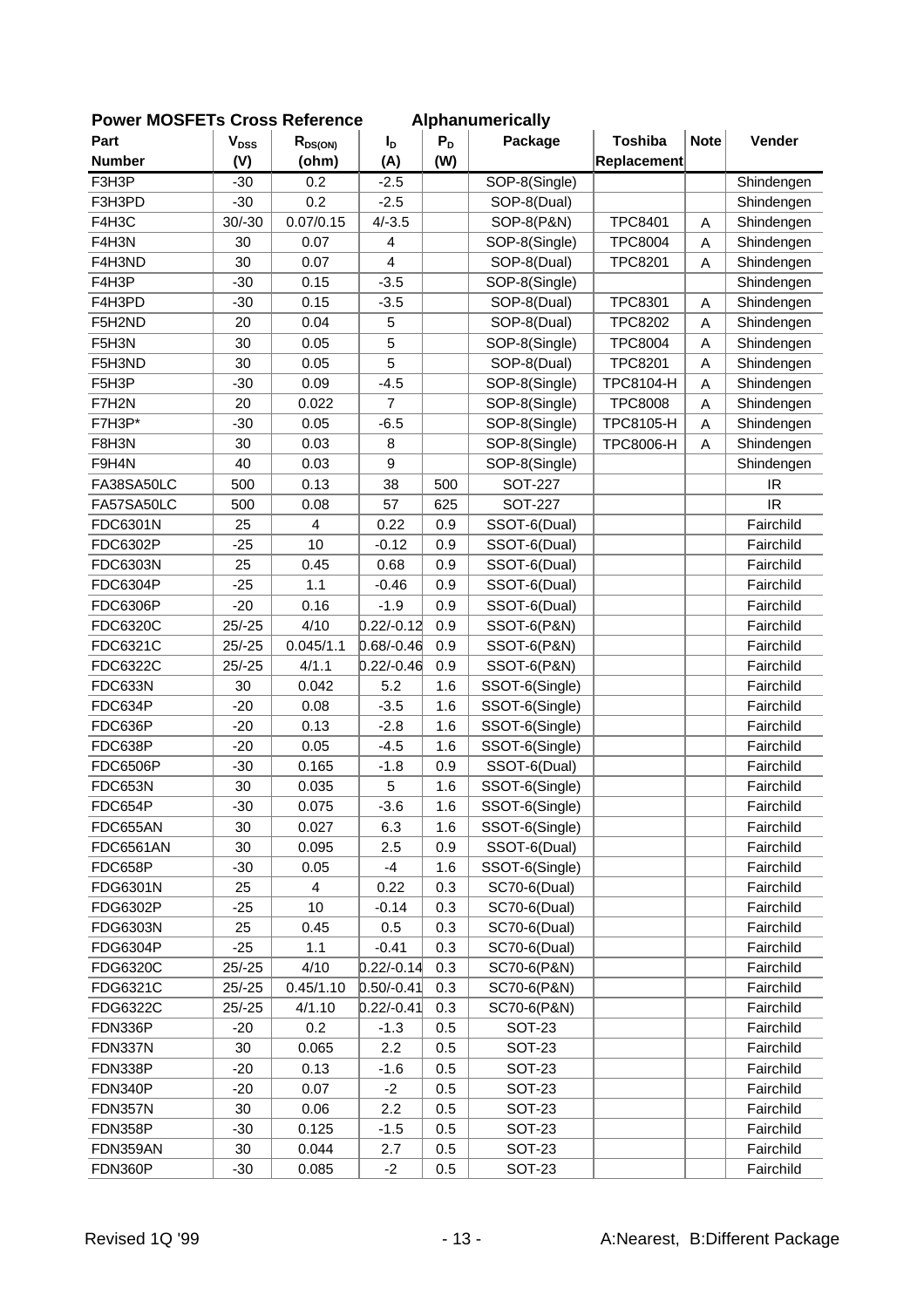| FUWEI MUSFLIS CIUSS NEIEIEILE |           |              |          |                           | Alphanumchually       |                  |                         |           |
|-------------------------------|-----------|--------------|----------|---------------------------|-----------------------|------------------|-------------------------|-----------|
| Part                          | $V_{DSS}$ | $R_{DS(ON)}$ | $I_D$    | $P_D$                     | Package               | <b>Toshiba</b>   | <b>Note</b>             | Vender    |
| <b>Number</b>                 | (V)       | (ohm)        | (A)      | (W)                       |                       | Replacement      |                         |           |
| <b>FDP4030L</b>               | 30        | 0.035        | 20       | 37.5                      | <b>TO-220AB</b>       | 2SK2844          | $\mathsf{A}$            | Fairchild |
| <b>FDP6030L</b>               | 30        | 0.0135       | 52       | 75                        | <b>TO-220AB</b>       | 2SK3127          | $\sf B$                 | Fairchild |
| <b>FDP6035AL</b>              | 30        | 0.0125       | 48       | 58                        | <b>TO-220AB</b>       | 2SK3127          | B                       | Fairchild |
| <b>FDP6035L</b>               | 30        | 0.011        | 58       | 75                        | <b>TO-220AB</b>       | 2SK3127          | B                       | Fairchild |
| FDP603AL                      | 30        | 0.022        | 33       | 50                        | <b>TO-220AB</b>       | 2SK2844          | A                       | Fairchild |
| FDP6670AL                     | 30        | 0.0065       | 80       | 75                        | <b>TO-220AB</b>       |                  |                         | Fairchild |
| <b>FDP7030BL</b>              | 30        | 0.009        | 60       | 65                        | <b>TO-220AB</b>       | 2SK3127          | B                       | Fairchild |
| <b>FDP7030L</b>               | 30        | 0.007        | 100      | 125                       | <b>TO-220AB</b>       |                  |                         | Fairchild |
| <b>FDP8030L</b>               | 30        | 0.0035       | 80       | 187                       | <b>TO-220AB</b>       |                  |                         | Fairchild |
| FDPNDP6030                    | 30        | 0.018        | 46       | 75                        | <b>TO-220AB</b>       | 2SK2844          | Α                       | Fairchild |
| FDR4410                       | 30        | 0.013        | 9.3      | 1.8                       | SSOT-8(Single)        |                  |                         | Fairchild |
| <b>FDR4420A</b>               | 30        | 0.009        | 11       | 1.8                       | SSOT-8(Single)        |                  |                         | Fairchild |
| <b>FDR8308P</b>               | $-20$     | 0.05         | $-3.2$   | 0.8                       | SSOT-8(Dual)          |                  |                         | Fairchild |
| <b>FDR835N</b>                | 30        | 0.015        | 8.7      | 1.8                       | SSOT-8(Single)        |                  |                         | Fairchild |
| FDR836P                       | $-20$     | 0.03         | $-6.1$   | 1.8                       | SSOT-8(Single)        |                  |                         | Fairchild |
| FDR838P                       | $-20$     | 0.017        | $-8.1$   | 1.8                       | SSOT-8(Single)        |                  |                         | Fairchild |
| <b>FDR8508P</b>               | $-30$     | 0.052        | $-3$     | 0.8                       | SSOT-8(Dual)          |                  |                         | Fairchild |
| <b>FDR856P</b>                | $-30$     | 0.025        | $-6.3$   | 1.8                       | SSOT-8(Single)        |                  |                         | Fairchild |
| FDR858P                       | $-30$     | 0.019        | -8       | 1.8                       | SSOT-8(Single)        |                  |                         | Fairchild |
| <b>FDR9410A</b>               | 30        | 0.028        | 5.8      | 1.8                       | SSOT-8(Single)        |                  |                         | Fairchild |
| FDS4435                       | $-30$     | 0.02         | -9       | 2.5                       | SOP-8(Single)         | <b>TPC8106-H</b> | Α                       | Fairchild |
| FDS4953                       | $-30$     | 0.053        | $-4.9$   | $\overline{c}$            | SOP-8(Dual)           | TPC8303          | A                       | Fairchild |
| <b>FDS6575</b>                | $-20$     | 0.013        | $-10$    | 2.5                       | SOP-8(Single)         | TPC8103          | A                       | Fairchild |
| <b>FDS6612A</b>               | 30        | 0.022        | 8.4      |                           | SOP-8(Single)         | <b>TPC8001</b>   | A                       | Fairchild |
| <b>FDS6670A</b>               | 30        | 0.008        | 13       |                           | SOP-8(Single)         | <b>TPC8007-H</b> | A                       | Fairchild |
| <b>FDS6675</b>                | $-30$     | 0.014        | $-11$    | 2.5                       | SOP-8(Single)         | TPC8103          | A                       | Fairchild |
| <b>FDS6680</b>                | 30        | 0.01         | 11.5     |                           | SOP-8(Single)         | <b>TPC8007-H</b> | $\overline{\mathsf{A}}$ | Fairchild |
| <b>FDS6680A</b>               | 30        | 0.0095       | 12.5     |                           | SOP-8(Single)         | <b>TPC8007-H</b> | A                       | Fairchild |
| <b>FDS6690A</b>               | 30        | 0.0125       | 11       |                           | SOP-8(Single)         | <b>TPC8005-H</b> | A                       | Fairchild |
| <b>FDS6875</b>                | $-20$     | 0.03         | $-6$     | $\overline{c}$            | SOP-8(Dual)           |                  |                         | Fairchild |
| <b>FDS6912A</b>               | 30        | 0.028        | 6        | $\overline{\mathbf{c}}$   | SOP-8(Dual)           | TPC8203          | Α                       | Fairchild |
| <b>FDS6930A</b>               | 30        | 0.042        | 4.6      | $\overline{2}$            | SOP-8(Dual)           | <b>TPC8201</b>   | A                       | Fairchild |
| <b>FDS6961A</b>               | 30        | 0.09         | 3.5      | $\overline{c}$            | SOP-8(Dual)           | <b>TPC8201</b>   | A                       | Fairchild |
| <b>FDS6975</b>                | $-30$     | 0.032        | -6       | $\overline{c}$            | SOP-8(Dual)           | TPC8303          | A                       | Fairchild |
| <b>FDS6990A</b>               | 30        | 0.018        | 7.5      | $\overline{c}$            | SOP-8(Dual)           | <b>TPC8203</b>   | A                       | Fairchild |
| <b>FDS8926A</b>               | 30        | 0.03         | 5.5      | $\boldsymbol{2}$          | SOP-8(Dual)           | TPC8203          | A                       | Fairchild |
| <b>FDS8928A</b>               | $30/-20$  | 0.03/0.055   | $5.5/-4$ | $\overline{c}$            | SOP-8(P&N)            |                  |                         | Fairchild |
| <b>FDS8934A</b>               | $-20$     | 0.055        | $-4$     |                           | SOP-8(Dual)           |                  |                         | Fairchild |
| <b>FDS8936A</b>               | 30        | 0.028        | $\,6$    |                           | SOP-8(Dual)           | <b>TPC8203</b>   | A                       | Fairchild |
| <b>FDS8936S</b>               | 30        | 0.04         | 5        |                           | SOP-8(Dual)           | TPC8201          | A                       | Fairchild |
| <b>FDS8947A</b>               | $-30$     | 0.052        | $-4$     | $\overline{c}$            | SOP-8(Dual)           | TPC8303          | A                       | Fairchild |
| <b>FDS8958A</b>               | $30/-30$  | 0.028/0.052  | $7/-5$   | $\overline{c}$            | <b>SOP-8(P&amp;N)</b> | TPC8401          | Α                       | Fairchild |
| FDS9412                       | 30        | 0.022        | 7.9      |                           | SOP-8(Single)         | TPC8001          | Α                       | Fairchild |
| <b>FDS9435A</b>               | $-30$     | 0.045        | $-5.3$   |                           | SOP-8(Single)         | TPC8105-H        | Α                       | Fairchild |
| <b>FDS9933A</b>               | $-20$     | 0.075        | $-3.8$   | $\sqrt{2}$                | SOP-8(Dual)           |                  |                         | Fairchild |
| <b>FDS9936A</b>               | 30        | 0.04         | 5.5      | $\overline{c}$            | SOP-8(Dual)           | TPC8201          | Α                       | Fairchild |
| <b>FDT457N</b>                | 30        | 0.06         | 5        | $\ensuremath{\mathsf{3}}$ | <b>SOT-223</b>        | 2SK2839          | A                       | Fairchild |
| <b>FDT459N</b>                | 30        | 0.04         | 6.5      | $\ensuremath{\mathsf{3}}$ | <b>SOT-223</b>        | 2SK2839          | A                       | Fairchild |
| FDT5060                       | 60        | 0.05         | 7        | 3                         | <b>SOT-223</b>        |                  |                         | Fairchild |
| <b>FDT5060L</b>               | 60        | 0.04         | $\,6$    | 3                         | <b>SOT-223</b>        |                  |                         | Fairchild |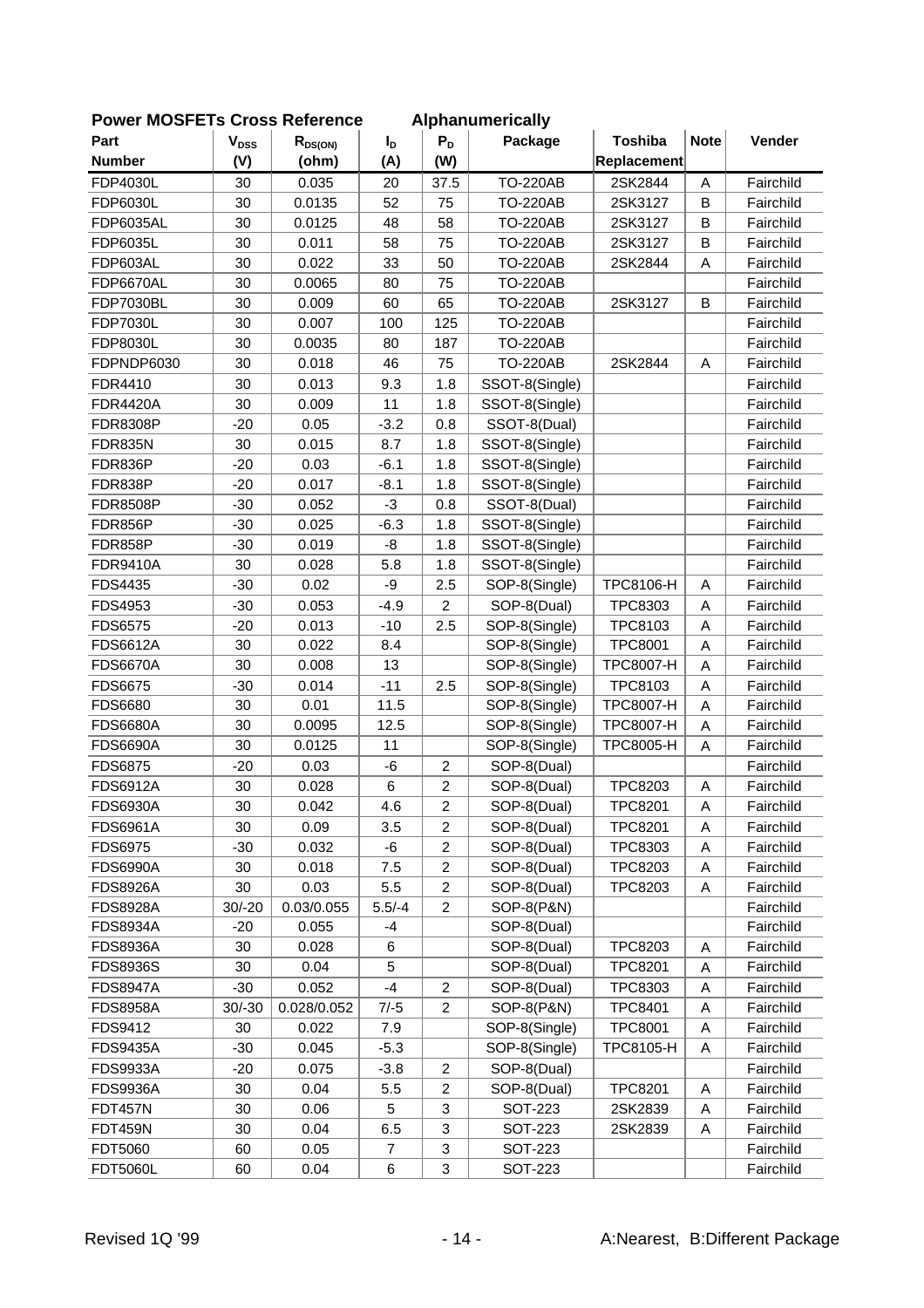| י <del>ט</del> ו ויוטטו בו |                        | <b>OLOSS IVEIGIGILG</b>      |                         |       | Alphanum chuany |                   |             |            |
|----------------------------|------------------------|------------------------------|-------------------------|-------|-----------------|-------------------|-------------|------------|
| Part                       | <b>V<sub>DSS</sub></b> | $R_{DS(ON)}$                 | I <sub>D</sub>          | $P_D$ | Package         | <b>Toshiba</b>    | <b>Note</b> | Vender     |
| <b>Number</b>              | (V)                    | (ohm)                        | (A)                     | (W)   |                 | Replacement       |             |            |
| <b>FDV301N</b>             | 25                     | 4                            | 0.22                    | 0.35  | <b>SOT-23</b>   | 2SK2009           | A           | Fairchild  |
| FDV302P                    | $-25$                  | 10                           | $-0.12$                 | 0.35  | <b>SOT-23</b>   |                   |             | Fairchild  |
| FDV303N                    | 25                     | 0.45                         | 0.68                    | 0.35  | <b>SOT-23</b>   | SSM3K02F          | A           | Fairchild  |
| FDV304P                    | $-25$                  | 1.1                          | $-0.46$                 | 0.35  | <b>SOT-23</b>   |                   |             | Fairchild  |
| <b>FSS101</b>              | 20                     | 0.058                        | 5                       |       | SOP-8(Single)   |                   |             | Sanyo      |
| <b>FSS201</b>              | 20                     | 0.034                        | $\overline{7}$          |       | SOP-8(Single)   | <b>TPC8008</b>    | Α           | Sanyo      |
| <b>FSS202</b>              | 30                     | 0.032                        | $\overline{7}$          |       | SOP-8(Single)   | <b>TPC8006-H</b>  | A           | Sanyo      |
| <b>FSS206</b>              | 30                     | 0.018                        | $\mathsf g$             |       | SOP-8(Single)   | <b>TPC8005-H</b>  | A           | Sanyo      |
| <b>FSS208</b>              | 30                     | 0.0125                       | 10                      |       | SOP-8(Single)   | <b>TPC8002</b>    | A           | Sanyo      |
| FTS1001                    | $-20$                  |                              | $-4$                    |       | TSSOP-8(Single) |                   |             | Sanyo      |
| FTS1002                    | $-30$                  |                              | $-3$                    |       | TSSOP-8(Single) | <b>TPCS8101</b>   | A           | Sanyo      |
| FTS2001                    | 20                     |                              | 5                       |       | TSSOP-8(Single) | <b>TPCS8002</b>   | A           | Sanyo      |
| FTS2002                    | 30                     |                              | 5                       |       | TSSOP-8(Single) | <b>TPCS8001-H</b> | Α           | Sanyo      |
| FTS2003                    | 20                     |                              | $\overline{\mathbf{4}}$ |       | TSSOP-8(Single) | <b>TPCS8002</b>   | A           | Sanyo      |
| <b>FTS2004</b>             | 30                     |                              | $\overline{4}$          |       | TSSOP-8(Single) | <b>TPCS8001-H</b> | A           | Sanyo      |
| <b>FW101</b>               | $-12$                  | 0.115                        | $-3$                    |       | SOP-8(Dual)     |                   |             | Sanyo      |
| FW102                      | $-20$                  | 0.1                          | $-3$                    |       | SOP-8(Dual)     | TPC8302           | A           | Sanyo      |
| FW103                      | $-30$                  | 0.125                        | $-3$                    |       | SOP-8(Dual)     | TPC8301           | A           | Sanyo      |
| FW104                      | $-12$                  | 0.4                          | $-2$                    |       | SOP-8(Dual)     |                   |             | Sanyo      |
| <b>FW106</b>               | $-30$                  | 0.16                         | $-3$                    |       | SOP-8(Dual)     | TPC8301           | Α           | Sanyo      |
| <b>FW107</b>               | $-60$                  | 0.31                         | $-2$                    |       | SOP-8(Dual)     | <b>TPC8304</b>    | A           | Sanyo      |
| <b>FW108</b>               | $-60$                  | 0.33                         | $-2$                    |       | SOP-8(Dual)     | <b>TPC8304</b>    | A           | Sanyo      |
| FW111                      | $-20$                  | 0.058                        | $-5$                    |       | SOP-8(Dual)     |                   |             | Sanyo      |
| <b>FW201</b>               | 20                     | 0.05                         | 5                       |       | SOP-8(Dual)     | <b>TPC8202</b>    | A           | Sanyo      |
| <b>FW202</b>               | 20                     | 0.04                         | 5                       |       | SOP-8(Dual)     | TPC8203           | A           | Sanyo      |
| FW203                      | 30                     | 0.046                        | 5                       |       | SOP-8(Dual)     | <b>TPC8201</b>    | A           | Sanyo      |
| <b>FW204</b>               | 20                     | 0.2                          | $\boldsymbol{2}$        |       | SOP-8(Dual)     |                   |             | Sanyo      |
| <b>FW206</b>               | 30                     | 0.074                        | 5                       |       | SOP-8(Dual)     | <b>TPC8201</b>    | A           | Sanyo      |
| <b>FW207</b>               | 60                     | 0.135                        | 3                       |       | SOP-8(Dual)     | <b>TPC8205</b>    | A           | Sanyo      |
| <b>FW208</b>               | 60                     | 0.145                        | 3                       |       | SOP-8(Dual)     | <b>TPC8205</b>    | A           | Sanyo      |
| FW211                      | 20                     | 0.035                        | $\,6$                   |       | SOP-8(Dual)     | <b>TPC8204</b>    | Α           | Sanyo      |
| FW213                      | 30                     | 0.032                        | $\,6$                   |       | SOP-8(Dual)     | TPC8203           | A           | Sanyo      |
| FW214                      | 20                     | 0.05                         | 5                       |       | SOP-8(Dual)     | <b>TPC8202</b>    | Α           | Sanyo      |
| FW215                      | 30                     | 0.046                        | 5                       |       | SOP-8(Dual)     | <b>TPC8201</b>    | A           | Sanyo      |
| <b>FW306</b>               | $30/-30$               | 0.065/0.16                   | $5/-3$                  |       | SOP-8(P&N)      | <b>TPC8401</b>    | A           | Sanyo      |
| FY10AAJ-03                 | 30                     | 0.0135                       | 10                      |       | SOP-8(Single)   | <b>TPC8005-H</b>  | A           | Mitsubishi |
| FY3ABJ-03                  | $-30$                  | 0.1                          | $-3$                    |       | SOP-8(Single)   | TPC8104-H         | A           | Mitsubishi |
| FY5ACH-03A*                | 30                     | 0.05                         | $\mathbf 5$             |       | SOP-8(Single)   | <b>TPC8004</b>    | A           | Mitsubishi |
| FY6ACH-02A*                | 20                     | 0.03                         | $6\phantom{1}6$         |       | SOP-8(Single)   | <b>TPC8008</b>    | A           | Mitsubishi |
| FY7AAJ-03                  | 30                     | 0.03                         | $\overline{7}$          |       | SOP-8(Single)   | <b>TPC8006-H</b>  | A           | Mitsubishi |
| FY8ABJ-03                  | $-30$                  | 0.02                         | $-8$                    |       | SOP-8(Single)   | TPC8106-H         | Α           | Mitsubishi |
| <b>HAT1001F</b>            | $-20$                  | 0.07                         | $-3.5$                  |       | SOP-8(Single)   |                   |             | Hitachi    |
| <b>HAT1002F</b>            | $-30$                  | 0.07                         | $-3$                    |       | SOP-8(Single)   | TPC8104-H         |             | Hitachi    |
|                            |                        |                              | $-3$                    |       |                 |                   | Α           |            |
| <b>HAT1004F</b>            | $-20$                  | $\qquad \qquad \blacksquare$ | $-3$                    |       | SOP-8(Single)   |                   |             | Hitachi    |
| <b>HAT1005F</b>            | $-30$                  | $\overline{a}$               |                         |       | SOP-8(Single)   |                   |             | Hitachi    |
| <b>HAT1006F</b>            | -60                    | 0.14                         | $-2.5$                  |       | SOP-8(Single)   |                   |             | Hitachi    |
| <b>HAT1007F</b>            | $-20$                  | $\frac{1}{2}$                | $-3.5$                  |       | SOP-8(Single)   |                   |             | Hitachi    |
| <b>HAT1008F</b>            | $-30$                  |                              | $-2.5$                  |       | SOP-8(Single)   |                   |             | Hitachi    |
| <b>HAT1016R</b>            | $-30$                  | 0.09                         | $-4.5$                  |       | SOP-8(Dual)     | <b>TPC8301</b>    | A           | Hitachi    |
| <b>HAT1020R</b>            | $-30$                  | 0.07                         | $-5$                    |       | SOP-8(Single)   | TPC8104-H         | A           | Hitachi    |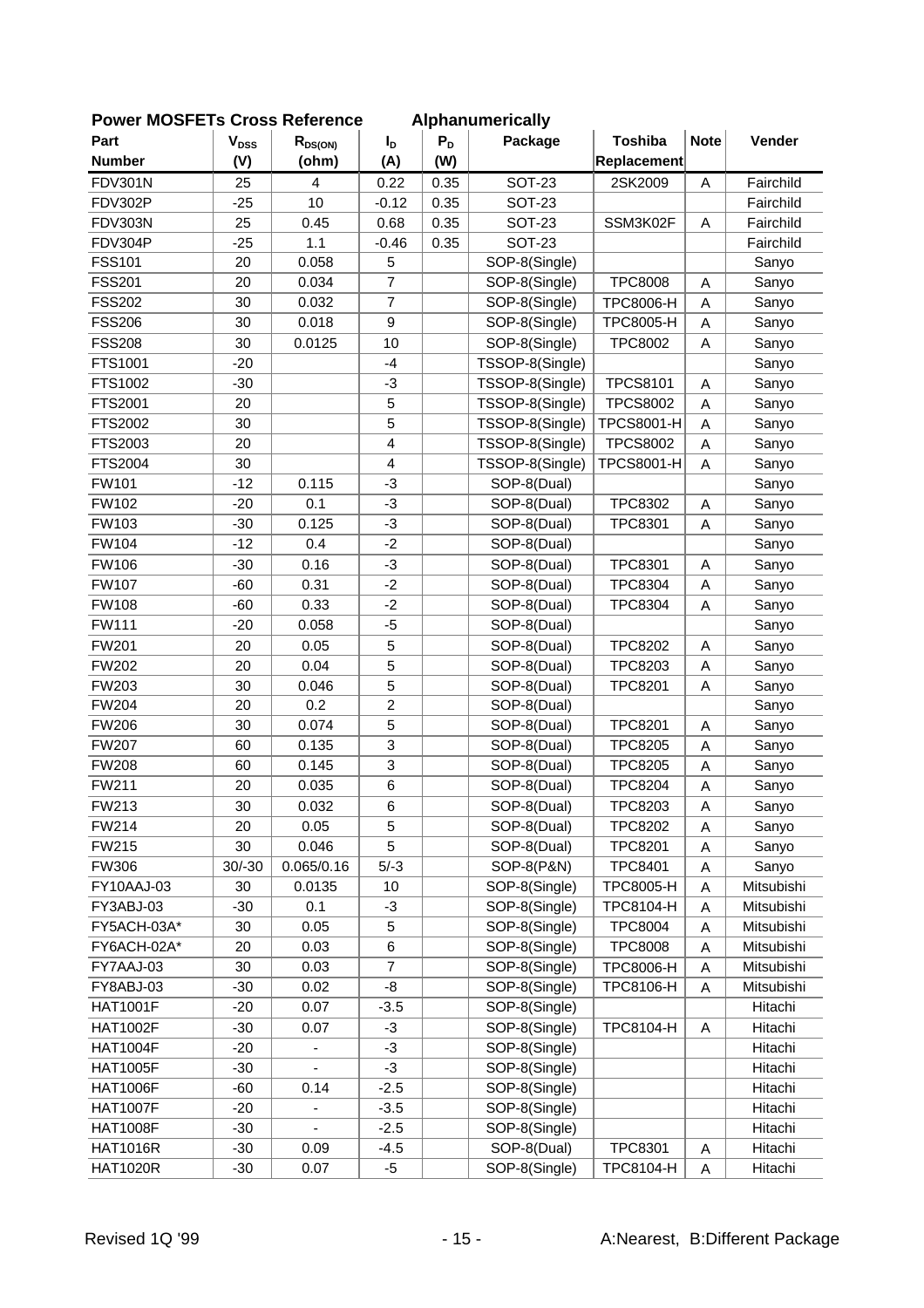| <b>FUWEI INIUSFETS UTUSS REIBIBILG</b> |                           |              |                         |       | Alphanumencally       |                  |             |               |
|----------------------------------------|---------------------------|--------------|-------------------------|-------|-----------------------|------------------|-------------|---------------|
| Part                                   | $\mathbf{V}_{\text{DSS}}$ | $R_{DS(ON)}$ | $I_D$                   | $P_D$ | Package               | <b>Toshiba</b>   | <b>Note</b> | Vender        |
| <b>Number</b>                          | (V)                       | (ohm)        | (A)                     | (W)   |                       | Replacement      |             |               |
| <b>HAT1021R</b>                        | $-20$                     | 0.06         | $-5.5$                  |       | SOP-8(Single)         |                  |             | Hitachi       |
| <b>HAT1023R</b>                        | $-20$                     | 0.04         | $-7$                    |       | SOP-8(Single)         |                  |             | Hitachi       |
| <b>HAT1024R</b>                        | $-30$                     | 0.34         | $-3.5$                  |       | SOP-8(Dual)           | <b>TPC8301</b>   | A           | Hitachi       |
| <b>HAT1025R</b>                        | $-20$                     | 0.095        | $-4.5$                  |       | SOP-8(Dual)           | <b>TPC8302</b>   | A           | Hitachi       |
| <b>HAT1026R</b>                        | $-30$                     | 0.037        | $-7$                    |       | SOP-8(Single)         | TPC8105-H        | A           | Hitachi       |
| <b>HAT1030T</b>                        | $-12$                     |              | $-3$                    |       | TSSOP-8(Dual)         |                  |             | Hitachi       |
| <b>HAT1031T</b>                        | $-20$                     |              | $-2.5$                  |       | TSSOP-8(Dual)         |                  |             | Hitachi       |
| <b>HAT1033T</b>                        | $-20$                     |              | $-2.5$                  |       | TSSOP-8(Single)       |                  |             | Hitachi       |
| <b>HAT1036R</b>                        | $-30$                     | 0.014        | $-12$                   |       | SOP-8(Single)         | TPC8103          | Α           | Hitachi       |
| <b>HAT2001F</b>                        | 30                        | 0.04         | 5                       |       | SOP-8(Single)         | <b>TPC8006-H</b> | Α           | Hitachi       |
| <b>HAT2002F</b>                        | 30                        | 0.04         | 5                       |       | SOP-8(Single)         | <b>TPC8006-H</b> | A           | Hitachi       |
| <b>HAT2003F</b>                        | 30                        |              | 3                       |       | SOP-8(Single)         |                  |             | Hitachi       |
| <b>HAT2004F</b>                        | 15                        | 0.06         | $\overline{\mathbf{4}}$ |       | SOP-8(Dual)           |                  |             | Hitachi       |
| <b>HAT2005F</b>                        | 15                        | 0.055        | 5                       |       | SOP-8(Single)         |                  |             | Hitachi       |
| <b>HAT2006F</b>                        | 60                        | 0.06         | $\overline{4}$          |       | SOP-8(Single)         |                  |             | Hitachi       |
| <b>HAT2007F</b>                        | 20                        | 0.053        | 4                       |       | SOP-8(Single)         |                  |             | Hitachi       |
| <b>HAT2016R</b>                        | 30                        | 0.045        | 6.5                     |       | SOP-8(Dual)           | <b>TPC8201</b>   | A           | Hitachi       |
| <b>HAT2019R</b>                        | 30                        | 0.027        | 8                       |       | SOP-8(Single)         | <b>TPC8006-H</b> | A           | Hitachi       |
| <b>HAT2020R</b>                        | 30                        | 0.028        | 8                       |       | SOP-8(Single)         | <b>TPC8006-H</b> | Α           | Hitachi       |
| <b>HAT2022R</b>                        | 30                        | 0.015        | 11                      |       | SOP-8(Single)         | <b>TPC8005-H</b> | A           | Hitachi       |
| <b>HAT2024R</b>                        | 30                        | 0.065        | 5.5                     |       | SOP-8(Single)         | <b>TPC8004</b>   | A           | Hitachi       |
| <b>HAT2025R</b>                        | 30                        | 0.026        | 8                       |       | SOP-8(Single)         | <b>TPC8006-H</b> | Α           | Hitachi       |
| <b>HAT2026R</b>                        | 20                        | 0.015        | 11                      |       | SOP-8(Single)         | <b>TPC8008</b>   | A           | Hitachi       |
| <b>HAT2027R</b>                        | 20                        | 0.038        | $\overline{7}$          |       | SOP-8(Dual)           | <b>TPC8202</b>   | A           | Hitachi       |
| <b>HAT2029R</b>                        | 20                        | 0.028        | 8                       |       | SOP-8(Dual)           | <b>TPC8204</b>   | A           | Hitachi       |
| <b>HAT2031T</b>                        | 20                        |              | $\overline{4}$          |       | TSSOP-8(Dual)         | <b>TPCS8201</b>  | A           | Hitachi       |
| <b>HAT2032T</b>                        | $-12$                     |              | $-4$                    |       | TSSOP-8(Single)       |                  |             | Hitachi       |
| <b>HAT2036R</b>                        | 30                        | 0.015        | 12                      |       | SOP-8(Single)         | <b>TPC8005-H</b> | A           | Hitachi       |
| <b>HAT2037T</b>                        | 28                        |              | 4.5                     |       | TSSOP-8(Single)       | <b>TPCS8002</b>  | Α           | Hitachi       |
| <b>HAT2040R</b>                        | 30                        | 0.008        | 15                      |       | SOP-8(Single)         | TPC8003          | Α           | Hitachi       |
| <b>HAT2042T</b>                        | 20                        |              | 5                       |       | TSSOP-8(Dual)         | <b>TPCS8201</b>  | Α           | Hitachi       |
| <b>HAT3004R</b>                        | $30/-30$                  | 0.045/0.09   | 5.5/3.5                 |       | <b>SOP-8(P&amp;N)</b> | <b>TPC8401</b>   | A           | Hitachi       |
| <b>HAT3006R</b>                        | $30/-30$                  | 0.046/0.09   | 6.5/4.5                 |       | SOP-8(P&N)            | TPC8401          | Α           | Hitachi       |
| <b>HRF3205</b>                         | 55                        | 0.008        | 100                     |       | <b>TO-220AB</b>       | 2SK2985          | B           | Harris        |
| <b>HRF3205L</b>                        | 55                        | 0.008        | 100                     |       | TO-262                | 2SK2986          | Α           | Harris        |
| <b>HRF3205S/T</b>                      | 55                        | 0.008        | 100                     |       | TO-263                | 2SK2986          | Α           | <b>Harris</b> |
| HUF75307D3                             | 55                        | 0.09         | 13                      |       | TO-251                | 2SK2782          | A           | Harris        |
| <b>HUF75307D3S/T</b>                   | 55                        | 0.09         | 13                      |       | TO-252                | 2SK2782          | Α           | Harris        |
| HUF75307P3                             | 55                        | 0.09         | 13                      |       | <b>TO-220AB</b>       | 2SK2232          | В           | Harris        |
| <b>HUF75307T3ST</b>                    | 55                        | 0.09         | 3.5                     |       | <b>SOT-223</b>        |                  |             | Harris        |
| HUF75309D3                             | 55                        | 0.07         | 17                      |       | TO-251                | 2SK2782          | Α           | Harris        |
| <b>HUF75309D3S/T</b>                   | 55                        | 0.07         | 17                      |       | TO-252                | 2SK2782          | A           | Harris        |
| HUF75309P3                             | 55                        | 0.07         | 17                      |       | TO-220AB              | 2SK2232          | B           | Harris        |
| <b>HUF75309T3ST</b>                    | 55                        | 0.07         | 4                       |       | SOT-223               |                  |             | Harris        |
| HUF75321D3                             | 55                        | 0.036        | 20                      |       | TO-251                |                  |             | Harris        |
| HUF75321D3S/T                          | 55                        | 0.036        | 20                      |       | TO-252                |                  |             | Harris        |
| HUF75321P3                             | 55                        | 0.034        | 31                      |       | <b>TO-220AB</b>       | 2SK2385          | B           | Harris        |
| HUF75321S3                             | 55                        | 0.034        | 31                      |       | TO-262                | 2SK2266          | Α           | Harris        |
| HUF75321S3S/T                          | 55                        | 0.034        | 31                      |       | TO-263                | 2SK2266          | A           | Harris        |
| HUF75329D3                             | 55                        | 0.026        | 20                      |       | TO-251                |                  |             | Harris        |
|                                        |                           |              |                         |       |                       |                  |             |               |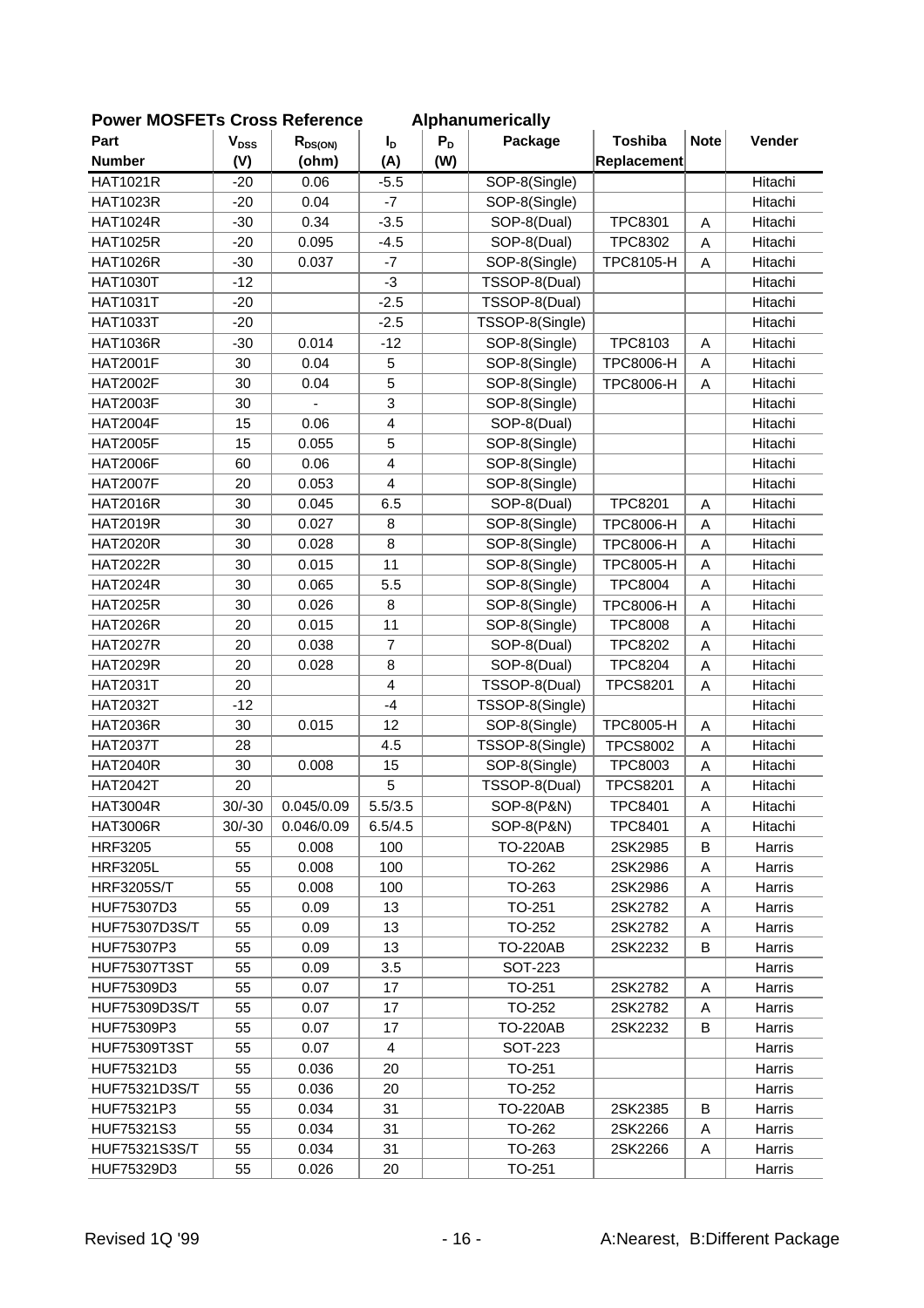| Part<br>$I_{\text{D}}$<br><b>Number</b><br>(V)<br>(A)<br>(W)<br>Replacement<br>(ohm)<br>TO-252<br>HUF75329D3S/T<br>55<br>0.026<br>20<br>Harris<br>42<br>TO-247<br>2SK2233<br>HUF75329G3<br>55<br>0.024<br>A<br>Harris<br>55<br>42<br>B<br>HUF75329P3<br>0.024<br><b>TO-220AB</b><br>2SK2385<br>Harris<br>42<br>TO-262<br>Harris<br>HUF75329S3<br>55<br>0.024<br>2SK2266<br>Α<br>TO-263<br>HUF75329S3S/T<br>55<br>0.024<br>42<br>2SK2266<br>A<br>Harris<br>55<br>52<br>TO-247<br>2SK2173<br>HUF75332G3<br>0.019<br>Α<br>Harris<br>55<br>0.019<br>52<br><b>TO-220AB</b><br>2SK2312<br>B<br>Harris<br>HUF75332P3<br>52<br>55<br>TO-262<br>HUF75332S3<br>0.019<br>2SK2376<br>Α<br>Harris<br>55<br>52<br>HUF75332S3S/T<br>TO-263<br>2SK2376<br>Α<br>0.019<br>Harris<br>56<br>HUF75333G3<br>55<br>0.016<br>TO-247<br>2SK2173<br>Α<br>Harris<br>HUF75333P3<br>55<br>56<br><b>TO-220AB</b><br>2SK2312<br>B<br>Harris<br>0.016<br>HUF75333S3<br>TO-262<br>2SK2376<br>55<br>0.016<br>56<br>A<br>Harris<br>55<br>56<br>TO-263<br>2SK2376<br>A<br>Harris<br>HUF75333S3S/T<br>0.016<br>HUF75337G3<br>55<br>62<br>TO-247<br>2SK2173<br>0.014<br>Α<br>Harris<br>62<br>55<br><b>TO-220AB</b><br>2SK2312<br>B<br>HUF75337P3<br>0.014<br>Harris<br>55<br>62<br>TO-262<br>A<br>HUF75337S3<br>0.014<br>2SK2376<br>Harris<br>62<br><b>HUF75337S3S/T</b><br>55<br>TO-263<br>2SK2376<br>Α<br>Harris<br>0.014<br>HUF75339G3<br>55<br>0.012<br>70<br>TO-247<br>2SK2313<br>Harris<br>A<br>55<br>70<br><b>TO-220AB</b><br>Harris<br>HUF75339P3<br>0.012<br>55<br>TO-262<br>HUF75339S3<br>0.012<br>70<br>Harris<br>HUF75339S3S/T<br>55<br>0.012<br>70<br>TO-263<br>Harris<br>55<br>75<br>TO-247<br>2SK2313<br>HUF75343G3<br>0.009<br>Harris<br>A<br>55<br>75<br>HUF75343P3<br>0.008<br><b>TO-220AB</b><br>2SK2985<br>B<br>Harris<br>HUF75343S3<br>55<br>0.009<br>75<br>TO-262<br>Harris<br>75<br>TO-263<br>HUF75343S3S/T<br>55<br>0.009<br>Harris<br>55<br>75<br>TO-247<br>2SK2987<br>A<br>HUF75344G3<br>0.008<br>Harris<br><b>TO-220AB</b><br>B<br><b>HUF75344PS</b><br>55<br>0.008<br>75<br>2SK2985<br>Harris<br>75<br>TO-262<br>HUF75344S3<br>55<br>0.008<br>2SK2986<br>A<br>Harris<br>55<br>75<br>TO-263<br><b>HUF75344S3S/T</b><br>0.008<br>2SK2986<br>Α<br>Harris<br>HUF75345G3<br>55<br>0.007<br>75<br>TO-247<br>2SK2987<br>Harris<br>Α<br>55<br>2SK2985<br>HUF75345P3<br>0.007<br>75<br>TO-220<br>B<br>Harris<br>55<br>75<br>TO-262<br>HUF75345S3<br>0.007<br>2SK2986<br>Α<br>Harris<br>HUF75345S3S/T<br>55<br>0.007<br>75<br>TO-263<br>2SK2986<br>Harris<br>A<br>14<br>IR<br><b>IRC530</b><br>100<br>0.16<br>TO-220 5PIN<br>88<br><b>IRC540</b><br>IR<br>100<br>0.077<br>28<br>150<br><b>TO-220 5PIN</b><br><b>IRC630</b><br>0.4<br><b>TO-220 5PIN</b><br>IR<br>200<br>9<br>74<br><b>IRC634</b><br>IR<br>250<br>0.45<br>74<br><b>TO-220 5PIN</b><br>8.1<br>IR<br><b>IRC640</b><br>200<br>0.18<br>18<br>125<br><b>TO-220 5PIN</b><br><b>IRC644</b><br>250<br>0.28<br>14<br>125<br><b>TO-220 5PIN</b><br>IR.<br><b>IRC730</b><br>400<br>1<br>5.5<br>74<br>IR<br><b>TO-220 5PIN</b><br>IR<br><b>IRC740</b><br>400<br>10<br><b>TO-220 5PIN</b><br>0.55<br>125<br><b>IRC830</b><br>1.5<br>IR.<br>500<br>4.5<br>74<br><b>TO-220 5PIN</b><br><b>IRC840</b><br>0.85<br>125<br><b>TO-220 5PIN</b><br>IR.<br>500<br>8<br>TO-3P 5PIN<br>IR<br>IRCP054<br>60<br>0.014<br>70<br>230<br>IR<br>IRCZ24<br>60<br>0.1<br>17<br><b>TO-220 5PIN</b><br>60<br>IRCZ34<br>60<br>0.05<br>30<br>88<br><b>TO-220 5PIN</b><br>IR.<br>IR<br>IRCZ44<br>60<br>0.028<br>50<br>150<br>TO-220 5PIN<br><b>IRF1010</b><br>55<br>150<br>IR<br>0.014<br>75<br>TO-220AB<br>2SK2312<br>B<br><b>IRF1010E</b><br>170<br><b>TO-220AB</b><br>2SK2985<br>IR<br>60<br>0.012<br>81<br>B<br>$\ensuremath{\mathsf{IR}}\xspace$<br><b>IRF1010EL</b><br>60<br>0.012<br>83<br>170<br>TO-262<br>2SK2986<br>Α | <b>FOWER INCOFFLIS CROSS REIGHEILGE</b> |                           |              |       | <b>Alphanumencally</b> |                |             |        |
|---------------------------------------------------------------------------------------------------------------------------------------------------------------------------------------------------------------------------------------------------------------------------------------------------------------------------------------------------------------------------------------------------------------------------------------------------------------------------------------------------------------------------------------------------------------------------------------------------------------------------------------------------------------------------------------------------------------------------------------------------------------------------------------------------------------------------------------------------------------------------------------------------------------------------------------------------------------------------------------------------------------------------------------------------------------------------------------------------------------------------------------------------------------------------------------------------------------------------------------------------------------------------------------------------------------------------------------------------------------------------------------------------------------------------------------------------------------------------------------------------------------------------------------------------------------------------------------------------------------------------------------------------------------------------------------------------------------------------------------------------------------------------------------------------------------------------------------------------------------------------------------------------------------------------------------------------------------------------------------------------------------------------------------------------------------------------------------------------------------------------------------------------------------------------------------------------------------------------------------------------------------------------------------------------------------------------------------------------------------------------------------------------------------------------------------------------------------------------------------------------------------------------------------------------------------------------------------------------------------------------------------------------------------------------------------------------------------------------------------------------------------------------------------------------------------------------------------------------------------------------------------------------------------------------------------------------------------------------------------------------------------------------------------------------------------------------------------------------------------------------------------------------------------------------------------------------------------------------------------------------------------------------------------------------------------------------------------------------------------------------------------------------------------------------------------------------------------------------------------------------------------------------------------------------------------------------------------------------------------------------------------------------------------------------------------------------------------------------------------------------------------------------------------------------------------------------------------|-----------------------------------------|---------------------------|--------------|-------|------------------------|----------------|-------------|--------|
|                                                                                                                                                                                                                                                                                                                                                                                                                                                                                                                                                                                                                                                                                                                                                                                                                                                                                                                                                                                                                                                                                                                                                                                                                                                                                                                                                                                                                                                                                                                                                                                                                                                                                                                                                                                                                                                                                                                                                                                                                                                                                                                                                                                                                                                                                                                                                                                                                                                                                                                                                                                                                                                                                                                                                                                                                                                                                                                                                                                                                                                                                                                                                                                                                                                                                                                                                                                                                                                                                                                                                                                                                                                                                                                                                                                                                                       |                                         | $\mathbf{V}_{\text{DSS}}$ | $R_{DS(ON)}$ | $P_D$ | Package                | <b>Toshiba</b> | <b>Note</b> | Vender |
|                                                                                                                                                                                                                                                                                                                                                                                                                                                                                                                                                                                                                                                                                                                                                                                                                                                                                                                                                                                                                                                                                                                                                                                                                                                                                                                                                                                                                                                                                                                                                                                                                                                                                                                                                                                                                                                                                                                                                                                                                                                                                                                                                                                                                                                                                                                                                                                                                                                                                                                                                                                                                                                                                                                                                                                                                                                                                                                                                                                                                                                                                                                                                                                                                                                                                                                                                                                                                                                                                                                                                                                                                                                                                                                                                                                                                                       |                                         |                           |              |       |                        |                |             |        |
|                                                                                                                                                                                                                                                                                                                                                                                                                                                                                                                                                                                                                                                                                                                                                                                                                                                                                                                                                                                                                                                                                                                                                                                                                                                                                                                                                                                                                                                                                                                                                                                                                                                                                                                                                                                                                                                                                                                                                                                                                                                                                                                                                                                                                                                                                                                                                                                                                                                                                                                                                                                                                                                                                                                                                                                                                                                                                                                                                                                                                                                                                                                                                                                                                                                                                                                                                                                                                                                                                                                                                                                                                                                                                                                                                                                                                                       |                                         |                           |              |       |                        |                |             |        |
|                                                                                                                                                                                                                                                                                                                                                                                                                                                                                                                                                                                                                                                                                                                                                                                                                                                                                                                                                                                                                                                                                                                                                                                                                                                                                                                                                                                                                                                                                                                                                                                                                                                                                                                                                                                                                                                                                                                                                                                                                                                                                                                                                                                                                                                                                                                                                                                                                                                                                                                                                                                                                                                                                                                                                                                                                                                                                                                                                                                                                                                                                                                                                                                                                                                                                                                                                                                                                                                                                                                                                                                                                                                                                                                                                                                                                                       |                                         |                           |              |       |                        |                |             |        |
|                                                                                                                                                                                                                                                                                                                                                                                                                                                                                                                                                                                                                                                                                                                                                                                                                                                                                                                                                                                                                                                                                                                                                                                                                                                                                                                                                                                                                                                                                                                                                                                                                                                                                                                                                                                                                                                                                                                                                                                                                                                                                                                                                                                                                                                                                                                                                                                                                                                                                                                                                                                                                                                                                                                                                                                                                                                                                                                                                                                                                                                                                                                                                                                                                                                                                                                                                                                                                                                                                                                                                                                                                                                                                                                                                                                                                                       |                                         |                           |              |       |                        |                |             |        |
|                                                                                                                                                                                                                                                                                                                                                                                                                                                                                                                                                                                                                                                                                                                                                                                                                                                                                                                                                                                                                                                                                                                                                                                                                                                                                                                                                                                                                                                                                                                                                                                                                                                                                                                                                                                                                                                                                                                                                                                                                                                                                                                                                                                                                                                                                                                                                                                                                                                                                                                                                                                                                                                                                                                                                                                                                                                                                                                                                                                                                                                                                                                                                                                                                                                                                                                                                                                                                                                                                                                                                                                                                                                                                                                                                                                                                                       |                                         |                           |              |       |                        |                |             |        |
|                                                                                                                                                                                                                                                                                                                                                                                                                                                                                                                                                                                                                                                                                                                                                                                                                                                                                                                                                                                                                                                                                                                                                                                                                                                                                                                                                                                                                                                                                                                                                                                                                                                                                                                                                                                                                                                                                                                                                                                                                                                                                                                                                                                                                                                                                                                                                                                                                                                                                                                                                                                                                                                                                                                                                                                                                                                                                                                                                                                                                                                                                                                                                                                                                                                                                                                                                                                                                                                                                                                                                                                                                                                                                                                                                                                                                                       |                                         |                           |              |       |                        |                |             |        |
|                                                                                                                                                                                                                                                                                                                                                                                                                                                                                                                                                                                                                                                                                                                                                                                                                                                                                                                                                                                                                                                                                                                                                                                                                                                                                                                                                                                                                                                                                                                                                                                                                                                                                                                                                                                                                                                                                                                                                                                                                                                                                                                                                                                                                                                                                                                                                                                                                                                                                                                                                                                                                                                                                                                                                                                                                                                                                                                                                                                                                                                                                                                                                                                                                                                                                                                                                                                                                                                                                                                                                                                                                                                                                                                                                                                                                                       |                                         |                           |              |       |                        |                |             |        |
|                                                                                                                                                                                                                                                                                                                                                                                                                                                                                                                                                                                                                                                                                                                                                                                                                                                                                                                                                                                                                                                                                                                                                                                                                                                                                                                                                                                                                                                                                                                                                                                                                                                                                                                                                                                                                                                                                                                                                                                                                                                                                                                                                                                                                                                                                                                                                                                                                                                                                                                                                                                                                                                                                                                                                                                                                                                                                                                                                                                                                                                                                                                                                                                                                                                                                                                                                                                                                                                                                                                                                                                                                                                                                                                                                                                                                                       |                                         |                           |              |       |                        |                |             |        |
|                                                                                                                                                                                                                                                                                                                                                                                                                                                                                                                                                                                                                                                                                                                                                                                                                                                                                                                                                                                                                                                                                                                                                                                                                                                                                                                                                                                                                                                                                                                                                                                                                                                                                                                                                                                                                                                                                                                                                                                                                                                                                                                                                                                                                                                                                                                                                                                                                                                                                                                                                                                                                                                                                                                                                                                                                                                                                                                                                                                                                                                                                                                                                                                                                                                                                                                                                                                                                                                                                                                                                                                                                                                                                                                                                                                                                                       |                                         |                           |              |       |                        |                |             |        |
|                                                                                                                                                                                                                                                                                                                                                                                                                                                                                                                                                                                                                                                                                                                                                                                                                                                                                                                                                                                                                                                                                                                                                                                                                                                                                                                                                                                                                                                                                                                                                                                                                                                                                                                                                                                                                                                                                                                                                                                                                                                                                                                                                                                                                                                                                                                                                                                                                                                                                                                                                                                                                                                                                                                                                                                                                                                                                                                                                                                                                                                                                                                                                                                                                                                                                                                                                                                                                                                                                                                                                                                                                                                                                                                                                                                                                                       |                                         |                           |              |       |                        |                |             |        |
|                                                                                                                                                                                                                                                                                                                                                                                                                                                                                                                                                                                                                                                                                                                                                                                                                                                                                                                                                                                                                                                                                                                                                                                                                                                                                                                                                                                                                                                                                                                                                                                                                                                                                                                                                                                                                                                                                                                                                                                                                                                                                                                                                                                                                                                                                                                                                                                                                                                                                                                                                                                                                                                                                                                                                                                                                                                                                                                                                                                                                                                                                                                                                                                                                                                                                                                                                                                                                                                                                                                                                                                                                                                                                                                                                                                                                                       |                                         |                           |              |       |                        |                |             |        |
|                                                                                                                                                                                                                                                                                                                                                                                                                                                                                                                                                                                                                                                                                                                                                                                                                                                                                                                                                                                                                                                                                                                                                                                                                                                                                                                                                                                                                                                                                                                                                                                                                                                                                                                                                                                                                                                                                                                                                                                                                                                                                                                                                                                                                                                                                                                                                                                                                                                                                                                                                                                                                                                                                                                                                                                                                                                                                                                                                                                                                                                                                                                                                                                                                                                                                                                                                                                                                                                                                                                                                                                                                                                                                                                                                                                                                                       |                                         |                           |              |       |                        |                |             |        |
|                                                                                                                                                                                                                                                                                                                                                                                                                                                                                                                                                                                                                                                                                                                                                                                                                                                                                                                                                                                                                                                                                                                                                                                                                                                                                                                                                                                                                                                                                                                                                                                                                                                                                                                                                                                                                                                                                                                                                                                                                                                                                                                                                                                                                                                                                                                                                                                                                                                                                                                                                                                                                                                                                                                                                                                                                                                                                                                                                                                                                                                                                                                                                                                                                                                                                                                                                                                                                                                                                                                                                                                                                                                                                                                                                                                                                                       |                                         |                           |              |       |                        |                |             |        |
|                                                                                                                                                                                                                                                                                                                                                                                                                                                                                                                                                                                                                                                                                                                                                                                                                                                                                                                                                                                                                                                                                                                                                                                                                                                                                                                                                                                                                                                                                                                                                                                                                                                                                                                                                                                                                                                                                                                                                                                                                                                                                                                                                                                                                                                                                                                                                                                                                                                                                                                                                                                                                                                                                                                                                                                                                                                                                                                                                                                                                                                                                                                                                                                                                                                                                                                                                                                                                                                                                                                                                                                                                                                                                                                                                                                                                                       |                                         |                           |              |       |                        |                |             |        |
|                                                                                                                                                                                                                                                                                                                                                                                                                                                                                                                                                                                                                                                                                                                                                                                                                                                                                                                                                                                                                                                                                                                                                                                                                                                                                                                                                                                                                                                                                                                                                                                                                                                                                                                                                                                                                                                                                                                                                                                                                                                                                                                                                                                                                                                                                                                                                                                                                                                                                                                                                                                                                                                                                                                                                                                                                                                                                                                                                                                                                                                                                                                                                                                                                                                                                                                                                                                                                                                                                                                                                                                                                                                                                                                                                                                                                                       |                                         |                           |              |       |                        |                |             |        |
|                                                                                                                                                                                                                                                                                                                                                                                                                                                                                                                                                                                                                                                                                                                                                                                                                                                                                                                                                                                                                                                                                                                                                                                                                                                                                                                                                                                                                                                                                                                                                                                                                                                                                                                                                                                                                                                                                                                                                                                                                                                                                                                                                                                                                                                                                                                                                                                                                                                                                                                                                                                                                                                                                                                                                                                                                                                                                                                                                                                                                                                                                                                                                                                                                                                                                                                                                                                                                                                                                                                                                                                                                                                                                                                                                                                                                                       |                                         |                           |              |       |                        |                |             |        |
|                                                                                                                                                                                                                                                                                                                                                                                                                                                                                                                                                                                                                                                                                                                                                                                                                                                                                                                                                                                                                                                                                                                                                                                                                                                                                                                                                                                                                                                                                                                                                                                                                                                                                                                                                                                                                                                                                                                                                                                                                                                                                                                                                                                                                                                                                                                                                                                                                                                                                                                                                                                                                                                                                                                                                                                                                                                                                                                                                                                                                                                                                                                                                                                                                                                                                                                                                                                                                                                                                                                                                                                                                                                                                                                                                                                                                                       |                                         |                           |              |       |                        |                |             |        |
|                                                                                                                                                                                                                                                                                                                                                                                                                                                                                                                                                                                                                                                                                                                                                                                                                                                                                                                                                                                                                                                                                                                                                                                                                                                                                                                                                                                                                                                                                                                                                                                                                                                                                                                                                                                                                                                                                                                                                                                                                                                                                                                                                                                                                                                                                                                                                                                                                                                                                                                                                                                                                                                                                                                                                                                                                                                                                                                                                                                                                                                                                                                                                                                                                                                                                                                                                                                                                                                                                                                                                                                                                                                                                                                                                                                                                                       |                                         |                           |              |       |                        |                |             |        |
|                                                                                                                                                                                                                                                                                                                                                                                                                                                                                                                                                                                                                                                                                                                                                                                                                                                                                                                                                                                                                                                                                                                                                                                                                                                                                                                                                                                                                                                                                                                                                                                                                                                                                                                                                                                                                                                                                                                                                                                                                                                                                                                                                                                                                                                                                                                                                                                                                                                                                                                                                                                                                                                                                                                                                                                                                                                                                                                                                                                                                                                                                                                                                                                                                                                                                                                                                                                                                                                                                                                                                                                                                                                                                                                                                                                                                                       |                                         |                           |              |       |                        |                |             |        |
|                                                                                                                                                                                                                                                                                                                                                                                                                                                                                                                                                                                                                                                                                                                                                                                                                                                                                                                                                                                                                                                                                                                                                                                                                                                                                                                                                                                                                                                                                                                                                                                                                                                                                                                                                                                                                                                                                                                                                                                                                                                                                                                                                                                                                                                                                                                                                                                                                                                                                                                                                                                                                                                                                                                                                                                                                                                                                                                                                                                                                                                                                                                                                                                                                                                                                                                                                                                                                                                                                                                                                                                                                                                                                                                                                                                                                                       |                                         |                           |              |       |                        |                |             |        |
|                                                                                                                                                                                                                                                                                                                                                                                                                                                                                                                                                                                                                                                                                                                                                                                                                                                                                                                                                                                                                                                                                                                                                                                                                                                                                                                                                                                                                                                                                                                                                                                                                                                                                                                                                                                                                                                                                                                                                                                                                                                                                                                                                                                                                                                                                                                                                                                                                                                                                                                                                                                                                                                                                                                                                                                                                                                                                                                                                                                                                                                                                                                                                                                                                                                                                                                                                                                                                                                                                                                                                                                                                                                                                                                                                                                                                                       |                                         |                           |              |       |                        |                |             |        |
|                                                                                                                                                                                                                                                                                                                                                                                                                                                                                                                                                                                                                                                                                                                                                                                                                                                                                                                                                                                                                                                                                                                                                                                                                                                                                                                                                                                                                                                                                                                                                                                                                                                                                                                                                                                                                                                                                                                                                                                                                                                                                                                                                                                                                                                                                                                                                                                                                                                                                                                                                                                                                                                                                                                                                                                                                                                                                                                                                                                                                                                                                                                                                                                                                                                                                                                                                                                                                                                                                                                                                                                                                                                                                                                                                                                                                                       |                                         |                           |              |       |                        |                |             |        |
|                                                                                                                                                                                                                                                                                                                                                                                                                                                                                                                                                                                                                                                                                                                                                                                                                                                                                                                                                                                                                                                                                                                                                                                                                                                                                                                                                                                                                                                                                                                                                                                                                                                                                                                                                                                                                                                                                                                                                                                                                                                                                                                                                                                                                                                                                                                                                                                                                                                                                                                                                                                                                                                                                                                                                                                                                                                                                                                                                                                                                                                                                                                                                                                                                                                                                                                                                                                                                                                                                                                                                                                                                                                                                                                                                                                                                                       |                                         |                           |              |       |                        |                |             |        |
|                                                                                                                                                                                                                                                                                                                                                                                                                                                                                                                                                                                                                                                                                                                                                                                                                                                                                                                                                                                                                                                                                                                                                                                                                                                                                                                                                                                                                                                                                                                                                                                                                                                                                                                                                                                                                                                                                                                                                                                                                                                                                                                                                                                                                                                                                                                                                                                                                                                                                                                                                                                                                                                                                                                                                                                                                                                                                                                                                                                                                                                                                                                                                                                                                                                                                                                                                                                                                                                                                                                                                                                                                                                                                                                                                                                                                                       |                                         |                           |              |       |                        |                |             |        |
|                                                                                                                                                                                                                                                                                                                                                                                                                                                                                                                                                                                                                                                                                                                                                                                                                                                                                                                                                                                                                                                                                                                                                                                                                                                                                                                                                                                                                                                                                                                                                                                                                                                                                                                                                                                                                                                                                                                                                                                                                                                                                                                                                                                                                                                                                                                                                                                                                                                                                                                                                                                                                                                                                                                                                                                                                                                                                                                                                                                                                                                                                                                                                                                                                                                                                                                                                                                                                                                                                                                                                                                                                                                                                                                                                                                                                                       |                                         |                           |              |       |                        |                |             |        |
|                                                                                                                                                                                                                                                                                                                                                                                                                                                                                                                                                                                                                                                                                                                                                                                                                                                                                                                                                                                                                                                                                                                                                                                                                                                                                                                                                                                                                                                                                                                                                                                                                                                                                                                                                                                                                                                                                                                                                                                                                                                                                                                                                                                                                                                                                                                                                                                                                                                                                                                                                                                                                                                                                                                                                                                                                                                                                                                                                                                                                                                                                                                                                                                                                                                                                                                                                                                                                                                                                                                                                                                                                                                                                                                                                                                                                                       |                                         |                           |              |       |                        |                |             |        |
|                                                                                                                                                                                                                                                                                                                                                                                                                                                                                                                                                                                                                                                                                                                                                                                                                                                                                                                                                                                                                                                                                                                                                                                                                                                                                                                                                                                                                                                                                                                                                                                                                                                                                                                                                                                                                                                                                                                                                                                                                                                                                                                                                                                                                                                                                                                                                                                                                                                                                                                                                                                                                                                                                                                                                                                                                                                                                                                                                                                                                                                                                                                                                                                                                                                                                                                                                                                                                                                                                                                                                                                                                                                                                                                                                                                                                                       |                                         |                           |              |       |                        |                |             |        |
|                                                                                                                                                                                                                                                                                                                                                                                                                                                                                                                                                                                                                                                                                                                                                                                                                                                                                                                                                                                                                                                                                                                                                                                                                                                                                                                                                                                                                                                                                                                                                                                                                                                                                                                                                                                                                                                                                                                                                                                                                                                                                                                                                                                                                                                                                                                                                                                                                                                                                                                                                                                                                                                                                                                                                                                                                                                                                                                                                                                                                                                                                                                                                                                                                                                                                                                                                                                                                                                                                                                                                                                                                                                                                                                                                                                                                                       |                                         |                           |              |       |                        |                |             |        |
|                                                                                                                                                                                                                                                                                                                                                                                                                                                                                                                                                                                                                                                                                                                                                                                                                                                                                                                                                                                                                                                                                                                                                                                                                                                                                                                                                                                                                                                                                                                                                                                                                                                                                                                                                                                                                                                                                                                                                                                                                                                                                                                                                                                                                                                                                                                                                                                                                                                                                                                                                                                                                                                                                                                                                                                                                                                                                                                                                                                                                                                                                                                                                                                                                                                                                                                                                                                                                                                                                                                                                                                                                                                                                                                                                                                                                                       |                                         |                           |              |       |                        |                |             |        |
|                                                                                                                                                                                                                                                                                                                                                                                                                                                                                                                                                                                                                                                                                                                                                                                                                                                                                                                                                                                                                                                                                                                                                                                                                                                                                                                                                                                                                                                                                                                                                                                                                                                                                                                                                                                                                                                                                                                                                                                                                                                                                                                                                                                                                                                                                                                                                                                                                                                                                                                                                                                                                                                                                                                                                                                                                                                                                                                                                                                                                                                                                                                                                                                                                                                                                                                                                                                                                                                                                                                                                                                                                                                                                                                                                                                                                                       |                                         |                           |              |       |                        |                |             |        |
|                                                                                                                                                                                                                                                                                                                                                                                                                                                                                                                                                                                                                                                                                                                                                                                                                                                                                                                                                                                                                                                                                                                                                                                                                                                                                                                                                                                                                                                                                                                                                                                                                                                                                                                                                                                                                                                                                                                                                                                                                                                                                                                                                                                                                                                                                                                                                                                                                                                                                                                                                                                                                                                                                                                                                                                                                                                                                                                                                                                                                                                                                                                                                                                                                                                                                                                                                                                                                                                                                                                                                                                                                                                                                                                                                                                                                                       |                                         |                           |              |       |                        |                |             |        |
|                                                                                                                                                                                                                                                                                                                                                                                                                                                                                                                                                                                                                                                                                                                                                                                                                                                                                                                                                                                                                                                                                                                                                                                                                                                                                                                                                                                                                                                                                                                                                                                                                                                                                                                                                                                                                                                                                                                                                                                                                                                                                                                                                                                                                                                                                                                                                                                                                                                                                                                                                                                                                                                                                                                                                                                                                                                                                                                                                                                                                                                                                                                                                                                                                                                                                                                                                                                                                                                                                                                                                                                                                                                                                                                                                                                                                                       |                                         |                           |              |       |                        |                |             |        |
|                                                                                                                                                                                                                                                                                                                                                                                                                                                                                                                                                                                                                                                                                                                                                                                                                                                                                                                                                                                                                                                                                                                                                                                                                                                                                                                                                                                                                                                                                                                                                                                                                                                                                                                                                                                                                                                                                                                                                                                                                                                                                                                                                                                                                                                                                                                                                                                                                                                                                                                                                                                                                                                                                                                                                                                                                                                                                                                                                                                                                                                                                                                                                                                                                                                                                                                                                                                                                                                                                                                                                                                                                                                                                                                                                                                                                                       |                                         |                           |              |       |                        |                |             |        |
|                                                                                                                                                                                                                                                                                                                                                                                                                                                                                                                                                                                                                                                                                                                                                                                                                                                                                                                                                                                                                                                                                                                                                                                                                                                                                                                                                                                                                                                                                                                                                                                                                                                                                                                                                                                                                                                                                                                                                                                                                                                                                                                                                                                                                                                                                                                                                                                                                                                                                                                                                                                                                                                                                                                                                                                                                                                                                                                                                                                                                                                                                                                                                                                                                                                                                                                                                                                                                                                                                                                                                                                                                                                                                                                                                                                                                                       |                                         |                           |              |       |                        |                |             |        |
|                                                                                                                                                                                                                                                                                                                                                                                                                                                                                                                                                                                                                                                                                                                                                                                                                                                                                                                                                                                                                                                                                                                                                                                                                                                                                                                                                                                                                                                                                                                                                                                                                                                                                                                                                                                                                                                                                                                                                                                                                                                                                                                                                                                                                                                                                                                                                                                                                                                                                                                                                                                                                                                                                                                                                                                                                                                                                                                                                                                                                                                                                                                                                                                                                                                                                                                                                                                                                                                                                                                                                                                                                                                                                                                                                                                                                                       |                                         |                           |              |       |                        |                |             |        |
|                                                                                                                                                                                                                                                                                                                                                                                                                                                                                                                                                                                                                                                                                                                                                                                                                                                                                                                                                                                                                                                                                                                                                                                                                                                                                                                                                                                                                                                                                                                                                                                                                                                                                                                                                                                                                                                                                                                                                                                                                                                                                                                                                                                                                                                                                                                                                                                                                                                                                                                                                                                                                                                                                                                                                                                                                                                                                                                                                                                                                                                                                                                                                                                                                                                                                                                                                                                                                                                                                                                                                                                                                                                                                                                                                                                                                                       |                                         |                           |              |       |                        |                |             |        |
|                                                                                                                                                                                                                                                                                                                                                                                                                                                                                                                                                                                                                                                                                                                                                                                                                                                                                                                                                                                                                                                                                                                                                                                                                                                                                                                                                                                                                                                                                                                                                                                                                                                                                                                                                                                                                                                                                                                                                                                                                                                                                                                                                                                                                                                                                                                                                                                                                                                                                                                                                                                                                                                                                                                                                                                                                                                                                                                                                                                                                                                                                                                                                                                                                                                                                                                                                                                                                                                                                                                                                                                                                                                                                                                                                                                                                                       |                                         |                           |              |       |                        |                |             |        |
|                                                                                                                                                                                                                                                                                                                                                                                                                                                                                                                                                                                                                                                                                                                                                                                                                                                                                                                                                                                                                                                                                                                                                                                                                                                                                                                                                                                                                                                                                                                                                                                                                                                                                                                                                                                                                                                                                                                                                                                                                                                                                                                                                                                                                                                                                                                                                                                                                                                                                                                                                                                                                                                                                                                                                                                                                                                                                                                                                                                                                                                                                                                                                                                                                                                                                                                                                                                                                                                                                                                                                                                                                                                                                                                                                                                                                                       |                                         |                           |              |       |                        |                |             |        |
|                                                                                                                                                                                                                                                                                                                                                                                                                                                                                                                                                                                                                                                                                                                                                                                                                                                                                                                                                                                                                                                                                                                                                                                                                                                                                                                                                                                                                                                                                                                                                                                                                                                                                                                                                                                                                                                                                                                                                                                                                                                                                                                                                                                                                                                                                                                                                                                                                                                                                                                                                                                                                                                                                                                                                                                                                                                                                                                                                                                                                                                                                                                                                                                                                                                                                                                                                                                                                                                                                                                                                                                                                                                                                                                                                                                                                                       |                                         |                           |              |       |                        |                |             |        |
|                                                                                                                                                                                                                                                                                                                                                                                                                                                                                                                                                                                                                                                                                                                                                                                                                                                                                                                                                                                                                                                                                                                                                                                                                                                                                                                                                                                                                                                                                                                                                                                                                                                                                                                                                                                                                                                                                                                                                                                                                                                                                                                                                                                                                                                                                                                                                                                                                                                                                                                                                                                                                                                                                                                                                                                                                                                                                                                                                                                                                                                                                                                                                                                                                                                                                                                                                                                                                                                                                                                                                                                                                                                                                                                                                                                                                                       |                                         |                           |              |       |                        |                |             |        |
|                                                                                                                                                                                                                                                                                                                                                                                                                                                                                                                                                                                                                                                                                                                                                                                                                                                                                                                                                                                                                                                                                                                                                                                                                                                                                                                                                                                                                                                                                                                                                                                                                                                                                                                                                                                                                                                                                                                                                                                                                                                                                                                                                                                                                                                                                                                                                                                                                                                                                                                                                                                                                                                                                                                                                                                                                                                                                                                                                                                                                                                                                                                                                                                                                                                                                                                                                                                                                                                                                                                                                                                                                                                                                                                                                                                                                                       |                                         |                           |              |       |                        |                |             |        |
|                                                                                                                                                                                                                                                                                                                                                                                                                                                                                                                                                                                                                                                                                                                                                                                                                                                                                                                                                                                                                                                                                                                                                                                                                                                                                                                                                                                                                                                                                                                                                                                                                                                                                                                                                                                                                                                                                                                                                                                                                                                                                                                                                                                                                                                                                                                                                                                                                                                                                                                                                                                                                                                                                                                                                                                                                                                                                                                                                                                                                                                                                                                                                                                                                                                                                                                                                                                                                                                                                                                                                                                                                                                                                                                                                                                                                                       |                                         |                           |              |       |                        |                |             |        |
|                                                                                                                                                                                                                                                                                                                                                                                                                                                                                                                                                                                                                                                                                                                                                                                                                                                                                                                                                                                                                                                                                                                                                                                                                                                                                                                                                                                                                                                                                                                                                                                                                                                                                                                                                                                                                                                                                                                                                                                                                                                                                                                                                                                                                                                                                                                                                                                                                                                                                                                                                                                                                                                                                                                                                                                                                                                                                                                                                                                                                                                                                                                                                                                                                                                                                                                                                                                                                                                                                                                                                                                                                                                                                                                                                                                                                                       |                                         |                           |              |       |                        |                |             |        |
|                                                                                                                                                                                                                                                                                                                                                                                                                                                                                                                                                                                                                                                                                                                                                                                                                                                                                                                                                                                                                                                                                                                                                                                                                                                                                                                                                                                                                                                                                                                                                                                                                                                                                                                                                                                                                                                                                                                                                                                                                                                                                                                                                                                                                                                                                                                                                                                                                                                                                                                                                                                                                                                                                                                                                                                                                                                                                                                                                                                                                                                                                                                                                                                                                                                                                                                                                                                                                                                                                                                                                                                                                                                                                                                                                                                                                                       |                                         |                           |              |       |                        |                |             |        |
|                                                                                                                                                                                                                                                                                                                                                                                                                                                                                                                                                                                                                                                                                                                                                                                                                                                                                                                                                                                                                                                                                                                                                                                                                                                                                                                                                                                                                                                                                                                                                                                                                                                                                                                                                                                                                                                                                                                                                                                                                                                                                                                                                                                                                                                                                                                                                                                                                                                                                                                                                                                                                                                                                                                                                                                                                                                                                                                                                                                                                                                                                                                                                                                                                                                                                                                                                                                                                                                                                                                                                                                                                                                                                                                                                                                                                                       |                                         |                           |              |       |                        |                |             |        |
|                                                                                                                                                                                                                                                                                                                                                                                                                                                                                                                                                                                                                                                                                                                                                                                                                                                                                                                                                                                                                                                                                                                                                                                                                                                                                                                                                                                                                                                                                                                                                                                                                                                                                                                                                                                                                                                                                                                                                                                                                                                                                                                                                                                                                                                                                                                                                                                                                                                                                                                                                                                                                                                                                                                                                                                                                                                                                                                                                                                                                                                                                                                                                                                                                                                                                                                                                                                                                                                                                                                                                                                                                                                                                                                                                                                                                                       |                                         |                           |              |       |                        |                |             |        |
|                                                                                                                                                                                                                                                                                                                                                                                                                                                                                                                                                                                                                                                                                                                                                                                                                                                                                                                                                                                                                                                                                                                                                                                                                                                                                                                                                                                                                                                                                                                                                                                                                                                                                                                                                                                                                                                                                                                                                                                                                                                                                                                                                                                                                                                                                                                                                                                                                                                                                                                                                                                                                                                                                                                                                                                                                                                                                                                                                                                                                                                                                                                                                                                                                                                                                                                                                                                                                                                                                                                                                                                                                                                                                                                                                                                                                                       |                                         |                           |              |       |                        |                |             |        |
|                                                                                                                                                                                                                                                                                                                                                                                                                                                                                                                                                                                                                                                                                                                                                                                                                                                                                                                                                                                                                                                                                                                                                                                                                                                                                                                                                                                                                                                                                                                                                                                                                                                                                                                                                                                                                                                                                                                                                                                                                                                                                                                                                                                                                                                                                                                                                                                                                                                                                                                                                                                                                                                                                                                                                                                                                                                                                                                                                                                                                                                                                                                                                                                                                                                                                                                                                                                                                                                                                                                                                                                                                                                                                                                                                                                                                                       |                                         |                           |              |       |                        |                |             |        |
|                                                                                                                                                                                                                                                                                                                                                                                                                                                                                                                                                                                                                                                                                                                                                                                                                                                                                                                                                                                                                                                                                                                                                                                                                                                                                                                                                                                                                                                                                                                                                                                                                                                                                                                                                                                                                                                                                                                                                                                                                                                                                                                                                                                                                                                                                                                                                                                                                                                                                                                                                                                                                                                                                                                                                                                                                                                                                                                                                                                                                                                                                                                                                                                                                                                                                                                                                                                                                                                                                                                                                                                                                                                                                                                                                                                                                                       |                                         |                           |              |       |                        |                |             |        |
|                                                                                                                                                                                                                                                                                                                                                                                                                                                                                                                                                                                                                                                                                                                                                                                                                                                                                                                                                                                                                                                                                                                                                                                                                                                                                                                                                                                                                                                                                                                                                                                                                                                                                                                                                                                                                                                                                                                                                                                                                                                                                                                                                                                                                                                                                                                                                                                                                                                                                                                                                                                                                                                                                                                                                                                                                                                                                                                                                                                                                                                                                                                                                                                                                                                                                                                                                                                                                                                                                                                                                                                                                                                                                                                                                                                                                                       |                                         |                           |              |       |                        |                |             |        |
|                                                                                                                                                                                                                                                                                                                                                                                                                                                                                                                                                                                                                                                                                                                                                                                                                                                                                                                                                                                                                                                                                                                                                                                                                                                                                                                                                                                                                                                                                                                                                                                                                                                                                                                                                                                                                                                                                                                                                                                                                                                                                                                                                                                                                                                                                                                                                                                                                                                                                                                                                                                                                                                                                                                                                                                                                                                                                                                                                                                                                                                                                                                                                                                                                                                                                                                                                                                                                                                                                                                                                                                                                                                                                                                                                                                                                                       |                                         |                           |              |       |                        |                |             |        |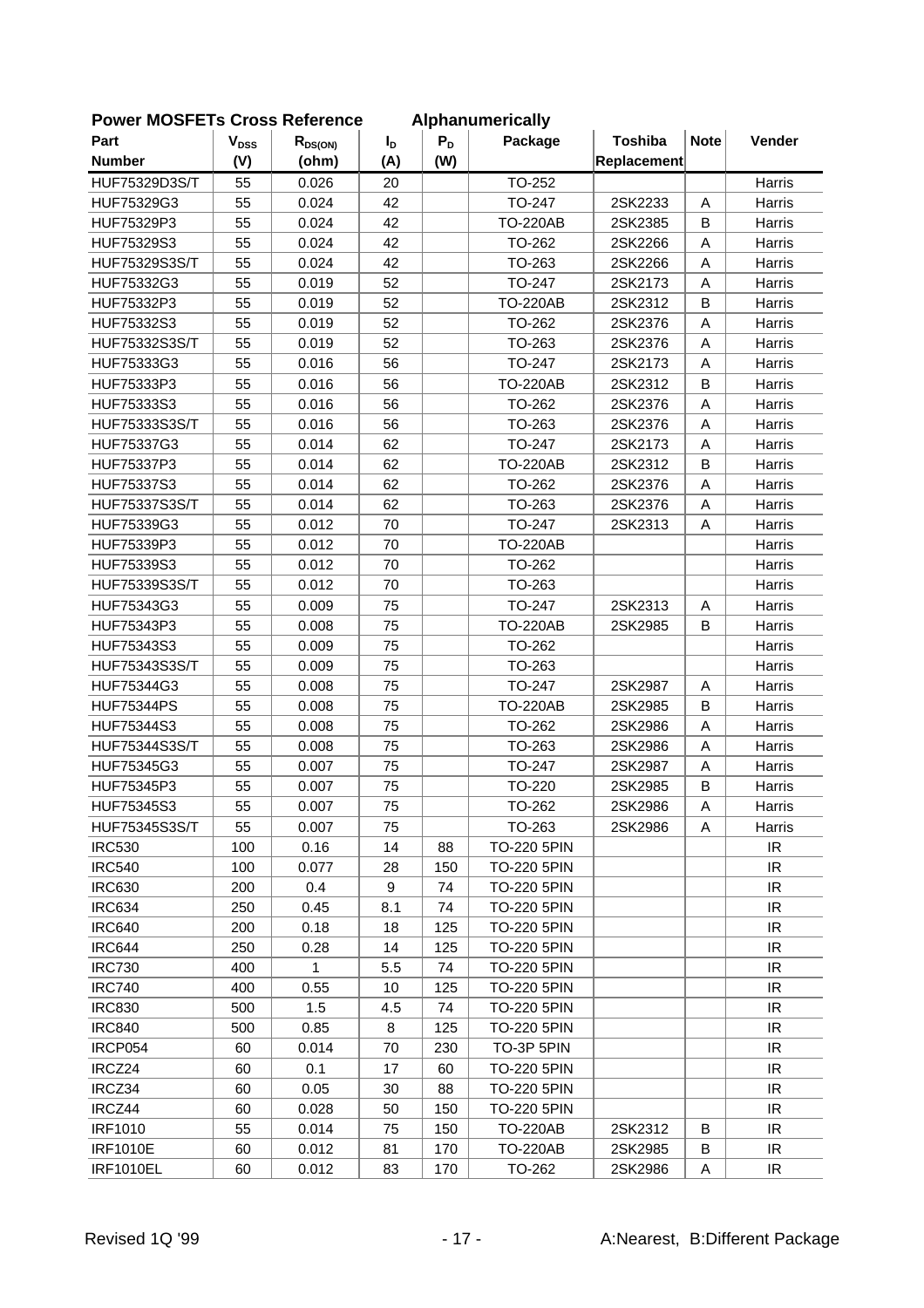| יים וטשווט       |                        | OLOSS TIGIGIGIUG |                |       | <b>Alphanumuluu</b> |                |             |                                   |
|------------------|------------------------|------------------|----------------|-------|---------------------|----------------|-------------|-----------------------------------|
| Part             | <b>V<sub>DSS</sub></b> | $R_{DS(ON)}$     | I <sub>D</sub> | $P_D$ | Package             | <b>Toshiba</b> | <b>Note</b> | Vender                            |
| <b>Number</b>    | (V)                    | (ohm)            | (A)            | (W)   |                     | Replacement    |             |                                   |
| <b>IRF1010ES</b> | 60                     | 0.012            | 83             | 170   | D <sub>2</sub> PAK  | 2SK2986        | Α           | IR                                |
| <b>IRF1010N</b>  | 55                     | 0.012            | 72             | 130   | <b>TO-220AB</b>     |                |             | IR                                |
| <b>IRF1010NL</b> | 55                     | 0.011            | 84             | 170   | TO-262              |                |             | IR.                               |
| <b>IRF1010NS</b> | 55                     | 0.011            | 84             | 3.8   | D <sub>2</sub> PAK  |                |             | IR                                |
| <b>IRF1010S</b>  | 55                     | 0.014            | 75             | 150   | D <sub>2</sub> PAK  | 2SK2376        | Α           | $\ensuremath{\mathsf{IR}}\xspace$ |
| <b>IRF1310</b>   | 100                    | 0.04             | 43             | 150   | <b>TO-220AB</b>     | 2SK2466        | B           | IR                                |
| <b>IRF1310N</b>  | 100                    | 0.036            | 36             | 120   | <b>TO-220AB</b>     |                |             | IR                                |
| <b>IRF1310NS</b> | 100                    | 0.036            | 36             | 120   | D <sub>2</sub> PAK  |                |             | IR                                |
| <b>IRF1310S</b>  | 100                    | 0.04             | 43             | 150   | D <sub>2</sub> PAK  | 2SK2466        | B           | IR                                |
| <b>IRF2807</b>   | 75                     | 0.013            | 71             | 150   | <b>TO-220AB</b>     |                |             | IR                                |
| <b>IRF2807L</b>  | 75                     | 0.013            | 71             | 150   | TO-262              |                |             | IR                                |
| <b>IRF2807S</b>  | 75                     | 0.013            | 71             | 150   | D <sub>2</sub> PAK  |                |             | $\ensuremath{\mathsf{IR}}\xspace$ |
| <b>IRF3205</b>   | 55                     | 0.008            | 98             | 150   | <b>TO-220AB</b>     | 2SK2985        | B           | IR                                |
| <b>IRF3205L</b>  | 55                     | 0.008            | 110            | 200   | TO-262              | 2SK2986        | Α           | IR                                |
| <b>IRF3205S</b>  | 55                     | 0.008            | 110            | 200   | D <sub>2</sub> PAK  | 2SK2986        | A           | IR                                |
| <b>IRF3315</b>   | 150                    | 0.082            | 21             | 94    | <b>TO-220AB</b>     |                |             | IR                                |
| <b>IRF3315L</b>  | 150                    | 0.082            | 21             | 94    | TO-262              |                |             | IR                                |
| <b>IRF3315S</b>  | 150                    | 0.082            | 21             | 94    | D <sub>2</sub> PAK  |                |             | IR                                |
| <b>IRF3415</b>   | 150                    | 0.042            | 37             | 150   | <b>TO-220AB</b>     |                |             | IR                                |
| <b>IRF3415S</b>  | 150                    | 0.042            | 37             | 150   | D <sub>2</sub> PAK  |                |             | IR                                |
| <b>IRF3710</b>   | 100                    | 0.028            | 46             | 150   | <b>TO-220AB</b>     |                |             | IR                                |
| <b>IRF3710S</b>  | 100                    | 0.028            | 46             | 150   | D <sub>2</sub> PAK  |                |             | IR                                |
| <b>IRF4905</b>   | $-55$                  | 0.02             | 64             | 150   | <b>TO-220AB</b>     |                |             | IR                                |
| <b>IRF4905L</b>  | $-55$                  | 0.02             | $-74$          | 200   | TO-262              |                |             | $\ensuremath{\mathsf{IR}}\xspace$ |
| <b>IRF4905S</b>  | $-55$                  | 0.02             | $-74$          | 3.8   | D <sub>2</sub> PAK  |                |             | IR                                |
| <b>IRF510</b>    | 100                    | 0.54             | 5.6            | 43    | <b>TO-220AB</b>     | 2SK2399        | B           | $\ensuremath{\mathsf{IR}}\xspace$ |
| <b>IRF510A</b>   | 100                    | 0.4              | 5.6            | 33    | <b>TO-220AB</b>     | 2SK2399        | B           | Samsung                           |
| <b>IRF510S</b>   | 100                    | 0.54             | 5.6            | 43    | D <sub>2</sub> PAK  | 2SK2399        | B           | IR                                |
| IRF511(R)        | 80                     | 0.54             | 5.6            |       | <b>TO-220AB</b>     | 2SK2399        | B           | Harris                            |
| IRF512(R)        | 100                    | 0.74             | 4.9            |       | <b>TO-220AB</b>     | 2SK2399        | B           | Harris                            |
| <b>IRF513(R)</b> | 80                     | 0.74             | 4.9            |       | <b>TO-220AB</b>     | 2SK2399        | B           | Harris                            |
| <b>IRF520</b>    | 100                    | 0.27             | 9.2            | 60    | <b>TO-220AB</b>     | 2SK2399        | B           | $\ensuremath{\mathsf{IR}}\xspace$ |
| <b>IRF520</b>    | 100                    | 0.27             | 10             |       | <b>TO-220AB</b>     | 2SK2399        | B           | <b>ST</b>                         |
| <b>IRF520A</b>   | 100                    | 0.2              | 9.2            | 45    | <b>TO-220AB</b>     | 2SK2399        | B           | Samsung                           |
| IRF520FI         | 100                    | 0.27             | $\overline{7}$ |       | <b>TO-220FP</b>     | 2SK2399        | B           | ST                                |
| <b>IRF520N</b>   | 100                    | 0.2              | 9.5            | 47    | <b>TO-220AB</b>     | 2SK2399        | B           | IR                                |
| IRF520NS         | 100                    | 0.2              | 9.5            | 47    | D <sub>2</sub> PAK  | 2SK2399        | В           | IR.                               |
| <b>IRF520S</b>   | 100                    | 0.27             | 9.2            | 60    | D <sub>2</sub> PAK  | 2SK2399        | В           | IR                                |
| IRF521(R)        | 80                     | 0.27             | 9.2            |       | <b>TO-220AB</b>     | 2SK2399        | В           | Harris                            |
| <b>IRF5210</b>   | $-100$                 | 0.06             | $-35$          | 150   | <b>TO-220AB</b>     |                |             | IR                                |
| <b>IRF5210S</b>  | $-100$                 | 0.06             | $-35$          | 150   | D <sub>2</sub> PAK  |                |             | IR                                |
| <b>IRF522(R)</b> | 100                    | 0.36             | 8              |       | <b>TO-220AB</b>     |                |             | Harris                            |
| <b>IRF523(R)</b> | 80                     | 0.36             | 8              |       | <b>TO-220AB</b>     | 2SK2399        | В           | Harris                            |
| <b>IRF530</b>    | 100                    | 0.16             | 14             | 88    | <b>TO-220AB</b>     | 2SK2314        | Α           | IR                                |
| <b>IRF530</b>    | 100                    | 0.16             | 16             |       | <b>TO-220AB</b>     | 2SK2314        | Α           | <b>ST</b>                         |
| <b>IRF5305</b>   | $-55$                  | 0.06             | $-31$          | 110   | <b>TO-220AB</b>     | 2SJ349         | B           | IR                                |
| <b>IRF5305L</b>  | $-55$                  | 0.06             | $-31$          | 110   | TO-262              | 2SJ401         | Α           | IR                                |
| <b>IRF5305S</b>  | $-55$                  | 0.06             | $-31$          | 110   | D <sub>2</sub> PAK  | 2SJ401         | Α           | IR.                               |
| <b>IRF530A</b>   | 100                    | 0.11             | 14             | 55    | <b>TO-220AB</b>     | 2SK2314        | Α           | Samsung                           |
| IRF530FI         | 100                    | 0.16             | 10             |       | <b>TO-220FP</b>     | 2SK2391        | Α           | <b>ST</b>                         |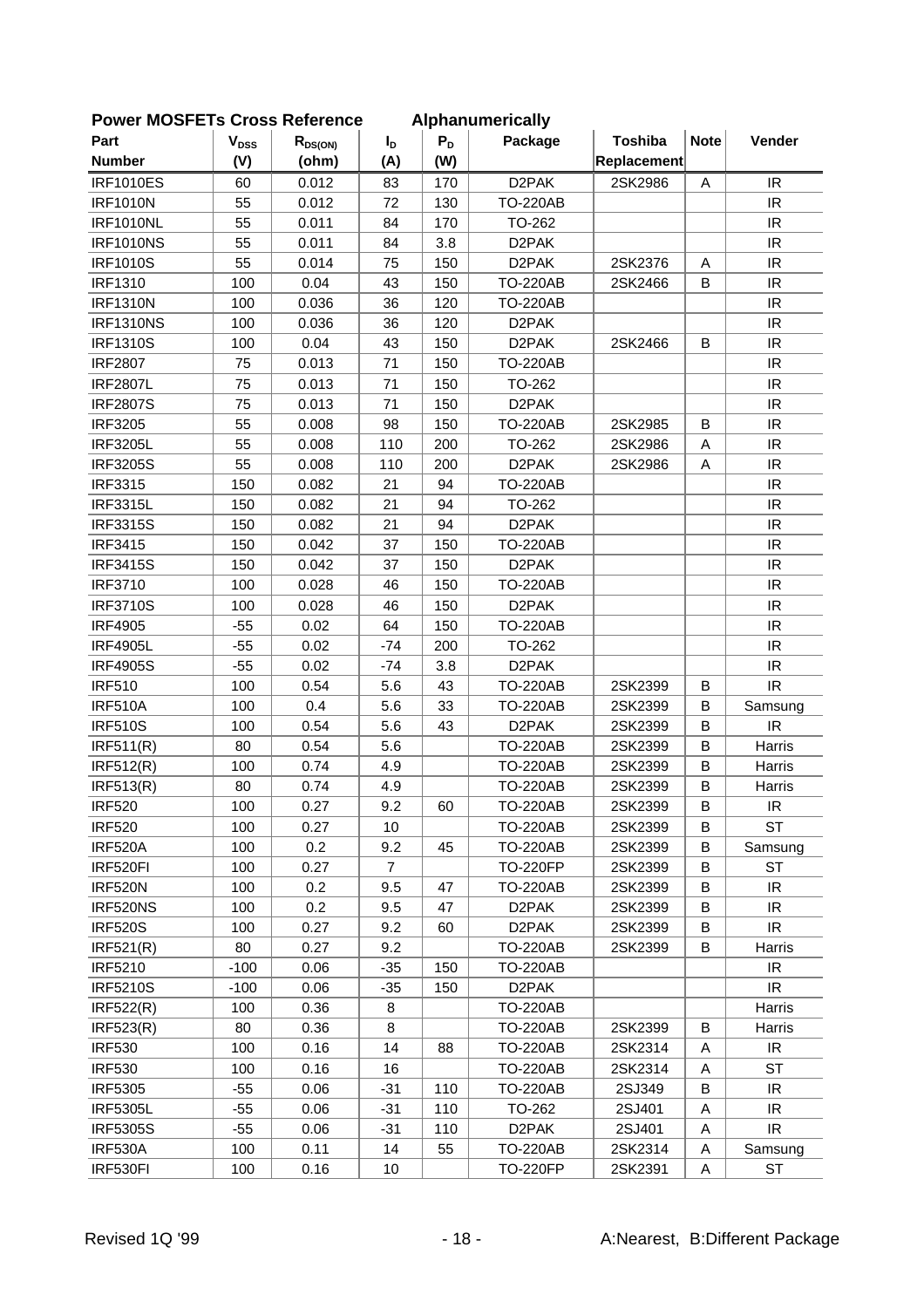| FUWEI MUSFLIS CIUSS NEIEIEILE |           |                |                |       | <b>Alphanumencally</b> |                |             |                                   |
|-------------------------------|-----------|----------------|----------------|-------|------------------------|----------------|-------------|-----------------------------------|
| Part                          | $V_{DSS}$ | $R_{DS(ON)}$   | $I_{\text{D}}$ | $P_D$ | Package                | <b>Toshiba</b> | <b>Note</b> | Vender                            |
| <b>Number</b>                 | (V)       | (ohm)          | (A)            | (W)   |                        | Replacement    |             |                                   |
| <b>IRF530N</b>                | 100       | 0.11           | 15             | 60    | <b>TO-220AB</b>        | 2SK2314        | A           | IR                                |
| IRF530NS                      | 100       | 0.11           | 15             | 63    | D <sub>2</sub> PAK     | 2SK2789        | A           | <b>IR</b>                         |
| <b>IRF530S</b>                | 100       | 0.16           | 14             | 88    | D <sub>2</sub> PAK     | 2SK2789        | Α           | IR                                |
| IRF531(R)                     | 80        | 0.16           | 14             |       | <b>TO-220AB</b>        | 2SK2314        | Α           | Harris                            |
| IRF532(R)                     | 100       | 0.23           | 12             |       | <b>TO-220AB</b>        | 2SK2399        | B           | Harris                            |
| <b>IRF533(R)</b>              | 80        | 0.23           | 12             |       | <b>TO-220AB</b>        | 2SK2314        | A           | Harris                            |
| <b>IRF540</b>                 | 100       | 0.077          | 28             | 150   | <b>TO-220AB</b>        | 2SK2314        | Α           | IR                                |
| <b>IRF540</b>                 | 100       | 0.077          | 30             |       | <b>TO-220AB</b>        | 2SK2314        | A           | <b>ST</b>                         |
| <b>IRF540A</b>                | 100       | 0.052          | 28             | 107   | <b>TO-220AB</b>        | 2SK2466        | B           | Samsung                           |
| IRF540FI                      | 100       | 0.077          | 16             |       | <b>TO-220FP</b>        | 2SK2391        | Α           | <b>ST</b>                         |
| <b>IRF540N</b>                | 100       | 0.052          | 27             | 94    | <b>TO-220AB</b>        | 2SK2466        | B           | IR                                |
| IRF540NS                      | 100       | 0.052          | 27             | 110   | D <sub>2</sub> PAK     | 2SK2466        | B           | IR                                |
| <b>IRF540S</b>                | 100       | 0.077          | 28             | 150   | D <sub>2</sub> PAK     | 2SK2789        | Α           | <b>IR</b>                         |
| IRF541(R)                     | 80        | 0.077          | 28             |       | <b>TO-220AB</b>        | 2SK2314        | A           | Harris                            |
| <b>IRF542(R)</b>              | 100       | 0.1            | 25             |       | <b>TO-220AB</b>        | 2SK2314        | Α           | Harris                            |
| <b>IRF543(R)</b>              | 80        | 0.1            | 25             |       | <b>TO-220AB</b>        | 2SK2314        | A           | Harris                            |
| <b>IRF550A</b>                | 100       | 0.04           | 40             | 167   | <b>TO-220AB</b>        | 2SK2466        | B           | Samsung                           |
| <b>IRF610</b>                 | 200       | 1.5            | 3.3            | 36    | <b>TO-220AB</b>        | 2SK2381        | B           | IR.                               |
| <b>IRF610A</b>                | 200       | 1.5            | 3.3            | 38    | <b>TO-220AB</b>        | 2SK2381        | B           | Samsung                           |
| <b>IRF610S</b>                | 200       | 1.5            | 3.3            | 36    | D <sub>2</sub> PAK     | 2SK2920        | B           | IR                                |
| IRF611(R)                     | 150       | 1.5            | 3.3            |       | <b>TO-220AB</b>        | 2SK2381        | В           | Harris                            |
| IRF612(R)                     | 200       | 2.4            | 2.6            |       | <b>TO-220AB</b>        | 2SK2381        | B           | Harris                            |
| IRF613(R)                     | 150       | 2.4            | 2.6            |       | <b>TO-220AB</b>        | 2SK2381        | B           | Harris                            |
| <b>IRF614</b>                 | 250       | $\overline{c}$ | 2.7            | 36    | <b>TO-220AB</b>        | 2SK2840        | B           | IR                                |
| IRF614A                       | 250       | $\overline{c}$ | 2.8            | 40    | <b>TO-220AB</b>        | 2SK2840        | B           | Samsung                           |
| <b>IRF614S</b>                | 250       | $\overline{2}$ | 2.7            | 36    | D <sub>2</sub> PAK     |                |             | IR                                |
| <b>IRF620</b>                 | 200       | 0.8            | 5.2            | 50    | <b>TO-220AB</b>        | 2SK2381        | B           | IR                                |
| <b>IRF620</b>                 | 200       | 0.8            | $\overline{7}$ |       | <b>TO-220AB</b>        | 2SK2381        | B           | <b>ST</b>                         |
| <b>IRF620A</b>                | 200       | 0.8            | 5              | 47    | <b>TO-220AB</b>        | 2SK2381        | B           | Samsung                           |
| IRF620FI                      | 200       | 0.8            | 4.3            |       | <b>TO-220FP</b>        | 2SK2381        | B           | <b>ST</b>                         |
| <b>IRF620S</b>                | 200       | 0.8            | 5.2            | 50    | D <sub>2</sub> PAK     | 2SK2920        | В           | IR                                |
| IRF621(R)                     | 150       | 0.8            | 5              |       | <b>TO-220AB</b>        | 2SK2381        | B           | Harris                            |
| IRF6215                       | $-150$    | 0.29           | $-11$          | 83    | <b>TO-220AB</b>        |                |             | IR                                |
| IRF622(R)                     | 200       | 1.2            | 4              |       | <b>TO-220AB</b>        | 2SK2381        | B           | Harris                            |
| IRF623(R)                     | 150       | 1.2            | 4              |       | <b>TO-220AB</b>        | 2SK2381        | B           | Harris                            |
| <b>IRF624</b>                 | 250       | 1.1            | 4.4            | 50    | <b>TO-220AB</b>        | 2SK2840        | В           | $\ensuremath{\mathsf{IR}}\xspace$ |
| IRF624A                       | 250       | 1.1            | 4.1            | 49    | <b>TO-220AB</b>        | 2SK2840        | B           | Samsung                           |
| <b>IRF624S</b>                | 250       | 1.1            | 4.4            | 50    | D <sub>2</sub> PAK     |                |             | IR.                               |
| <b>IRF625</b>                 | 250       | 1.1            | 3.8            |       | <b>TO-220AB</b>        | 2SK2840        | В           | Harris                            |
| <b>IRF626</b>                 | 275       | 0.68           | 6.5            |       | <b>TO-220AB</b>        |                |             | Harris                            |
| <b>IRF627</b>                 | 275       | 1.1            | 3.8            |       | <b>TO-220AB</b>        |                |             | Harris                            |
| <b>IRF630</b>                 | 200       | 0.4            | 9              | 74    | <b>TO-220AB</b>        | <b>YTA630</b>  | A           | $\ensuremath{\mathsf{IR}}\xspace$ |
| <b>IRF630A</b>                | 200       | 0.4            | 9              | 72    | <b>TO-220AB</b>        | <b>YTA630</b>  | A           | Samsung                           |
| <b>IRF630S</b>                | 200       | 0.4            | 9              | 74    | D <sub>2</sub> PAK     | 2SK2401        | Α           | $\ensuremath{\mathsf{IR}}\xspace$ |
| IRF631(R)                     | 150       | 0.4            | 9              |       | <b>TO-220AB</b>        | 2SK2350        | B           | Harris                            |
| IRF632(R)                     | 200       | 0.4            | 9              |       | <b>TO-220AB</b>        | <b>YTA630</b>  | Α           | Harris                            |
| IRF633(R)                     | 150       | 0.6            | 8              |       | <b>TO-220AB</b>        | 2SK2350        | В           | Harris                            |
| <b>IRF634</b>                 | 250       | 0.45           | 8.1            | 74    | <b>TO-220AB</b>        | 2SK2914        | Α           | $\ensuremath{\mathsf{IR}}\xspace$ |
| IRF634A                       | 250       | 0.45           | 8.1            | 74    | <b>TO-220AB</b>        | 2SK2914        | A           | Samsung                           |
| <b>IRF634S</b>                | 250       | 0.45           | 8.1            | 74    | D <sub>2</sub> PAK     | 2SK2598        | A           | $\ensuremath{\mathsf{IR}}\xspace$ |
|                               |           |                |                |       |                        |                |             |                                   |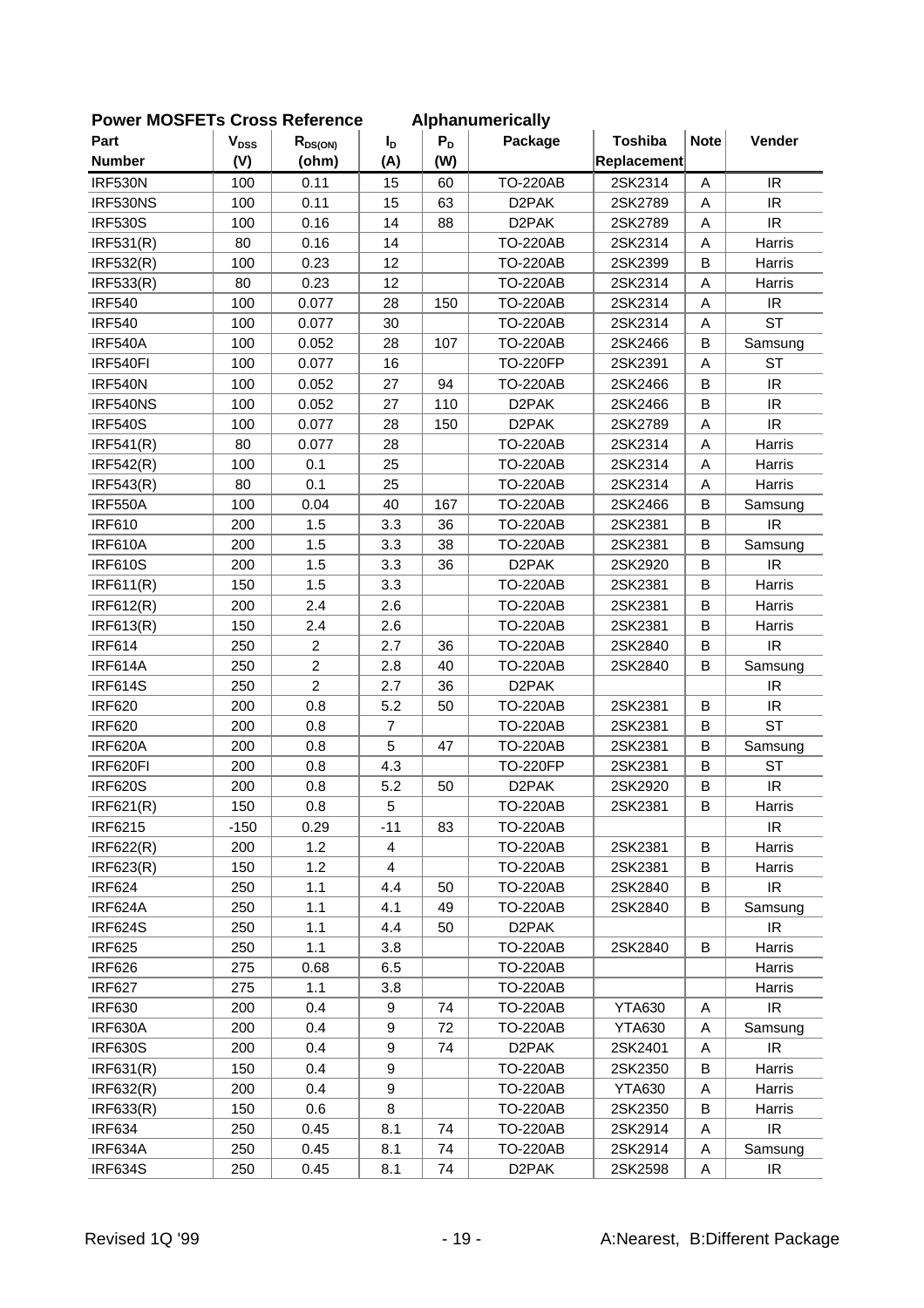| FUWEI MUSFETS CIUSS REIEIEILE |                           |              |                |                  | Alphanumencally    |                |             |                                   |
|-------------------------------|---------------------------|--------------|----------------|------------------|--------------------|----------------|-------------|-----------------------------------|
| Part                          | $\mathbf{V}_{\text{DSS}}$ | $R_{DS(ON)}$ | $I_{\text{D}}$ | $P_D$            | Package            | <b>Toshiba</b> | <b>Note</b> | Vender                            |
| <b>Number</b>                 | (V)                       | (ohm)        | (A)            | (W)              |                    | Replacement    |             |                                   |
| <b>IRF635</b>                 | 250                       | 0.45         | 8.1            |                  | <b>TO-220AB</b>    | 2SK2914        | A           | Harris                            |
| <b>IRF636</b>                 | 275                       | 0.34         | 13             |                  | <b>TO-220AB</b>    |                |             | Harris                            |
| <b>IRF637</b>                 | 275                       | 0.45         | 8.1            |                  | <b>TO-220AB</b>    |                |             | Harris                            |
| <b>IRF640</b>                 | 200                       | 0.18         | 18             | 125              | <b>TO-220AB</b>    | <b>YTA640</b>  | Α           | IR                                |
| IRF640A                       | 200                       | 0.18         | 18             | 139              | <b>TO-220AB</b>    | <b>YTA640</b>  | Α           | Samsung                           |
| <b>IRF640S</b>                | 200                       | 0.18         | 18             | 125              | D <sub>2</sub> PAK | 2SK2401        | Α           | IR                                |
| IRF641(R)                     | 150                       | 0.18         | 18             |                  | <b>TO-220AB</b>    | 2SK2382        | B           | Harris                            |
| IRF642(R)                     | 200                       | 0.18         | 18             |                  | <b>TO-220AB</b>    | 2SK2382        | B           | Harris                            |
| IRF643(R)                     | 150                       | 0.22         | 16             |                  | <b>TO-220AB</b>    | 2SK2382        | B           | Harris                            |
| <b>IRF644</b>                 | 250                       | 0.28         | 14             | 125              | <b>TO-220AB</b>    | 2SK2508        | B           | IR                                |
| IRF644A                       | 250                       | 0.28         | 14             | 139              | <b>TO-220AB</b>    | 2SK2508        | B           | Samsung                           |
| <b>IRF644S</b>                | 250                       | 0.28         | 14             | 125              | D <sub>2</sub> PAK | 2SK2598        | Α           | IR                                |
| <b>IRF645</b>                 | 250                       | 0.28         | 14             |                  | <b>TO-220AB</b>    | 2SK2508        | B           | Harris                            |
| <b>IRF646</b>                 | 275                       | 0.28         | 15             |                  | <b>TO-220AB</b>    |                |             | Harris                            |
| <b>IRF647</b>                 | 275                       | 0.28         | 14             |                  | <b>TO-220AB</b>    |                |             | Harris                            |
| <b>IRF650A</b>                | 200                       | 0.085        | 28             | 156              | <b>TO-220AB</b>    |                |             | Samsung                           |
| IRF654A                       | 250                       | 0.14         | 21             | 156              | <b>TO-220AB</b>    |                |             | Samsung                           |
| <b>IRF710</b>                 | 400                       | 3.6          | $\overline{c}$ | 36               | <b>TO-220AB</b>    | 2SK2862        | B           | IR                                |
| <b>IRF7101</b>                | 20                        | 0.1          | 3.5            | $\overline{c}$   | SOP-8(Dual)        | <b>TPC8202</b> | Α           | IR                                |
| <b>IRF7102</b>                | 50                        | 0.3          | $\overline{c}$ | $\boldsymbol{2}$ | SOP-8(Dual)        | <b>TPC8205</b> | Α           | IR                                |
| <b>IRF7103</b>                | 50                        | 0.13         | 3              | $\overline{c}$   | SOP-8(Dual)        | <b>TPC8205</b> | Α           | IR                                |
| <b>IRF7104</b>                | $-20$                     | 0.25         | 2.3            | $\overline{c}$   | SOP-8(Dual)        | <b>TPC8302</b> | Α           | IR                                |
| <b>IRF7105</b>                | 25                        | 0.1/0.25     | $3.5/-2.3$     | $\boldsymbol{2}$ | SOP-8(P&N)         |                |             | IR                                |
| <b>IRF7106</b>                | 20                        | 0.125/0.25   | $3/-2.5$       | $\overline{c}$   | SOP-8(P&N)         |                |             | IR                                |
| <b>IRF7107</b>                | 20                        | 0.125/0.16   | $3/-2.8$       | $\overline{c}$   | SOP-8(P&N)         |                |             | IR                                |
| <b>IRF710A</b>                | 400                       | 3.6          | $\overline{c}$ | 36               | <b>TO-220AB</b>    | 2SK2679        | B           | Samsung                           |
| <b>IRF710S</b>                | 400                       | 3.6          | $\overline{2}$ | 36               | D <sub>2</sub> PAK |                |             | IR.                               |
| IRF711(R)                     | 350                       | 3.6          | $\overline{2}$ |                  | <b>TO-220AB</b>    | 2SK2862        | B           | Harris                            |
| <b>IRF712(R)</b>              | 400                       | 5            | 1.7            |                  | <b>TO-220AB</b>    | 2SK2862        | B           | Harris                            |
| <b>IRF713(R)</b>              | 350                       | 5            | 1.7            |                  | <b>TO-220AB</b>    | 2SK2862        | В           | Harris                            |
| <b>IRF720</b>                 | 400                       | 1.8          | 3.3            | 50               | <b>TO-220AB</b>    | 2SK2679        | В           | $\ensuremath{\mathsf{IR}}\xspace$ |
| <b>IRF7201</b>                | 30                        | 0.03         | $\overline{7}$ | 2.5              | SOP-8(Single)      | <b>TPC8001</b> | Α           | IR                                |
| <b>IRF7202</b>                | $-20$                     | 0.25         | 2.5            | 2.5              | SOP-8(Single)      | TPC8102        | Α           | IR                                |
| <b>IRF7203</b>                | $-20$                     | 0.1          | 4.3            | 2.5              | SOP-8(Single)      | TPC8102        | Α           | IR                                |
| <b>IRF7204</b>                | $-20$                     | 0.06         | 5.3            | 2.5              | SOP-8(Single)      | TPC8102        | А           | IR                                |
| <b>IRF7205</b>                | $-30$                     | 0.07         | $-4.6$         | 2.5              | SOP-8(Single)      | TPC8102        | Α           | IR.                               |
| <b>IRF7205</b>                | $-30$                     | 0.07         | 5.3            | 2.5              | SOP-8(Single)      | TPC8104-H      | Α           | IR                                |
| <b>IRF720A</b>                | 400                       | 1.8          | 3.3            | 46               | <b>TO-220AB</b>    | 2SK2679        | В           | Samsung                           |
| <b>IRF720S</b>                | 400                       | 1.8          | 3.3            | 50               | D <sub>2</sub> PAK | 2SK2838        | А           | IR                                |
| IRF721(R)                     | 350                       | 1.8          | 3.3            |                  | <b>TO-220AB</b>    | 2SK2679        | В           | Harris                            |
| <b>IRF722(R)</b>              | 400                       | 2.5          | 2.8            |                  | <b>TO-220AB</b>    | 2SK2862        | В           | Harris                            |
| <b>IRF723(R)</b>              | 350                       | 2.5          | 2.8            |                  | <b>TO-220AB</b>    | 2SK2862        | В           | Harris                            |
| <b>IRF730</b>                 | 400                       | 1            | 5.5            | 74               | <b>TO-220AB</b>    | 2SK2679        | В           | IR                                |
| <b>IRF7301</b>                | 20                        | 0.05         | 4.3            | 1.4              | SOP-8(Dual)        | <b>TPC8202</b> | Α           | IR                                |
| <b>IRF7303</b>                | 30                        | 0.05         | 4              | 1.4              | SOP-8(Dual)        | <b>TPC8201</b> | A           | IR                                |
| <b>IRF7304</b>                | $-20$                     | 0.09         | 3.6            | 1.4              | SOP-8(Dual)        | <b>TPC8302</b> | A           | IR                                |
| <b>IRF7306</b>                | $-30$                     | 0.1          | 3              | 1.4              | SOP-8(Dual)        | <b>TPC8301</b> | Α           | IR                                |
| <b>IRF7307</b>                | $20/-20$                  | 0.05/0.09    | 4.3/3.6        | 1.4              | SOP-8(P&N)         |                |             | $\ensuremath{\mathsf{IR}}\xspace$ |
| <b>IRF7309</b>                | $30/-30$                  | 0.05/0.1     | 4.0/3.0        | 1.4              | SOP-8(P&N)         | <b>TPC8401</b> | Α           | $\ensuremath{\mathsf{IR}}\xspace$ |
| IRF730A                       | 400                       | 1            | 5.5            | 73               | <b>TO-220AB</b>    | 2SK2679        | В           | Samsung                           |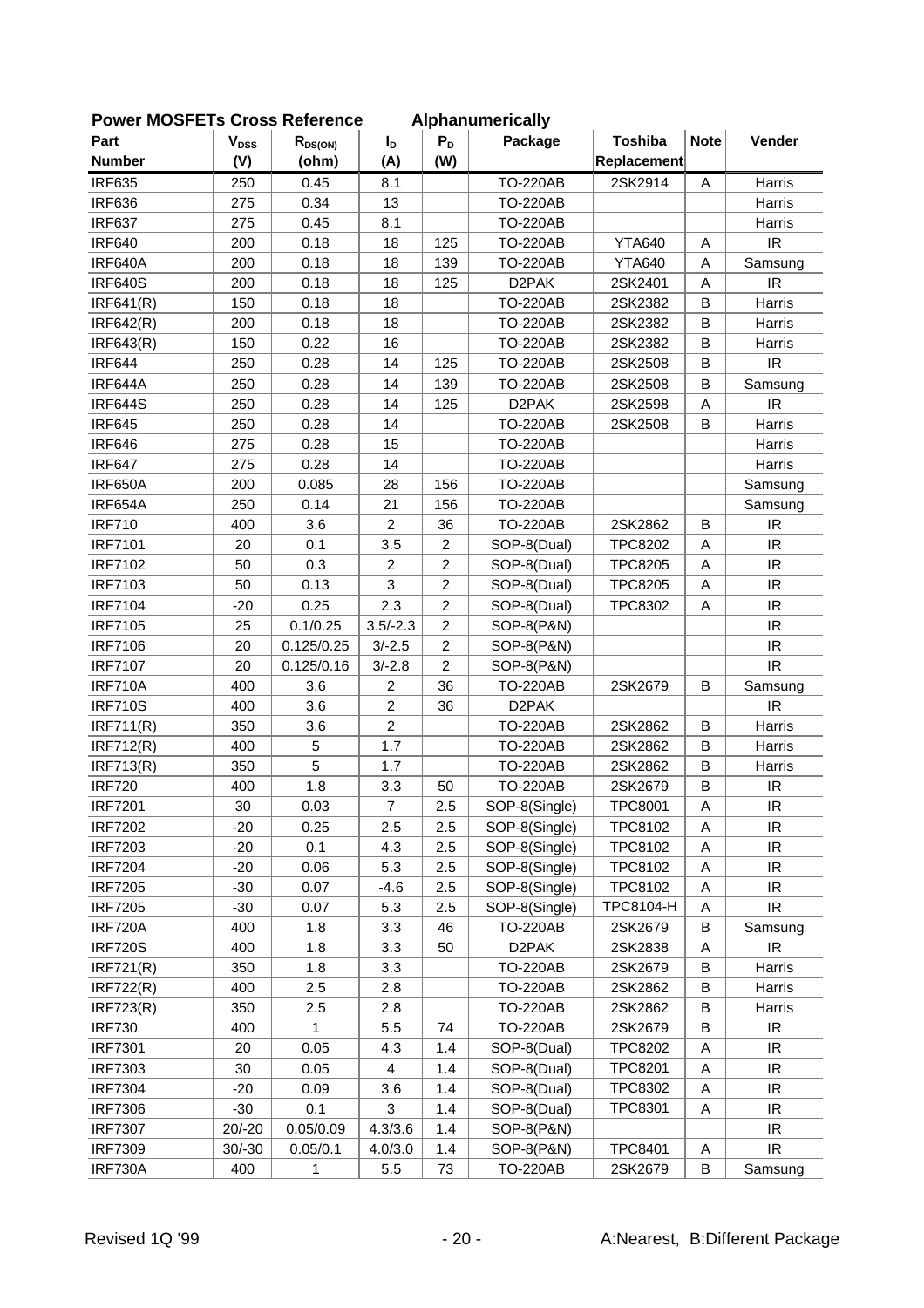| Part             | $V_{DSS}$ | $R_{DS(ON)}$            | I <sub>D</sub> | $P_D$          | <b>AINIKHUHUHUUU</b><br>Package | <b>Toshiba</b>   | <b>Note</b> | Vender                            |
|------------------|-----------|-------------------------|----------------|----------------|---------------------------------|------------------|-------------|-----------------------------------|
| <b>Number</b>    | (V)       | (ohm)                   | (A)            | (W)            |                                 | Replacement      |             |                                   |
| <b>IRF730S</b>   | 400       | 1                       | 5.5            | 74             | D <sub>2</sub> PAK              | 2SK2838          | Α           | IR                                |
| <b>IRF731(R)</b> | 350       | 1                       | 5.5            |                | <b>TO-220AB</b>                 | 2SK2679          | B           | Harris                            |
| <b>IRF7311</b>   | 20        | 0.029                   | 6.6            | $\overline{c}$ | SOP-8(Dual)                     | <b>TPC8204</b>   | A           | IR                                |
| <b>IRF7313</b>   | 30        | 0.029                   | 6.5            | $\overline{c}$ | SOP-8(Dual)                     | <b>TPC8203</b>   | A           | IR                                |
| <b>IRF7314</b>   | $-20$     | 0.058                   | $-5.3$         | $\overline{c}$ | SOP-8(Dual)                     | TPC8302          | A           | $\ensuremath{\mathsf{IR}}\xspace$ |
| <b>IRF7316</b>   | $-30$     | 0.058                   | $-4.9$         | $\overline{c}$ | SOP-8(Dual)                     | TPC8303          | A           | IR                                |
| <b>IRF7317</b>   | $20/-20$  | 0.029/0.058             | $6.6/-5.3$     | $\overline{c}$ | SOP-8(P&N)                      |                  |             | IR                                |
| <b>IRF7319</b>   | $30/-30$  | 0.029/0.058             | $6.5/-4.9$     | $\overline{c}$ | SOP-8(P&N)                      |                  |             | IR                                |
|                  | 400       | 1.5                     | 4.5            |                | <b>TO-220AB</b>                 | 2SK2679          | B           | Harris                            |
| <b>IRF732(R)</b> | 350       | 1.5                     | 4.5            |                | <b>TO-220AB</b>                 | 2SK2679          | B           |                                   |
| <b>IRF733(R)</b> | 30        | 0.1/0.05                | 3.5/4.9        | $\overline{c}$ |                                 |                  |             | Harris<br>IR                      |
| <b>IRF7333</b>   |           |                         |                |                | SOP-8(Dual)                     |                  |             | IR                                |
| <b>IRF734</b>    | 450       | 1.2<br>0.06/0.105       | 4.9<br>4.7/3.4 | 74             | <b>TO-220AB</b>                 | 2SK2542          | Α           | IR                                |
| <b>IRF7343</b>   | $55/-55$  |                         |                |                | SOP-8(P&N)                      |                  |             |                                   |
| IRF737LC         | 300       | 0.75                    | 6.1            | 74             | <b>TO-220AB</b>                 |                  |             | IR                                |
| <b>IRF7389</b>   | $30/-30$  | 0.029/0.058             | $7.3/-5.3$     |                | SOP-8(P&N)                      | <b>TPC8401</b>   | A           | IR                                |
| <b>IRF740</b>    | 400       | 0.55                    | 10             | 125            | <b>TO-220AB</b>                 | 2SK2841          | A           | IR                                |
| <b>IRF7401</b>   | 20        | 0.022                   | 8.7            | 2.5            | SOP-8(Single)                   | <b>TPC8001</b>   | A           | IR                                |
| <b>IRF7403</b>   | 30        | 0.022                   | 8.5            | 2.5            | SOP-8(Single)                   | <b>TPC8001</b>   | A           | $\ensuremath{\mathsf{IR}}\xspace$ |
| <b>IRF7404</b>   | $-20$     | 0.04                    | $-6.7$         | 2.5            | SOP-8(Single)                   | <b>TPC8102</b>   | Α           | IR                                |
| <b>IRF7406</b>   | $-30$     | 0.045                   | 4.7            | 1.6            | SOP-8(Single)                   | <b>TPC8105-H</b> | Α           | IR                                |
| <b>IRF740A</b>   | 400       | 0.55                    | 10             | 134            | <b>TO-220AB</b>                 | 2SK2841          | Α           | Samsung                           |
| IRF740LC         | 400       | 0.55                    | 10             | 125            | <b>TO-220AB</b>                 | 2SK2841          | Α           | IR.                               |
| <b>IRF740S</b>   | 400       | 0.55                    | 10             | 125            | D <sub>2</sub> PAK              | 2SK2949          | Α           | IR                                |
| IRF741(R)        | 350       | 0.55                    | 10             |                | <b>TO-220AB</b>                 | 2SK2841          | A           | Harris                            |
| <b>IRF7413</b>   | 30        | 0.011                   | 13             | 2.5            | SOP-8(Single)                   | TPC8003          | Α           | IR                                |
| <b>IRF7413A</b>  | 30        | 0.0135                  | 12             | 2.5            | SOP-8(Single)                   | <b>TPC8005-H</b> | Α           | IR.                               |
| <b>IRF7416</b>   | $-30$     | 0.02                    | 8.8            | 1              | SOP-8(Single)                   | TPC8106-H        | Α           | IR                                |
| <b>IRF742(R)</b> | 400       | 0.8                     | 8              |                | <b>TO-220AB</b>                 | 2SK2841          | A           | Harris                            |
| IRF7421D1        | 30        | 0.035                   | 6.4            |                | SOP-8(N&SBD)                    |                  |             | IR                                |
| <b>IRF7422D2</b> | $-20$     | 0.09                    | $-4.6$         |                | SOP-8(P&SBD)                    |                  |             | IR                                |
| <b>IRF743(R)</b> | 350       | 0.8                     | 8              |                | <b>TO-220AB</b>                 | 2SK2542          | Α           | Harris                            |
| <b>IRF744</b>    | 450       | 0.63                    | 8.8            | 125            | <b>TO-220AB</b>                 | 2SK2542          | A           | $\ensuremath{\mathsf{IR}}\xspace$ |
| <b>IRF7501</b>   | 20        | 0.135                   | 1.7            | 0.63           | Micro-8                         |                  |             | IR                                |
| <b>IRF7503</b>   | 30        | 0.135                   | 1.7            | 0.63           | Micro-8                         |                  |             | IR                                |
| <b>IRF7504</b>   | $-20$     | 0.27                    | 1.2            | 0.63           | Micro-8                         | SSM8J01FU        | A           | IR                                |
| <b>IRF7506</b>   | $-30$     | 0.27                    | 1.2            | 0.63           | Micro-8                         |                  |             | IR                                |
| <b>IRF7507</b>   | $20/-20$  | 0.135/0.27              | 1.7/1.3        | 0.63           | Micro-8                         |                  |             | $\ensuremath{\mathsf{IR}}\xspace$ |
| <b>IRF7509</b>   | $30/-30$  | 0.135/0.27              | 1.7/1.2        | 0.63           | Micro-8                         |                  |             | IR.                               |
| <b>IRF750A</b>   | 400       | 0.3                     | 15             | 156            | <b>TO-220AB</b>                 |                  |             | Samsung                           |
| <b>IRF7601</b>   | 20        | 0.035                   | 3.8            | 0.78           | Micro-8                         |                  |             | IR                                |
| <b>IRF7603</b>   | 30        | 0.035                   | 3.7            | 0.78           | Micro-8                         |                  |             | IR                                |
| <b>IRF7604</b>   | $-20$     | 0.09                    | 2.4            | 0.78           | Micro-8                         |                  |             | IR                                |
| <b>IRF7606</b>   | $-30$     | 0.09                    | 2.4            | 0.78           | Micro-8                         |                  |             | $\ensuremath{\mathsf{IR}}\xspace$ |
| <b>IRF7805</b>   | 30        | 0.011                   | 13             |                | SOP-8(Single)                   | <b>TPC8007-H</b> | A           | $\ensuremath{\mathsf{IR}}\xspace$ |
| <b>IRF7807</b>   | 30        | 0.025                   | 8.3            |                | SOP-8(Single)                   | <b>TPC8001</b>   | Α           | IR                                |
| <b>IRF820</b>    | 500       | 3                       | 2.5            | 50             | <b>TO-220AB</b>                 | 2SK2862          | B           | $\ensuremath{\mathsf{IR}}\xspace$ |
| <b>IRF820A</b>   | 500       | 3                       | 2.5            | 49             | <b>TO-220AB</b>                 | 2SK2661          | Α           | Samsung                           |
| <b>IRF820S</b>   | 500       | 3                       | 2.5            | 50             | D <sub>2</sub> PAK              |                  |             | IR                                |
| IRF821(R)        | 450       | 3                       | 2.5            |                | <b>TO-220AB</b>                 | 2SK2862          | B           | Harris                            |
| <b>IRF822</b>    | 500       | $\overline{\mathbf{4}}$ | 2.8            | 75             | <b>TO-220AB</b>                 | 2SK2862          | В           | ST                                |
|                  |           |                         |                |                |                                 |                  |             |                                   |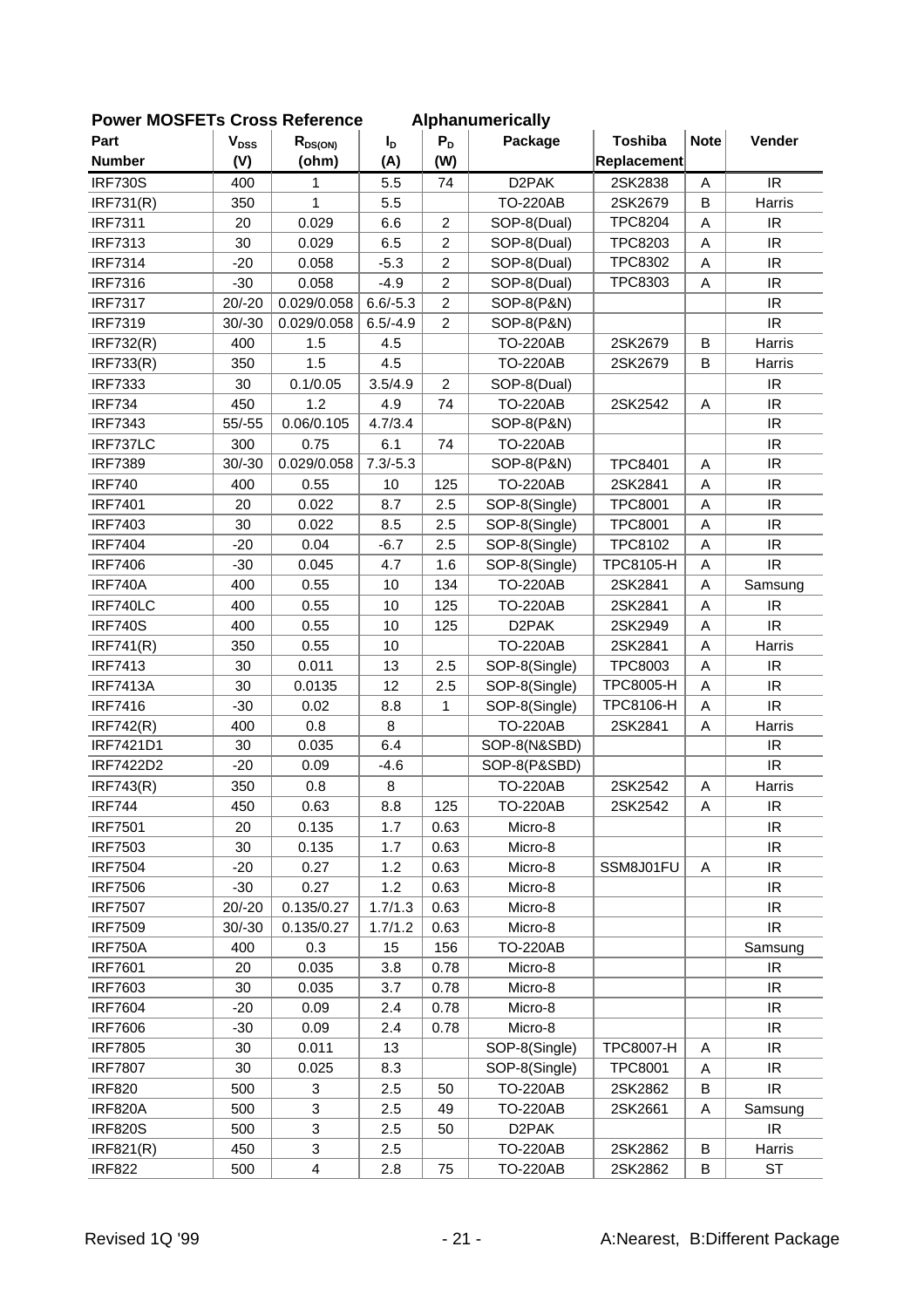| 이 삐 이니 느 ! ㅎ     |                        | טו טסט ו ויטופו פווטכ   |                |       | Alphanumuruumy     | <b>Toshiba</b> | <b>Note</b> |                                   |
|------------------|------------------------|-------------------------|----------------|-------|--------------------|----------------|-------------|-----------------------------------|
| Part             | <b>V<sub>DSS</sub></b> | $R_{DS(ON)}$            | I <sub>D</sub> | $P_D$ | Package            |                |             | Vender                            |
| <b>Number</b>    | (V)                    | (ohm)                   | (A)            | (W)   |                    | Replacement    |             |                                   |
| <b>IRF822(R)</b> | 500                    | 4                       | 2.2            |       | <b>TO-220AB</b>    | 2SK2862        | B           | Harris                            |
| IRF822FI         | 500                    | $\overline{4}$          | 1.9            | 35    | <b>TO-220IS</b>    | 2SK2862        | A           | <b>ST</b>                         |
| IRF823(R)        | 450                    | $\overline{\mathbf{4}}$ | 2.2            |       | <b>TO-220AB</b>    | 2SK2862        | B           | Harris                            |
| <b>IRF830</b>    | 500                    | 1.5                     | 4.5            | 74    | <b>TO-220AB</b>    | 2SK2661        | Α           | IR                                |
| <b>IRF830A</b>   | 500                    | 1.5                     | 4.5            | 73    | <b>TO-220AB</b>    | 2SK2661        | A           | Samsung                           |
| <b>IRF830S</b>   | 500                    | 1.5                     | 4.5            | 74    | D <sub>2</sub> PAK | 2SK2991        | Α           | IR                                |
| <b>IRF831</b>    | 450                    | 1.5                     | 4.5            | 100   | <b>TO-220AB</b>    | 2SK2661        | Α           | <b>ST</b>                         |
| <b>IRF831(R)</b> | 450                    | 1.5                     | 4.5            |       | <b>TO-220AB</b>    | 2SK2661        | Α           | Harris                            |
| IRF831FI         | 450                    | 1.5                     | 3              | 35    | <b>TO-220IS</b>    | 2SK2662        | A           | <b>ST</b>                         |
| IRF832(R)        | 500                    | $\overline{2}$          | $\overline{4}$ |       | <b>TO-220AB</b>    | 2SK2661        | Α           | Harris                            |
| IRF833(R)        | 450                    | $\overline{2}$          | $\overline{4}$ |       | <b>TO-220AB</b>    | 2SK2661        | Α           | Harris                            |
| <b>IRF840</b>    | 500                    | 0.85                    | 8              | 125   | <b>TO-220AB</b>    | 2SK2542        | Α           | IR                                |
| <b>IRF840A</b>   | 500                    | 0.85                    | 8              | 134   | <b>TO-220AB</b>    | <b>YTA840</b>  | Α           | Samsung                           |
| IRF840LC         | 500                    | 0.85                    | 8              | 125   | <b>TO-220AB</b>    | 2SK2542        | A           | IR                                |
| <b>IRF840S</b>   | 500                    | 0.85                    | 8              | 125   | D <sub>2</sub> PAK | 2SK2776        | A           | IR                                |
| <b>IRF841</b>    | 450                    | 0.85                    | 8              | 125   | <b>TO-220AB</b>    | 2SK2542        | A           | <b>ST</b>                         |
| IRF841(R)        | 450                    | 0.85                    | 8              |       | <b>TO-220AB</b>    | 2SK2542        | Α           | Harris                            |
| IRF841FI         | 450                    | 0.85                    | 4.5            | 40    | <b>TO-220IS</b>    | 2SK2543        | А           | <b>ST</b>                         |
| <b>IRF842(R)</b> | 500                    | 1.1                     | $\overline{7}$ |       | <b>TO-220AB</b>    | 2SK2542        | Α           | Harris                            |
|                  |                        |                         |                |       |                    |                |             |                                   |
| IRF843(R)        | 450                    | 1.1                     | $\overline{7}$ |       | <b>TO-220AB</b>    | 2SK2542        | Α           | Harris                            |
| <b>IRF9410</b>   | 30                     | 0.03                    | $\overline{7}$ | 2.5   | SOP-8(Single)      | <b>TPC8001</b> | A           | IR                                |
| <b>IRF9510</b>   | $-100$                 | 1.2                     | $\overline{4}$ | 43    | <b>TO-220AB</b>    |                |             | IR.                               |
| <b>IRF9510S</b>  | $-100$                 | 1.2                     | $\overline{4}$ | 43    | D <sub>2</sub> PAK |                |             | IR                                |
| <b>IRF9511</b>   | $-60$                  | 1.2                     | 3              |       | <b>TO-220AB</b>    | 2SJ438         | B           | Harris                            |
| <b>IRF9512</b>   | $-100$                 | 1.2                     | 3              |       | <b>TO-220AB</b>    |                |             | Harris                            |
| <b>IRF9513</b>   | $-60$                  | 1.9                     | 2.5            |       | <b>TO-220AB</b>    | 2SJ438         | B           | Harris                            |
| <b>IRF9520</b>   | $-100$                 | 0.6                     | 6.8            | 60    | <b>TO-220AB</b>    |                |             | IR                                |
| <b>IRF9520NL</b> | $-100$                 | 0.48                    | $-6.7$         | 47    | TO-262             |                |             | IR                                |
| <b>IRF9520NS</b> | $-100$                 | 0.48                    | $-6.7$         | 47    | D <sub>2</sub> PAK |                |             | IR                                |
| <b>IRF9520S</b>  | $-100$                 | 0.6                     | 6.8            | 60    | D <sub>2</sub> PAK |                |             | $\ensuremath{\mathsf{IR}}\xspace$ |
| <b>IRF9521</b>   | $-60$                  | 0.6                     | 6              |       | <b>TO-220AB</b>    | 2SJ438         | B           | Harris                            |
| <b>IRF9522</b>   | $-100$                 | 0.8                     | 5              |       | <b>TO-220AB</b>    |                |             | Harris                            |
| <b>IRF9523</b>   | -60                    | 0.8                     | 5              |       | <b>TO-220AB</b>    | 2SJ438         | В           | Harris                            |
| <b>IRF9530</b>   | $-100$                 | 0.3                     | 12             | 88    | <b>TO-220AB</b>    | 2SJ380         | B           | IR.                               |
| <b>IRF9530N</b>  | $-100$                 | 0.2                     | $-13$          | 75    | <b>TO-220AB</b>    | 2SJ380         | B           | IR                                |
| <b>IRF9530NL</b> | $-100$                 | 0.2                     | $-14$          | 75    | TO-262             | 2SJ380         | B           | IR                                |
| <b>IRF9530NS</b> | $-100$                 | 0.2                     | $-14$          | 75    | D <sub>2</sub> PAK |                |             | IR                                |
| <b>IRF9530S</b>  | $-100$                 | 0.3                     | 12             | 88    | D2PAK              | 2SJ412         | Α           | IR                                |
| <b>IRF9531</b>   | -60                    | 0.3                     | 12             |       | <b>TO-220AB</b>    | 2SJ304         | В           | Harris                            |
| <b>IRF9532</b>   | $-100$                 | 0.4                     | 10             |       | <b>TO-220AB</b>    | 2SJ380         | В           | Harris                            |
| <b>IRF9533</b>   | -60                    | 0.4                     | 10             |       | <b>TO-220AB</b>    | 2SJ304         | В           | Harris                            |
| <b>IRF9540</b>   | $-100$                 | 0.2                     | 19             | 150   | <b>TO-220AB</b>    | 2SJ380         | B           | IR.                               |
| <b>IRF9540N</b>  | $-100$                 | 0.117                   | $-19$          | 94    | <b>TO-220AB</b>    | 2SJ464         | В           | IR                                |
| <b>IRF9540NS</b> | $-100$                 | 0.117                   | -19            | 94    | D2PAK              |                |             | IR                                |
| <b>IRF9540S</b>  | $-100$                 | 0.2                     | 19             | 150   | D <sub>2</sub> PAK | 2SJ412         | Α           | IR.                               |
| <b>IRF9541</b>   | -60                    | 0.2                     | 19             |       | <b>TO-220AB</b>    | 2SJ349         | В           | Harris                            |
| <b>IRF9542</b>   | $-100$                 | 0.3                     | 15             |       | <b>TO-220AB</b>    | 2SJ380         | В           | Harris                            |
|                  |                        |                         | 15             |       |                    |                |             |                                   |
| <b>IRF9543</b>   | -60                    | 0.3                     |                |       | <b>TO-220AB</b>    | 2SJ304         | В           | Harris                            |
| <b>IRF9610</b>   | $-200$                 | 3                       | 1.8            | 20    | <b>TO-220AB</b>    | 2SJ407         | В           | IR                                |
| <b>IRF9610S</b>  | $-200$                 | 3                       | 1.8            | 20    | D2PAK              |                |             | IR.                               |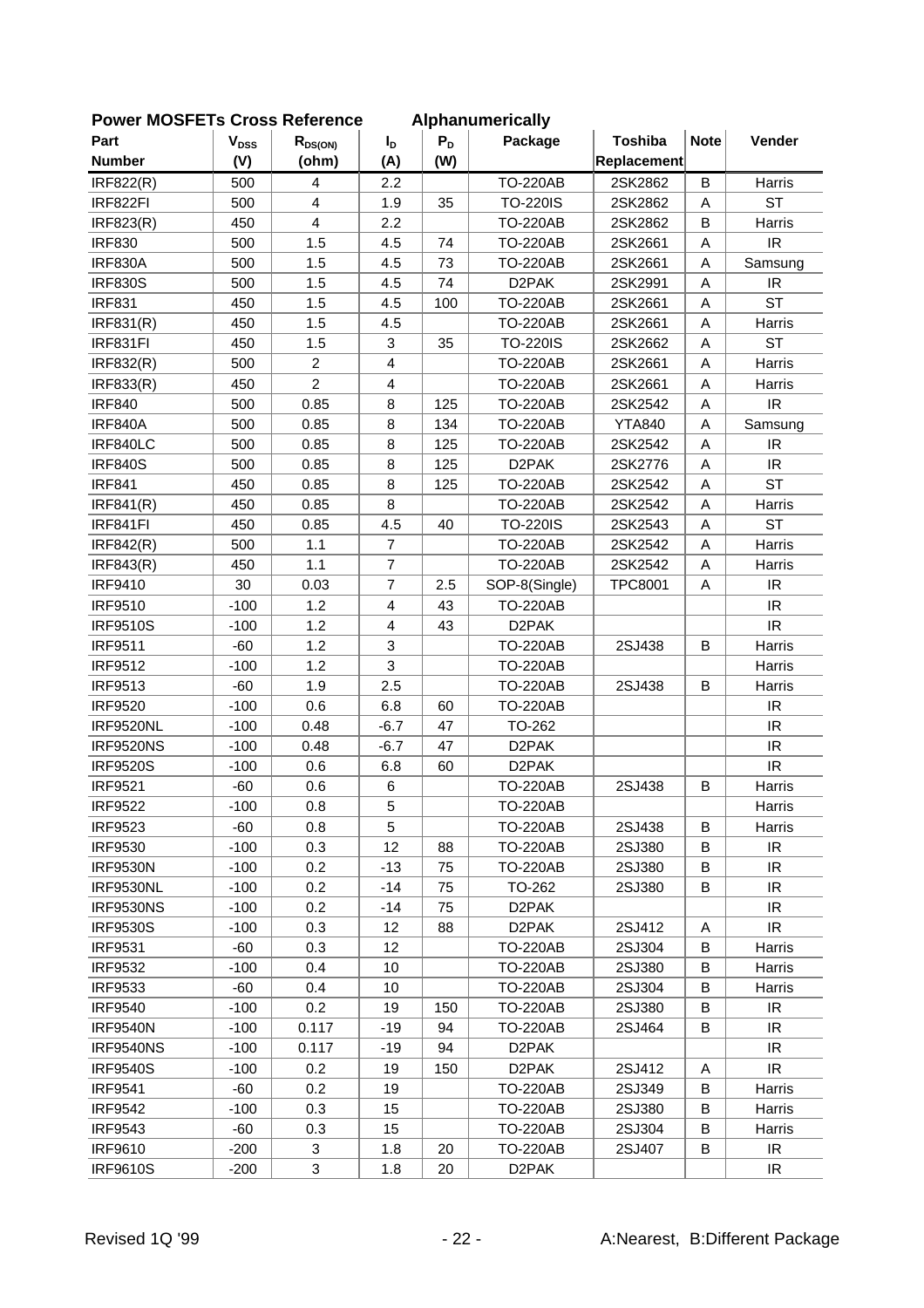| <b>FUWEI INIUSFETS CIUSS REIEIEIICE</b> |                           |              |                  |                | Alphanumencally    |                |             |                                   |
|-----------------------------------------|---------------------------|--------------|------------------|----------------|--------------------|----------------|-------------|-----------------------------------|
| Part                                    | $\mathbf{V}_{\text{DSS}}$ | $R_{DS(ON)}$ | I <sub>D</sub>   | $P_D$          | Package            | <b>Toshiba</b> | <b>Note</b> | Vender                            |
| <b>Number</b>                           | (V)                       | (ohm)        | (A)              | (W)            |                    | Replacement    |             |                                   |
| <b>IRF9620</b>                          | $-200$                    | 1.5          | 3.5              | 40             | <b>TO-220AB</b>    | 2SJ407         | B           | IR                                |
| <b>IRF9620S</b>                         | $-200$                    | 1.5          | 3.5              | 40             | D <sub>2</sub> PAK |                |             | IR.                               |
| <b>IRF9621</b>                          | $-150$                    | 1.5          | 3.5              |                | <b>TO-220AB</b>    | 2SJ407         | B           | Harris                            |
| <b>IRF9622</b>                          | $-200$                    | 2.4          | 3                |                | <b>TO-220AB</b>    | 2SJ407         | B           | Harris                            |
| <b>IRF9623</b>                          | $-150$                    | 2.4          | 3                |                | <b>TO-220AB</b>    | 2SJ407         | B           | Harris                            |
| IRF9630                                 | $-200$                    | 0.8          | 6.5              | 74             | <b>TO-220AB</b>    | 2SJ407         | B           | $\ensuremath{\mathsf{IR}}\xspace$ |
| <b>IRF9630S</b>                         | $-200$                    | 0.8          | 6.5              | 74             | D <sub>2</sub> PAK |                |             | <b>IR</b>                         |
| <b>IRF9631</b>                          | $-150$                    | 0.8          | 6.5              |                | <b>TO-220AB</b>    | 2SJ407         | B           | Harris                            |
| <b>IRF9632</b>                          | $-200$                    | 1.2          | 5.5              |                | <b>TO-220AB</b>    | 2SJ407         | B           | Harris                            |
| <b>IRF9633</b>                          | $-150$                    | 1.2          | 5.5              |                | <b>TO-220AB</b>    | 2SJ407         | B           | Harris                            |
| <b>IRF9640</b>                          | $-200$                    | 0.5          | 11               | 125            | <b>TO-220AB</b>    | 2SJ513         | B           | IR                                |
| <b>IRF9640S</b>                         | $-200$                    | 0.5          | 11               | 125            | D <sub>2</sub> PAK | 2SJ513         | В           | IR                                |
| <b>IRF9641</b>                          | $-150$                    | 0.5          | 11               |                | <b>TO-220AB</b>    | 2SJ513         | B           | Harris                            |
| <b>IRF9642</b>                          | $-200$                    | 0.7          | $\boldsymbol{9}$ |                | <b>TO-220AB</b>    | 2SJ515         | B           | Harris                            |
| <b>IRF9643</b>                          | $-150$                    | 0.7          | 9                |                | <b>TO-220AB</b>    | 2SJ515         | B           | Harris                            |
| <b>IRF9952</b>                          | $30/-30$                  | 0.1/0.25     | $3.5/-2.3$       | 2              | SOP-8(P&N)         |                |             | IR                                |
| <b>IRF9953</b>                          | $-30$                     | 0.25         | $-2.3$           | $\overline{c}$ | SOP-8(Dual)        |                |             | IR                                |
| <b>IRF9956</b>                          | 30                        | 0.1          | 3.5              | $\overline{c}$ | SOP-8(Dual)        |                |             | IR                                |
| IRF9Z14                                 | $-60$                     | 0.5          | 6.7              | 43             | <b>TO-220AB</b>    | 2SJ438         | B           | IR                                |
| IRF9Z14S                                | $-60$                     | 0.5          | 6.7              | 43             | D <sub>2</sub> PAK | 2SJ377         | B           | IR                                |
| IRF9Z24                                 | $-60$                     | 0.28         | 11               | 60             | <b>TO-220AB</b>    | 2SJ438         | B           | IR                                |
| IRF9Z24N                                | $-55$                     | 0.175        | $-12$            | 45             | <b>TO-220AB</b>    | 2SJ438         | B           | IR                                |
| IRF9Z24S                                | $-60$                     | 0.28         | 11               | 60             | D <sub>2</sub> PAK | 2SJ312         | А           | $\ensuremath{\mathsf{IR}}\xspace$ |
| IRF9Z34                                 | $-60$                     | 0.14         | 18               | 88             | <b>TO-220AB</b>    | 2SJ349         | B           | IR                                |
| IRF9Z34N                                | $-55$                     | 0.1          | $-17$            | 56             | <b>TO-220AB</b>    |                |             | IR                                |
| IRF9Z34S                                | $-60$                     | 0.14         | 18               | 88             | D <sub>2</sub> PAK | 2SJ401         | A           | IR                                |
| IRFBC10LC                               | 600                       | 10           | 1.2              | 36             | <b>TO-220AB</b>    | 2SK3067        | B           | IR                                |
| IRFBC20                                 | 600                       | 4.4          | 2.2              | 50             | <b>TO-220AB</b>    | 2SK3067        | B           | IR                                |
| IRFBC20L                                | 600                       | 4.4          | 2.2              | 50             | TO-262             | 2SK2865        | B           | $\ensuremath{\mathsf{IR}}\xspace$ |
| IRFBC20S                                | 600                       | 4.4          | 2.2              | 50             | D <sub>2</sub> PAK | 2SK2865        | B           | IR                                |
| IRFBC30                                 | 600                       | 2.2          | 3.6              | 74             | <b>TO-220AB</b>    | 2SK3085        | Α           | $\ensuremath{\mathsf{IR}}\xspace$ |
| IRFBC30L                                | 600                       | 2.2          | 3.6              | 74             | TO-262             | 2SK2777        | A           | IR                                |
| IRFBC30S                                | 600                       | 2.2          | 3.6              | 74             | D2PAK              | 2SK2777        | A           | IR.                               |
| IRFBC40                                 | 600                       | 1.2          | 6.2              | 125            | <b>TO-220AB</b>    | 2SK2544        | Α           | IR                                |
| IRFBC40L                                | 600                       | 1.2          | 6.2              | 130            | TO-262             | 2SK2777        | Α           | IR.                               |
| IRFBC40LC                               | 600                       | 1.2          | 6.2              | 125            | TO-220AB           | 2SK2544        | A           | IR                                |
| IRFBC40S                                | 600                       | 1.2          | 6.2              | 130            | D <sub>2</sub> PAK | 2SK2777        | A           | IR                                |
| IRFBC42R                                | 600                       | 1.6          | 5.4              |                | <b>TO-220AB</b>    | 2SK2544        | Α           | Harris                            |
| IRFBE20                                 | 800                       | 6.5          | 1.8              | 54             | <b>TO-220AB</b>    | 2SK2603        | Α           | IR.                               |
| IRFBE30                                 | 800                       | 3            | 4.1              | 125            | <b>TO-220AB</b>    | 2SK2603        | Α           | IR.                               |
| IRFBF20                                 | 900                       | 8            | 1.7              | 54             | <b>TO-220AB</b>    | 2SK2733        | Α           | IR.                               |
| IRFBF20L                                | 900                       | 8            | 1.7              | 54             | TO-262             | 2SK2845        | Α           | IR                                |
| IRFBF20S                                | 900                       | 8            | 1.7              | 54             | D <sub>2</sub> PAK |                |             | IR                                |
| IRFBF30                                 | 900                       | 3.7          | 3.6              | 125            | <b>TO-220AB</b>    | 2SK2608        | Α           | IR.                               |
| IRFBG20                                 | 1000                      | 11           | 1.4              | 54             | <b>TO-220AB</b>    | 2SK1119        | A           | IR                                |
| IRFBG30                                 | 1000                      | 5            | 3.1              | 125            | <b>TO-220AB</b>    | 2SK1119        | Α           | IR                                |
| IRFD014                                 | 60                        | 0.2          | 1.7              | 1.3            | <b>DIP</b>         |                |             | IR                                |
| IRFD014                                 | 60                        | 0.2          | 1.7              | 1.3            | <b>HEXDIP</b>      |                |             | IR.                               |
| IRFD024                                 | 60                        | 0.1          | 2.5              | 1.3            | <b>DIP</b>         |                |             | IR                                |
| IRFD024                                 | 60                        | 0.1          | 2.5              | 1.3            | <b>HEXDIP</b>      |                |             | IR.                               |
|                                         |                           |              |                  |                |                    |                |             |                                   |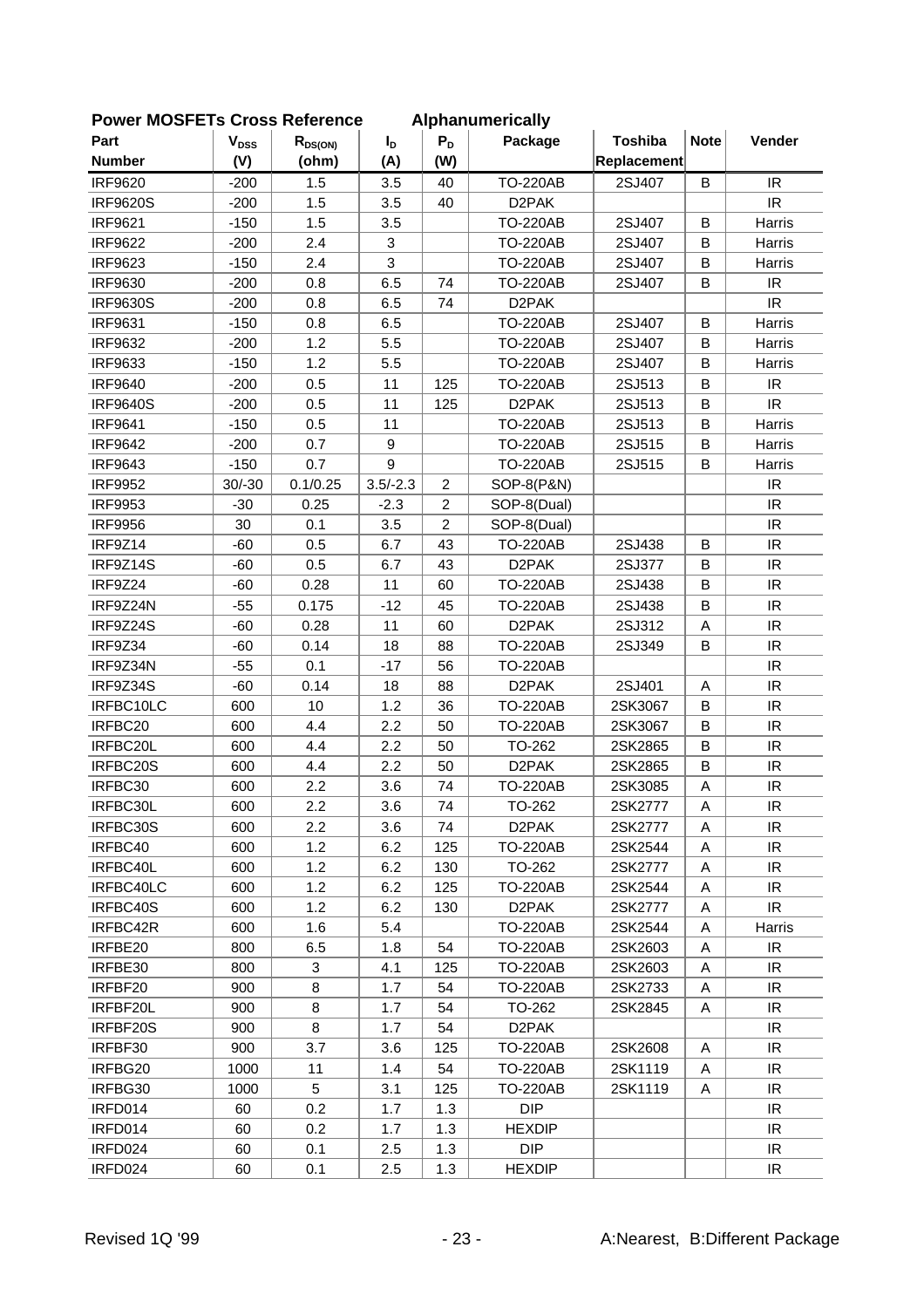| סטווס ואפט ובו א טועס איז ווסט |                        |                |                |              | Alphanum Filiamy |             |             |                                   |
|--------------------------------|------------------------|----------------|----------------|--------------|------------------|-------------|-------------|-----------------------------------|
| Part                           | <b>V<sub>DSS</sub></b> | $R_{DS(ON)}$   | I <sub>D</sub> | $P_D$        | Package          | Toshiba     | <b>Note</b> | Vender                            |
| <b>Number</b>                  | (V)                    | (ohm)          | (A)            | (W)          |                  | Replacement |             |                                   |
| <b>IRFD110</b>                 | 100                    | 0.54           | 1              | 1.3          | <b>DIP</b>       |             |             | IR                                |
| <b>IRFD110</b>                 | 100                    | 0.54           | 1              | 1.3          | <b>HEXDIP</b>    |             |             | <b>IR</b>                         |
| IRFD111(R)                     | 80                     | 0.6            | $\mathbf{1}$   |              | <b>DIP</b>       |             |             | Harris                            |
| <b>IRFD112(R)</b>              | 100                    | 0.8            | 0.8            |              | <b>DIP</b>       |             |             | Harris                            |
| <b>IRFD113(R)</b>              | 80                     | 0.8            | 0.8            |              | <b>DIP</b>       |             |             | Harris                            |
| IRFD120                        | 100                    | 0.27           | 1.3            | 1.3          | <b>DIP</b>       |             |             | IR                                |
| <b>IRFD120</b>                 | 100                    | 0.27           | 1.3            | 1.3          | <b>HEXDIP</b>    |             |             | IR                                |
| <b>IRFD121(R)</b>              | 80                     | 0.3            | 1.3            |              | <b>DIP</b>       |             |             | Harris                            |
| <b>IRFD122(R)</b>              | 100                    | 0.4            | 1.1            |              | <b>DIP</b>       |             |             | Harris                            |
| <b>IRFD123(R)</b>              | 80                     | 0.4            | 1.1            |              | <b>DIP</b>       |             |             | Harris                            |
| IRFD1Z0                        | 100                    | 2.4            | 0.5            | 1.3          | <b>DIP</b>       |             |             | IR                                |
| IRFD1Z1                        | 60                     | 2.4            | 0.5            |              | <b>DIP</b>       |             |             | Harris                            |
| IRFD1Z2                        | 100                    | 3.2            | 0.4            |              | <b>DIP</b>       |             |             | Harris                            |
| IRFD1Z3                        | 60                     | 3.2            | 0.4            |              | <b>DIP</b>       |             |             | Harris                            |
| <b>IRFD210</b>                 | 200                    | 1.5            | 0.6            | 1.3          | <b>DIP</b>       |             |             | <b>IR</b>                         |
| <b>IRFD210</b>                 | 200                    | 1.5            | 0.6            | 1.3          | <b>HEXDIP</b>    |             |             | IR                                |
| IRFD211(R)                     | 150                    | 1.5            | 0.6            |              | <b>DIP</b>       |             |             | Harris                            |
| <b>IRFD212(R)</b>              | 200                    | 2.4            | 0.45           |              | <b>DIP</b>       |             |             | Harris                            |
| <b>IRFD213(R)</b>              | 150                    | 2.4            | 0.45           |              | <b>DIP</b>       |             |             | Harris                            |
| IRFD214                        | 250                    | $\overline{2}$ | 0.57           | 1.3          | <b>DIP</b>       |             |             | IR                                |
| IRFD214                        | 250                    | $\overline{2}$ | 0.57           | 1.3          | <b>HEXDIP</b>    |             |             | IR                                |
| IRFD220                        | 200                    | 0.8            | 0.8            | $\mathbf{1}$ | <b>DIP</b>       |             |             | IR                                |
| <b>IRFD220</b>                 | 200                    | 0.8            | 0.8            | 1.3          | <b>HEXDIP</b>    |             |             | IR                                |
| <b>IRFD221(R)</b>              | 150                    | 0.8            | 0.8            |              | <b>DIP</b>       |             |             | Harris                            |
| <b>IRFD222(R)</b>              | 200                    | 1.2            | 0.7            |              | <b>DIP</b>       |             |             | Harris                            |
| <b>IRFD223(R)</b>              | 150                    | 1.2            | 0.7            |              | <b>DIP</b>       |             |             | Harris                            |
| IRFD224                        | 250                    | 1.1            | 0.76           | 1.3          | <b>DIP</b>       |             |             | IR                                |
| IRFD224                        | 250                    | 1.1            | 0.76           | 1.3          | <b>HEXDIP</b>    |             |             | $\ensuremath{\mathsf{IR}}\xspace$ |
| IRFD2Z0                        | 200                    | 5              | 0.32           |              | <b>DIP</b>       |             |             | Harris                            |
| IRFD2Z1                        | 150                    | 5              | 0.32           |              | <b>DIP</b>       |             |             | Harris                            |
| IRFD2Z2                        | 200                    | 6.5            | 0.3            |              | <b>DIP</b>       |             |             | Harris                            |
| IRFD2Z3                        | 150                    | 6.5            | 0.3            |              | <b>DIP</b>       |             |             | Harris                            |
| <b>IRFD310</b>                 | 400                    | 3.6            | 0.42           | 1.3          | <b>DIP</b>       |             |             | IR.                               |
| <b>IRFD310</b>                 | 400                    | 3.6            | 0.42           | 1.3          | <b>HEXDIP</b>    |             |             | IR.                               |
| IRFD311(R)                     | 350                    | 3.6            | 0.4            |              | <b>DIP</b>       |             |             | Harris                            |
| <b>IRFD312(R)</b>              | 400                    | 5              | 0.3            |              | <b>DIP</b>       |             |             | Harris                            |
| <b>IRFD313(R)</b>              | 350                    | 5              | 0.3            |              | <b>DIP</b>       |             |             | Harris                            |
| IRFD320                        | 400                    | 1.8            | 0.6            | 1.3          | <b>DIP</b>       |             |             | IR                                |
| <b>IRFD320</b>                 | 400                    | 1.8            | 0.6            | 1.3          | <b>HEXDIP</b>    |             |             | IR                                |
| <b>IRFD321(R)</b>              | 350                    | 1.8            | 0.5            |              | <b>DIP</b>       |             |             | Harris                            |
| <b>IRFD322(R)</b>              | 400                    | 2.5            | 0.4            |              | <b>DIP</b>       |             |             | Harris                            |
| <b>IRFD323(R)</b>              | 350                    | 2.5            | 0.4            |              | <b>DIP</b>       |             |             | Harris                            |
| IRFD420                        | 500                    | 3              | 0.46           | 1.3          | <b>DIP</b>       |             |             | IR.                               |
| IRFD420                        | 500                    | 3              | 0.46           | 1.3          | <b>HEXDIP</b>    |             |             | IR.                               |
| IRFD620                        | 600                    | 4.4            | 0.32           | 1.3          | <b>DIP</b>       |             |             | IR                                |
|                                |                        |                |                |              | <b>DIP</b>       |             |             |                                   |
| <b>IRFD9014</b>                | $-60$                  | 0.5            | 1.1            | 1.3          |                  | 2SJ360      | B           | IR.                               |
| <b>IRFD9024</b>                | $-60$                  | 0.28           | 1.6            | 1.3          | <b>DIP</b>       | 2SJ377      | B           | IR.                               |
| <b>IRFD9110</b>                | $-100$                 | 1.2            | 0.7            | 1.3          | <b>DIP</b>       |             |             | IR                                |
| <b>IRFD9113</b>                | -60                    | 1.6            | 0.6            |              | <b>DIP</b>       |             |             | Harris                            |
| <b>IRFD9120</b>                | $-100$                 | 0.6            | 1              | 1.3          | <b>DIP</b>       |             |             | $\ensuremath{\mathsf{IR}}\xspace$ |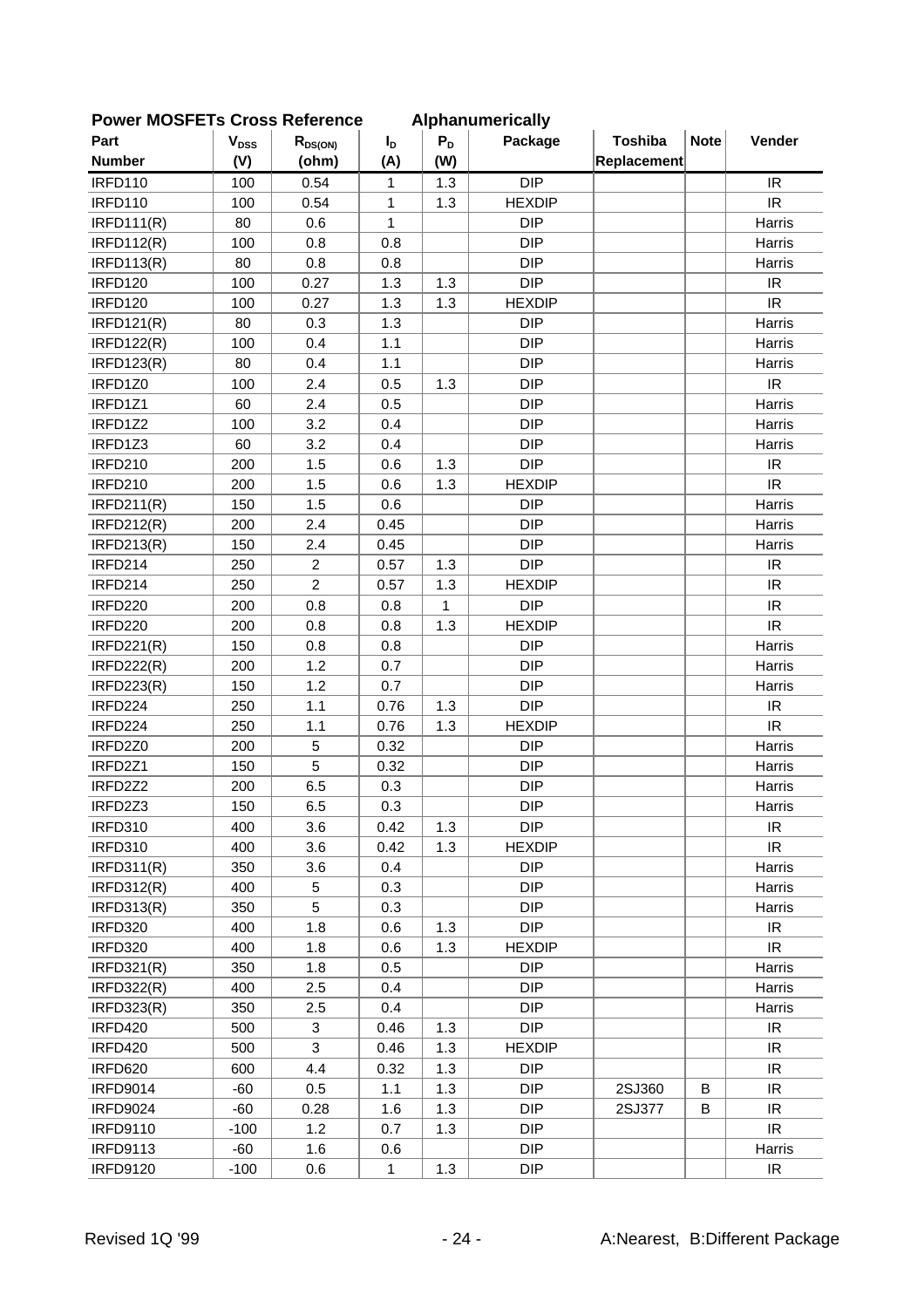| <b>OWEI INCOLL IS CIOSS NEIGHTICE</b> |                        |                   |                |       | <b>Alphanumencally</b> |                |             |                                              |
|---------------------------------------|------------------------|-------------------|----------------|-------|------------------------|----------------|-------------|----------------------------------------------|
| Part                                  | <b>V<sub>DSS</sub></b> | $R_{DS(ON)}$      | $I_D$          | $P_D$ | Package                | <b>Toshiba</b> | <b>Note</b> | Vender                                       |
| <b>Number</b>                         | (V)                    | (ohm)             | (A)            | (W)   |                        | Replacement    |             |                                              |
| <b>IRFD9123</b>                       | $-60$                  | 0.8               | 0.8            |       | <b>DIP</b>             |                |             | Harris                                       |
| <b>IRFD9210</b>                       | $-200$                 | 3                 | 0.4            | 1     | <b>DIP</b>             |                |             | IR.                                          |
| <b>IRFD9220</b>                       | $-200$                 | 1.5               | 0.56           | 1     | <b>DIP</b>             |                |             | IR.                                          |
| <b>IRFD9223</b>                       | $-150$                 | 2.4               | 0.45           |       | <b>DIP</b>             |                |             | Harris                                       |
| IRFDC10LC                             | 600                    | 10                | 0.25           | 1.3   | <b>DIP</b>             |                |             | $\ensuremath{\mathsf{IR}}\xspace$            |
| IRFDC20                               | 600                    | 4.4               | 0.32           | 1.3   | <b>HEXDIP</b>          |                |             | IR                                           |
| <b>IRFI1010G</b>                      | 55                     | 0.14              | 43             | 50    | <b>TO-220IS</b>        |                |             | IR                                           |
| <b>IRFI1010N</b>                      | 55                     | 0.012             | 44             | 47    | <b>TO-220IS</b>        |                |             | IR                                           |
| <b>IRFI1310G</b>                      | 100                    | 0.04              | 21             | 50    | <b>TO-220IS</b>        | 2SK2466        | Α           | IR                                           |
| <b>IRFI1310N</b>                      | 100                    | 0.036             | 22             | 45    | <b>TO-220IS</b>        |                |             | IR                                           |
| <b>IRFI3205</b>                       | 55                     | 0.008             | 56             | 48    | <b>TO-220IS</b>        | 2SK2985        | Α           | IR                                           |
| <b>IRFI3710</b>                       | 100                    | 0.025             | 28             | 48    | <b>TO-220IS</b>        |                |             | IR                                           |
| <b>IRFI4905</b>                       | $-55$                  | 0.02              | $-41$          | 63    | <b>TO-220IS</b>        |                |             | IR                                           |
| <b>IRFI510A</b>                       | 100                    | 0.4               | 5.6            | 33    | I2-PAK                 | 2SK2399        | B           | Samsung                                      |
| <b>IRFI510G</b>                       | 100                    | 0.54              | 4.5            | 27    | <b>TO-220IS</b>        | 2SK2399        | B           | IR                                           |
| <b>IRFI510G</b>                       | 100                    | 0.54              | 4.5            | 27    | <b>TO-220IS</b>        |                |             | IR                                           |
| <b>IRFI520A</b>                       | 100                    | 0.2               | 9.2            | 45    | I2-PAK                 | 2SK2399        | B           | Samsung                                      |
| <b>IRFI520G</b>                       | 100                    | 0.27              | 4.2            | 37    | <b>TO-220IS</b>        | 2SK2399        | B           | IR.                                          |
| <b>IRFI520N</b>                       | 100                    | 0.2               | 7.2            | 27    | <b>TO-220IS</b>        | 2SK2399        | B           | IR                                           |
| <b>IRFI5210</b>                       | $-100$                 | 0.06              | $-20$          | 48    | <b>TO-220IS</b>        |                |             | IR                                           |
| <b>IRFI530A</b>                       | 100                    | 0.11              | 14             | 55    | I2-PAK                 | 2SK2789        | Α           | Samsung                                      |
| <b>IRFI530G</b>                       | 100                    | 0.16              | 9.7            | 42    | <b>TO-220IS</b>        | 2SK2391        | A           | IR                                           |
| <b>IRFI530N</b>                       | 100                    | 0.11              | 11             | 33    | <b>TO-220IS</b>        | 2SK2391        | Α           | IR                                           |
| IRFI540A                              | 100                    | 0.052             | 28             | 107   | I2-PAK                 | 2SK2466        | B           | Samsung                                      |
| <b>IRFI540G</b>                       | 100                    | 0.077             | 17             | 48    | <b>TO-220IS</b>        | 2SK2391        | Α           | IR                                           |
| IRFI540N                              | 100                    | 0.052             | 18             | 42    | <b>TO-220IS</b>        | 2SK2466        | A           | <b>IR</b>                                    |
| <b>IRFI550A</b>                       | 100                    | 0.04              | 40             | 167   | I2-PAK                 | 2SK2466        | B           | Samsung                                      |
| <b>IRFI610A</b>                       | 200                    | 1.5               | 3.3            | 38    | I2-PAK                 | 2SK2920        | B           | Samsung                                      |
| IRFI614A                              | 250                    | $\overline{2}$    | 2.8            | 40    | I2-PAK                 |                |             | Samsung                                      |
| <b>IRFI614G</b>                       | 250                    | $\overline{2}$    | 2.1            | 23    | <b>TO-220IS</b>        | 2SK2840        | Α           | IR                                           |
| IRFI620A                              | 200                    | 0.8               | 5              | 47    | I2-PAK                 | 2SK2920        | B           | Samsung                                      |
| <b>IRFI620G</b>                       | 200                    | 0.8               | 4.1            | 30    | <b>TO-220IS</b>        | 2SK2381        | Α           | IR                                           |
| IRFI624A                              | 250                    | 1.1               | 4.1            | 49    | I2-PAK                 |                |             | Samsung                                      |
| <b>IRFI624G</b>                       | 250                    | 1.1               | 3.4            | 30    | <b>TO-220IS</b>        | 2SK2840        | A           | IR                                           |
| IRFI630A                              | 200                    | 0.4               | 9              | 72    | I2-PAK                 | 2SK2401        | Α           | Samsung                                      |
| <b>IRFI630G</b>                       | 200                    | 0.4               | 5.9            | 35    | <b>TO-220IS</b>        | 2SK2350        | Α           | $\ensuremath{\mathsf{IR}}\xspace$            |
| IRFI634A                              | 250                    | 0.45              | 8.1            | 74    | I2-PAK                 | 2SK2598        | A           | Samsung                                      |
| <b>IRFI634G</b>                       | 250                    | 0.45              | 5.6            | 35    | <b>TO-220IS</b>        | 2SK2417        | Α           | IR.                                          |
| IRFI640A                              | 200                    | 0.18              | 18             | 139   | I2-PAK                 | 2SK2401        | Α           | Samsung                                      |
| IRFI640G                              | 200                    | 0.18              | 9.8            | 40    | <b>TO-220IS</b>        | 2SK2382        | Α           | IR                                           |
| IRFI644A                              | 250                    | 0.28              | 14             | 139   | I2-PAK                 | 2SK2598        | Α           | Samsung                                      |
| IRFI644G                              | 250                    | 0.28              | 7.9            | 40    | <b>TO-220IS</b>        | 2SK2508        | Α           | $\ensuremath{\mathsf{IR}}\xspace$            |
| IRFI710A                              | 400                    | 3.6               | $\overline{c}$ | 36    | I2-PAK                 | 2SK2838        | A           | Samsung                                      |
| IRFI720A                              | 400                    | 1.8               |                | 46    | I2-PAK                 | 2SK2838        | Α           |                                              |
|                                       |                        |                   | 3.3            |       |                        |                |             | Samsung<br>$\ensuremath{\mathsf{IR}}\xspace$ |
| <b>IRFI720G</b>                       | 400                    | 1.8               | 2.6            | 30    | <b>TO-220IS</b>        | 2SK2679        | Α           |                                              |
| IRFI730A                              | 400                    | 1<br>$\mathbf{1}$ | 5.5            | 73    | I2-PAK                 | 2SK2838        | Α           | Samsung                                      |
| <b>IRFI730G</b>                       | 400                    |                   | 3.7            | 35    | <b>TO-220IS</b>        | 2SK2679        | Α           | IR                                           |
| IRFI734G                              | 450                    | 1.2               | 3.4            | 35    | <b>TO-220IS</b>        | 2SK2543        | Α           | $\ensuremath{\mathsf{IR}}\xspace$            |
| IRFI740A                              | 400                    | 0.55              | 10             | 134   | I2-PAK                 | 2SK2949        | A           | Samsung                                      |
| IRFI740G                              | 400                    | 0.55              | 5.4            | 40    | <b>TO-220IS</b>        | 2SK2952        | Α           | $\ensuremath{\mathsf{IR}}\xspace$            |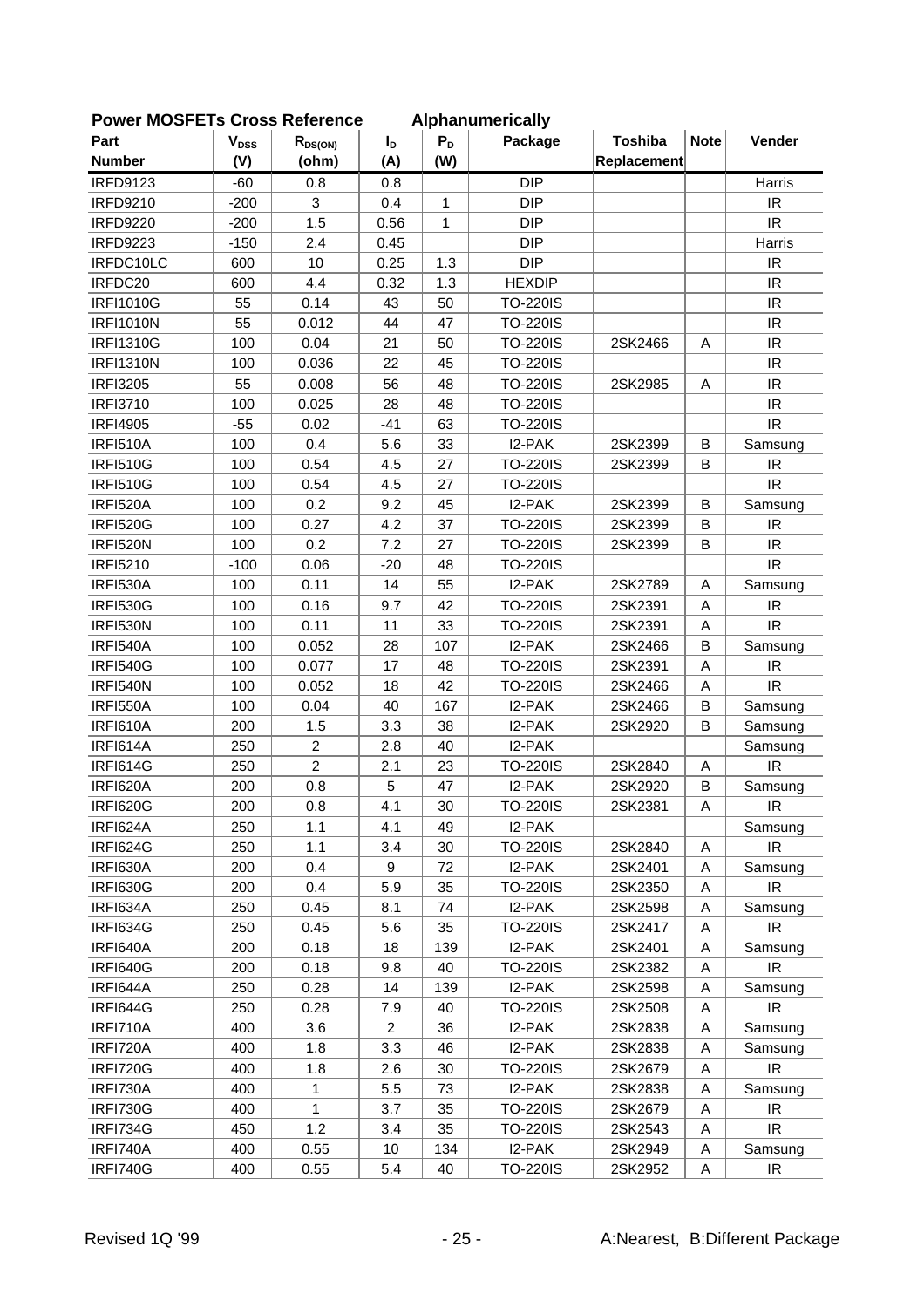| <b>FUWEI INUSFETS UTUSS REIEIEIICE</b> |                           |              |                |       | Alphanumencally |                |             |                                   |
|----------------------------------------|---------------------------|--------------|----------------|-------|-----------------|----------------|-------------|-----------------------------------|
| Part                                   | $\mathbf{V}_{\text{DSS}}$ | $R_{DS(ON)}$ | $I_{D}$        | $P_D$ | Package         | <b>Toshiba</b> | <b>Note</b> | Vender                            |
| <b>Number</b>                          | (V)                       | (ohm)        | (A)            | (W)   |                 | Replacement    |             |                                   |
| IRFI740GLC                             | 400                       | 0.55         | 6              | 40    | <b>TO-220IS</b> | 2SK2952        | A           | IR                                |
| <b>IRFI744G</b>                        | 450                       | 0.63         | 4.9            | 40    | <b>TO-220IS</b> | 2SK2952        | Α           | IR                                |
| <b>IRFI820A</b>                        | 500                       | 3            | 2.5            | 49    | I2-PAK          |                |             | Samsung                           |
| <b>IRFI820G</b>                        | 500                       | 3            | 2.1            | 30    | <b>TO-220IS</b> | 2SK2862        | Α           | <b>IR</b>                         |
| <b>IRFI830A</b>                        | 500                       | 1.5          | 4.5            | 73    | I2-PAK          | 2SK2991        | Α           | Samsung                           |
| <b>IRFI830G</b>                        | 500                       | 1.5          | 3.1            | 35    | <b>TO-220IS</b> | 2SK2662        | A           | IR                                |
| IRFI840A                               | 500                       | 0.85         | 8              | 134   | I2-PAK          | 2SK2776        | Α           | Samsung                           |
| <b>IRFI840G</b>                        | 500                       | 0.85         | 4.6            | 40    | <b>TO-220IS</b> | 2SK2543        | Α           | IR.                               |
| IRFI840GLC                             | 500                       | 0.85         | 4.8            | 40    | <b>TO-220IS</b> | 2SK2543        | Α           | IR                                |
| <b>IRFI9520G</b>                       | $-100$                    | 0.6          | 5.2            | 37    | <b>TO-220IS</b> |                |             | IR                                |
| <b>IRFI9530G</b>                       | $-100$                    | 0.3          | 7.7            | 42    | <b>TO-220IS</b> | 2SJ380         | Α           | $\ensuremath{\mathsf{IR}}\xspace$ |
| <b>IRFI9540G</b>                       | $-100$                    | 0.2          | 11             | 48    | <b>TO-220IS</b> | 2SJ380         | A           | IR                                |
| <b>IRFI9620G</b>                       | $-200$                    | 1.5          | 3              | 30    | <b>TO-220IS</b> | 2SJ407         | A           | IR                                |
| <b>IRFI9630G</b>                       | $-200$                    | 0.8          | 4.3            | 35    | <b>TO-220IS</b> | 2SJ407         | A           | <b>IR</b>                         |
| <b>IRFI9634G</b>                       | $-250$                    | 1            | $-4.1$         | 35    | <b>TO-220IS</b> | 2SJ512         | Α           | IR                                |
| <b>IRFI9640G</b>                       | $-200$                    | 0.5          | 6.1            | 40    | <b>TO-220IS</b> | 2SJ513         | A           | $\ensuremath{\mathsf{IR}}\xspace$ |
| IRFI9Z14G                              | $-60$                     | 0.5          | 5.3            | 27    | <b>TO-220IS</b> | 2SJ438         | Α           | IR                                |
| IRFI9Z24G                              | $-60$                     | 0.28         | 8.5            | 37    | <b>TO-220IS</b> | 2SJ438         | Α           | IR                                |
| IRFI9Z24N                              | $-55$                     | 0.175        | $-9.5$         | 29    | <b>TO-220IS</b> | 2SJ438         | A           | IR                                |
| IRFI9Z34G                              | $-60$                     | 0.14         | 12             | 42    | <b>TO-220IS</b> | 2SJ304         | Α           | IR                                |
| IRFI9Z34N                              | $-55$                     | 0.1          | $-14$          | 37    | <b>TO-220IS</b> |                |             | IR                                |
| IRFIBC20G                              | 600                       | 4.4          | 1.7            | 30    | <b>TO-220IS</b> | 2SK3067        | Α           | IR                                |
| IRFIBC30G                              | 600                       | 2.2          | 2.5            | 35    | <b>TO-220IS</b> | 2SK2750        | Α           | $\ensuremath{\mathsf{IR}}\xspace$ |
| IRFIBC40G                              | 600                       | 1.2          | 3.5            | 40    | <b>TO-220IS</b> | 2SK2545        | Α           | IR                                |
| IRFIBC40GLC                            | 600                       | 1.2          | $\overline{4}$ | 40    | <b>TO-220IS</b> | 2SK2545        | Α           | IR                                |
| IRFIBE20G                              | 800                       | 6.5          | 1.4            | 30    | <b>TO-220IS</b> | 2SK2603        | B           | IR                                |
| IRFIBE30G                              | 800                       | 3            | 2.1            | 35    | <b>TO-220IS</b> | 2SK2603        | B           | IR                                |
| IRFIBF20G                              | 900                       | 8            | 1.2            | 30    | <b>TO-220IS</b> | 2SK2733        | B           | IR                                |
| IRFIBF30G                              | 900                       | 3.7          | 1.9            | 35    | <b>TO-220IS</b> | 2SK2700        | B           | $\ensuremath{\mathsf{IR}}\xspace$ |
| IRFIP044                               | 60                        | 0.028        | 43             | 100   | <b>TO-247IS</b> | 2SK2233        | B           | IR                                |
| IRFIP054                               | 60                        | 0.014        | 64             | 120   | <b>TO-247IS</b> | 2SK2313        | B           | $\ensuremath{\mathsf{IR}}\xspace$ |
| IRFIP140                               | 100                       | 0.077        | 23             | 100   | <b>TO-247IS</b> | 2SK2391        | B           | IR                                |
| IRFIP150                               | 100                       | 0.055        | 31             | 120   | <b>TO-247IS</b> | 2SK2466        | B           | IR.                               |
| IRFIP240                               | 200                       | 0.18         | 14             | 83    | TO-247IS        | 2SK2382        | B           | IR                                |
| IRFIP244                               | 250                       | 0.28         | 11             | 83    | <b>TO-247IS</b> | 2SK2508        | В           | IR                                |
| IRFIP250                               | 200                       | 0.085        | 22             | 96    | TO-247IS        | 2SK2995        | Α           | IR.                               |
| IRFIP254                               | 250                       | 0.14         | 17             | 96    | <b>TO-247IS</b> | 2SK2995        | Α           | IR.                               |
| IRFIP340                               | 400                       | 0.55         | 8              | 83    | <b>TO-247IS</b> | 2SK2952        | B           | IR                                |
| IRFIP350                               | 400                       | 0.3          | 11             | 96    | <b>TO-247IS</b> | 2SK2917        | Α           | IR                                |
| IRFIP440                               | 500                       | 0.85         | 6.4            | 83    | TO-247IS        | 2SK2600        | Α           | IR.                               |
| IRFIP448                               | 500                       | 0.6          | 7.4            | 89    | <b>TO-247IS</b> | 2SK2600        | Α           | IR                                |
| IRFIP450                               | 500                       | 0.4          | 10             | 96    | TO-247IS        | 2SK2916        | Α           | IR.                               |
| <b>IRFIP9140</b>                       | $-100$                    | 0.2          | 15             | 100   | <b>TO-247IS</b> | 2SJ412         | B           | IR                                |
| <b>IRFIP9240</b>                       | $-200$                    | 0.5          | 8.9            | 83    | <b>TO-247IS</b> | 2SJ513         | B           | IR.                               |
| IRFIZ14A                               | 60                        | 0.14         | 10             | 30    | I2-PAK          | 2SK2231        | B           | Samsung                           |
| IRFIZ14G                               | 60                        | 0.2          | 8              | 27    | <b>TO-220IS</b> | 2SK2231        | B           | IR.                               |
| IRFIZ24A                               | 60                        | 0.07         | 17             | 44    | I2-PAK          | 2SK2311        | Α           | Samsung                           |
| IRFIZ24E                               | 60                        | 0.071        | 14             | 29    | <b>TO-220IS</b> | 2SK2232        | A           | IR                                |
| IRFIZ24G                               | 60                        | 0.1          | 14             | 37    | TO-220IS        | 2SK2232        | A           | IR                                |
| IRFIZ24N                               | 55                        | 0.07         | 13             | 26    | <b>TO-220IS</b> | 2SK2232        | Α           | $\ensuremath{\mathsf{IR}}\xspace$ |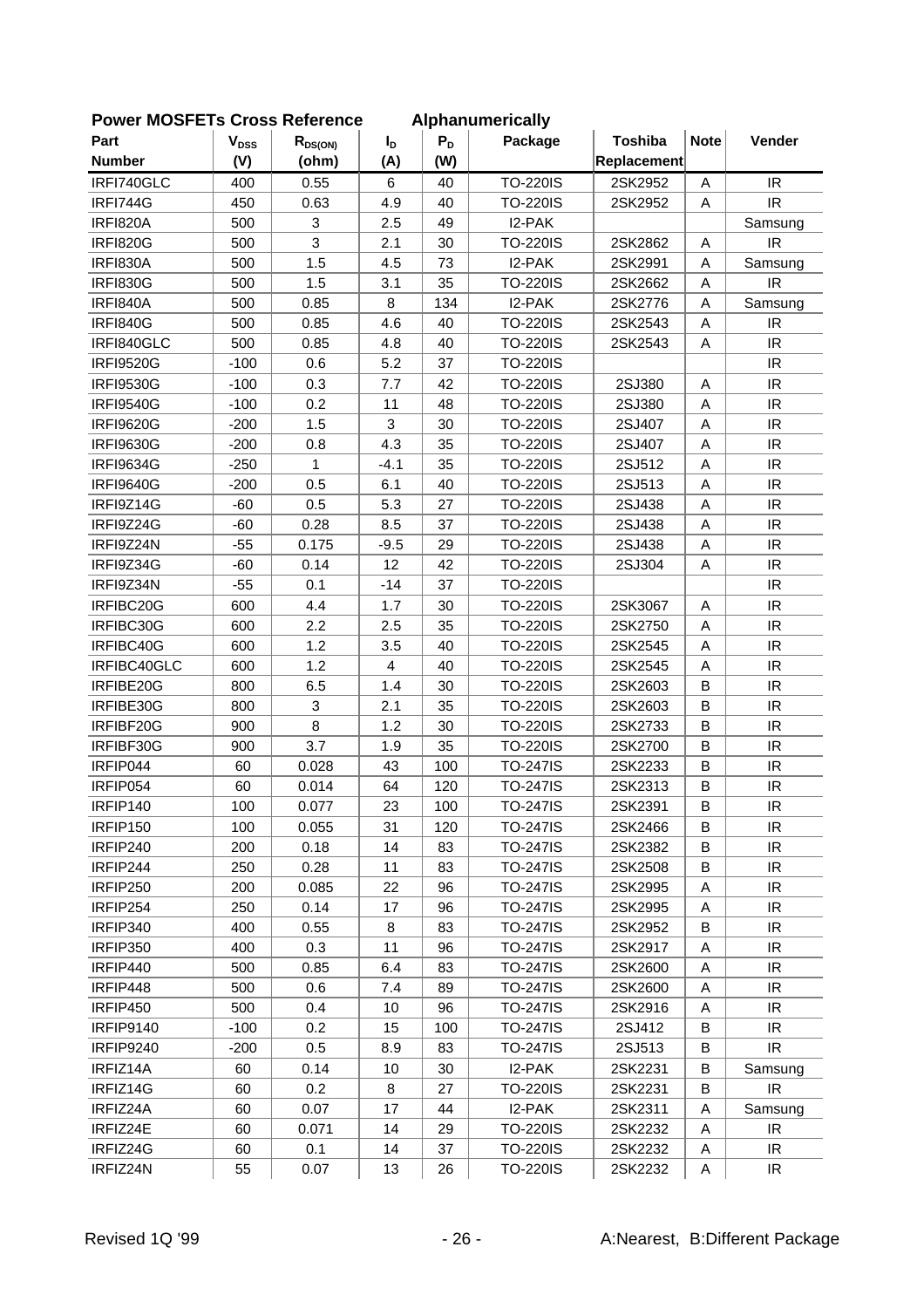| FOWEI MOSFETS CIOSS REIGIGILE |                           |                |                |                | Alphanumencally |                |             |                                   |
|-------------------------------|---------------------------|----------------|----------------|----------------|-----------------|----------------|-------------|-----------------------------------|
| Part                          | $\mathbf{V}_{\text{DSS}}$ | $R_{DS(ON)}$   | $I_{\text{D}}$ | $P_D$          | Package         | <b>Toshiba</b> | <b>Note</b> | Vender                            |
| <b>Number</b>                 | (V)                       | (ohm)          | (A)            | (W)            |                 | Replacement    |             |                                   |
| IRFIZ34A                      | 60                        | 0.04           | 30             | 77             | I2-PAK          | 2SK2311        | A           | Samsung                           |
| IRFIZ34E                      | 60                        | 0.042          | 21             | 37             | <b>TO-220IS</b> | 2SK2232        | A           | IR                                |
| IRFIZ34G                      | 60                        | 0.05           | 20             | 42             | <b>TO-220IS</b> | 2SK2232        | Α           | IR                                |
| IRFIZ34N                      | 55                        | 0.04           | 19             | 31             | <b>TO-220IS</b> | 2SK2232        | A           | IR                                |
| IRFIZ44A                      | 60                        | 0.024          | 50             | 126            | I2-PAK          | 2SK2376        | A           | Samsung                           |
| IRFIZ44G                      | 60                        | 0.028          | 30             | 48             | <b>TO-220IS</b> | 2SK2385        | A           | IR                                |
| IRFIZ44N                      | 55                        | 0.024          | 28             | 38             | <b>TO-220IS</b> | 2SK2385        | A           | IR                                |
| IRFIZ46N                      | 55                        | 0.02           | 31             | 40             | <b>TO-220IS</b> | 2SK2312        | Α           | IR.                               |
| IRFIZ48G                      | 60                        | 0.018          | 37             | 50             | <b>TO-220IS</b> | 2SK2312        | Α           | IR                                |
| IRFIZ48N                      | 55                        | 0.016          | 36             | 42             | <b>TO-220IS</b> | 2SK2312        | Α           | $\ensuremath{\mathsf{IR}}\xspace$ |
| IRFL014                       | 60                        | 0.2            | 2.7            | 3.1            | <b>SOT-223</b>  | 2SK2741        | Α           | IR                                |
| <b>IRFL110</b>                | 100                       | 0.54           | 1.5            | 3.1            | SOT-223         | 2SK2742        | Α           | IR                                |
| <b>IRFL210</b>                | 200                       | 1.5            | 0.96           | 3.1            | <b>SOT-223</b>  |                |             | IR                                |
| <b>IRFL214</b>                | 250                       | $\overline{2}$ | 0.79           | 3.1            | <b>SOT-223</b>  |                |             | IR.                               |
| <b>IRFL4105</b>               | 55                        | 0.045          | 3.7            | 2.1            | SOT-223         |                |             | IR                                |
| <b>IRFL4310</b>               | 100                       | 0.2            | 1.6            | 2.1            | <b>SOT-223</b>  | 2SK2742        | A           | IR                                |
| <b>IRFL9014</b>               | $-60$                     | 0.5            | 1.8            | 3.1            | <b>SOT-223</b>  |                |             | $\ensuremath{\mathsf{IR}}\xspace$ |
| <b>IRFL9110</b>               | $-100$                    | 1.2            | 1.1            | 3.1            | SOT-223         |                |             | IR                                |
| IRFM014A                      | 60                        | 0.14           | 2.8            | 2.1            | <b>SOT-223</b>  | 2SK2741        | Α           | Samsung                           |
| IRFM110A                      | 100                       | 0.4            | 1.5            | $\overline{c}$ | <b>SOT-223</b>  | 2SK2742        | Α           | Samsung                           |
| IRFM120A                      | 100                       | 0.2            | 2.3            | 2.4            | SOT-223         | 2SK2742        | Α           | Samsung                           |
| IRFM210A                      | 200                       | 1.5            | 0.77           | $\overline{c}$ | <b>SOT-223</b>  |                |             | Samsung                           |
| IRFM214A                      | 250                       | $\overline{c}$ | 0.64           | 2.1            | <b>SOT-223</b>  |                |             | Samsung                           |
| IRFM220A                      | 200                       | 0.8            | 1.13           | 2.4            | SOT-223         |                |             | Samsung                           |
| IRFM224A                      | 250                       | 1.1            | 0.92           | 2.5            | <b>SOT-223</b>  |                |             | Samsung                           |
| IRFP044                       | 60                        | 0.028          | 57             | 180            | TO-247          | 2SK2233        | A           | IR                                |
| IRFP044N                      | 55                        | 0.02           | 49             | 100            | TO-247          | 2SK2173        | A           | IR.                               |
| IRFP048                       | 60                        | 0.018          | 70             | 190            | TO-247          | 2SK2173        | A           | IR                                |
| IRFP048N                      | 55                        | 0.016          | 62             | 130            | TO-247          | 2SK2173        | A           | $\ensuremath{\mathsf{IR}}\xspace$ |
| IRFP054                       | 60                        | 0.014          | 70             | 230            | TO-247          | 2SK2313        | Α           | IR.                               |
| IRFP054N                      | 55                        | 0.012          | 72             | 130            | TO-247          | 2SK2313        | Α           | $\ensuremath{\mathsf{IR}}\xspace$ |
| IRFP064                       | 60                        | 0.009          | 70             | 300            | TO-247          | 2SK2313        | A           | IR                                |
| IRFP064N                      | 55                        | 0.008          | 98             | 150            | TO-247          | 2SK2987        | Α           | IR.                               |
| IRFP140                       | 100                       | 0.077          | 31             | 180            | TO-247          | 2SK2466        | B           | IR                                |
| IRFP140A                      | 100                       | 0.052          | 31             | 131            | TO-3P           | 2SK2466        | B           | Samsung                           |
| IRFP140N                      | 100                       | 0.052          | 27             | 94             | TO-247          | 2SK2466        | В           | IR.                               |
| IRFP141R                      | 80                        | 0.077          | 31             |                | TO-247          | 2SK2466        | В           | Harris                            |
| IRFP142R                      | 100                       | 0.099          | 27             |                | TO-247          | 2SK2314        | В           | Harris                            |
| IRFP143R                      | 80                        | 0.099          | 27             |                | TO-247          | 2SK2466        | В           | Harris                            |
| IRFP150                       | 100                       | 0.055          | 41             | 230            | TO-247          | 2SK2466        | В           | IR                                |
| IRFP150A                      | 100                       | 0.04           | 43             | 193            | TO-3P           | 2SK2466        | В           | Samsung                           |
| IRFP150N                      | 100                       | 0.036          | 39             | 140            | TO-247          | 2SK1381        | Α           | IR                                |
| <b>IRFP151(R)</b>             | 60                        | 0.055          | 40             |                | TO-247          | 2SK2398        | Α           | Harris                            |
| <b>IRFP152(R)</b>             | 100                       | 0.085          | 34             |                | TO-247          | 2SK2314        | В           | Harris                            |
|                               | 60                        | 0.085          | 34             |                | TO-247          | 2SK2232        | B           | Harris                            |
| <b>IRFP153(R)</b>             |                           |                |                |                |                 |                |             | IR                                |
| <b>IRFP240</b>                | 200                       | 0.18           | 20             | 150            | TO-247          | 2SK2382        | В           |                                   |
| IRFP240A                      | 200                       | 0.18           | 20             | 180            | TO-3P           | 2SK2382        | В           | Samsung                           |
| <b>IRFP241(R)</b>             | 150                       | 0.18           | 18             |                | TO-247          | 2SK2382        | В           | Harris                            |
| IRFP242R                      | 200                       | 0.22           | 16             |                | TO-247          | 2SK2382        | В           | Harris                            |
| IRFP243R                      | 150                       | 0.22           | 16             |                | TO-247          | 2SK2382        | В           | Harris                            |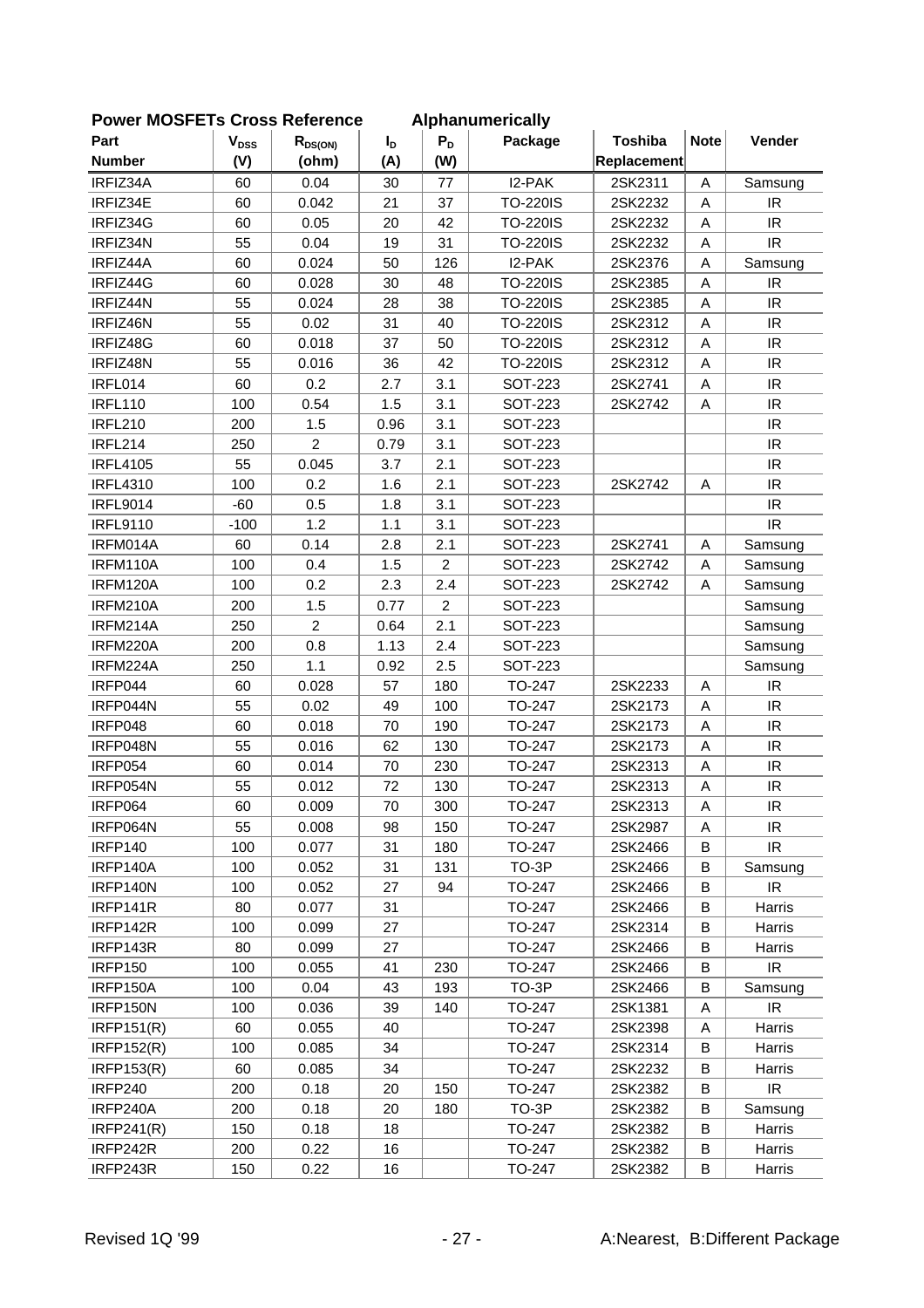| FUWEI MUSFLIS CIUSS NEIEIEILE |           |              |                |       | Alphanum Chuany |                |             |                                   |
|-------------------------------|-----------|--------------|----------------|-------|-----------------|----------------|-------------|-----------------------------------|
| Part                          | $V_{DSS}$ | $R_{DS(ON)}$ | $I_{D}$        | $P_D$ | Package         | <b>Toshiba</b> | <b>Note</b> | Vender                            |
| <b>Number</b>                 | (V)       | (ohm)        | (A)            | (W)   |                 | Replacement    |             |                                   |
| IRFP244                       | 250       | 0.28         | 15             | 150   | TO-247          | 2SK2508        | B           | <b>IR</b>                         |
| IRFP244A                      | 250       | 0.28         | 16             | 180   | TO-3P           | 2SK2508        | $\sf B$     | Samsung                           |
| <b>IRFP245</b>                | 250       | 0.28         | 14             |       | TO-247          | 2SK2508        | В           | Harris                            |
| <b>IRFP246</b>                | 275       | 0.17         | 20             |       | TO-247          | 2SK1486        | B           | Harris                            |
| <b>IRFP247</b>                | 275       | 0.28         | 14             |       | TO-247          |                |             | Harris                            |
| <b>IRFP250</b>                | 200       | 0.085        | 30             | 190   | TO-247          | 2SK3176        | A           | IR                                |
| IRFP250A                      | 200       | 0.085        | 32             | 204   | TO-3P           | 2SK3176        | A           | Samsung                           |
| <b>IRFP251(R)</b>             | 150       | 0.085        | 33             |       | TO-247          | 2SK2967        | A           | Harris                            |
| <b>IRFP252(R)</b>             | 200       | 0.085        | 30             |       | TO-247          | 2SK3176        | A           | Harris                            |
| <b>IRFP253(R)</b>             | 150       | 0.12         | 27             |       | TO-247          | 2SK2882        | $\sf B$     | Harris                            |
| <b>IRFP254</b>                | 250       | 0.14         | 23             | 23    | TO-247          | 2SK2967        | A           | <b>IR</b>                         |
| IRFP254A                      | 250       | 0.14         | 25             | 221   | TO-3P           | 2SK2967        | A           | Samsung                           |
| <b>IRFP255</b>                | 250       | 0.14         | 22             |       | TO-247          | 2SK2967        | A           | Harris                            |
| <b>IRFP256</b>                | 275       | 0.14         | 23             |       | TO-247          | 2SK1486        | $\sf B$     | Harris                            |
| <b>IRFP257</b>                | 275       | 0.14         | 22             |       | TO-247          | 2SK1486        | B           | Harris                            |
| <b>IRFP260</b>                | 200       | 0.055        | 46             | 280   | TO-247          | 2SK3176        | A           | <b>IR</b>                         |
| IRFP264                       | 250       | 0.075        | 38             | 280   | TO-247          | 2SK2967        | A           | $\ensuremath{\mathsf{IR}}\xspace$ |
| <b>IRFP340</b>                | 400       | 0.55         | 11             | 150   | TO-247          | 2SK2841        | B           | IR                                |
| IRFP340A                      | 400       | 0.55         | 11             | 162   | TO-3P           | 2SK2841        | B           | Samsung                           |
| IRFP341R                      | 350       | 0.55         | 11             |       | TO-247          | 2SK2841        | B           | Harris                            |
| IRFP342R                      | 400       | 0.8          | 8.3            |       | TO-247          | 2SK2841        | B           | Harris                            |
| IRFP343R                      | 350       | 0.8          | 8.7            |       | TO-247          | 2SK2841        | B           | Harris                            |
| IRFP344                       | 450       | 0.63         | 9.5            | 150   | TO-247          | 2SK2601        | A           | <b>IR</b>                         |
| <b>IRFP350</b>                | 400       | 0.3          | 16             | 190   | TO-247          | 2SK2837        | A           | IR                                |
| IRFP350A                      | 400       | 0.3          | 17             | 202   | TO-3P           | 2SK2837        | Α           | Samsung                           |
| IRFP350LC                     | 400       | 0.3          | 18             | 190   | TO-247          | 2SK2837        | A           | <b>IR</b>                         |
| IRFP351(R)                    | 350       | 0.3          | 15             |       | TO-247          | 2SK2837        | A           | Harris                            |
| <b>IRFP352(R)</b>             | 400       | 0.4          | 14             |       | TO-247          | 2SK2698        | A           | Harris                            |
| <b>IRFP353(R)</b>             | 350       | 0.4          | 14             |       | TO-247          | 2SK2698        | A           | Harris                            |
| <b>IRFP354</b>                | 450       | 0.35         | 14             | 190   | TO-247          | 2SK2698        | A           | IR                                |
| <b>IRFP360</b>                | 400       | 0.2          | 23             | 280   | TO-247          | 2SK1544        | В           | IR                                |
| IRFP360LC                     | 400       | 0.2          | 23             | 280   | <b>TO-247</b>   | 2SK1544        | B           | IR                                |
| <b>IRFP362</b>                | 400       | 0.25         | 20             |       | TO-247          | 2SK2837        | A           | Harris                            |
| <b>IRFP3710</b>               | 100       | 0.028        | 51             | 180   | TO-247          | 2SK1381        | A           | IR                                |
| IRFP440                       | 500       | 0.85         | 8.8            | 150   | TO-247          | 2SK2601        | A           | IR                                |
| IRFP440A                      | 500       | 0.85         | 8.5            | 162   | TO-3P           | 2SK2601        | Α           | Samsung                           |
| IRFP441R                      | 450       | 0.85         | 8              |       | TO-247          | 2SK2601        | Α           | Harris                            |
| IRFP442(R)                    | 500       | 1.1          | $\overline{7}$ |       | TO-247          | 2SK2600        | B           | Harris                            |
| IRFP443R                      | 450       | 1.1          | $\overline{7}$ |       | TO-247          | 2SK2600        | В           | Harris                            |
| IRFP448                       | 500       | 0.6          | 11             | 180   | TO-247          | 2SK2601        | Α           | IR                                |
| <b>IRFP450</b>                | 500       | 0.4          | 14             | 190   | TO-247          | 2SK2698        | A           | IR                                |
| IRFP450A                      | 500       | 0.4          | 14             | 205   | TO-3P           | 2SK2698        | Α           | Samsung                           |
| IRFP450LC                     | 500       | 0.4          | 16             | 190   | TO-247          | 2SK2698        | Α           | IR                                |
| IRFP451(R)                    | 450       | 0.4          | 14             |       | TO-247          | 2SK2698        |             |                                   |
| <b>IRFP452(R)</b>             | 500       | 0.5          | 12             |       | TO-247          | 2SK2601        | Α<br>Α      | Harris<br>Harris                  |
|                               |           | 0.5          | 12             |       |                 |                |             |                                   |
| <b>IRFP453(R)</b>             | 450       |              |                |       | TO-247          | 2SK2601        | Α           | Harris                            |
| <b>IRFP460</b>                | 500       | 0.27         | 20             | 280   | TO-247          | 2SK2837        | Α           | IR                                |
| IRFP460LC                     | 500       | 0.27         | 20             | 280   | TO-247          | 2SK2837        | Α           | $\ensuremath{\mathsf{IR}}\xspace$ |
| <b>IRFP462</b>                | 500       | 0.35         | 17             |       | TO-247          | 2SK2837        | A           | Harris                            |
| <b>IRFP9140</b>               | $-100$    | 0.2          | 21             | 180   | TO-247          | 2SJ464         | B           | IR.                               |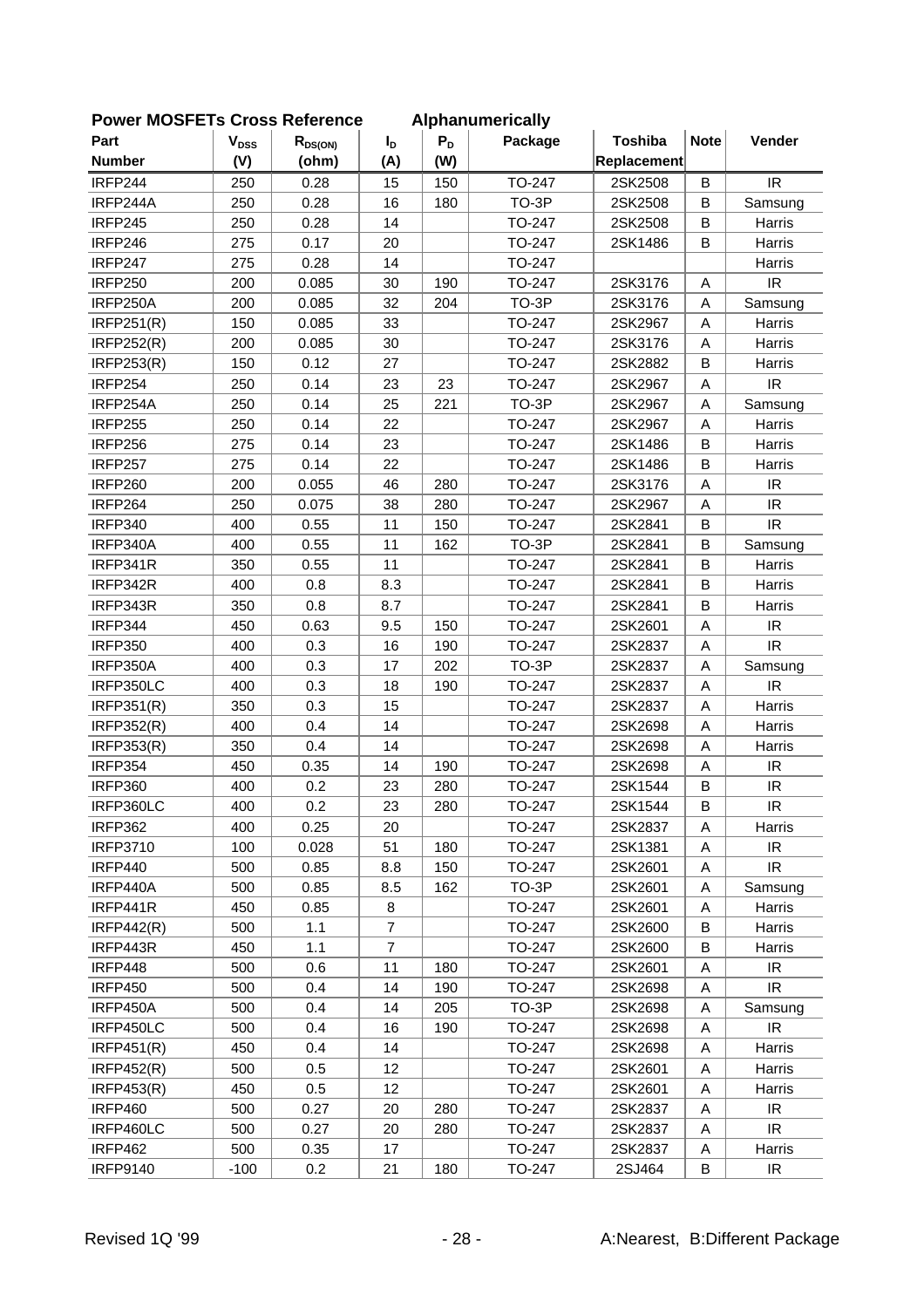| <b>FUWEI INUSFETS CIUSS REIEIEIICE</b> |                           |                |                  |       | Alphanumentally |                |             |                                   |
|----------------------------------------|---------------------------|----------------|------------------|-------|-----------------|----------------|-------------|-----------------------------------|
| Part                                   | $\mathbf{V}_{\text{DSS}}$ | $R_{DS(ON)}$   | $I_{\mathsf{D}}$ | $P_D$ | Package         | <b>Toshiba</b> | <b>Note</b> | Vender                            |
| <b>Number</b>                          | (V)                       | (ohm)          | (A)              | (W)   |                 | Replacement    |             |                                   |
| <b>IRFP9140N</b>                       | $-100$                    | 0.117          | $-21$            | 120   | TO-247          | 2SJ464         | B           | IR                                |
| <b>IRFP9141</b>                        | $-50$                     | 0.2            | 19               |       | TO-247          | 2SJ401         | B           | Harris                            |
| <b>IRFP9142</b>                        | $-100$                    | 0.3            | 16               |       | TO-247          | 2SJ412         | B           | Harris                            |
| <b>IRFP9143</b>                        | $-50$                     | 0.3            | 16               |       | TO-247          | 2SJ401         | B           | Harris                            |
| <b>IRFP9150</b>                        | $-100$                    | 0.15           | 25               |       | TO-247          | 2SJ464         | Α           | Harris                            |
| <b>IRFP9151</b>                        | $-50$                     | 0.15           | 25               |       | TO-247          | 2SJ402         | B           | Harris                            |
| <b>IRFP9240</b>                        | $-200$                    | 0.5            | 12               | 150   | TO-247          | 2SJ513         | B           | IR                                |
| <b>IRFP9241</b>                        | $-150$                    | 0.5            | 12               |       | TO-247          | 2SJ513         | B           | Harris                            |
| <b>IRFP9242</b>                        | $-200$                    | 0.7            | 10               |       | TO-247          | 2SJ515         | B           | Harris                            |
| <b>IRFP9243</b>                        | $-150$                    | 0.7            | 10               |       | TO-247          | 2SJ515         | B           | Harris                            |
| IRFPC30                                | 600                       | 2.2            | 4.3              | 100   | TO-247          | 2SK2602        | Α           | IR                                |
| IRFPC40                                | 600                       | 1.2            | 6.8              | 150   | TO-247          | 2SK2602        | Α           | IR                                |
| IRFPC42R                               | 600                       | 1.6            | 5.9              |       | TO-247          | 2SK2602        | A           | Harris                            |
| IRFPC48                                | 600                       | 0.82           | 8.9              | 170   | TO-247          | 2SK2699        | A           | IR.                               |
| IRFPC50                                | 600                       | 0.6            | 11               | 180   | TO-247          | 2SK2699        | A           | IR                                |
| IRFPC50LC                              | 600                       | 0.6            | 13               | 180   | TO-247          | 2SK2699        | A           | $\ensuremath{\mathsf{IR}}\xspace$ |
| IRFPC60                                | 600                       | 0.4            | 16               | 280   | TO-247          | 2SK2915        | A           | IR                                |
| IRFPC60LC                              | 600                       | 0.4            | 16               | 280   | TO-247          | 2SK2915        | A           | IR                                |
| IRFPE30                                | 800                       | 3              | 4.1              | 125   | TO-247          | 2SK2603        | B           | IR                                |
| IRFPE40                                | 800                       | $\overline{a}$ | 5.4              | 150   | TO-247          | 2SK2604        | Α           | IR                                |
| IRFPE50                                | 800                       | 1.2            | 7.8              | 190   | TO-247          | 2SK2607        | Α           | IR                                |
| IRFPF30                                | 900                       | 3.7            | 3.6              | 125   | TO-247          | 2SK2719        | Α           | IR                                |
| IRFPF40                                | 900                       | 2.5            | 4.7              | 150   | TO-247          | 2SK2610        | А           | IR                                |
| IRFPF50                                | 900                       | 1.6            | 6.7              | 190   | TO-247          | 2SK2611        | Α           | IR                                |
| IRFPG30                                | 1000                      | 5              | 3.1              | 125   | TO-247          | 2SK1359        | Α           | IR                                |
| IRFPG40                                | 1000                      | 3.5            | 4.3              | 150   | TO-247          | 2SK1359        | A           | IR                                |
| IRFPG42                                | 1000                      | 4.2            | 3.9              |       | TO-247          | 2SK1359        | Α           | Harris                            |
| IRFPG50                                | 1000                      | $\overline{a}$ | 6.1              | 190   | TO-247          | 2SK1365        | A           | IR                                |
| IRFR014                                | 60                        | 0.2            | 7.7              | 25    | D-PAK           | 2SK2231        | Α           | IR                                |
| IRFR014A                               | 60                        | 0.14           | 8.2              | 18    | D-PAK           | 2SK2231        | Α           | Samsung                           |
| IRFR024                                | 60                        | 0.1            | 14               | 42    | D-PAK           | 2SK2782        | Α           | IR                                |
| IRFR024A                               | 60                        | 0.07           | 15               | 30    | D-PAK           | 2SK2782        | Α           | Samsung                           |
| IRFR024N                               | 55                        | 0.075          | 16               | 38    | D-PAK           | 2SK2782        | A           | IR                                |
| IRFR034A                               | 60                        | 0.04           | 23               | 40    | D-PAK           |                |             | Samsung                           |
| <b>IRFR110</b>                         | 100                       | 0.54           | 4.3              | 25    | D-PAK           | 2SK2201        | Α           | IR                                |
| IRFR110A                               | 100                       | 0.4            | 4.7              | 20    | D-PAK           | 2SK2201        | A           | Samsung                           |
| <b>IRFR120</b>                         | 100                       | 0.27           | 7.7              | 42    | D-PAK           | 2SK2399        | Α           | IR                                |
| <b>IRFR1205</b>                        | 55                        | 0.027          | 37               | 69    | D-PAK           |                |             | IR.                               |
| IRFR120A                               | 100                       | 0.2            | 8.4              | 32    | D-PAK           | 2SK2399        | Α           | Samsung                           |
| IRFR120N                               | 100                       | 0.21           | 9.1              | 39    | D-PAK           | 2SK2399        | Α           | IR                                |
| <b>IRFR121</b>                         | 80                        | 0.27           | 8.4              |       | TO-252          | 2SK2399        | Α           | Harris                            |
| IRFR130A                               | 100                       | 0.11           | 13               | 41    | D-PAK           |                |             | Samsung                           |
| <b>IRFR210</b>                         | 200                       | 1.5            | 2.6              | 25    | D-PAK           | 2SK2920        | A           | IR                                |
| IRFR210A                               | 200                       | 1.5            | 2.7              | 26    | D-PAK           | 2SK2920        | Α           | Samsung                           |
| <b>IRFR214</b>                         | 250                       | $\overline{a}$ | 2.2              | 25    | D-PAK           |                |             | IR                                |
| IRFR214A                               | 250                       | $\overline{c}$ | 2.2              | 25    | D-PAK           |                |             | Samsung                           |
| <b>IRFR220</b>                         | 200                       | 0.8            | 4.8              | 42    | D-PAK           | 2SK2920        | Α           | IR.                               |
| IRFR220A                               | 200                       | 0.8            | 4.6              | 40    | D-PAK           | 2SK2920        | Α           | Samsung                           |
| <b>IRFR221</b>                         | 150                       | 0.8            | 4.6              |       | TO-252          | 2SK2920        | Α           | Harris                            |
| <b>IRFR222</b>                         | 200                       | 1.2            | 3.8              |       | TO-252          | 2SK2920        | Α           | Harris                            |
|                                        |                           |                |                  |       |                 |                |             |                                   |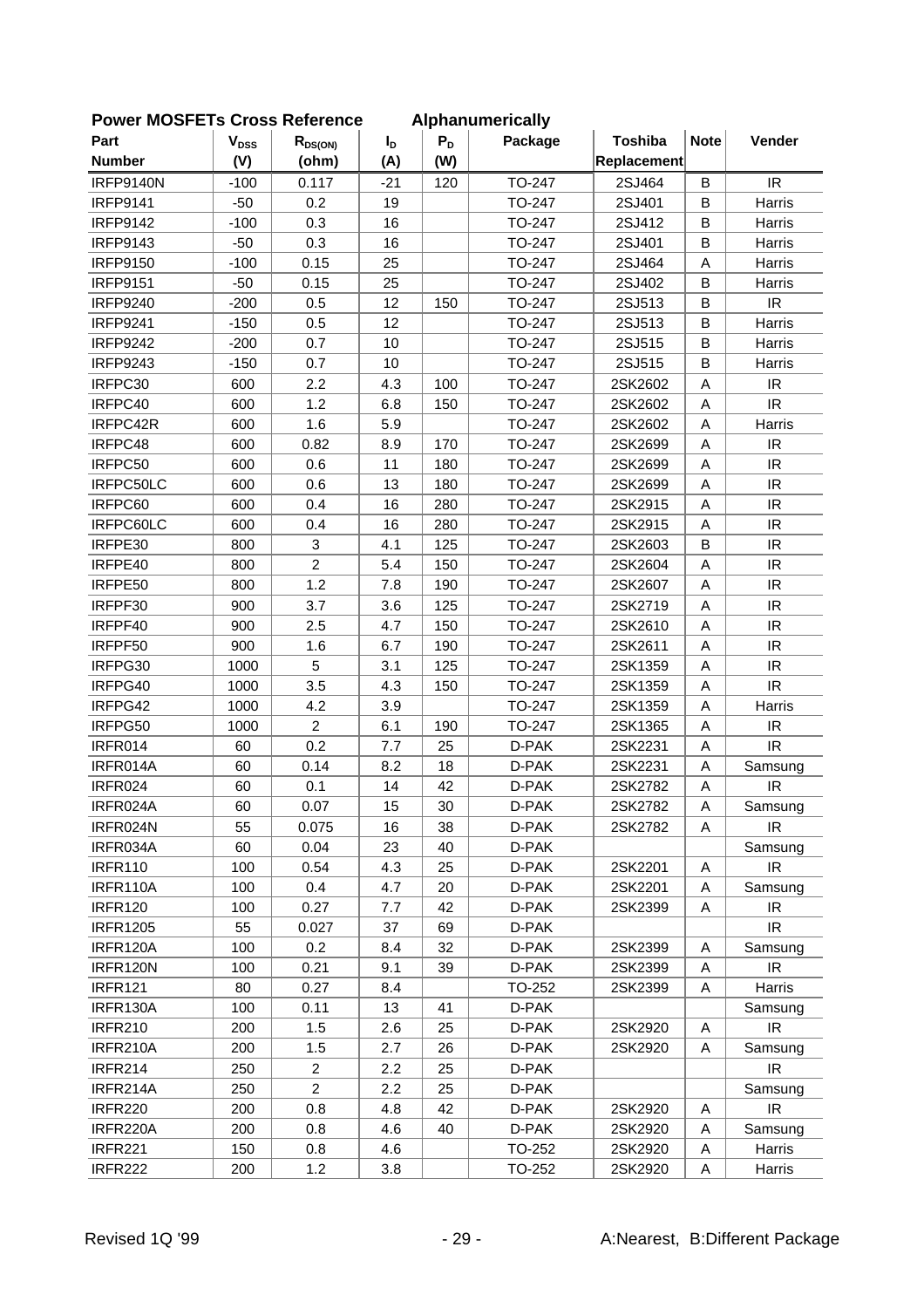| 이 삐 이니 느 ! ㅎ     | וסרו ככשוש                | 9911919        |                  |       | Alphanumu Ivaliy |                |             |                                   |
|------------------|---------------------------|----------------|------------------|-------|------------------|----------------|-------------|-----------------------------------|
| Part             | $\mathbf{V}_{\text{DSS}}$ | $R_{DS(ON)}$   | $I_{\mathsf{D}}$ | $P_D$ | Package          | <b>Toshiba</b> | <b>Note</b> | Vender                            |
| <b>Number</b>    | (V)                       | (ohm)          | (A)              | (W)   |                  | Replacement    |             |                                   |
| IRFR224          | 250                       | 1.1            | 3.8              | 42    | D-PAK            |                |             | IR                                |
| IRFR224A         | 250                       | 1.1            | 3.8              | 42    | D-PAK            |                |             | Samsung                           |
| IRFR230A         | 200                       | 0.4            | 7.5              | 50    | D-PAK            |                |             | Samsung                           |
| IRFR234A         | 250                       | 0.45           | 6.6              | 49    | D-PAK            |                |             | Samsung                           |
| <b>IRFR310</b>   | 400                       | 3.6            | 1.7              | 25    | D-PAK            | 2SK2599        | B           | <b>IR</b>                         |
| IRFR310A         | 400                       | 3.6            | 1.7              | 26    | D-PAK            | 2SK2599        | B           | Samsung                           |
| <b>IRFR320</b>   | 400                       | 1.8            | 3.1              | 42    | D-PAK            |                |             | IR                                |
| IRFR320A         | 400                       | 1.8            | 3.1              | 41    | D-PAK            |                |             | Samsung                           |
| <b>IRFR321</b>   | 350                       | 1.8            | 3.1              |       | TO-252           | 2SK2679        | B           | Harris                            |
| <b>IRFR322</b>   | 400                       | 2.5            | 2.6              |       | TO-252           | 2SK2599        | В           | Harris                            |
| <b>IRFR3303</b>  | 30                        | 0.031          | 33               | 57    | D-PAK            |                |             | <b>IR</b>                         |
| IRFR330A         | 400                       | 1              | 4.5              | 48    | D-PAK            |                |             | Samsung                           |
| <b>IRFR3910</b>  | 100                       | 0.11           | 15               | 52    | D-PAK            |                |             | <b>IR</b>                         |
| <b>IRFR410</b>   | 500                       | $\overline{7}$ | 1.5              |       | D-PAK            | 2SK2865        | Α           | Harris                            |
| <b>IRFR4105</b>  | 55                        | 0.045          | 25               | 48    | D-PAK            | 2SK2782        | $\mathsf A$ | <b>IR</b>                         |
| <b>IRFR420</b>   | 500                       | 3              | 2.4              | 42    | D-PAK            | 2SK2599        | B           | $\ensuremath{\mathsf{IR}}\xspace$ |
| IRFR420A         | 500                       | 3              | 2.3              | 41    | D-PAK            | 2SK2599        | $\sf B$     | Samsung                           |
| <b>IRFR421</b>   | 450                       | 3              | 2.5              |       | TO-252           | 2SK2599        | B           | Harris                            |
| <b>IRFR422</b>   | 500                       | 4              | 2.2              |       | TO-252           | 2SK2599        | B           | Harris                            |
| IRFR430A         | 500                       | 1.5            | 3.5              | 48    | D-PAK            |                |             | Samsung                           |
| <b>IRFR5305</b>  | $-55$                     | 0.065          | $-28$            | 89    | D-PAK            |                |             | <b>IR</b>                         |
| <b>IRFR5505</b>  | $-55$                     | 0.11           | $-18$            | 57    | D-PAK            |                |             | IR                                |
| <b>IRFR9014</b>  | $-60$                     | 0.5            | 5.1              | 25    | D-PAK            | 2SJ377         | A           | $\ensuremath{\mathsf{IR}}\xspace$ |
| <b>IRFR9024</b>  | $-60$                     | 0.28           | 8.8              | 42    | D-PAK            | 2SJ377         | A           | $\ensuremath{\mathsf{IR}}\xspace$ |
| <b>IRFR9110</b>  | $-100$                    | 1.2            | 3.1              | 25    | D-PAK            |                |             | IR                                |
| <b>IRFR9120</b>  | $-100$                    | 0.6            | 5.6              | 42    | D-PAK            |                |             | $\ensuremath{\mathsf{IR}}\xspace$ |
| <b>IRFR9120N</b> | $-100$                    | 0.48           | $-6.5$           | 39    | D-PAK            |                |             | <b>IR</b>                         |
| <b>IRFR9210</b>  | $-200$                    | 3              | 1.9              | 25    | D-PAK            |                |             | IR                                |
| <b>IRFR9214</b>  | $-250$                    | 3              | $-2.7$           | 50    | D-PAK            | 2SJ512         | B           | IR                                |
| <b>IRFR9220</b>  | $-200$                    | 1.5            | 3.6              | 42    | D-PAK            |                |             | $\ensuremath{\mathsf{IR}}\xspace$ |
| <b>IRFR9310</b>  | $-400$                    | $\overline{7}$ | $-1.8$           | 50    | D-PAK            |                |             | IR                                |
| IRFRC20          | 600                       | 4.4            | $\overline{2}$   | 42    | D-PAK            | 2SK2865        | Α           | IR                                |
| IRFS140A         | 100                       | 0.052          | 23               | 72    | TO-3PIS          | 2SK2466        | B           | Samsung                           |
| IRFS150A         | 100                       | 0.04           | 31               | 100   | TO-3PIS          | 2SK2466        | B           | Samsung                           |
| IRFS1Z0          | 100                       | 2.4            | 0.82             | 3.6   | <b>SOT-89</b>    | 2SK2963        | Α           | IR.                               |
| IRFS240A         | 200                       | 0.18           | 12.8             | 73    | TO-3PIS          | 2SK2382        | В           | Samsung                           |
| IRFS244A         | 250                       | 0.28           | 10.2             | 73    | TO-3PIS          | 2SK2508        | B           | Samsung                           |
| IRFS250A         | 200                       | 0.085          | 21.3             | 90    | TO-3PIS          | 2SK2995        | Α           | Samsung                           |
| IRFS254A         | 250                       | 0.14           | 16               | 90    | TO-3PIS          | 2SK2995        | Α           | Samsung                           |
| IRFS340A         | 400                       | 0.55           | 8                | 85    | TO-3PIS          | 2SK2952        | B           | Samsung                           |
| IRFS350A         | 400                       | 0.3            | 11.5             | 92    | TO-3PIS          | 2SK2917        | Α           | Samsung                           |
| IRFS440A         | 500                       | 0.85           | 6.2              | 85    | TO-3PIS          | 2SK2600        | Α           | Samsung                           |
| IRFS450A         | 500                       | 0.4            | 9.6              | 96    | TO-3PIS          | 2SK2916        | Α           | Samsung                           |
| IRFS510A         | 100                       | 0.4            | 4.5              | 21    | <b>TO-220IS</b>  | 2SK2399        | В           | Samsung                           |
| IRFS520A         | 100                       | 0.2            | 7.2              | 28    | <b>TO-220IS</b>  | 2SK2399        | B           | Samsung                           |
| IRFS530A         | 100                       | 0.11           | 10.7             | 32    | <b>TO-220IS</b>  | 2SK2391        | Α           | Samsung                           |
| IRFS540A         | 100                       | 0.052          | 17               | 39    | <b>TO-220IS</b>  | 2SK2466        | A           | Samsung                           |
| IRFS550A         | 100                       | 0.04           | 21               | 46    | <b>TO-220IS</b>  | 2SK2466        | Α           | Samsung                           |
| IRFS610A         | 200                       | 1.5            | 2.5              | 22    | <b>TO-220IS</b>  | 2SK2381        | Α           | Samsung                           |
| IRFS614A         | 250                       | $\overline{a}$ | 2.1              | 22    | <b>TO-220IS</b>  | 2SK2840        | A           | Samsung                           |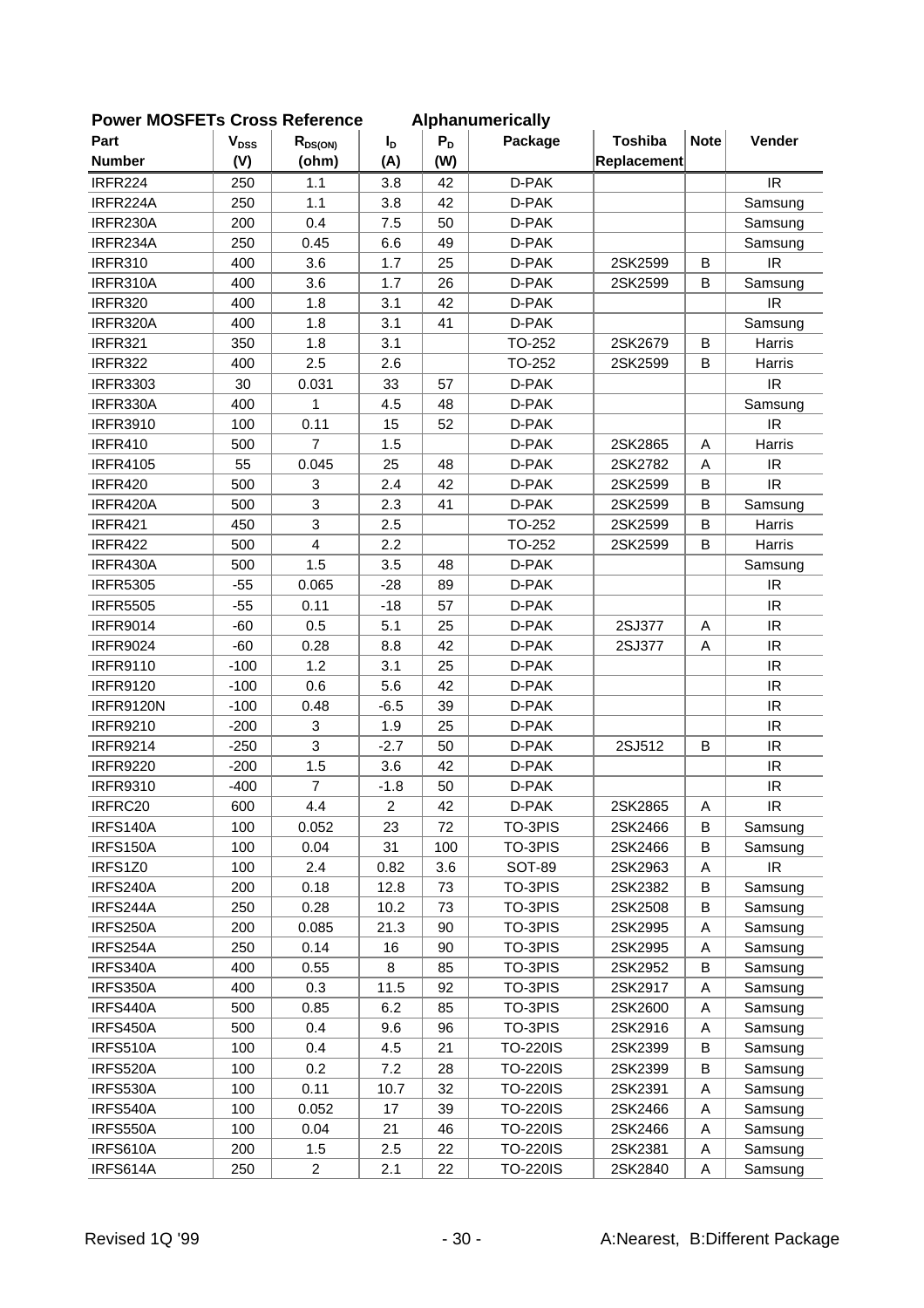| OWEI INCOLLED CIOSS NEIGICILIC |           |                |                |       | <b>Alphanumencally</b> |                |             |                                   |
|--------------------------------|-----------|----------------|----------------|-------|------------------------|----------------|-------------|-----------------------------------|
| Part                           | $V_{DSS}$ | $R_{DS(ON)}$   | $I_{\text{D}}$ | $P_D$ | Package                | <b>Toshiba</b> | <b>Note</b> | Vender                            |
| <b>Number</b>                  | (V)       | (ohm)          | (A)            | (W)   |                        | Replacement    |             |                                   |
| IRFS620A                       | 200       | 0.8            | 4.1            | 32    | <b>TO-220IS</b>        | 2SK2381        | A           | Samsung                           |
| IRFS624A                       | 250       | 1.1            | 3.4            | 34    | <b>TO-220IS</b>        | 2SK2840        | A           | Samsung                           |
| IRFS630A                       | 200       | 0.4            | 6.5            | 38    | <b>TO-220IS</b>        | 2SK2350        | A           | Samsung                           |
| IRFS634A                       | 250       | 0.45           | 5.8            | 38    | <b>TO-220IS</b>        | 2SK2417        | A           | Samsung                           |
| IRFS640A                       | 200       | 0.18           | 9.8            | 43    | <b>TO-220IS</b>        | YTAF630        | Α           | Samsung                           |
| IRFS644A                       | 250       | 0.28           | 7.9            | 43    | <b>TO-220IS</b>        | 2SK2508        | A           | Samsung                           |
| IRFS650A                       | 200       | 0.085          | 15.8           | 50    | <b>TO-220IS</b>        |                |             | Samsung                           |
| IRFS654A                       | 250       | 0.14           | 12             | 50    | <b>TO-220IS</b>        |                |             | Samsung                           |
| IRFS710A                       | 400       | 3.6            | 1.6            | 23    | <b>TO-220IS</b>        | 2SK2862        | В           | Samsung                           |
| IRFS720A                       | 400       | 1.8            | 2.8            | 33    | <b>TO-220IS</b>        | 2SK2679        | A           | Samsung                           |
| IRFS730A                       | 400       | 1              | 3.9            | 38    | <b>TO-220IS</b>        | 2SK2679        | Α           | Samsung                           |
| IRFS740A                       | 400       | 0.55           | 5.7            | 44    | <b>TO-220IS</b>        | 2SK2952        | A           | Samsung                           |
| IRFS750A                       | 400       | 0.3            | 8.4            | 49    | <b>TO-220IS</b>        |                |             | Samsung                           |
| IRFS820A                       | 500       | 3              | 2.1            | 33    | <b>TO-220IS</b>        | 2SK2862        | A           | Samsung                           |
| IRFS830A                       | 500       | 1.5            | 3.1            | 38    | <b>TO-220IS</b>        | 2SK2662        | A           | Samsung                           |
| IRFS840A                       | 500       | 0.85           | 4.6            | 44    | <b>TO-220IS</b>        | 2SK2662        | A           | Samsung                           |
| IRFSZ14A                       | 60        | 0.14           | 8              | 19    | <b>TO-220IS</b>        | 2SK2231        | B           | Samsung                           |
| IRFSZ24A                       | 60        | 0.07           | 14             | 30    | <b>TO-220IS</b>        | 2SK2232        | Α           | Samsung                           |
| IRFSZ34A                       | 60        | 0.04           | 20             | 34    | <b>TO-220IS</b>        | 2SK2385        | Α           | Samsung                           |
| IRFSZ44A                       | 60        | 0.024          | 30             | 45    | <b>TO-220IS</b>        | 2SK2312        | A           | Samsung                           |
| IRFU014                        | 60        | 0.2            | 7.7            | 25    | I-PAK                  | 2SK2231        | A           | <b>IR</b>                         |
| IRFU014A                       | 60        | 0.14           | 8.2            | 18    | I-PAK                  | 2SK2231        | Α           | Samsung                           |
| IRFU024                        | 60        | 0.1            | 14             | 42    | I-PAK                  | 2SK2782        | A           | <b>IR</b>                         |
| IRFU024A                       | 60        | 0.07           | 15             | 30    | I-PAK                  | 2SK2782        | Α           | Samsung                           |
| IRFU024N                       | 55        | 0.075          | 16             | 38    | I-PAK                  | 2SK2782        | A           | IR                                |
| IRFU034A                       | 60        | 0.04           | 23             | 40    | I-PAK                  |                |             | Samsung                           |
| <b>IRFU110</b>                 | 100       | 0.54           | 4.3            | 25    | I-PAK                  | 2SK2201        | A           | IR.                               |
| IRFU110A                       | 100       | 0.4            | 4.7            | 20    | I-PAK                  | 2SK2201        | Α           | Samsung                           |
| <b>IRFU120</b>                 | 100       | 0.27           | 7.7            | 42    | I-PAK                  | 2SK2399        | A           | <b>IR</b>                         |
| <b>IRFU1205</b>                | 55        | 0.027          | 37             | 69    | I-PAK                  |                |             | IR                                |
| IRFU120A                       | 100       | 0.2            | 8.4            | 32    | I-PAK                  | 2SK2399        | A           | Samsung                           |
| IRFU120N                       | 100       | 0.21           | 9.1            | 39    | I-PAK                  | 2SK2399        | A           | <b>IR</b>                         |
| <b>IRFU121</b>                 | 80        | 0.27           | 8.4            |       | TO-251                 | 2SK2399        | A           | Harris                            |
| IRFU130A                       | 100       | 0.11           | 13             | 41    | I-PAK                  |                |             | Samsung                           |
| <b>IRFU210</b>                 | 200       | 1.5            | 2.6            | 25    | I-PAK                  | 2SK2920        | Α           | IR                                |
| IRFU210A                       | 200       | 1.5            | 2.7            | 26    | I-PAK                  | 2SK2920        | Α           | Samsung                           |
| IRFU214                        | 250       | $\overline{a}$ | 2.2            | 25    | I-PAK                  |                |             | IR.                               |
| IRFU214A                       | 250       | $\overline{2}$ | 2.2            | 25    | I-PAK                  |                |             | Samsung                           |
| <b>IRFU220</b>                 | 200       | 0.8            | 4.8            | 42    | I-PAK                  | 2SK2920        | B           | $\ensuremath{\mathsf{IR}}\xspace$ |
| IRFU220A                       | 200       | 0.8            | 4.6            | 40    | I-PAK                  | 2SK2920        | A           | Samsung                           |
| <b>IRFU221</b>                 | 150       | 0.8            | 4.6            |       | TO-251                 | 2SK2920        | A           | Harris                            |
| <b>IRFU222</b>                 | 200       | 1.2            | 3.8            |       | TO-251                 | 2SK2920        | Α           | Harris                            |
| <b>IRFU224</b>                 | 250       | 1.1            | 3.8            | 42    | I-PAK                  |                |             | $\ensuremath{\mathsf{IR}}\xspace$ |
| IRFU224A                       | 250       | 1.1            | 3.8            | 42    | I-PAK                  |                |             | Samsung                           |
| IRFU230A                       | 200       | 0.4            | 7.5            | 50    | I-PAK                  |                |             | Samsung                           |
| IRFU234A                       | 250       | 0.45           | 6.6            | 49    | I-PAK                  |                |             | Samsung                           |
| <b>IRFU310</b>                 | 400       | 3.6            | 1.7            | 25    | I-PAK                  | 2SK2599        | B           | IR.                               |
| IRFU310A                       | 400       | 3.6            | 1.7            | 26    | I-PAK                  | 2SK2599        | В           | Samsung                           |
| <b>IRFU320</b>                 | 400       | 1.8            | 3.1            | 42    | I-PAK                  | 2SK2679        | В           | IR                                |
| IRFU320A                       | 400       | 1.8            | 3.1            | 41    | I-PAK                  |                |             | Samsung                           |
|                                |           |                |                |       |                        |                |             |                                   |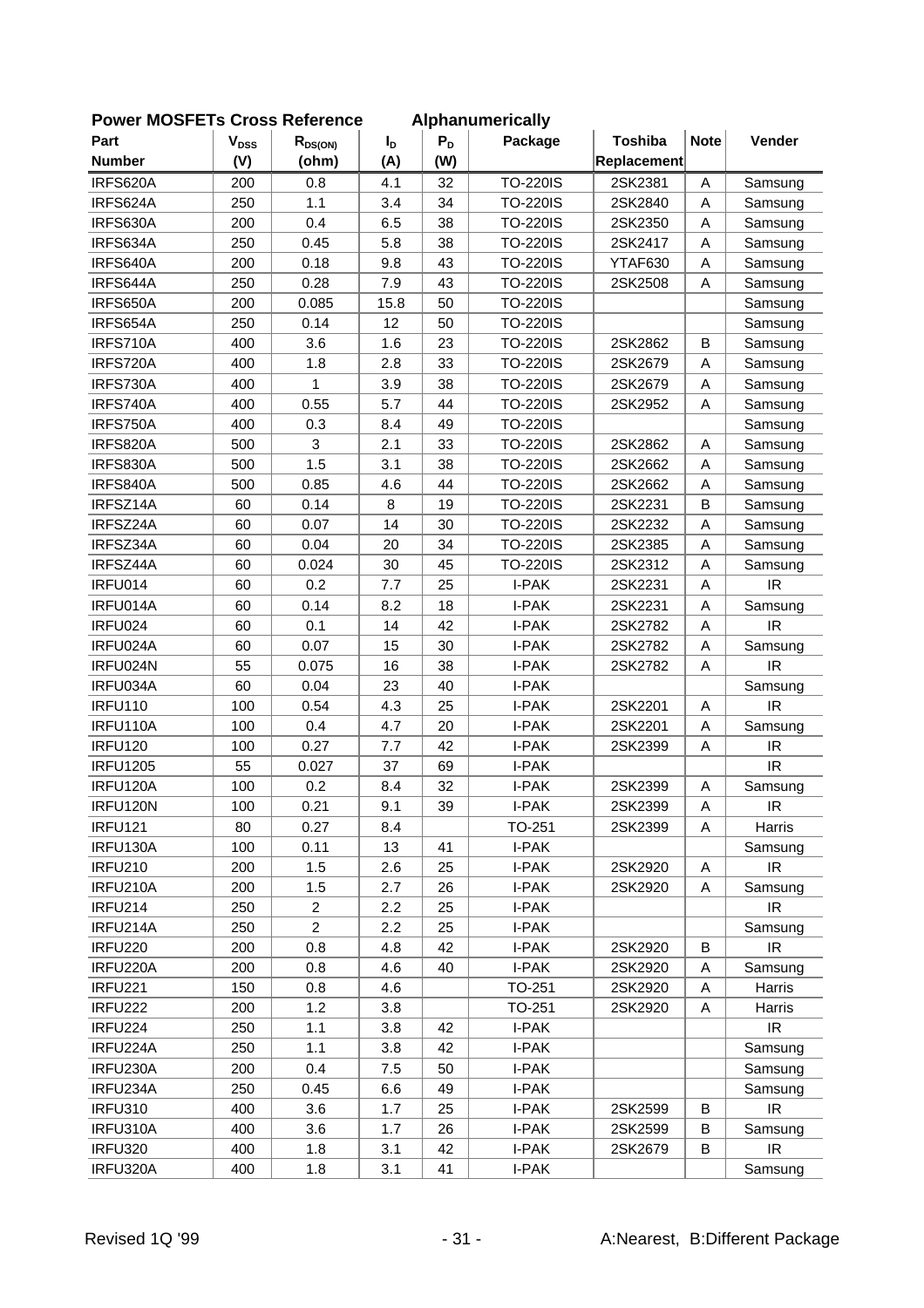| FUWEI MUSFLIS CIUSS NEIEIEILE |           |                         |                |       | Alphanum Chuany     |                |              |                                   |
|-------------------------------|-----------|-------------------------|----------------|-------|---------------------|----------------|--------------|-----------------------------------|
| Part                          | $V_{DSS}$ | $R_{DS(ON)}$            | $I_D$          | $P_D$ | Package             | <b>Toshiba</b> | <b>Note</b>  | Vender                            |
| <b>Number</b>                 | (V)       | (ohm)                   | (A)            | (W)   |                     | Replacement    |              |                                   |
| <b>IRFU321</b>                | 350       | 1.8                     | 3.1            |       | TO-251              | 2SK2679        | $\mathsf B$  | Harris                            |
| <b>IRFU322</b>                | 400       | 2.5                     | 2.6            |       | TO-251              | 2SK2599        | B            | Harris                            |
| <b>IRFU3303</b>               | 30        | 0.031                   | 33             | 57    | I-PAK               |                |              | IR                                |
| IRFU330A                      | 400       | 1                       | 4.5            | 48    | I-PAK               |                |              | Samsung                           |
| <b>IRFU3910</b>               | 100       | 0.11                    | 15             | 52    | I-PAK               |                |              | IR                                |
| <b>IRFU4105</b>               | 55        | 0.045                   | 25             | 48    | I-PAK               | 2SK2782        | Α            | IR                                |
| <b>IRFU420</b>                | 500       | 3                       | 2.4            | 42    | I-PAK               | 2SK2599        | B            | IR                                |
| IRFU420A                      | 500       | 3                       | 2.3            | 41    | I-PAK               | 2SK2599        | B            | Samsung                           |
| <b>IRFU421</b>                | 450       | 3                       | 2.5            |       | TO-251              | 2SK2599        | B            | Harris                            |
| <b>IRFU422</b>                | 500       | $\overline{\mathbf{4}}$ | 2.2            |       | TO-251              | 2SK2599        | B            | Harris                            |
| IRFU430A                      | 500       | 1.5                     | 3.5            | 48    | I-PAK               |                |              | Samsung                           |
| <b>IRFU5305</b>               | $-55$     | 0.065                   | $-28$          | 89    | I-PAK               |                |              | IR                                |
| <b>IRFU5505</b>               | $-55$     | 0.11                    | $-18$          | 57    | I-PAK               |                |              | IR                                |
| <b>IRFU9014</b>               | $-60$     | 0.5                     | $-5.1$         | 25    | I-PAK               | 2SJ377         | $\mathsf{A}$ | <b>IR</b>                         |
| <b>IRFU9014</b>               | $-60$     | 0.5                     | 5.1            | 25    | I-PAK               | 2SJ377         | A            | $\ensuremath{\mathsf{IR}}\xspace$ |
| <b>IRFU9024</b>               | $-60$     | 0.28                    | 8.8            | 42    | I-PAK               | 2SJ377         | A            | $\ensuremath{\mathsf{IR}}\xspace$ |
| <b>IRFU9110</b>               | $-100$    | 1.2                     | 3.1            | 25    | I-PAK               |                |              | $\ensuremath{\mathsf{IR}}\xspace$ |
| <b>IRFU9120</b>               | $-100$    | 0.6                     | 5.6            | 42    | I-PAK               |                |              | IR                                |
| <b>IRFU9120N</b>              | $-100$    | 0.48                    | $-6.5$         | 39    | I-PAK               |                |              | IR                                |
| <b>IRFU9210</b>               | $-200$    | 3                       | 1.9            | 25    | I-PAK               |                |              | <b>IR</b>                         |
| <b>IRFU9214</b>               | $-250$    | 3                       | $-2.7$         | 50    | I-PAK               | 2SJ512         | B            | IR                                |
| <b>IRFU9220</b>               | $-200$    | 1.5                     | 3.6            | 42    | I-PAK               |                |              | $\ensuremath{\mathsf{IR}}\xspace$ |
| <b>IRFU9310</b>               | $-400$    | $\overline{7}$          | $-1.8$         | 50    | I-PAK               |                |              | $\ensuremath{\mathsf{IR}}\xspace$ |
| IRFUC20                       | 600       | 4.4                     | $\overline{2}$ | 42    | I-PAK               | 2SK2865        | A            | $\ensuremath{\mathsf{IR}}\xspace$ |
| <b>IRFW450</b>                | 500       | 0.4                     | 14             | 180   | TO-247              | 2SK2698        | Α            | <b>ST</b>                         |
| IRFW510A                      | 100       | 0.4                     | 5.6            | 33    | D2-PAK              | 2SK2399        | B            | Samsung                           |
| IRFW520A                      | 100       | 0.2                     | 9.2            | 45    | D <sub>2</sub> -PAK | 2SK2399        | $\mathsf B$  | Samsung                           |
| IRFW530A                      | 100       | 0.11                    | 14             | 55    | D <sub>2</sub> -PAK | 2SK2789        | A            | Samsung                           |
| IRFW540A                      | 100       | 0.052                   | 28             | 107   | D <sub>2</sub> -PAK | 2SK2466        | B            | Samsung                           |
| IRFW550A                      | 100       | 0.04                    | 40             | 167   | D <sub>2</sub> -PAK | 2SK2466        | $\sf B$      | Samsung                           |
| IRFW610A                      | 200       | 1.5                     | 3.3            | 38    | D <sub>2</sub> -PAK | 2SK2920        | B            | Samsung                           |
| IRFW614A                      | 250       | $\overline{2}$          | 2.8            | 40    | D <sub>2</sub> -PAK |                |              | Samsung                           |
| IRFW620A                      | 200       | 0.8                     | 5              | 47    | D <sub>2</sub> -PAK | 2SK2920        | B            | Samsung                           |
| IRFW624A                      | 250       | 1.1                     | 4.1            | 49    | D <sub>2</sub> -PAK |                |              | Samsung                           |
| IRFW630A                      | 200       | 0.4                     | 9              | 72    | D <sub>2</sub> -PAK | 2SK2401        | Α            | Samsung                           |
| IRFW634A                      | 250       | 0.45                    | 8.1            | 74    | D <sub>2</sub> -PAK | 2SK2598        | Α            | Samsung                           |
| IRFW640A                      | 200       | 0.18                    | 18             | 139   | D <sub>2</sub> -PAK | 2SK2401        | Α            | Samsung                           |
| IRFW644A                      | 250       | 0.28                    | 14             | 139   | D <sub>2</sub> -PAK | 2SK2598        | Α            | Samsung                           |
| IRFW710A                      | 400       | 3.6                     | $\overline{2}$ | 36    | D <sub>2</sub> -PAK | 2SK2838        | Α            | Samsung                           |
| IRFW720A                      | 400       | 1.8                     | 3.3            | 46    | D <sub>2</sub> -PAK | 2SK2838        | A            | Samsung                           |
| IRFW730A                      | 400       | 1                       | 5.5            | 73    | D <sub>2</sub> -PAK | 2SK2838        | Α            | Samsung                           |
| IRFW740A                      | 400       | 0.55                    | 10             | 134   | D <sub>2</sub> -PAK | 2SK2949        | Α            | Samsung                           |
| IRFW820A                      | 500       | 3                       | 2.5            | 49    | D <sub>2</sub> -PAK |                |              | Samsung                           |
| IRFW830A                      | 500       | 1.5                     | 4.5            | 73    | D <sub>2</sub> -PAK | 2SK2991        | Α            | Samsung                           |
| IRFW840A                      | 500       | 0.85                    | 8              | 134   | D <sub>2</sub> -PAK | 2SK2776        | Α            |                                   |
|                               |           |                         |                |       |                     |                |              | Samsung                           |
| IRFWZ14A                      | 60        | 0.14                    | 10             | 30    | D <sub>2</sub> -PAK | 2SK2231        | B            | Samsung                           |
| IRFWZ24A                      | 60        | 0.07                    | 17             | 44    | D <sub>2</sub> -PAK | 2SK2311        | Α            | Samsung                           |
| IRFWZ34A                      | 60        | 0.04                    | 30             | 77    | D <sub>2</sub> -PAK | 2SK2311        | Α            | Samsung                           |
| IRFWZ44A                      | 60        | 0.024                   | 50             | 126   | D2-PAK              | 2SK2376        | A            | Samsung                           |
| IRFZ14                        | 60        | 0.2                     | 10             | 43    | <b>TO-220AB</b>     | 2SK2231        | В            | IR                                |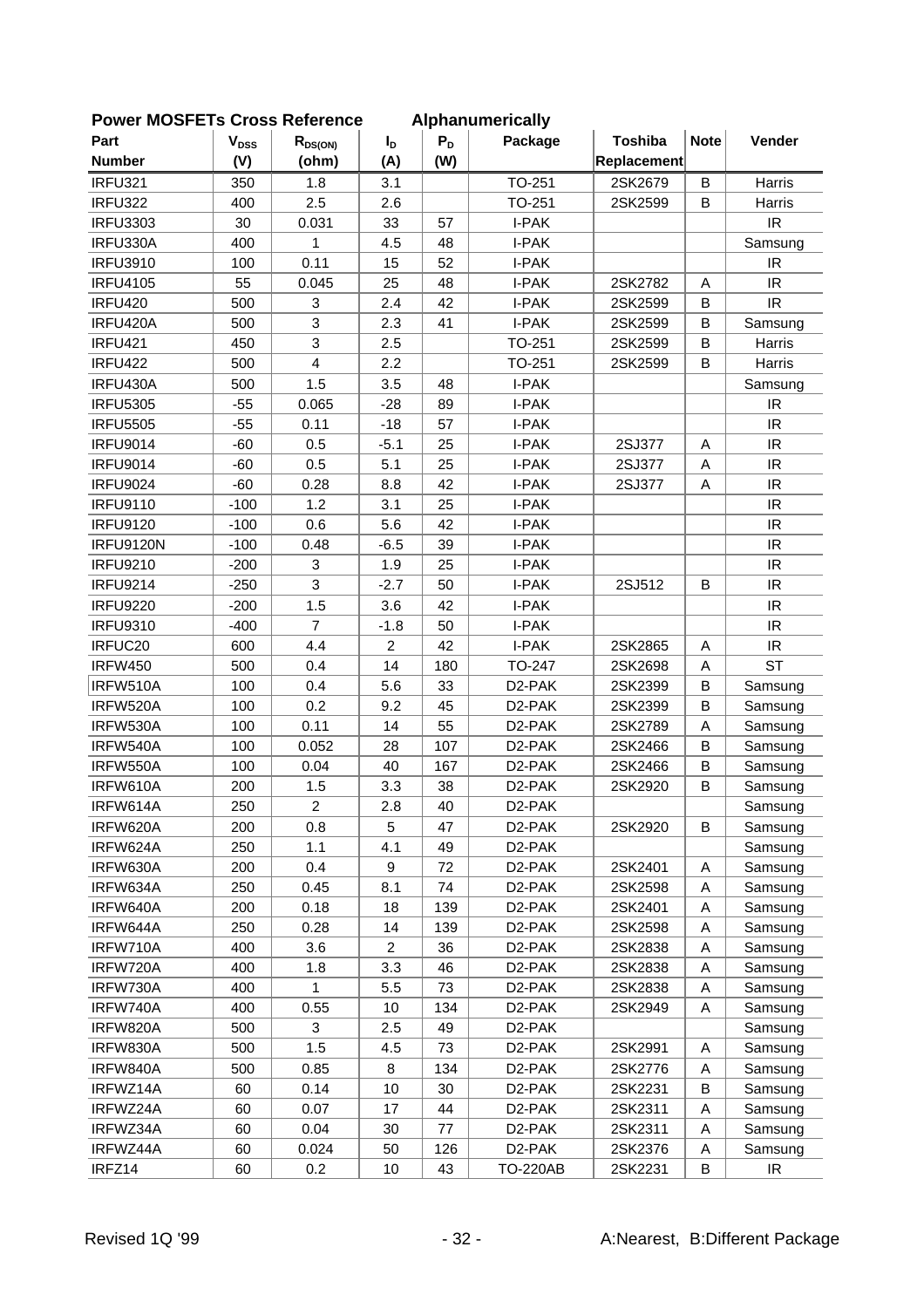| LOMEL MOOLLIS CLOSS VEIGLEICE |           |              |             |       | <b>Alphanumencally</b> |                |             |                                   |
|-------------------------------|-----------|--------------|-------------|-------|------------------------|----------------|-------------|-----------------------------------|
| Part                          | $V_{DSS}$ | $R_{DS(ON)}$ | $I_{\rm D}$ | $P_D$ | Package                | <b>Toshiba</b> | <b>Note</b> | Vender                            |
| <b>Number</b>                 | (V)       | (ohm)        | (A)         | (W)   |                        | Replacement    |             |                                   |
| IRFZ14A                       | 60        | 0.14         | 10          | 30    | <b>TO-220AB</b>        | 2SK2231        | B           | Samsung                           |
| IRFZ14S                       | 60        | 0.2          | 10          | 43    | D <sub>2</sub> PAK     | 2SK2231        | B           | IR.                               |
| IRFZ24                        | 60        | 0.1          | 17          | 60    | <b>TO-220AB</b>        | 2SK2232        | B           | IR                                |
| IRFZ24A                       | 60        | 0.07         | 17          | 44    | <b>TO-220AB</b>        | 2SK2232        | B           | Samsung                           |
| IRFZ24N                       | 55        | 0.07         | 17          | 45    | <b>TO220AB</b>         | 2SK2232        | B           | IR                                |
| IRFZ24NL                      | 55        | 0.07         | 17          | 45    | TO-262                 | 2SK2311        | A           | IR                                |
| IRFZ24NS                      | 55        | 0.07         | 17          | 45    | D <sub>2</sub> PAK     | 2SK2311        | A           | IR                                |
| IRFZ24S                       | 60        | 0.1          | 17          | 60    | D <sub>2</sub> PAK     | 2SK2782        | B           | $\ensuremath{\mathsf{IR}}\xspace$ |
| IRFZ34                        | 60        | 0.05         | 30          | 88    | <b>TO-220AB</b>        | 2SK2232        | B           | IR                                |
| IRFZ34A                       | 60        | 0.04         | 30          | 77    | <b>TO-220AB</b>        | 2SK2385        | B           | Samsung                           |
| IRFZ34E                       | 60        | 0.042        | 28          | 68    | <b>TO-220AB</b>        | 2SK2232        | B           | IR                                |
| IRFZ34N                       | 55        | 0.04         | 26          | 56    | <b>TO-220AB</b>        | 2SK2232        | B           | IR                                |
| IRFZ34NL                      | 55        | 0.04         | 29          | 68    | TO-262                 | 2SK2311        | A           | IR                                |
| IRFZ34NS                      | 55        | 0.04         | 29          | 68    | D <sub>2</sub> PAK     | 2SK2311        | A           | IR                                |
| IRFZ34S                       | 60        | 0.05         | 30          | 88    | D <sub>2</sub> PAK     | 2SK2266        | A           | IR.                               |
| IRFZ40                        | 50        | 0.028        | 50          | 150   | <b>TO-220AB</b>        | 2SK2886        | B           | <b>ST</b>                         |
| IRFZ40FI                      | 50        | 0.028        | 27          | 45    | <b>TO-220IS</b>        | 2SK2886        | Α           | <b>ST</b>                         |
| IRFZ44                        | 60        | 0.028        | 50          | 150   | <b>TO-220AB</b>        | 2SK2385        | B           | IR.                               |
| IRFZ44A                       | 60        | 0.024        | 50          | 126   | <b>TO-220AB</b>        | 2SK2312        | B           | Samsung                           |
| IRFZ44E                       | 60        | 0.023        | 48          | 110   | <b>TO-220AB</b>        | 2SK2312        | B           | IR                                |
| IRFZ44ES                      | 60        | 0.023        | 48          | 110   | D <sub>2</sub> PAK     | 2SK2376        | A           | IR                                |
| IRFZ44N                       | 55        | 0.024        | 41          | 83    | <b>TO-220AB</b>        | 2SK2385        | B           | IR                                |
| IRFZ44NL                      | 55        | 0.022        | 49          | 110   | TO-262                 | 2SK2376        | Α           | $\ensuremath{\mathsf{IR}}\xspace$ |
| IRFZ44NS                      | 55        | 0.022        | 49          | 110   | D <sub>2</sub> PAK     | 2SK2376        | Α           | IR                                |
| IRFZ44S                       | 60        | 0.028        | 50          | 150   | D <sub>2</sub> PAK     | 2SK2266        | A           | IR                                |
| IRFZ46                        | 50        | 0.024        | 50          | 150   | <b>TO-220AB</b>        | 2SK2886        | B           | IR                                |
| IRFZ46N                       | 55        | 0.02         | 46          | 88    | <b>TO-220AB</b>        | 2SK2312        | B           | IR                                |
| IRFZ46NL                      | 55        | 0.02         | 53          | 120   | TO-262                 | 2SK2376        | Α           | IR                                |
| IRFZ46NS                      | 55        | 0.02         | 53          | 120   | D <sub>2</sub> PAK     | 2SK2376        | Α           | $\ensuremath{\mathsf{IR}}\xspace$ |
| IRFZ46S                       | 50        | 0.024        | 50          | 150   | D <sub>2</sub> PAK     | 2SK3051        | Α           | IR                                |
| IRFZ48                        | 60        | 0.018        | 50          | 190   | <b>TO-220AB</b>        | 2SK2312        | В           | IR                                |
| IRFZ48N                       | 55        | 0.016        | 53          | 94    | <b>TO-220AB</b>        | 2SK2312        | B           | IR                                |
| IRFZ48NL                      | 55        | 0.016        | 64          | 140   | TO-262                 | 2SK2376        | A           | IR.                               |
| IRFZ48NS                      | 55        | 0.016        | 64          | 140   | D <sub>2</sub> PAK     | 2SK2376        | A           | IR                                |
| IRFZ48S                       | 60        | 0.018        | 50          | 190   | D <sub>2</sub> PAK     | 2SK2376        | Α           | IR                                |
| <b>IRL2203</b>                | 30        | 0.01         | 92          | 150   | <b>TO-220AB</b>        | 2SK3127        | B           | IR                                |
| <b>IRL2203N</b>               | 30        | 0.007        | 100         | 130   | <b>TO-220AB</b>        |                |             | IR                                |
| <b>IRL2203NL</b>              | 30        | 0.007        | 116         | 170   | TO-262                 |                |             | IR                                |
| <b>IRL2203NS</b>              | 30        | 0.007        | 116         | 170   | D <sub>2</sub> PAK     |                |             | IR                                |
| <b>IRL2203S</b>               | 30        | 0.01         | 92          |       | D <sub>2</sub> PAK     | 2SK3127        | Α           | IR                                |
|                               |           |              |             | 150   | <b>TO-220AB</b>        |                | B           | IR                                |
| <b>IRL2505</b>                | 55        | 0.008        | 104         | 200   |                        | 2SK2985        |             |                                   |
| <b>IRL2505L</b>               | 55        | 0.008        | 104         | 200   | TO-262                 | 2SK2986        | Α           | IR.                               |
| <b>IRL2505S</b>               | 55        | 0.008        | 104         | 200   | D <sub>2</sub> PAK     | 2SK2986        | A           | IR                                |
| <b>IRL2703</b>                | 30        | 0.04         | 24          | 45    | <b>TO-220AB</b>        | 2SK2844        | Α           | IR.                               |
| <b>IRL2703S</b>               | 30        | 0.04         | 24          | 45    | D <sub>2</sub> PAK     | 2SK3089        | Α           | IR                                |
| <b>IRL2910</b>                | 100       | 0.026        | 48          | 150   | <b>TO-220AB</b>        |                |             | IR.                               |
| <b>IRL2910S</b>               | 100       | 0.026        | 48          | 150   | D <sub>2</sub> PAK     |                |             | IR                                |
| <b>IRL3102</b>                | 20        | 0.013        | 61          | 89    | <b>TO-220AB</b>        |                |             | IR                                |
| <b>IRL3102S</b>               | 20        | 0.013        | 61          | 89    | D <sub>2</sub> PAK     |                |             | IR                                |
| <b>IRL3103</b>                | 30        | 0.014        | 56          | 83    | <b>TO-220AB</b>        |                |             | IR.                               |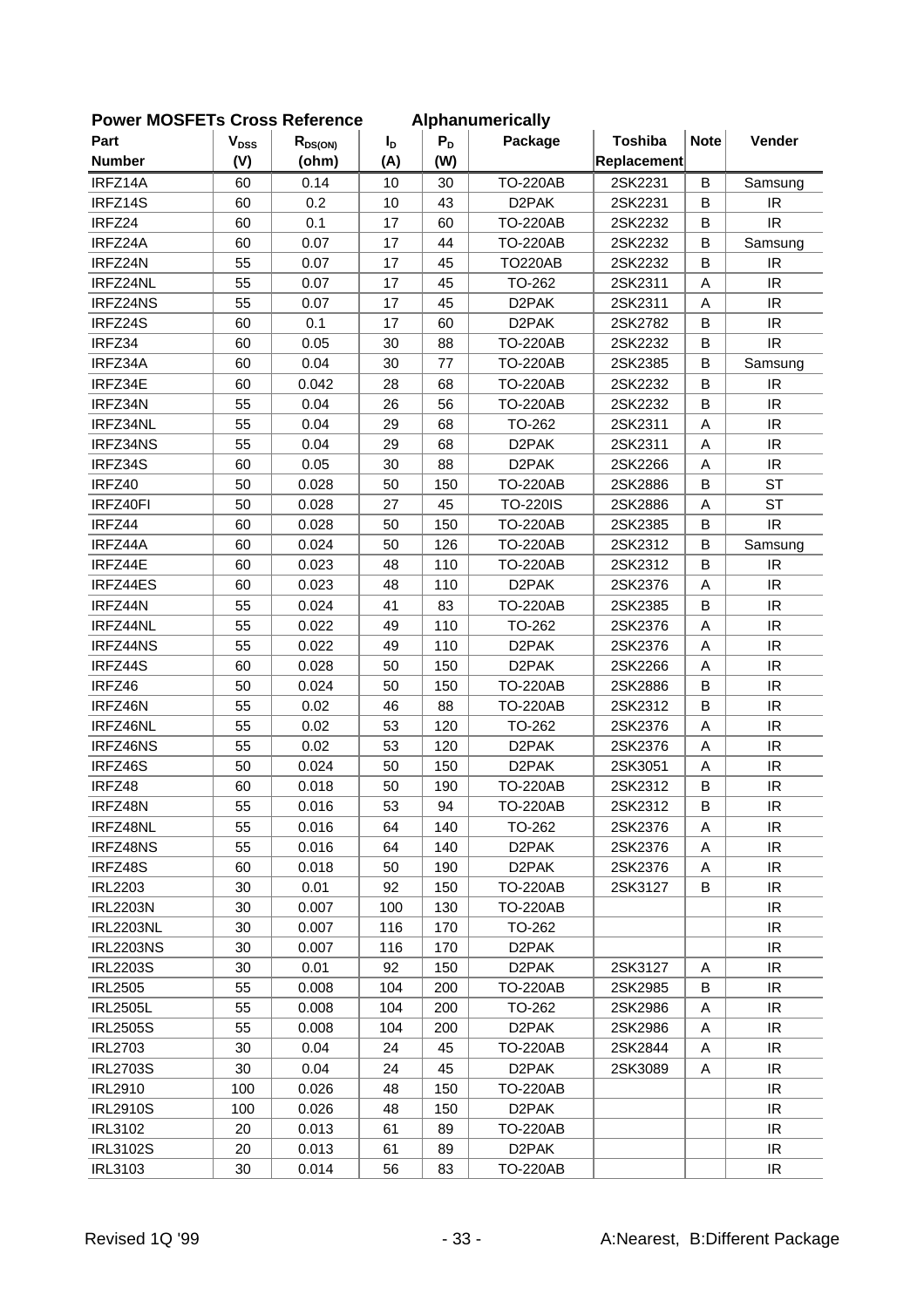| <b>FUWEI INIUSFETS CIUSS REIEIEIICE</b> |           |              |                |       | Alphanumencally    |                |             |                                   |
|-----------------------------------------|-----------|--------------|----------------|-------|--------------------|----------------|-------------|-----------------------------------|
| Part                                    | $V_{DSS}$ | $R_{DS(ON)}$ | $I_{\text{D}}$ | $P_D$ | Package            | <b>Toshiba</b> | <b>Note</b> | Vender                            |
| <b>Number</b>                           | (V)       | (ohm)        | (A)            | (W)   |                    | Replacement    |             |                                   |
| <b>IRL3103L</b>                         | 30        | 0.014        | 64             | 110   | TO-262             |                |             | IR                                |
| <b>IRL3103S</b>                         | 30        | 0.014        | 64             | 110   | D <sub>2</sub> PAK |                |             | IR.                               |
| <b>IRL3202</b>                          | 20        | 0.016        | 48             | 69    | <b>TO-220AB</b>    |                |             | $\ensuremath{\mathsf{IR}}\xspace$ |
| <b>IRL3202S</b>                         | 20        | 0.016        | 48             | 69    | D <sub>2</sub> PAK |                |             | IR                                |
| <b>IRL3302</b>                          | 20        | 0.02         | 39             | 57    | <b>TO-220AB</b>    |                |             | IR                                |
| <b>IRL3302S</b>                         | 20        | 0.02         | 39             | 57    | D <sub>2</sub> PAK |                |             | IR                                |
| <b>IRL3303</b>                          | 30        | 0.026        | 34             | 56    | <b>TO-220AB</b>    | 2SK2844        | A           | IR                                |
| <b>IRL3303L</b>                         | 30        | 0.026        | 38             | 68    | TO-262             | 2SK3089        | A           | <b>IR</b>                         |
| <b>IRL3303S</b>                         | 30        | 0.026        | 38             | 68    | D <sub>2</sub> PAK | 2SK3089        | A           | IR                                |
| <b>IRL3402</b>                          | 20        | 0.01         | 85             | 110   | <b>TO-220AB</b>    |                |             | IR                                |
| <b>IRL3402S</b>                         | 20        | 0.01         | 85             | 110   | D <sub>2</sub> PAK |                |             | IR                                |
| <b>IRL3502</b>                          | 20        | 0.007        | 110            | 140   | <b>TO-220AB</b>    |                |             | IR                                |
| <b>IRL3502S</b>                         | 20        | 0.007        | 110            | 140   | D <sub>2</sub> PAK |                |             | <b>IR</b>                         |
| <b>IRL3705</b>                          | 50        | 0.012        | 80             | 150   | <b>TO-220AB</b>    |                |             | IR                                |
| <b>IRL3705N</b>                         | 55        | 0.01         | 77             | 130   | <b>TO-220AB</b>    |                |             | IR                                |
| <b>IRL3705NL</b>                        | 55        | 0.01         | 89             | 170   | TO-262             |                |             | IR                                |
| <b>IRL3705NS</b>                        | 55        | 0.01         | 89             | 170   | D <sub>2</sub> PAK |                |             | IR                                |
| <b>IRL3705S</b>                         | 50        | 0.012        | 80             | 150   | D <sub>2</sub> PAK |                |             | IR                                |
| <b>IRL3803</b>                          | 30        | 0.006        | 120            | 150   | <b>TO-220AB</b>    |                |             | IR                                |
| <b>IRL3803L</b>                         | 30        | 0.006        | 140            | 200   | TO-262             |                |             | IR                                |
| <b>IRL3803S</b>                         | 30        | 0.006        | 140            | 200   | D <sub>2</sub> PAK |                |             | IR                                |
| <b>IRL510</b>                           | 100       | 0.54         | 5.6            | 43    | <b>TO-220AB</b>    |                |             | IR                                |
| <b>IRL510S</b>                          | 100       | 0.54         | 5.6            | 43    | D <sub>2</sub> PAK |                |             | IR                                |
| <b>IRL520</b>                           | 100       | 0.27         | 9.2            | 60    | <b>TO-220AB</b>    | 2SK2399        | B           | IR                                |
| <b>IRL520N</b>                          | 100       | 0.18         | 10             | 47    | <b>TO-220AB</b>    | 2SK2314        | A           | IR                                |
| <b>IRL520S</b>                          | 100       | 0.27         | 9.2            | 60    | D <sub>2</sub> PAK | 2SK2399        | $\sf B$     | IR                                |
| <b>IRL530</b>                           | 100       | 0.16         | 15             | 88    | <b>TO-220AB</b>    | 2SK2314        | A           | IR                                |
| <b>IRL530N</b>                          | 100       | 0.1          | 15             | 63    | <b>TO-220AB</b>    | 2SK2314        | A           | $\ensuremath{\mathsf{IR}}\xspace$ |
| IRL530NS                                | 100       | 0.1          | 15             | 63    | D <sub>2</sub> PAK | 2SK2789        | A           | $\ensuremath{\mathsf{IR}}\xspace$ |
| <b>IRL530S</b>                          | 100       | 0.16         | 15             | 88    | D <sub>2</sub> PAK | 2SK2789        | A           | IR                                |
| <b>IRL540</b>                           | 100       | 0.077        | 28             | 150   | <b>TO-220AB</b>    | 2SK2314        | A           | $\ensuremath{\mathsf{IR}}\xspace$ |
| <b>IRL540N</b>                          | 100       | 0.044        | 30             | 94    | <b>TO-220AB</b>    | 2SK2466        | A           | IR                                |
| <b>IRL540S</b>                          | 100       | 0.077        | 28             | 150   | D <sub>2</sub> PAK | 2SK2789        | A           | IR.                               |
| <b>IRL620</b>                           | 200       | 0.8          | 5.2            | 50    | <b>TO-220AB</b>    | 2SK2381        | B           | IR.                               |
| <b>IRL620S</b>                          | 200       | 0.8          | 5.2            | 50    | D <sub>2</sub> PAK | 2SK2920        | B           | IR                                |
| <b>IRL630</b>                           | 200       | 0.4          | 9              | 74    | <b>TO-220AB</b>    | <b>YTA630</b>  | A           | IR.                               |
| <b>IRL630S</b>                          | 200       | 0.4          | 9              | 74    | D <sub>2</sub> PAK | 2SK2401        | A           | IR                                |
| <b>IRL640S</b>                          | 200       | 0.18         | 18             | 125   | D <sub>2</sub> PAK | 2SK2401        | A           | IR                                |
| IRLD014                                 | 60        | 0.2          | 1.7            | 1.3   | <b>DIP</b>         |                |             | IR                                |
| IRLD024                                 | 60        | 0.1          | 2.5            | 1.3   | <b>DIP</b>         |                |             | IR.                               |
| <b>IRLD110</b>                          | 100       | 0.54         | 1              | 1.3   | <b>DIP</b>         |                |             | IR                                |
| <b>IRLD120</b>                          | 100       | 0.27         | 1.3            | 1.3   | <b>DIP</b>         |                |             | IR                                |
| <b>IRLI2203G</b>                        | 30        | 0.01         | 49             | 48    | TO-220IS           |                |             | IR.                               |
| <b>IRLI2203N</b>                        | 30        | 0.007        | 61             | 47    | <b>TO-220IS</b>    |                |             | IR.                               |
| <b>IRLI2505</b>                         | 55        | 0.008        | 58             | 63    | <b>TO-220IS</b>    | 2SK2985        | A           | IR                                |
| <b>IRLI2910</b>                         | 100       | 0.026        | 27             | 48    | <b>TO-220IS</b>    |                |             | IR                                |
| <b>IRLI3705G</b>                        | 50        | 0.012        | 45             | 48    | <b>TO-220IS</b>    |                |             | IR                                |
| <b>IRLI3705N</b>                        | 55        | 0.01         | 47             | 47    | <b>TO-220IS</b>    |                |             | IR                                |
| <b>IRLI3803</b>                         | 30        | 0.006        | 67             | 48    | <b>TO-220IS</b>    |                |             | IR                                |
| <b>IRLI520G</b>                         | 100       | 0.27         | 7.2            | 37    | <b>TO-220IS</b>    | 2SK2399        | B           | IR                                |
|                                         |           |              |                |       |                    |                |             |                                   |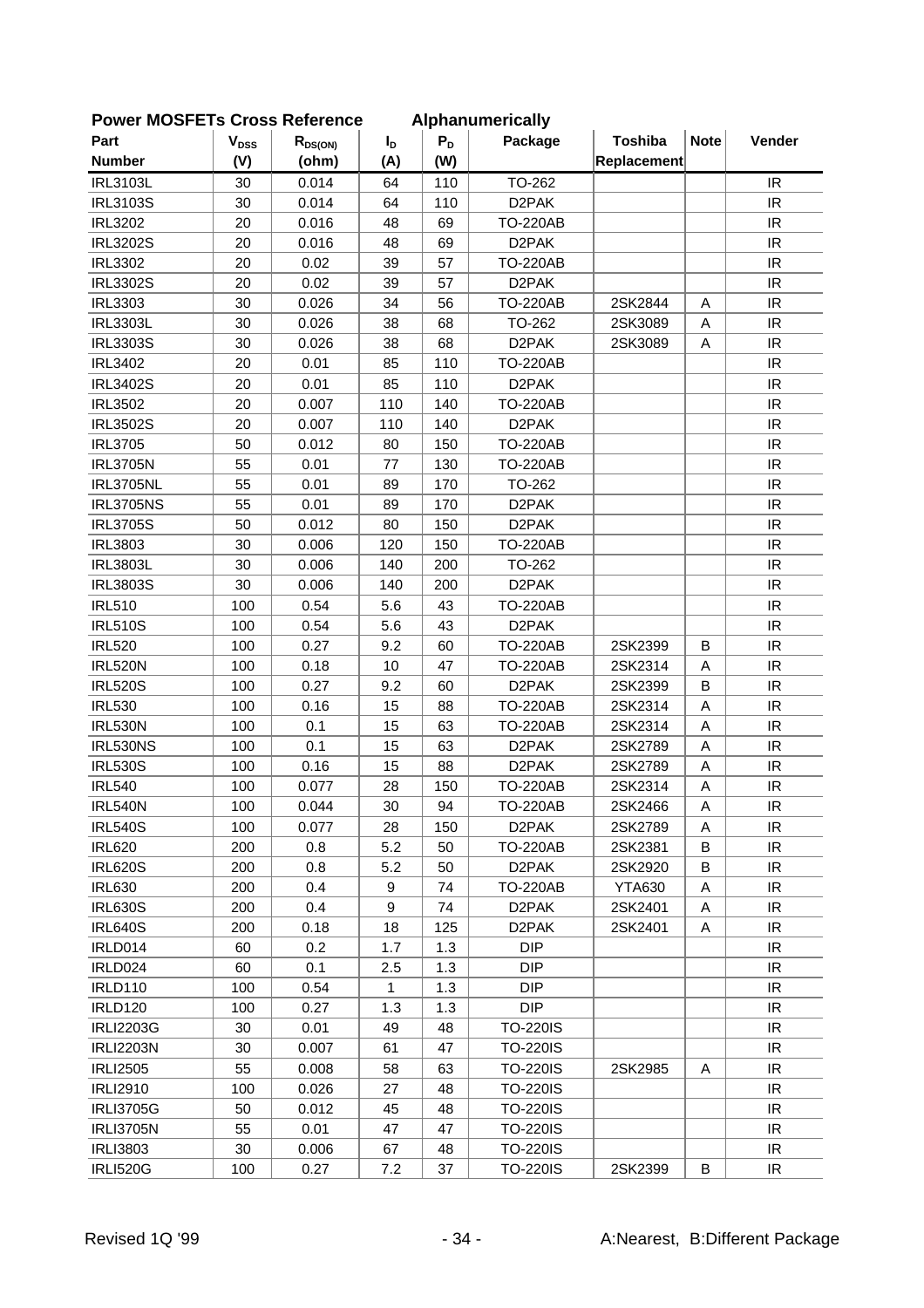| <b>FUWEI INCOFLIS CIUSS NEIEIEILE</b> |           |              |                  |       | <b>Alphanumencally</b> |                |             |                                   |
|---------------------------------------|-----------|--------------|------------------|-------|------------------------|----------------|-------------|-----------------------------------|
| Part                                  | $V_{DSS}$ | $R_{DS(ON)}$ | $I_{\mathsf{D}}$ | $P_D$ | Package                | <b>Toshiba</b> | <b>Note</b> | Vender                            |
| <b>Number</b>                         | (V)       | (ohm)        | (A)              | (W)   |                        | Replacement    |             |                                   |
| <b>IRLI520N</b>                       | 100       | 0.18         | 7.7              | 27    | <b>TO-220IS</b>        | 2SK2391        | A           | IR                                |
| <b>IRLI530G</b>                       | 100       | 0.16         | 9.7              | 42    | <b>TO-220IS</b>        | 2SK2391        | A           | <b>IR</b>                         |
| <b>IRLI530N</b>                       | 100       | 0.1          | 11               | 33    | <b>TO-220IS</b>        | 2SK2391        | Α           | IR                                |
| <b>IRLI540G</b>                       | 100       | 0.077        | 12               | 48    | <b>TO-220IS</b>        | 2SK2391        | Α           | $\ensuremath{\mathsf{IR}}\xspace$ |
| IRLI540N                              | 100       | 0.044        | 20               | 42    | <b>TO-220IS</b>        | 2SK2466        | B           | $\ensuremath{\mathsf{IR}}\xspace$ |
| IRLI620G                              | 200       | 0.8          | 4.1              | 30    | <b>TO-220IS</b>        | 2SK2381        | A           | IR                                |
| <b>IRLI630G</b>                       | 200       | 0.4          | 5.9              | 32    | <b>TO-220IS</b>        | 2SK2350        | Α           | IR                                |
| IRLI640G                              | 200       | 0.18         | 9.8              | 40    | <b>TO-220IS</b>        | YTAF640        | A           | IR                                |
| IRLIZ14G                              | 60        | 0.2          | 8                | 27    | <b>TO-220IS</b>        | 2SK2231        | B           | IR                                |
| IRLIZ24G                              | 60        | 0.1          | 14               | 37    | <b>TO-220IS</b>        | 2SK2232        | Α           | IR                                |
| IRLIZ24N                              | 55        | 0.06         | 14               | 26    | <b>TO-220IS</b>        | 2SK2232        | А           | $\ensuremath{\mathsf{IR}}\xspace$ |
| IRLIZ34G                              | 60        | 0.05         | 20               | 42    | <b>TO-220IS</b>        | 2SK2232        | Α           | IR                                |
| IRLIZ34N                              | 55        | 0.035        | 20               | 31    | <b>TO-220IS</b>        | 2SK2385        | Α           | IR                                |
| IRLIZ44G                              | 60        | 0.028        | 30               | 48    | <b>TO-220IS</b>        | 2SK2385        | A           | IR                                |
| IRLIZ44N                              | 55        | 0.022        | 28               | 38    | <b>TO-220IS</b>        | 2SK2312        | A           | IR                                |
| IRLL014                               | 60        | 0.2          | 2.7              | 3.1   | <b>SOT-223</b>         | 2SK2741        | A           | IR                                |
| IRLL014N                              | 55        | 0.14         | $\overline{c}$   | 2.1   | <b>SOT-223</b>         | 2SK2741        | Α           | $\ensuremath{\mathsf{IR}}\xspace$ |
| <b>IRLL110</b>                        | 100       | 0.54         | 1.5              | 3.1   | <b>SOT-223</b>         | 2SK2742        | Α           | IR                                |
| <b>IRLL2705</b>                       | 55        | 0.04         | 5.2              | 2.1   | <b>SOT-223</b>         |                |             | IR                                |
| <b>IRLL3303</b>                       | 30        | 0.031        | 6.5              | 2.1   | <b>SOT-223</b>         | 2SK2839        | Α           | IR                                |
| <b>IRLML2402</b>                      | 20        | 0.25         | 0.93             | 0.34  | Micro-3                |                |             | IR                                |
| <b>IRLML2803</b>                      | 30        | 0.25         | 0.91             | 0.34  | Micro-3                |                |             | IR                                |
| <b>IRLML5103</b>                      | $-30$     | 0.6          | 0.6              | 0.28  | Micro-3                |                |             | $\ensuremath{\mathsf{IR}}\xspace$ |
| <b>IRLML6302</b>                      | $-20$     | 0.6          | 0.61             | 0.28  | Micro-3                | SSM3J01F       |             | IR                                |
| <b>IRLMS1503</b>                      | 30        | 0.1          | 3.2              | 1.7   | MICRO6                 |                |             | IR                                |
| <b>IRLMS1902</b>                      | 20        | 0.1          | 3.2              | 1.7   | MICRO6                 |                |             | IR                                |
| <b>IRLMS5703</b>                      | $-30$     | 0.2          | $-2.3$           | 1.7   | MICRO6                 |                |             | <b>IR</b>                         |
| <b>IRLMS6702</b>                      | $-20$     | 0.2          | $-2.3$           | 1.7   | MICRO6                 |                |             | IR                                |
| IRLR014                               | 60        | 0.2          | 7.7              | 25    | D-PAK                  | 2SK2231        | Α           | $\ensuremath{\mathsf{IR}}\xspace$ |
| IRLR024                               | 60        | 0.1          | 14               | 42    | D-PAK                  | 2SK2232        | A           | $\ensuremath{\mathsf{IR}}\xspace$ |
| IRLR024N                              | 55        | 0.065        | 17               | 38    | D-PAK                  | 2SK2782        | Α           | IR                                |
| <b>IRLR110</b>                        | 100       | 0.54         | 4.3              | 25    | D-PAK                  | 2SK2201        | Α           | IR                                |
| <b>IRLR120</b>                        | 100       | 0.27         | 7.7              | 42    | D-PAK                  | 2SK2399        | A           | IR                                |
| IRLR120N                              | 100       | 0.185        | 11               | 39    | D-PAK                  | 2SK2399        | Α           | IR                                |
| <b>IRLR2703</b>                       | 30        | 0.045        | 22               | 38    | D-PAK                  |                |             | IR                                |
| <b>IRLR2705</b>                       | 55        | 0.04         | 24               | 46    | D-PAK                  |                |             | IR                                |
| <b>IRLR2905</b>                       | 55        | 0.027        | 36               | 69    | D-PAK                  |                |             | IR                                |
| <b>IRLR3103</b>                       | 30        | 0.019        | 46               | 69    | D-PAK                  |                |             | IR                                |
| <b>IRLR3303</b>                       | 30        | 0.031        | 33               | 57    | D-PAK                  |                |             | IR                                |
| <b>IRLR3410</b>                       | 100       | 0.1          | 15               | 52    | D-PAK                  |                |             | IR                                |
| IRLU014                               | 60        | 0.2          | 7.7              | 25    | I-PAK                  | 2SK2231        | Α           | IR                                |
| IRLU024                               | 60        | 0.1          | 14               | 42    | I-PAK                  | 2SK2782        | Α           | IR                                |
| IRLU024N                              | 55        | 0.065        | 17               | 38    | I-PAK                  | 2SK2782        | A           | IR.                               |
| <b>IRLU110</b>                        | 100       | 0.54         | 4.3              | 25    | I-PAK                  | 2SK2201        | Α           | IR.                               |
| <b>IRLU120</b>                        | 100       | 0.27         | 7.7              | 42    | I-PAK                  | 2SK2399        | Α           | IR                                |
| IRLU120N                              | 100       | 0.185        | 11               | 39    | I-PAK                  | 2SK2399        | Α           | IR                                |
| <b>IRLU2703</b>                       | 30        | 0.045        | 22               | 38    | I-PAK                  |                |             | IR                                |
| <b>IRLU2705</b>                       | 55        | 0.04         | 24               | 46    | I-PAK                  |                |             | IR                                |
|                                       |           |              |                  |       |                        |                |             |                                   |
| <b>IRLU2905</b>                       | 55        | 0.027        | 36               | 69    | I-PAK                  |                |             | IR                                |
| <b>IRLU3103</b>                       | 30        | 0.019        | 46               | 69    | I-PAK                  |                |             | $\ensuremath{\mathsf{IR}}\xspace$ |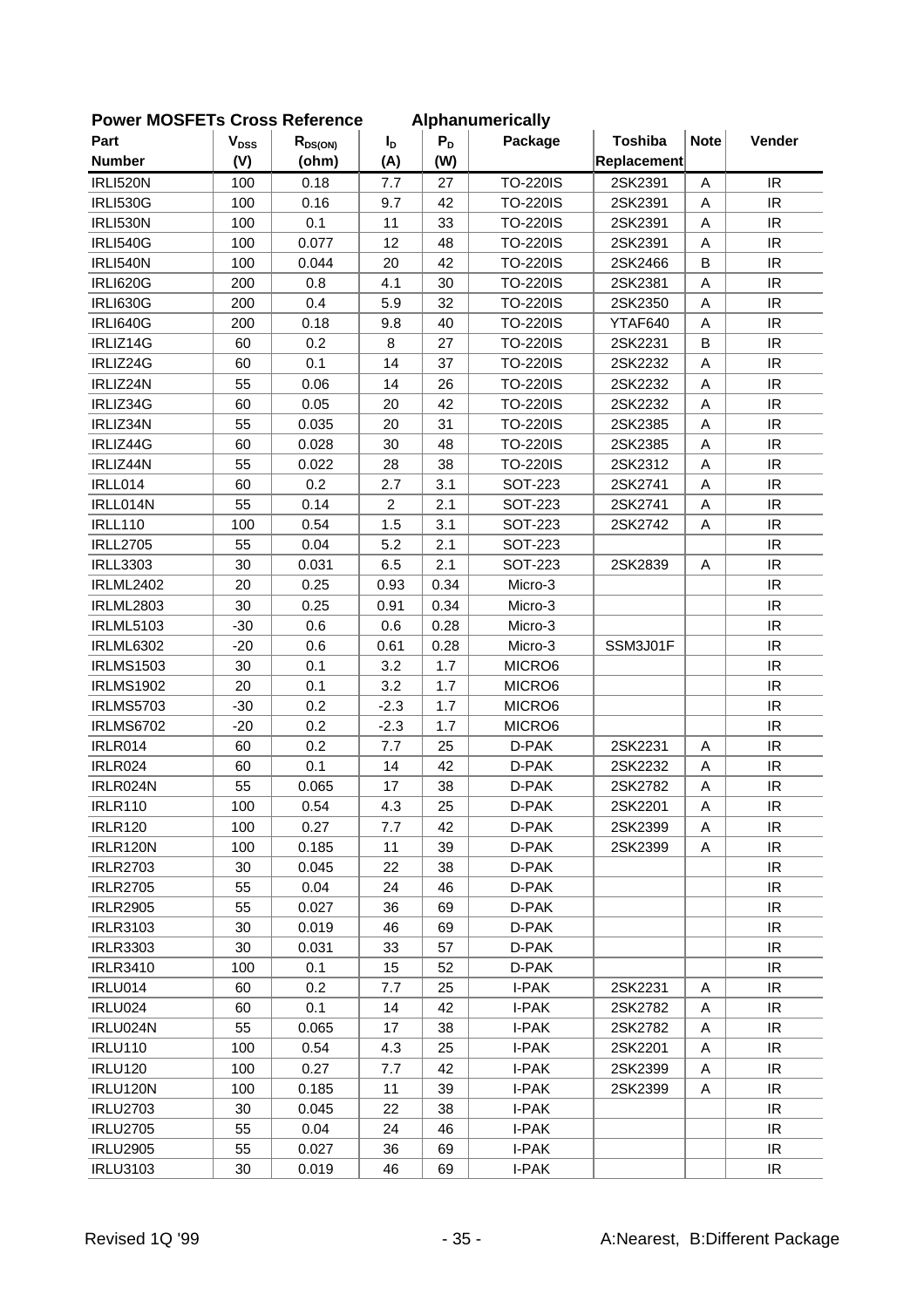| <b>PEI INCOLLIS CIUSS INCICICILLE</b> |                        |              |                |                | Alphanum Chually   |                 |             |                                   |
|---------------------------------------|------------------------|--------------|----------------|----------------|--------------------|-----------------|-------------|-----------------------------------|
| Part                                  | <b>V<sub>DSS</sub></b> | $R_{DS(ON)}$ | I <sub>D</sub> | $P_D$          | Package            | <b>Toshiba</b>  | <b>Note</b> | Vender                            |
| <b>Number</b>                         | (V)                    | (ohm)        | (A)            | (W)            |                    | Replacement     |             |                                   |
| <b>IRLU3303</b>                       | 30                     | 0.031        | 33             | 57             | I-PAK              |                 |             | <b>IR</b>                         |
| <b>IRLU3410</b>                       | 100                    | 0.1          | 15             | 52             | I-PAK              |                 |             | IR                                |
| IRLZ14                                | 60                     | 0.2          | 10             | 43             | <b>TO-220AB</b>    | 2SK2231         | B           | IR.                               |
| IRLZ14S                               | 60                     | 0.2          | 10             | 43             | D <sub>2</sub> PAK | 2SK2231         | B           | IR                                |
| IRLZ24                                | 60                     | 0.1          | 17             | 60             | <b>TO-220AB</b>    | 2SK2232         | B           | IR                                |
| IRLZ24N                               | 55                     | 0.06         | 18             | 45             | <b>TO-220AB</b>    | 2SK2232         | B           | IR                                |
| IRLZ24NL                              | 55                     | 0.06         | 18             | 45             | TO-262             | 2SK2311         | A           | IR                                |
| IRLZ24NS                              | 55                     | 0.06         | 18             | 45             | D <sub>2</sub> PAK | 2SK2311         | A           | IR                                |
| IRLZ24S                               | 60                     | 0.1          | 17             | 60             | D <sub>2</sub> PAK | 2SK2782         | B           | IR                                |
| IRLZ34                                | 60                     | 0.05         | 30             | 88             | <b>TO-220AB</b>    | 2SK2232         | B           | IR                                |
| IRLZ34N                               | 55                     | 0.035        | 27             | 56             | <b>TO-220AB</b>    | 2SK2385         | B           | $\ensuremath{\mathsf{IR}}\xspace$ |
| IRLZ34NL                              | 55                     | 0.035        | 30             | 68             | TO-262             | 2SK2266         | Α           | IR                                |
| IRLZ34NS                              | 55                     | 0.035        | 30             | 68             | D <sub>2</sub> PAK | 2SK2266         | Α           | IR                                |
| IRLZ34S                               | 60                     | 0.05         | 30             | 88             | D <sub>2</sub> PAK | 2SK2311         | A           | IR                                |
| IRLZ44                                | 60                     | 0.028        | 50             | 150            | <b>TO-220AB</b>    | 2SK2385         | B           | IR.                               |
| IRLZ44N                               | 55                     | 0.022        | 41             | 83             | <b>TO-220AB</b>    | 2SK2312         | B           | IR                                |
| IRLZ44NL                              | 55                     | 0.022        | 47             | 110            | TO-262             | 2SK2376         | A           | IR                                |
| IRLZ44NS                              | 55                     | 0.022        | 47             | 110            | D <sub>2</sub> PAK | 2SK2376         | Α           | $\ensuremath{\mathsf{IR}}\xspace$ |
| IRLZ44S                               | 60                     | 0.028        | 50             | 150            | D <sub>2</sub> PAK | 2SK2266         | Α           | IR                                |
| MLP1N06CL                             | 60                     | 0.75         | 1              |                | <b>TO-220AB</b>    |                 |             | Motorola                          |
| MLP2N06CL                             | 62                     | 0.4          | $\overline{2}$ |                | <b>TO-220AB</b>    |                 |             | Motorola                          |
| MMBF170                               | 60                     | 5            | 0.5            | 0.3            | <b>SOT-23</b>      |                 |             | Fairchild                         |
| MMDF1300R2                            | $25/-25$               | 0.1/0.21     | 2/2            |                | SOP-8(P&N)         |                 |             | Motorola                          |
| MMDF1N05E                             | 50                     | 0.18         | $\mathbf{1}$   |                | SOP-8(Dual)        | <b>TPC8205</b>  | Α           | Motorola                          |
| MMDF2C01HD                            | $20/-12$               | 0.045/0.18   | 5.2/3.4        |                | SOP-8(P&N)         |                 |             | Motorola                          |
| MMDF2C02E                             | $25/-25$               | 0.1/0.25     | 3.6/2.5        |                | SOP-8(P&N)         |                 |             | Motorola                          |
| MMDF2C02HD                            | $20/-20$               | 0.09/0.16    | $3.8/-3.3$     |                | SOP-8(P&N)         |                 |             | Motorola                          |
| MMDF2C03HD                            | $30/-30$               | 0.07/0.2     | $4.1/-3$       |                | SOP-8(P&N)         | <b>TPC8401</b>  | A           | Motorola                          |
| MMDF2N02E                             | 25                     | 0.1          | 3.6            |                | SOP-8(Dual)        |                 |             | Motorola                          |
| MMDF2N05Z                             | 50                     | 0.3          | $\overline{c}$ | 1.6            | SOP-8(Dual)        | <b>TPC8205</b>  | Α           | Motorola                          |
| MMDF2P01HD                            | $-12$                  | 0.18         | $-3.4$         |                | SOP-8(Dual)        |                 |             | Motorola                          |
| MMDF2P02E                             | $-25$                  | 0.25         | $-2.5$         |                | SOP-8(Dual)        | TPC8303         | A           | Motorola                          |
| MMDF2P02HD                            | $-20$                  | 0.16         | $-3.3$         |                | SOP-8(Dual)        | TPC8302         | Α           | Motorola                          |
| MMDF2P03HD                            | $-30$                  | 0.2          | -3             |                | SOP-8(Dual)        | <b>TPC8301</b>  | Α           | Motorola                          |
| MMDF3200*                             | 20                     | 0.02         |                |                | SOP-8(Dual)        | <b>TPC8204</b>  | Α           | Motorola                          |
| MMDF3200D                             | 20                     | 0.015        | 7.1            |                | SOP-8(Dual)        | <b>TPC8204</b>  | Α           | Motorola                          |
| MMDF3200Z                             | 20                     | 0.015        | 7.1            |                | SOP-8(Dual)        | <b>TPC8204</b>  | Α           | Motorola                          |
| MMDF3201*                             | 20                     | 0.015        | 7.1            |                | SOP-8(Dual)        | <b>TPC8204</b>  | Α           | Motorola                          |
| MMDF3207*                             | $-20$                  | 0.03         |                |                | SOP-8(Dual)        |                 |             | Motorola                          |
| MMDF3301*                             | $-30$                  | 0.04         |                |                | SOP-8(Dual)        | TPC8303         | Α           | Motorola                          |
| MMDF3303*                             | $30/-30$               | 0.025/0.04   |                |                | SOP-8(P&N)         | <b>TPC8401</b>  | Α           | Motorola                          |
| MMDF3304*                             | 30                     | 0.025        |                |                | SOP-8(Dual)        | <b>TPCT8203</b> | Α           | Motorola                          |
| MMDF3N02HD                            | 20                     | 0.09         | 3.8            |                | SOP-8(Dual)        | <b>TPC8202</b>  | Α           | Motorola                          |
| MMDF3N03HD                            | 30                     | 0.07         | 4.1            |                | SOP-8(Dual)        | <b>TPC8201</b>  | Α           | Motorola                          |
| MMDF3N04HD                            | 40                     | 0.08         | 3.4            | $\overline{c}$ | SOP-8(Dual)        |                 |             | Motorola                          |
| MMDF3N06HD                            | 60                     | 0.1          | 3.3            |                | SOP-8(Dual)        |                 |             | Motorola                          |
| MMDF4N01HD                            | 12                     | 0.1          | 4              |                | SOP-8(Dual)        |                 |             | Motorola                          |
| MMDF4N02Z                             | 20                     | 0.04         | 4.5            |                | SOP-8(Dual)        | <b>TPC8202</b>  | Α           | Motorola                          |
| MMDF5N02Z                             | 20                     | 0.04         | 5              |                | SOP-8(Dual)        | <b>TPC8202</b>  | Α           | Motorola                          |
| MMDF6N02HD                            | 20                     | 0.035        | 6              |                | SOP-8(Dual)        | <b>TPC8204</b>  | Α           | Motorola                          |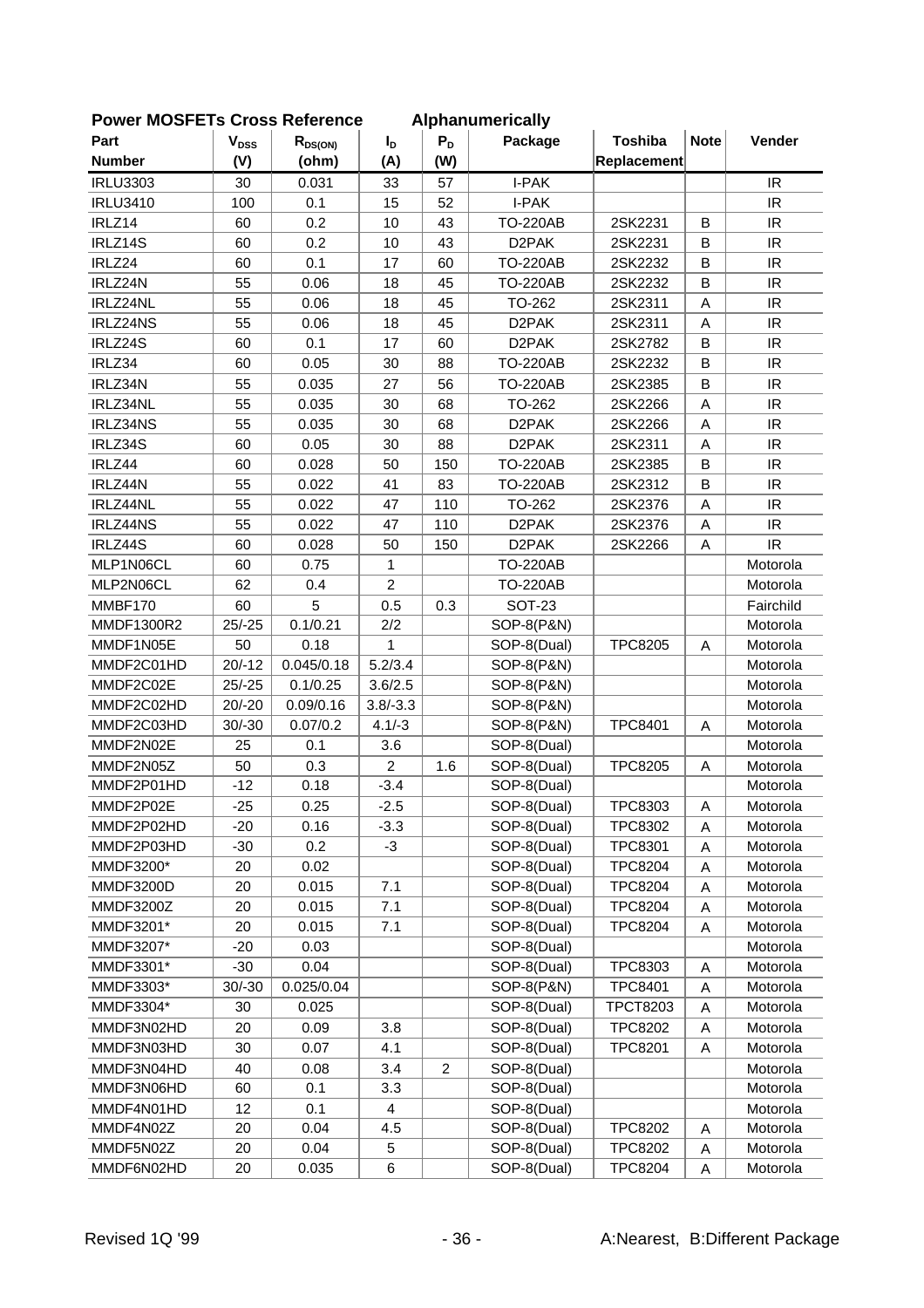| LOMEL MOOLLIS CLOSS VEIGLEICE |           |              |                  |       | Alphanum Chuany |                  |             |          |
|-------------------------------|-----------|--------------|------------------|-------|-----------------|------------------|-------------|----------|
| Part                          | $V_{DSS}$ | $R_{DS(ON)}$ | $I_{\text{D}}$   | $P_D$ | Package         | <b>Toshiba</b>   | <b>Note</b> | Vender   |
| <b>Number</b>                 | (V)       | (ohm)        | (A)              | (W)   |                 | Replacement      |             |          |
| MMFT1N10E                     | 100       | 0.3          | 1                |       | <b>SOT-223</b>  | 2SK2742          | A           | Motorola |
| <b>MMFT2955E</b>              | $-60$     | 0.3          | 1.2              |       | <b>SOT-223</b>  | 2SJ482           | A           | Motorola |
| MMFT2N02EL                    | 20        | 0.15         | $\overline{c}$   | 0.8   | SOT-223         | 2SK2839          | A           | Motorola |
| <b>MMFT3055E</b>              | 60        | 0.15         | 1.7              |       | <b>SOT-223</b>  | 2SK2741          | A           | Motorola |
| MMFT3055EL                    | 60        | 0.18         | 1.5              |       | <b>SOT-223</b>  | 2SK2741          | A           | Motorola |
| <b>MMFT3055V</b>              | 60        | 0.13         | 1.7              | 0.8   | SOT-223         | 2SK2741          | A           | Motorola |
| <b>MMFT3055VL</b>             | 60        | 0.14         | 1.5              | 0.8   | <b>SOT-223</b>  | 2SK2741          | A           | Motorola |
| MMSF10N02Z                    | 20        | 0.015        | 10.              |       | SOP-8(Single)   | <b>TPC8008</b>   | A           | Motorola |
| MMSF2P02E                     | $-20$     | 0.25         | $-2.5$           |       | SOP-8(Single)   |                  |             | Motorola |
| MMSF3203*                     | $-20$     | 0.02         |                  |       | SOP-8(Single)   |                  |             | Motorola |
| <b>MMSF3205</b>               | $-20$     | 0.015        | $-8.6$           |       | SOP-8(Single)   |                  |             | Motorola |
| <b>MMSF3207</b>               | $-20$     | 0.033        | $-4.8$           |       | SOP-8(Dual)     |                  |             | Motorola |
| <b>MMSF3300</b>               | 30        | 0.0125       |                  |       | SOP-8(Single)   | <b>TPC8007-H</b> | Α           | Motorola |
| MMSF3305*                     | $-30$     | 0.02         |                  |       | SOP-8(Single)   | TPC8106-H        | A           | Motorola |
| MMSF3P02HD                    | $-20$     | 0.075        | $-5.6$           |       | SOP-8(Single)   |                  |             | Motorola |
| MMSF3P03HD                    | $-30$     | 0.1          | $-4.6$           |       | SOP-8(Single)   | TPC8104-H        | A           | Motorola |
| MMSF4N01HD                    | 12        | 0.045        | $\overline{4}$   | 1.5   | SOP-8(Single)   |                  |             | Motorola |
| MMSF4P01HD                    | $-12$     | 0.08         | $-5.1$           |       | SOP-8(Single)   |                  |             | Motorola |
| MMSF5N02HD                    | 20        | 0.025        | 8.2              |       | SOP-8(Single)   | <b>TPC8008</b>   | Α           | Motorola |
| MMSF5N03HD                    | 30        | 0.04         | 6.5              |       | SOP-8(Single)   | <b>TPC8006-H</b> | A           | Motorola |
| MMSF5N03Z                     | 30        | 0.035        | 5                | 1.6   | SOP-8(Single)   | <b>TPC8001</b>   | A           | Motorola |
| MMSF6N01HD                    | 12        | 0.045        | 6                |       | SOP-8(Single)   |                  |             | Motorola |
| MMSF6N02Z                     | 20        | 0.022        | $6\phantom{1}6$  | 1.6   | SOP-8(Single)   | <b>TPC8001</b>   | A           | Motorola |
| MMSF7N02Z                     | 20        | 0.022        | $\overline{7}$   |       | SOP-8(Single)   | <b>TPC8008</b>   | A           | Motorola |
| MMSF7N03HD                    | 30        | 0.028        | 8.2              | 2.5   | SOP-8(Single)   | <b>TPC8006-H</b> | Α           | Motorola |
| MMSF7N03Z                     | 30        | 0.03         | 7.5              |       | SOP-8(Single)   | <b>TPC8006-H</b> | A           | Motorola |
| MPM3002                       | 100       | 0.4/0.15     | 8                |       | ICePAK(H-B)     |                  |             | Motorola |
| MPM3003                       | 60        | 0.28/0.15    | 10               |       | ICePAK(FULL)    |                  |             | Motorola |
| MPM3004                       | 60        | 0.28/0.15    | 10               |       | ICePAK(H-B)     |                  |             | Motorola |
| MPM3008                       | 60        | 0.15/0.04    | 16               |       | ICePAK(H-B)     |                  |             | Motorola |
| MPM3010                       | 60        | 0.15/0.15    | 12               |       | ICePAK(H-B)     |                  |             | Motorola |
| MPM3017                       | 60        | 0.15/0.04    | 25               |       | ICePAK(H-B)     |                  |             | Motorola |
| MTA1N60E                      | 600       | 3.8          | 1                |       | <b>TO-220IS</b> | 2SK3067          | A           | Motorola |
| <b>MTA2955E</b>               | -60       | 0.3          | 8                |       | <b>TO-220IS</b> | 2SJ438           | A           | Motorola |
| MTA2N60E                      | 600       | 2.2          | 2                |       | <b>TO-220IS</b> | 2SK2750          | Α           | Motorola |
| MTA3055E                      | 60        | 0.15         | $\boldsymbol{9}$ |       | <b>TO-220IS</b> | 2SK2231          | В           | Motorola |
| MTA30N06E                     | 60        | 0.025        | 30               |       | <b>TO-220IS</b> | 2SK2312          | Α           | Motorola |
| MTA4N40E                      | 400       | 1            | $\overline{4}$   |       | <b>TO-220IS</b> | 2SK2679          | Α           | Motorola |
| MTA4N50E                      | 500       | 1.5          | 4                |       | <b>TO-220IS</b> | 2SK2662          | Α           | Motorola |
| MTA4N60E                      | 600       | 1.2          | 4                |       | <b>TO-220IS</b> | 2SK2545          | Α           | Motorola |
| MTA5N50E                      | 500       | 0.8          | 5                |       | <b>TO-220IS</b> | 2SK2662          | Α           | Motorola |
| MTA6N40E                      | 400       | 0.55         | $\,6$            |       | <b>TO-220IS</b> | 2SK2952          | Α           | Motorola |
| MTA8N10E                      | 100       | 0.25         | 8                |       | <b>TO-220IS</b> | 2SK2399          | B           | Motorola |
| MTAJ10P10                     | $-100$    | 0.3          | 10               | 40    | <b>TO-220IS</b> | 2SJ438           | A           | Motorola |
| MTAJ15P06                     | -60       | 0.12         | 15               | 45    | <b>TO-220IS</b> | 2SJ304           | A           | Motorola |
| MTAJ23N06HDL                  | 60        | 0.03         | 23               | 40    | <b>TO-220IS</b> | 2SK2385          | Α           | Motorola |
| MTAJ25N06EL                   | 60        | 0.05         | 25               | 40    | <b>TO-220IS</b> | 2SK2232          | Α           | Motorola |
| MTAJ27N06E                    | 60        | 0.04         | 27               | 40    | <b>TO-220IS</b> | 2SK2385          | Α           | Motorola |
| MTAJ3055E                     | 60        | 0.15         | 10               | 30    | <b>TO-220IS</b> | 2SK2231          | B           | Motorola |
| MTAJ3055EL                    | 60        | 0.18         | 12               | 30    | <b>TO-220IS</b> | 2SK2231          | B           | Motorola |
|                               |           |              |                  |       |                 |                  |             |          |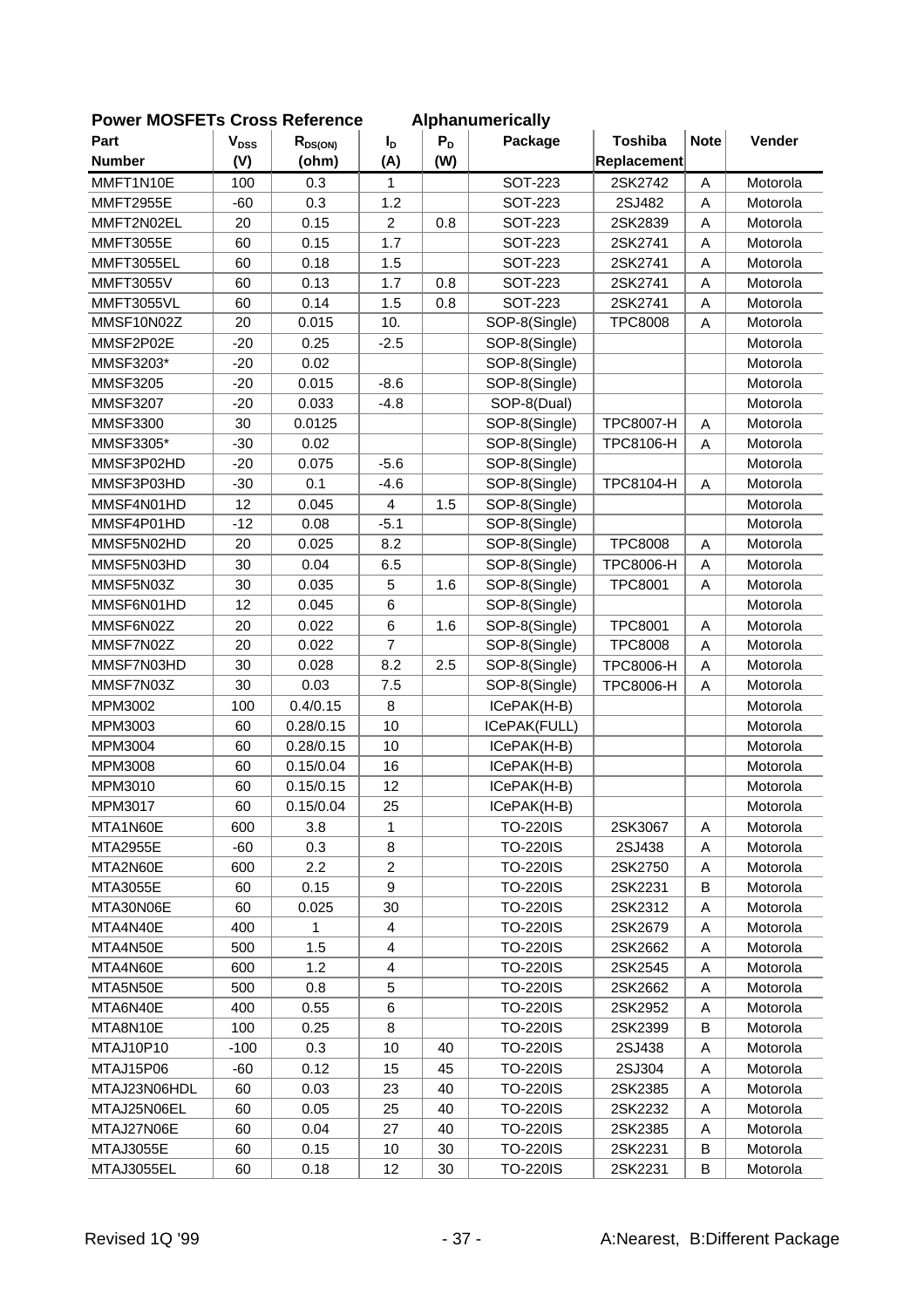| FUWEI MUJELIS UIUSS NEIEIEIIUE |           |                 |                |       | Alphanumchually     |                |             |          |
|--------------------------------|-----------|-----------------|----------------|-------|---------------------|----------------|-------------|----------|
| Part                           | $V_{DSS}$ | $R_{DS(ON)}$    | $I_{D}$        | $P_D$ | Package             | <b>Toshiba</b> | <b>Note</b> | Vender   |
| <b>Number</b>                  | (V)       | (ohm)           | (A)            | (W)   |                     | Replacement    |             |          |
| MTAJ30N06E                     | 60        | 0.028           | 30             | 50    | <b>TO-220IS</b>     | 2SK2385        | A           | Motorola |
| MTAJ30N06EL                    | 60        | 0.028           | 30             | 50    | <b>TO-220IS</b>     | 2SK2385        | A           | Motorola |
| MTAJ30N06HD                    | 60        | 0.021           | 30             | 35    | <b>TO-220IS</b>     | 2SK2312        | A           | Motorola |
| MTAJ8N10E                      | 100       | 0.25            | 8              | 35    | <b>TO-220IS</b>     | 2SK2399        | B           | Motorola |
| MTB10N40E                      | 400       | 0.55            | 10             |       | D <sub>2</sub> -PAK | 2SK2949        | A           | Motorola |
| MTB15N06E                      | 60        | 0.12            | 15             |       | D <sub>2</sub> -PAK | 2SK2782        | B           | Motorola |
| MTB15N06V                      | 60        | 0.12            | 15             |       | D <sub>2</sub> -PAK | 2SK2782        | B           | Motorola |
| MTB16N25E                      | 250       | 0.25            | 16             |       | D <sub>2</sub> -PAK | 2SK2598        | A           | Motorola |
| MTB1N100E                      | 1000      | 9               | 1              |       | D <sub>2</sub> -PAK | 2SK1930        | A           | Motorola |
| MTB20N20E                      | 200       | 0.16            | 20             |       | D <sub>2</sub> -PAK | 2SK2401        | A           | Motorola |
| MTB23P06E                      | $-60$     | 0.12            | 23             |       | D2-PAK              | 2SJ401         | A           | Motorola |
| MTB23P06V                      | $-60$     | 0.12            | 23             |       | D <sub>2</sub> -PAK | 2SJ401         | A           | Motorola |
| MTB2N40E                       | 400       | 3.5             | $\overline{c}$ |       | D2-PAK              | 2SK2838        | A           | Motorola |
| MTB2N60E                       | 600       | 4.16            | $\overline{c}$ |       | D2-PAK              | 2SK2865        | B           | Motorola |
| MTB2P50E                       | $-500$    | 6               | $\overline{2}$ |       | D <sub>2</sub> -PAK |                |             | Motorola |
| MTB30N06EL                     | 60        | 0.05            | 30             |       | D2-PAK              | 2SK2311        | A           | Motorola |
| MTB30N06VL                     | 60        | 0.05            | 30             |       | D <sub>2</sub> -PAK | 2SK2311        | A           | Motorola |
| MTB30P06V                      | $-60$     | 0.08            | 30             |       | D <sub>2</sub> -PAK | 2SJ401         | Α           | Motorola |
| MTB33N10E                      | 100       | 0.06            | 33             |       | D <sub>2</sub> -PAK | 2SK2466        | B           | Motorola |
| MTB35N06ZL                     | 60        | 0.026           | 35             |       | D <sub>2</sub> -PAK | 2SK2266        | A           | Motorola |
| MTB36N06E                      | 60        | 0.04            | 36             |       | D <sub>2</sub> -PAK | 2SK2311        | A           | Motorola |
| MTB36N06V                      | 60        | 0.04            | 32             |       | D2-PAK              | 2SK2311        | A           | Motorola |
| MTB3N100E                      | 1000      | 4               | 3              |       | D <sub>2</sub> -PAK | 2SK1930        | A           | Motorola |
| MTB3N120E                      | 1200      | 5               | 3              |       | D <sub>2</sub> -PAK |                |             | Motorola |
| MTB4N80E                       | 800       | 3               | $\overline{4}$ |       | D <sub>2</sub> -PAK | 2SK2883        | Α           | Motorola |
| MTB50N06E                      | 60        | 0.025           | 50             |       | D <sub>2</sub> -PAK | 2SK2376        | A           | Motorola |
| MTB50N06EL                     | 60        | 0.028           | 50             |       | D2-PAK              | 2SK2266        | A           | Motorola |
| MTB50N06V                      | 60        | 0.028           | 42             |       | D <sub>2</sub> -PAK | 2SK2266        | A           | Motorola |
| MTB50N06VL                     | 60        | 0.032           | 42             |       | D <sub>2</sub> -PAK | 2SK2266        | A           | Motorola |
| MTB50P03HDL                    | $-30$     | 0.03            | 50             |       | D <sub>2</sub> -PAK |                |             | Motorola |
| MTB52N06VL                     | 60        | 0.024           | 52             |       | D <sub>2</sub> -PAK | 2SK2376        | Α           | Motorola |
| MTB55N06Z                      | 60        | 0.018           | 55             |       | D2-PAK              | 2SK2376        | A           | Motorola |
| MTB56N06V                      | 60        | 0.022           | 52             |       | D <sub>2</sub> -PAK | 2SK2376        | A           | Motorola |
| MTB60N06HD                     | 60        | 0.014           | 60             |       | D <sub>2</sub> -PAK | 2SK2376        | A           | Motorola |
| MTB6N60E                       | 600       | 1.2             | 6              |       | D <sub>2</sub> -PAK | 2SK2777        | Α           | Motorola |
| MTB75N03HDL                    | 30        | 0.007           | 75             |       | D <sub>2</sub> -PAK |                |             | Motorola |
| MTB75N05HD                     | 50        | 0.0095          | 75             |       | D <sub>2</sub> -PAK | 2SK2986        | Α           | Motorola |
| MTB75N06HD                     | 60        | 0.01            | 75             |       | D <sub>2</sub> -PAK | 2SK2986        | A           | Motorola |
| MTB8N50E                       | 500       | 0.8             | 8              |       | D <sub>2</sub> -PAK | 2SK2776        | Α           | Motorola |
| MTB9N25E                       | 250       | 0.5             | 9              |       | D <sub>2</sub> -PAK |                |             | Motorola |
| MTD10N05E                      | 50        | 0.1             | 10             |       | D-PAK               | 2SK2614        | Α           | Motorola |
|                                |           |                 |                |       |                     |                |             |          |
| MTD10N10EL                     | 100       | 0.22            | 10             |       | D-PAK               | 2SK2399        | Α           | Motorola |
| MTD12N06EZL                    | 60        | 0.18            | 12             |       | D-PAK               | 2SK2231        | A           | Motorola |
| MTD14N10E                      | 100       |                 | 14             |       | D-PAK               |                |             | Motorola |
| MTD15N06V                      | 60        | 0.12            | 15             |       | D-PAK               | 2SK2782        | A           | Motorola |
| MTD15N06VL                     | 60        | 0.085           | 15             |       | D-PAK               | 2SK2782        | Α           | Motorola |
| MTD1N50E                       | 500       | 5               | 1              |       | D-PAK               | 2SK2865        | Α           | Motorola |
| MTD1N60E                       | 600       | 8               | 1              |       | D-PAK               | 2SK2865        | Α           | Motorola |
| MTD1N80E                       | 800       | 12 <sup>°</sup> | 1              |       | D-PAK               | 2SK2997        | A           | Motorola |
| MTD1P50E                       | $-500$    | 15              | $\mathbf{1}$   |       | D-PAK               |                |             | Motorola |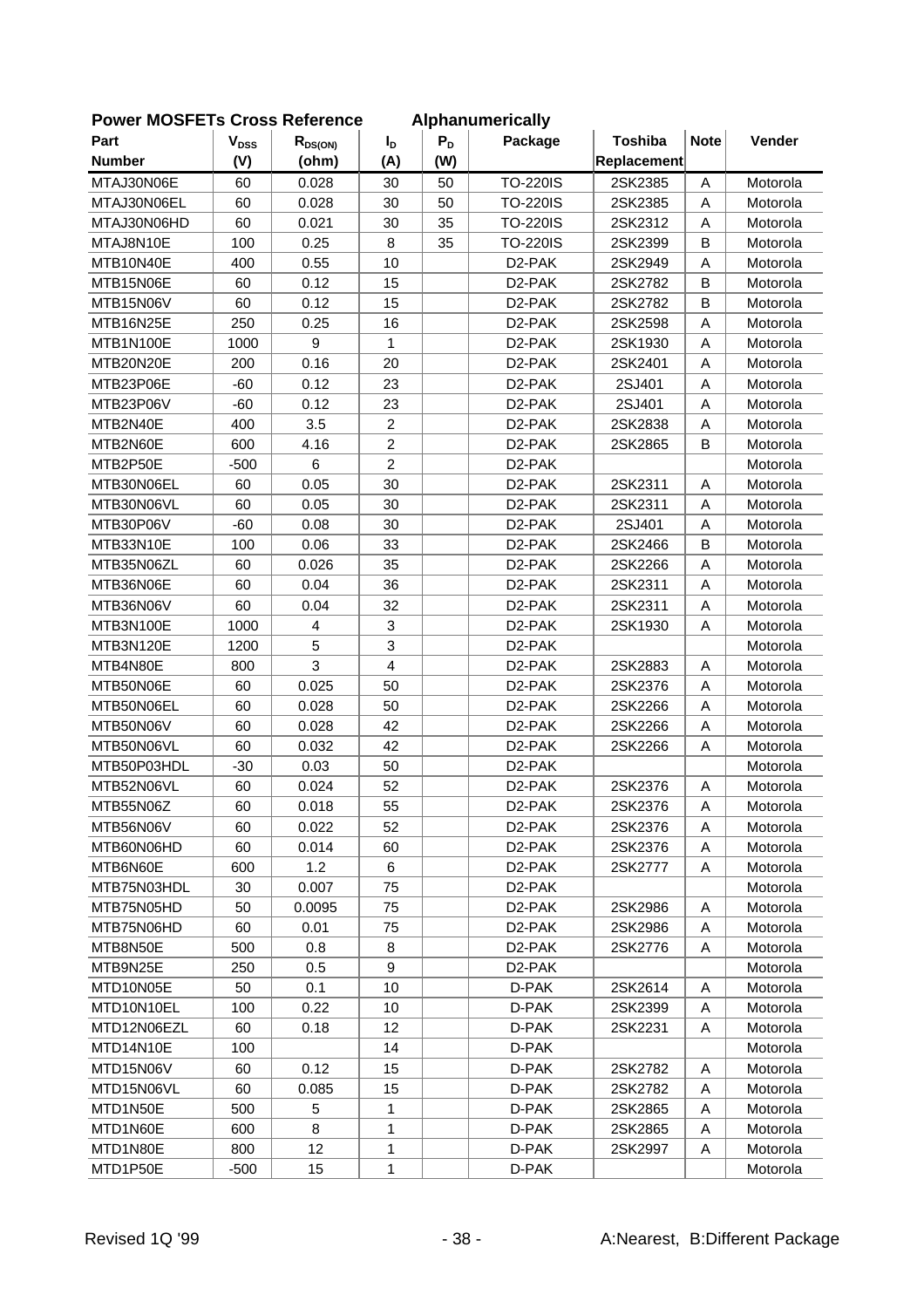| <b>FUWEI INIUSFETS UTUSS REIBIBILG</b> |                           |              |                 |       | Alphanumencally |                |             |          |
|----------------------------------------|---------------------------|--------------|-----------------|-------|-----------------|----------------|-------------|----------|
| Part                                   | $\mathbf{V}_{\text{DSS}}$ | $R_{DS(ON)}$ | $I_{\text{D}}$  | $P_D$ | Package         | <b>Toshiba</b> | <b>Note</b> | Vender   |
| <b>Number</b>                          | (V)                       | (ohm)        | (A)             | (W)   |                 | Replacement    |             |          |
| MTD20N03HDL                            | 30                        | 0.035        | 20              |       | D-PAK           | 2SK2614        | A           | Motorola |
| MTD20N06HD                             | 60                        | 0.045        | 20              |       | D-PAK           |                |             | Motorola |
| MTD20N06HDL                            | 60                        | 0.045        | 20              |       | D-PAK           |                |             | Motorola |
| MTD20N06V                              | 60                        | 0.08         | 20              |       | D-PAK           | 2SK2782        | A           | Motorola |
| MTD20P03HDL                            | $-30$                     | 0.099        | 19              |       | D-PAK           | 2SJ401         |             | Motorola |
| MTD20P06HDL                            | $-60$                     | 0.15         | 15              |       | D-PAK           | 2SJ377         | Α           | Motorola |
| MTD2955E                               | $-60$                     | 0.3          | 12              |       | D-PAK           | 2SJ312         | $\sf B$     | Motorola |
| MTD2955V                               | $-60$                     | 0.3          | 12              |       | D-PAK           | 2SJ377         | A           | Motorola |
| MTD2N40E                               | 400                       | 3.5          | $\overline{2}$  |       | D-PAK           |                |             | Motorola |
| MTD2N50E                               | 500                       | 3.6          | $\overline{2}$  |       | D-PAK           | 2SK2599        | B           | Motorola |
| MTD3055E                               | 60                        | 0.15         | 8               |       | D-PAK           | 2SK2231        | A           | Motorola |
| <b>MTD3055EL</b>                       | 60                        | 0.18         | 12              |       | D-PAK           | 2SK2231        | A           | Motorola |
| MTD3055V                               | 60                        | 0.15         | 8               |       | D-PAK           | 2SK2231        | A           | Motorola |
| MTD3055VL                              | 60                        | 0.18         | 12              |       | D-PAK           | 2SK2231        | A           | Motorola |
| MTD3N20E                               | 200                       | 1.5          | 3               |       | D-PAK           | 2SK2920        | A           | Motorola |
| MTD3N25E                               | 250                       | 1.4          | 3               |       | D-PAK           |                |             | Motorola |
| MTD4N20                                | 200                       | 0.7          | $\overline{4}$  |       | D-PAK           | 2SK2920        | A           | Motorola |
| MTD4N20E                               | 200                       | 1.2          | $\overline{4}$  |       | D-PAK           | 2SK2920        | A           | Motorola |
| MTD5N25E                               | 250                       | 1            | 5               |       | D-PAK           |                |             | Motorola |
| MTD5P06E                               | $-60$                     | 0.55         | 5               |       | D-PAK           | 2SJ377         | A           | Motorola |
| MTD5P06V                               | $-60$                     | 0.45         | 5               |       | D-PAK           | 2SJ377         | A           | Motorola |
| MTD6N10E                               | 100                       | 0.4          | 6               |       | D-PAK           | 2SK2201        | A           | Motorola |
| MTD6N15                                | 150                       | 0.3          | $\,6$           |       | D-PAK           |                |             | Motorola |
| MTD6N20E                               | 200                       | 0.7          | $6\phantom{1}6$ |       | D-PAK           | 2SK2920        | A           | Motorola |
| MTD6P10E                               | $-100$                    | 0.66         | 6               |       | D-PAK           |                |             | Motorola |
| MTD8N06E                               | 60                        | 0.12         | 8               |       | D-PAK           | 2SK2782        | A           | Motorola |
| MTD9N10E                               | 100                       | 0.25         | 9               |       | D-PAK           | 2SK2399        | A           | Motorola |
| MTDF1N02HD                             | 20                        | 0.135        | 1.5             |       | Micro-8(DUAL)   |                |             | Motorola |
| MTDF1N03HD                             | 30                        | 0.135        | 1.5             |       | Micro-8(DUAL)   |                |             | Motorola |
| MTDF1P02HD                             | $-20$                     | 0.175        | $-1.3$          |       | Micro-8(Dual)   |                |             | Motorola |
| MTE125N20E                             | 200                       | 0.015        | 125             |       | <b>ISOTOP</b>   |                |             | Motorola |
| MTE215N10E                             | 100                       | 0.0055       | 215             |       | <b>ISOTOP</b>   |                |             | Motorola |
| MTE30N50E                              | 500                       | 0.15         | 30              | 250   | <b>ISOTOP</b>   |                |             | Motorola |
| MTE53N50E                              | 500                       | 0.08         | 53              |       | <b>ISOTOP</b>   |                |             | Motorola |
| MTM12P10                               | $-100$                    | 0.3          | 12              |       | TO-3(METAL)     |                |             | Motorola |
| MTM15N40E                              | 400                       | 0.3          | 15              |       | TO-3(METAL)     |                |             | Motorola |
| MTP10N10E                              | 100                       | 0.25         | 10              |       | <b>TO-220AB</b> | 2SK2399        | B           | Motorola |
| MTP10N10EL                             | 100                       | 0.22         | 10              | 40    | <b>TO-220AB</b> | 2SK2399        | B           | Motorola |
| MTP10N15                               | 150                       | 0.3          | 10              |       | <b>TO-220AB</b> | 2SK2382        | B           | Motorola |
| MTP10N40E                              | 400                       | 0.55         | 10              |       | <b>TO-220AB</b> | 2SK2841        | Α           | Motorola |
| MTP12N10E                              | 100                       | 0.16         | 12              |       | <b>TO-220AB</b> | 2SK2314        | Α           | Motorola |
| MTP12N20                               | 200                       | 0.35         | 12              |       | <b>TO-220AB</b> | 2SK2382        | B           | Motorola |
| MTP12P06                               | -60                       | 0.3          | 12              |       | <b>TO-220AB</b> | 2SJ304         | B           | Motorola |
| MTP12P10                               | $-100$                    | 0.3          | 12              |       | <b>TO-220AB</b> | 2SJ380         | B           | Motorola |
| MTP13P06V                              | -60                       | 0.2          | 13              |       | <b>TO-220AB</b> | 2SJ438         | $\sf B$     | Motorola |
| MTP15N05E                              | 50                        | 0.1          | 15              |       | <b>TO-220AB</b> | 2SK2507        | В           | Motorola |
| MTP15N05EL                             | 50                        | 0.1          | 15              |       | <b>TO-220AB</b> | 2SK2507        | B           | Motorola |
| MTP15N06E                              | 60                        | 0.12         | 15              |       | <b>TO-220AB</b> | 2SK2232        | В           | Motorola |
| MTP15N06V                              | 60                        | 0.12         | 15              |       | <b>TO-220AB</b> | 2SK2232        | B           | Motorola |
| MTP15N06VL                             | 60                        | 0.085        | 15              | 60    | <b>TO-220AB</b> | 2SK2232        | B           | Motorola |
|                                        |                           |              |                 |       |                 |                |             |          |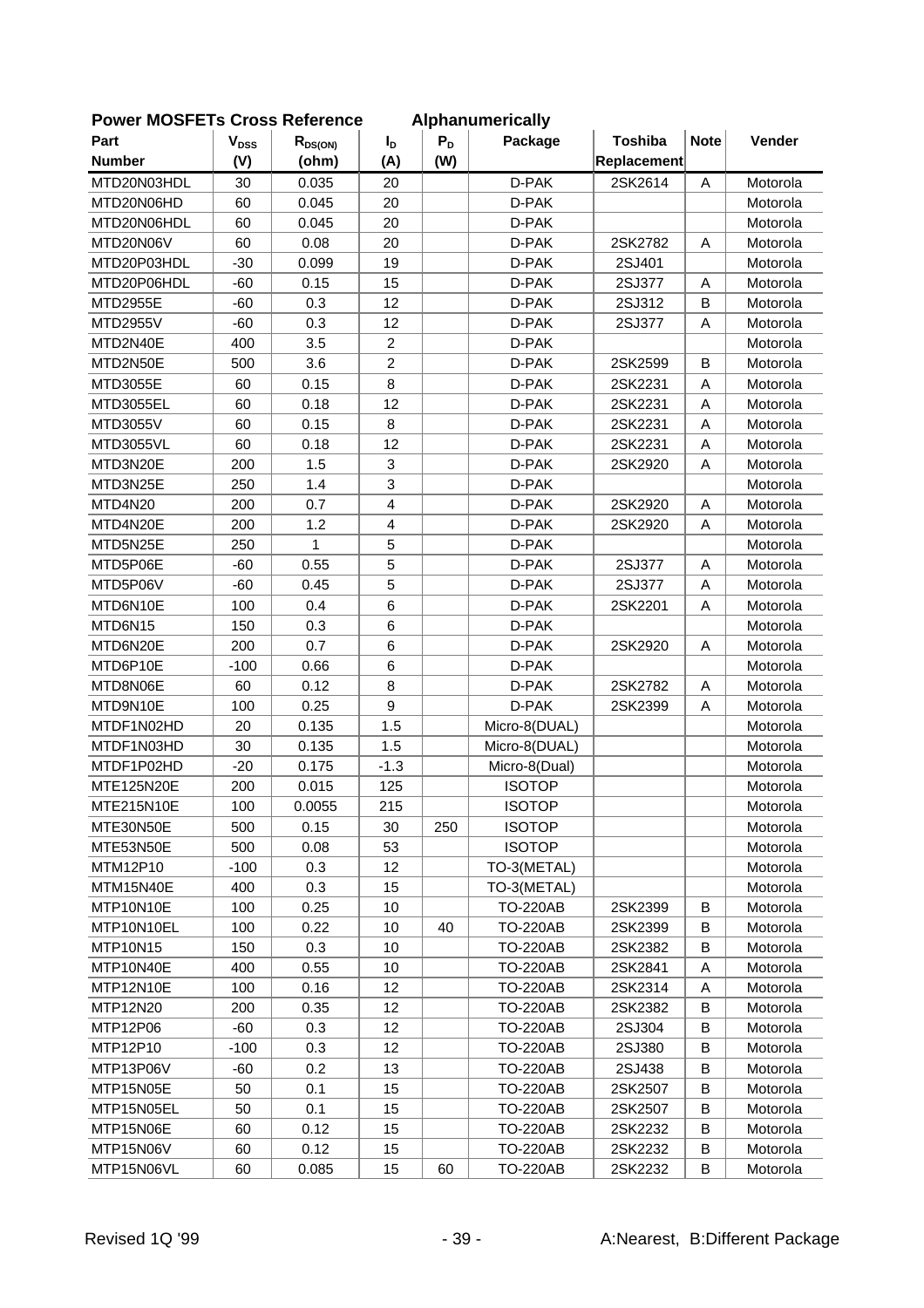| י ויוטשו וס      |                        | <b>OLOSS IVEIGIGILG</b> |                |       | Alphanumchoally |                |             |          |
|------------------|------------------------|-------------------------|----------------|-------|-----------------|----------------|-------------|----------|
| Part             | <b>V<sub>DSS</sub></b> | $R_{DS(ON)}$            | $I_{\text{D}}$ | $P_D$ | Package         | <b>Toshiba</b> | <b>Note</b> | Vender   |
| <b>Number</b>    | (V)                    | (ohm)                   | (A)            | (W)   |                 | Replacement    |             |          |
| MTP15N15         | 150                    | 0.25                    | 15             |       | <b>TO-220AB</b> | 2SK2382        | B           | Motorola |
| MTP16N25E        | 250                    | 0.25                    | 16             | 125   | <b>TO-220AB</b> | 2SK2508        | B           | Motorola |
| MTP16P06V        | $-60$                  | 0.16                    | 17             |       | <b>TO-220AB</b> | 2SJ349         | B           | Motorola |
| MTP1N100E        | 1000                   | 9                       | 1              |       | <b>TO-220AB</b> | 2SK1119        | A           | Motorola |
| MTP1N50E         | 500                    | 5                       | 1              |       | <b>TO-220AB</b> | 2SK2661        | A           | Motorola |
| MTP1N60E         | 600                    | 8                       | 1              |       | <b>TO-220AB</b> | 2SK3067        | B           | Motorola |
| MTP1N80E         | 800                    | 12                      | $\mathbf{1}$   | 48    | <b>TO-220AB</b> | 2SK2997        | B           | Motorola |
| MTP20N06         | 60                     | 0.085                   | 20             |       | <b>TO-220AB</b> | 2SK2232        | B           | Motorola |
| MTP20N06V        | 60                     | 0.085                   | 20             |       | <b>TO-220AB</b> | 2SK2232        | B           | Motorola |
| MTP20N20E        | 200                    | 0.16                    | 20             |       | <b>TO-220AB</b> | 2SK2382        | B           | Motorola |
| MTP23P06         | $-60$                  | 0.12                    | 23             |       | <b>TO-220AB</b> | 2SJ349         | B           | Motorola |
| MTP23P06V        | $-60$                  | 0.12                    | 23             | 125   | <b>TO-220AB</b> | 2SJ349         | B           | Motorola |
| MTP25N06V        | 60                     | 0.06                    | 25             |       | <b>TO-220AB</b> | 2SK2232        | $\sf B$     | Motorola |
| MTP25P06V        | $-60$                  | 0.09                    | 25             |       | <b>TO-220AB</b> | 2SJ349         | B           | Motorola |
| MTP27N10E        | 100                    | 0.07                    | 27             | 125   | <b>TO-220AB</b> | 2SK2314        | A           | Motorola |
| <b>MTP2955E</b>  | $-60$                  | 0.3                     | 12             |       | <b>TO-220AB</b> | 2SJ438         | B           | Motorola |
| MTP2955V         | $-60$                  | 0.3                     | 10             |       | <b>TO-220AB</b> | 2SJ438         | B           | Motorola |
| MTP2N20          | 200                    | 1.8                     | $\overline{c}$ |       | <b>TO-220AB</b> | 2SK2381        | B           | Motorola |
| MTP2N40E         | 400                    | 3.5                     | $\overline{c}$ |       | <b>TO-220AB</b> | 2SK2679        | B           | Motorola |
| MTP2N50E         | 500                    | 3.6                     | $\overline{2}$ |       | <b>TO-220AB</b> | 2SK2862        | B           | Motorola |
| MTP2N60E         | 600                    | 3.8                     | $\overline{c}$ |       | <b>TO-220AB</b> | 2SK3085        | A           | Motorola |
| MTP2P50E         | $-500$                 | 6                       | $\overline{c}$ |       | <b>TO-220AB</b> |                |             | Motorola |
| MTP3055E         | 60                     | 0.15                    | 12             |       | <b>TO-220AB</b> | 2SK2231        | B           | Motorola |
| MTP3055EL        | 60                     | 0.18                    | 12             |       | <b>TO-220AB</b> | 2SK2231        | B           | Motorola |
| MTP3055V         | 60                     | 0.15                    | 12             |       | <b>TO-220AB</b> | 2SK2231        | В           | Motorola |
| <b>MTP3055VL</b> | 60                     | 0.18                    | 12             | 48    | <b>TO-220AB</b> | 2SK2231        | $\sf B$     | Motorola |
| MTP30N06EL       | 60                     | 0.05                    | 30             |       | <b>TO-220AB</b> | 2SK2232        | B           | Motorola |
| MTP30N06VL       | 60                     | 0.05                    | 30             | 90    | <b>TO-220AB</b> | 2SK2232        | B           | Motorola |
| MTP30P06V        | $-60$                  | 0.06                    | 34             |       | <b>TO-220AB</b> | 2SJ349         | B           | Motorola |
| MTP33N10E        | 100                    | 0.06                    | 33             |       | <b>TO-220AB</b> | 2SK2466        | B           | Motorola |
| MTP35N06ZL       | 60                     | 0.026                   | 35             | 94    | <b>TO-220AB</b> | 2SK2385        | B           | Motorola |
| MTP36N06E        | 60                     | 0.04                    | 36             |       | <b>TO-220AB</b> | 2SK2385        | B           | Motorola |
| MTP36N06V        | 60                     | 0.04                    | 32             |       | <b>TO-220AB</b> | 2SK2385        | B           | Motorola |
| MTP3N100E        | 1000                   | 4                       | 3              |       | <b>TO-220AB</b> | 2SK1119        | Α           | Motorola |
| MTP3N120E        | 1200                   | 5                       | 1.5            |       | <b>TO-220AB</b> |                |             | Motorola |
| MTP3N25E         | 250                    | 1.4                     | 3              |       | <b>TO-220AB</b> | 2SK2840        | B           | Motorola |
| MTP3N50E         | 500                    | 3                       | 3              |       | <b>TO-220AB</b> | 2SK2862        | B           | Motorola |
| MTP3N60E         | 600                    | 2.2                     | 3              |       | <b>TO-220AB</b> | 2SK3085        | A           | Motorola |
| MTP4N40E         | 400                    | 1.8                     | $\overline{4}$ |       | <b>TO-220AB</b> | 2SK2679        | B           | Motorola |
| MTP4N50E         | 500                    | 1.5                     | $\overline{4}$ |       | <b>TO-220AB</b> | 2SK2661        | Α           | Motorola |
| MTP4N80E         | 800                    | 3                       | $\overline{4}$ |       | <b>TO-220AB</b> | 2SK2603        | Α           | Motorola |
| MTP50N05E        | 50                     | 0.028                   | 50             |       | <b>TO-220AB</b> | 2SK2886        | B           | Motorola |
| MTP50N06E        | 60                     | 0.025                   | 50             |       | <b>TO-220AB</b> | 2SK2312        | В           | Motorola |
| MTP50N06EL       | 60                     | 0.028                   | 50             |       | <b>TO-220AB</b> | 2SK2385        | B           | Motorola |
| MTP50N06V        | 60                     | 0.028                   | 45             |       | <b>TO-220AB</b> | 2SK2385        | B           | Motorola |
| MTP50N06VL       | 60                     | 0.032                   | 42             | 150   | <b>TO-220AB</b> | 2SK2385        | B           | Motorola |
| MTP50P03HDL      | $-30$                  | 0.03                    | 50             |       | <b>TO-220AB</b> |                |             | Motorola |
| MTP52N06V        | 60                     | 0.022                   | 52             | 150   | <b>TO-220AB</b> | 2SK2312        | B           | Motorola |
| MTP52N06VL       | 60                     | 0.024                   | 52             | 150   | <b>TO-220AB</b> | 2SK2312        | B           | Motorola |
| MTP55N06Z        | 60                     | 0.018                   | 55             | 136   | <b>TO-220AB</b> | 2SK2312        | В           | Motorola |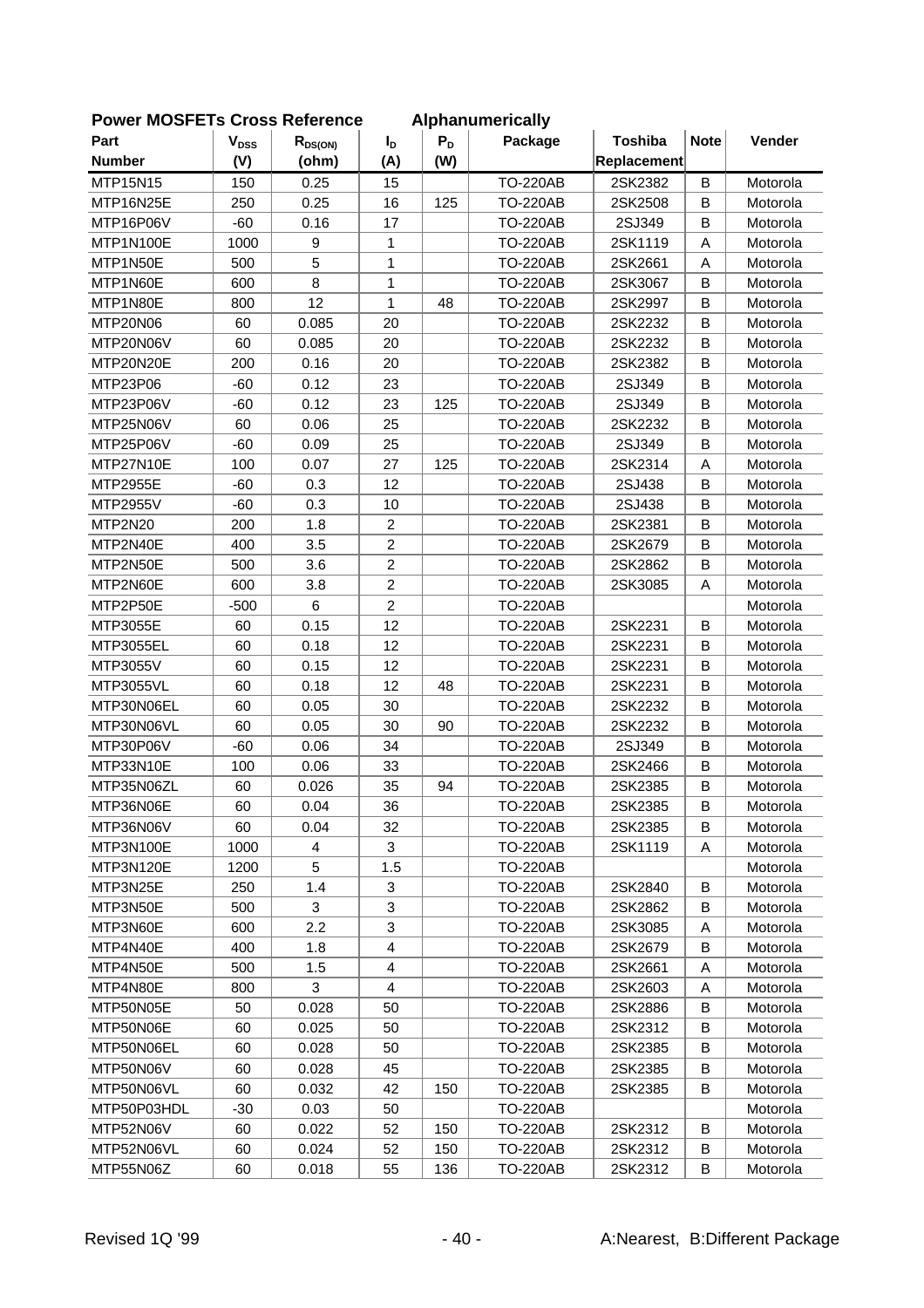| <b>FOWEI INCOFETS CLOSS REIGIGILGE</b> |                           |              |                |       | Alphanumencally |                |             |          |
|----------------------------------------|---------------------------|--------------|----------------|-------|-----------------|----------------|-------------|----------|
| Part                                   | $\mathbf{V}_{\text{DSS}}$ | $R_{DS(ON)}$ | $I_D$          | $P_D$ | Package         | <b>Toshiba</b> | <b>Note</b> | Vender   |
| <b>Number</b>                          | (V)                       | (ohm)        | (A)            | (W)   |                 | Replacement    |             |          |
| MTP5N40E                               | 400                       | 1            | 5              |       | <b>TO-220AB</b> | 2SK2679        | $\sf B$     | Motorola |
| MTP5P06V                               | $-60$                     | 0.45         | 5              | 40    | <b>TO-220AB</b> | 2SJ438         | B           | Motorola |
| MTP5P25                                | $-250$                    | 3            | 5              |       | <b>TO-220AB</b> | 2SJ512         | B           | Motorola |
| MTP60N06HD                             | 60                        | 0.014        | 60             |       | <b>TO-220AB</b> | 2SK2312        | B           | Motorola |
| MTP6N10                                | 100                       | 0.8          | 6              |       | <b>TO-220AB</b> |                |             | Motorola |
| MTP6N60E                               | 600                       | 1.2          | 6              |       | <b>TO-220AB</b> | 2SK2544        | Α           | Motorola |
| MTP6P20E                               | $-200$                    | 1            | $\,6$          |       | <b>TO-220AB</b> | 2SJ407         | B           | Motorola |
| MTP75N03HDL                            | 30                        | 0.007        | 75             |       | <b>TO-220AB</b> |                |             | Motorola |
| MTP75N05HD                             | 50                        | 0.0095       | 75             |       | <b>TO-220AB</b> | 2SK2985        | B           | Motorola |
| MTP75N06HD                             | 60                        | 0.01         | 75             |       | <b>TO-220AB</b> | 2SK2985        | B           | Motorola |
| MTP7N20                                | 200                       | 0.7          | $\overline{7}$ |       | <b>TO-220AB</b> | 2SK2381        | B           | Motorola |
| MTP7N20E                               | 250                       | 0.7          | $\overline{7}$ | 75    | <b>TO-220AB</b> | 2SK2914        | A           | Motorola |
| MTP7P06                                | $-60$                     | 0.6          | $\overline{7}$ |       | <b>TO-220AB</b> | 2SJ438         | $\sf B$     | Motorola |
| MTP7P06V                               | $-60$                     | 0.5          | $\overline{7}$ |       | <b>TO-220AB</b> | 2SJ438         | B           | Motorola |
| MTP8N20                                | 200                       | 0.4          | 8              |       | <b>TO-220AB</b> | <b>YTA630</b>  | A           | Motorola |
| MTP8N50E                               | 500                       | 0.8          | 8              |       | <b>TO-220AB</b> | 2SK2542        | A           | Motorola |
| MTP8P10                                | $-100$                    | 0.4          | 8              |       | <b>TO-220AB</b> | 2SJ380         | B           | Motorola |
| MTP8P20                                | $-200$                    | 0.4          | 8              |       | <b>TO-220AB</b> | 2SJ513         | B           | Motorola |
| MTP9N25E                               | 250                       | 0.5          | 9              | 75    | <b>TO-220AB</b> | 2SK2914        | A           | Motorola |
| MTSF1P02HD                             | 20                        | 0.16         | 1.1            |       | Micro-8         |                |             | Motorola |
| MTSF2P02HD                             | $-20$                     |              | $-3$           |       | Micro-8         |                |             | Motorola |
| MTSF2P03HD                             | $-30$                     | 0.09         | $-2.7$         |       | Micro-8         |                |             | Motorola |
| MTSF3N02HD                             | 20                        | 0.04         | $\overline{4}$ |       | Micro-8         |                |             | Motorola |
| MTSF3N03HD                             | 30                        | 0.045        | 3              |       | Micro-8         |                |             | Motorola |
| MTV10N100E                             | 1000                      | 1.3          | 10             | 250   | D3-PAK          |                |             | Motorola |
| MTV16N50E                              | 500                       | 0.4          | 16             | 250   | D3-PAK          | 2SK2698        | $\mathsf B$ | Motorola |
| MTV20N50E                              | 500                       | 0.24         | 20             | 250   | D3-PAK          | 2SK3117        | A           | Motorola |
| MTV25N50E                              | 500                       | 0.2          | 25             | 250   | D3-PAK          | 2SK3117        | A           | Motorola |
| MTV32N20E                              | 200                       | 0.075        | 32             | 180   | D3-PAK          |                |             | Motorola |
| MTV32N25E                              | 250                       | 0.08         | 32             | 250   | D3-PAK          | 2SK2967        | B           | Motorola |
| MTV6N100E                              | 1000                      | 1.5          | 6              | 178   | D3-PAK          |                |             | Motorola |
| MTW10N100E                             | 1000                      | 1.3          | 10             |       | TO-247          | 2SK1489        | B           | Motorola |
| MTW10N40E                              | 400                       | 0.55         | 10             |       | TO-247          | 2SK2841        | B           | Motorola |
| MTW14N50E                              | 500                       | 0.32         | 14             |       | TO-247          | 2SK2698        | Α           | Motorola |
| MTW14P20                               | $-200$                    | 0.5          | 14             |       | TO-247          | 2SJ513         | B           | Motorola |
| MTW15N25E                              | 250                       | 0.28         | 15             |       | TO-247          | 2SK2508        | B           | Motorola |
| MTW16N40E                              | 400                       | 0.3          | 16             |       | TO-247          | 2SK2837        | A           | Motorola |
| MTW20N20E                              | 200                       | 0.15         | 20             |       | TO-247          | <b>YTA640</b>  | B           | Motorola |
| MTW20N50E                              | 500                       | 0.24         | 20             |       | TO-247          | 2SK2837        | Α           | Motorola |
| MTW20P10                               | $-100$                    | 0.15         | 20             |       | TO-247          | 2SJ464         | В           | Motorola |
| MTW23N25E                              | 250                       | 0.14         | 23             |       | TO-247          | 2SK2967        | Α           | Motorola |
| MTW24N40E                              |                           |              |                |       |                 |                |             |          |
|                                        | 400                       | 0.16         | 24             |       | TO-247          | 2SK1544        | B           | Motorola |
| MTW26N15E                              | 150                       | 0.095        | 13             |       | TO-247          |                |             | Motorola |
| MTW32N20E                              | 200                       | 0.075        | 32             |       | TO-247          | 2SK3176        | A           | Motorola |
| MTW32N25E                              | 250                       | 0.1          | 32             |       | TO-247          | 2SK2967        | Α           | Motorola |
| MTW33N10E                              | 100                       | 0.058        | 33             |       | TO-247          | 2SK2466        | В           | Motorola |
| MTW35N15E                              | 150                       | 0.065        | 35             |       | TO-247          |                |             | Motorola |
| MTW45N10E                              | 100                       | 0.035        | 45             |       | TO-247          | 2SK1381        | Α           | Motorola |
| MTW4N80E                               | 800                       | 3            | 4              |       | TO-247          | 2SK2603        | B           | Motorola |
| MTW54N05E                              | 50                        | 0.014        | 54             |       | TO-247          | 2SK2551        | Α           | Motorola |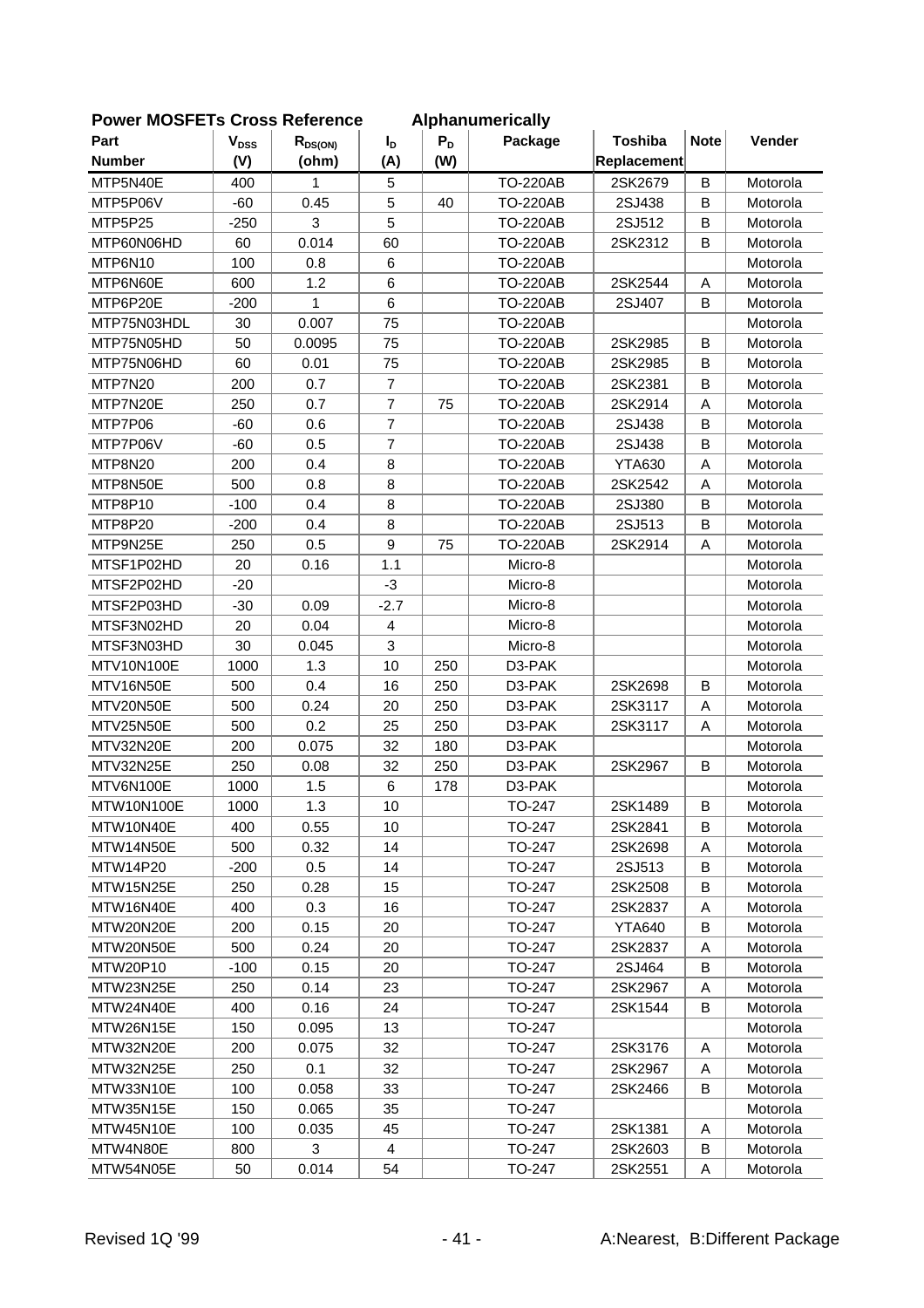| LOMEI IMOOLLIS CIOSS VEIEIEIICE |                           |                |                 |       | Alphanum Chuany        |                |              |           |
|---------------------------------|---------------------------|----------------|-----------------|-------|------------------------|----------------|--------------|-----------|
| Part                            | $\mathbf{V}_{\text{DSS}}$ | $R_{DS(ON)}$   | $I_D$           | $P_D$ | Package                | <b>Toshiba</b> | <b>Note</b>  | Vender    |
| <b>Number</b>                   | (V)                       | (ohm)          | (A)             | (W)   |                        | Replacement    |              |           |
| MTW6N100E                       | 1000                      | 1.5            | $6\phantom{1}6$ |       | TO-247                 | 2SK2613        | $\mathsf{A}$ | Motorola  |
| MTW6N60E                        | 600                       | 1.2            | $\,6$           |       | TO-247                 | 2SK2602        | A            | Motorola  |
| MTW7N80E                        | 800                       | 1              | $\overline{7}$  |       | TO-247                 | 2SK2607        | A            | Motorola  |
| MTW8N50E                        | 500                       | 0.6            | 8               |       | TO-247                 | 2SK2600        | B            | Motorola  |
| MTW8N60E                        | 600                       | 0.5            | 8               |       | TO-247                 | 2SK2915        | A            | Motorola  |
| MTY100N10E                      | 100                       | 0.01           | 100             |       | TO-264                 |                |              | Motorola  |
| MTY10N100E                      | 1000                      | 1.3            | 10              |       | TO-264                 | 2SK1489        | Α            | Motorola  |
| MTY14N100E                      | 1000                      | 0.8            | 14              | 568   | TO-264                 | 2SK1489        | A            | Motorola  |
| MTY16N80E                       | 800                       | 0.5            | 16              | 568   | TO-264                 |                |              | Motorola  |
| MTY20N50E                       | 500                       | 0.26           | 20              | 300   | TO-264                 | 2SK2837        | B            | Motorola  |
| MTY25N60E                       | 600                       | 0.5            | 25              |       | TO-264                 | 2SK2915        | B            | Motorola  |
| MTY30N50E                       | 500                       | 0.14           | 30              |       | TO-264                 | 2SK1544        | A            | Motorola  |
| MTY55N20E                       | 200                       | 0.028          | 55              |       | TO-264                 |                |              | Motorola  |
| NDC631N                         | 20                        | 0.06           | 4.1             | 1.6   | SSOT-6(Single)         |                |              | Fairchild |
| NDC632P                         | $-20$                     | 0.14           | $-2.7$          | 1.6   | SSOT-6(Single)         |                |              | Fairchild |
| NDC651N                         | 30                        | 0.06           | 3.2             | 1.6   | SSOT-6(Single)         |                |              | Fairchild |
| NDC652P                         | $-30$                     | 0.11           | $-2.4$          | 1.6   | SSOT-6(Single)         |                |              | Fairchild |
| <b>NDC7001C</b>                 | $50/-50$                  | 2/5            | $0.51/-0.34$    | 0.96  | SSOT-6(P&N)            |                |              | Fairchild |
| <b>NDC7002N</b>                 | 50                        | $\overline{c}$ | 0.51            | 0.96  | SSOT-6(Dual)           |                |              | Fairchild |
| <b>NDC7003P</b>                 | $-50$                     | 5              | $-0.34$         | 0.96  | SSOT-6(Dual)           |                |              | Fairchild |
| NDF0610                         | $-60$                     | 10             | $-0.18$         | 0.8   | TO-92                  |                |              | Fairchild |
| <b>NDH8301N</b>                 | 20                        | 0.06           | 3               | 0.8   | SSOT-8(Dual)           |                |              | Fairchild |
| <b>NDH8302P</b>                 | $-20$                     | 0.13           | $-2$            | 0.8   | SSOT-8(Dual)           |                |              | Fairchild |
| <b>NDH8303N</b>                 | 20                        | 0.035          | 3.8             | 0.8   | SSOT-8(Dual)           |                |              | Fairchild |
| NDH8304P                        | $-20$                     | 0.07           | $-2.7$          | 0.8   | SSOT-8(Dual)           |                |              | Fairchild |
| NDH831N                         | 20                        | 0.03           | 5.8             | 1.8   | SSOT-8(Single)         |                |              | Fairchild |
| <b>NDH8320C</b>                 | $20/-20$                  | 0.06/0.13      | $3/-2$          | 0.8   | SSOT-8(P&N)            |                |              | Fairchild |
| <b>NDH8321C</b>                 | $20/-20$                  | 0.035/0.07     | $3.8/-2.7$      | 0.8   | <b>SSOT-8(P&amp;N)</b> |                |              | Fairchild |
| NDH832P                         | $-20$                     | 0.06           | $-4.2$          | 1.8   | SSOT-8(Single)         |                |              | Fairchild |
| NDH833N                         | 20                        | 0.02           | 7.1             | 1.8   | SSOT-8(Single)         |                |              | Fairchild |
| NDH834P                         | $-20$                     | 0.035          | $-5.6$          | 1.8   | SSOT-8(Single)         |                |              | Fairchild |
| <b>NDH8436</b>                  | 30                        | 0.03           | 5.8             | 1.8   | SSOT-8(Single)         |                |              | Fairchild |
| <b>NDH8447</b>                  | $-30$                     | 0.053          | $-4.4$          | 1.8   | SSOT-8(Single)         |                |              | Fairchild |
| <b>NDH8501N</b>                 | 30                        | 0.07           | 2.8             | 0.8   | SSOT-8(Dual)           |                |              | Fairchild |
| <b>NDH8502P</b>                 | $-30$                     | 0.11           | $-2.2$          | 0.8   | SSOT-8(Dual)           | SSM8J01FU      | B            | Fairchild |
| <b>NDH8503N</b>                 | 30                        | 0.033          | 3.8             | 0.8   | SSOT-8(Dual)           |                |              | Fairchild |
| <b>NDH8504P</b>                 | $-30$                     | 0.07           | $-2.7$          | 0.8   | SSOT-8(Dual)           |                |              | Fairchild |
| <b>NDH8520C</b>                 | $30/-30$                  | 0.07/0.11      | $2.8/-2.2$      | 0.8   | SSOT-8(P&N)            |                |              | Fairchild |
| <b>NDH8521C</b>                 | $30/-30$                  | 0.033/0.07     | $3.8/-2.7$      | 0.8   | SSOT-8(P&N)            |                |              | Fairchild |
| NDH853N                         | 30                        | 0.017          | 7.6             | 1.8   | SSOT-8(Single)         |                |              | Fairchild |
| NDH854P                         | $-30$                     | 0.032          | $-5.1$          | 1.8   | SSOT-8(Single)         |                |              | Fairchild |
| <b>NDM3000</b>                  | $30/-30$                  | 0.09/0.16      | $3/-3$          | 2.5   | SOIC-16(3NP)           |                |              | Fairchild |
| <b>NDM3001</b>                  | $30/-30$                  | 0.115/0.24     | $2.9/-2.9$      | 2.5   | SOIC-16(3NP)           |                |              | Fairchild |
| <b>NDP4050</b>                  | 50                        | 0.1            | 15              | 50    | <b>TO-220AB</b>        |                |              | Fairchild |
| <b>NDP4050L</b>                 | 50                        | 0.18           | 15              | 50    | <b>TO-220AB</b>        |                |              | Fairchild |
| <b>NDP4060</b>                  | 60                        | 0.1            | 15              | 50    | <b>TO-220AB</b>        | 2SK2232        | B            | Fairchild |
| <b>NDP4060L</b>                 | 60                        | 0.08           | 15              | 50    | <b>TO-220AB</b>        | 2SK2232        | В            | Fairchild |
| NDP408A                         | 80                        | 0.16           | 12              | 50    | <b>TO-220AB</b>        |                |              | Fairchild |
| NDP410A                         | 100                       | 0.25           | 9               | 50    | <b>TO-220AB</b>        | 2SK2399        | B            | Fairchild |
| <b>NDP5060</b>                  | 60                        | 0.05           | 26              | 60    | <b>TO-220AB</b>        | 2SK2232        | В            | Fairchild |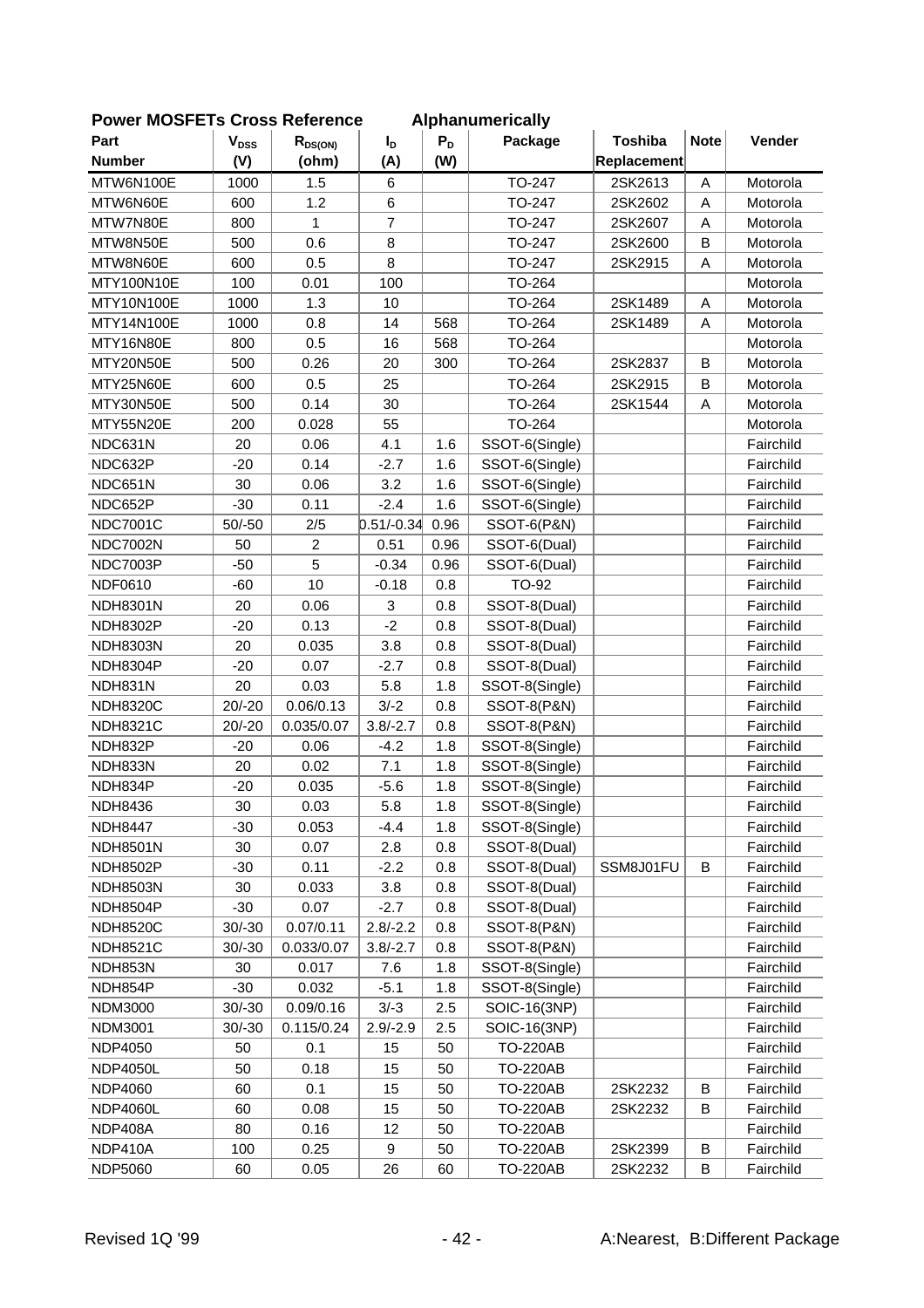| <b>FUWEI INIUSFETS CIUSS REIEIEIICE</b> |                           |                         |                |       | Alphanumencally |                  |             |           |
|-----------------------------------------|---------------------------|-------------------------|----------------|-------|-----------------|------------------|-------------|-----------|
| Part                                    | $\mathbf{V}_{\text{DSS}}$ | $R_{DS(ON)}$            | I <sub>D</sub> | $P_D$ | Package         | <b>Toshiba</b>   | <b>Note</b> | Vender    |
| <b>Number</b>                           | (V)                       | (ohm)                   | (A)            | (W)   |                 | Replacement      |             |           |
| <b>NDP5060L</b>                         | 60                        | 0.035                   | 26             | 60    | <b>TO-220AB</b> | 2SK2385          | B           | Fairchild |
| NDP508A                                 | 80                        | 0.08                    | 19             | 75    | <b>TO-220AB</b> |                  |             | Fairchild |
| NDP510A                                 | 100                       | 0.12                    | 15             | 75    | <b>TO-220AB</b> | 2SK2314          | A           | Fairchild |
| NDP6020                                 | 20                        | 0.023                   | 35             | 50    | <b>TO-220AB</b> |                  |             | Fairchild |
| <b>NDP6020P</b>                         | $-20$                     | 0.05                    | $-24$          | 50    | <b>TO-220AB</b> |                  |             | Fairchild |
| <b>NDP6030L</b>                         | 30                        | 0.0135                  | 52             | 75    | <b>TO-220AB</b> | 2SK3127          | B           | Fairchild |
| NDP6030PL                               | $-30$                     | 0.025                   | $-30$          | 75    | <b>TO-220AB</b> |                  |             | Fairchild |
| NDP603AL                                | 30                        | 0.022                   | 25             | 50    | <b>TO-220AB</b> | 2SK2844          | A           | Fairchild |
| <b>NDP6050</b>                          | 50                        | 0.025                   | 48             | 100   | <b>TO-220AB</b> | 2SK2886          | B           | Fairchild |
| NDP6050L                                | 50                        | 0.02                    | 48             | 100   | <b>TO-220AB</b> | 2SK2886          | B           | Fairchild |
| <b>NDP6051</b>                          | 50                        | 0.022                   | 48             | 100   | <b>TO-220AB</b> | 2SK2886          | B           | Fairchild |
| <b>NDP6051L</b>                         | 50                        | 0.018                   | 48             | 100   | <b>TO-220AB</b> | 2SK2886          | B           | Fairchild |
| <b>NDP6060</b>                          | 60                        | 0.025                   | 48             | 100   | <b>TO-220AB</b> | 2SK2312          | B           | Fairchild |
| NDP6060L                                | 60                        | 0.02                    | 48             | 100   | <b>TO-220AB</b> | 2SK2312          | B           | Fairchild |
| NDP608A                                 | 80                        | 0.042                   | 36             | 100   | <b>TO-220AB</b> | 2SK2466          | B           | Fairchild |
| NDP610A                                 | 100                       | 0.065                   | 26             | 100   | <b>TO-220AB</b> | 2SK2314          | B           | Fairchild |
| <b>NDP7050</b>                          | 50                        | 0.013                   | 75             | 150   | <b>TO-220AB</b> |                  |             | Fairchild |
| <b>NDP7050L</b>                         | 50                        | 0.01                    | 75             | 150   | <b>TO-220AB</b> |                  |             | Fairchild |
| <b>NDP7051</b>                          | 50                        | 0.013                   | 70             | 130   | <b>TO-220AB</b> |                  |             | Fairchild |
| <b>NDP7051L</b>                         | 50                        | 0.0115                  | 67             | 130   | <b>TO-220AB</b> |                  |             | Fairchild |
| <b>NDP7052</b>                          | 50                        | 0.01                    | 75             | 150   | <b>TO-220AB</b> |                  |             | Fairchild |
| <b>NDP7052L</b>                         | 50                        | 0.0075                  | 75             | 150   | <b>TO-220AB</b> | 2SK2985          | B           | Fairchild |
| <b>NDP7060</b>                          | 60                        | 0.013                   | 75             | 150   | <b>TO-220AB</b> | 2SK2985          | B           | Fairchild |
| NDP7060L                                | 60                        | 0.01                    | 75             | 150   | <b>TO-220AB</b> | 2SK2985          | B           | Fairchild |
| <b>NDP7061</b>                          | 60                        | 0.016                   | 64             | 130   | <b>TO-220AB</b> | 2SK2312          | B           | Fairchild |
| <b>NDP7061L</b>                         | 60                        | 0.013                   | 60             | 130   | <b>TO-220AB</b> | 2SK2985          | B           | Fairchild |
| NDP708A                                 | 80                        | 0.022                   | 60             | 150   | <b>TO-220AB</b> |                  |             | Fairchild |
| NDP710A                                 | 100                       | 0.038                   | 42             | 150   | <b>TO-220AB</b> |                  |             | Fairchild |
| <b>NDS0605</b>                          | $-60$                     | 5                       | $-0.18$        | 0.36  | <b>SOT-23</b>   | 2SJ168           | Α           | Fairchild |
| <b>NDS0610</b>                          | $-60$                     | 10                      | $-0.12$        | 0.36  | <b>SOT-23</b>   | 2SJ168           | Α           | Fairchild |
| NDS331N                                 | 20                        | 0.16                    | 1.3            | 0.5   | <b>SOT-23</b>   | SSM3K01F         | Α           | Fairchild |
| NDS332P                                 | $-20$                     | 0.3                     | $-1$           | 0.5   | <b>SOT-23</b>   | SSM3J01F         | Α           | Fairchild |
| NDS335N                                 | 20                        | 0.11                    | 1.7            | 0.5   | <b>SOT-23</b>   | SSM3K01F         | Α           | Fairchild |
| NDS336P                                 | $-20$                     | 0.2                     | $-1.2$         | 0.5   | <b>SOT-23</b>   |                  |             | Fairchild |
| NDS351AN                                | 30                        | 0.16                    | 1.2            | 0.5   | <b>SOT-23</b>   | SSM3K01F         | Α           | Fairchild |
| <b>NDS351N</b>                          | 30                        | 0.16                    | 1.1            | 0.5   | <b>SOT-23</b>   | SSM3K01F         | Α           | Fairchild |
| NDS352AP                                | $-30$                     | 0.3                     | $-0.9$         | 0.5   | <b>SOT-23</b>   | SSM3J01F         | Α           | Fairchild |
| NDS352P                                 | $-20$                     | 0.35                    | $-0.85$        | 0.5   | <b>SOT-23</b>   | SSM3J01F         | Α           | Fairchild |
| NDS355AN                                | 30                        | 0.085                   | 1.7            | 0.5   | <b>SOT-23</b>   |                  |             | Fairchild |
| <b>NDS355N</b>                          | 30                        | 0.085                   | 1.6            | 0.5   | <b>SOT-23</b>   |                  |             | Fairchild |
| NDS356AP                                | $-30$                     | 0.2                     | $-1.1$         | 0.5   | <b>SOT-23</b>   |                  |             | Fairchild |
| NDS356P                                 | $-20$                     | 0.21                    | $-1.1$         | 0.5   | <b>SOT-23</b>   |                  |             | Fairchild |
| <b>NDS7002A</b>                         | 60                        | $\overline{\mathbf{c}}$ | 0.28           | 0.3   | <b>SOT-23</b>   | 2SK1062          | Α           | Fairchild |
| <b>NDS8330</b>                          | $-20$                     | 0.03                    | $-6.5$         |       | SOP-8(Single)   |                  |             | Fairchild |
| <b>NDS8410</b>                          | 30                        | 0.015                   | 10             |       | SOP-8(Single)   | <b>TPC8005-H</b> | A           | Fairchild |
| <b>NDS8410A</b>                         | 30                        | 0.012                   | 10.8           |       | SOP-8(Single)   | <b>TPC8007-H</b> |             | Fairchild |
| <b>NDS8410S</b>                         | 30                        | 0.02                    | 8.6            |       | SOP-8(Single)   | <b>TPC8001</b>   | Α           | Fairchild |
|                                         |                           |                         |                |       |                 |                  | А           |           |
| <b>NDS8425</b>                          | 20                        | 0.025                   | 7.4            |       | SOP-8(Single)   | <b>TPC8008</b>   | Α           | Fairchild |
| <b>NDS8426</b>                          | 20                        | 0.015                   | 9.9            |       | SOP-8(Single)   | <b>TPC8008</b>   | Α           | Fairchild |
| <b>NDS8426A</b>                         | 20                        | 0.0135                  | 10.5           |       | SOP-8(Single)   | <b>TPC8008</b>   | А           | Fairchild |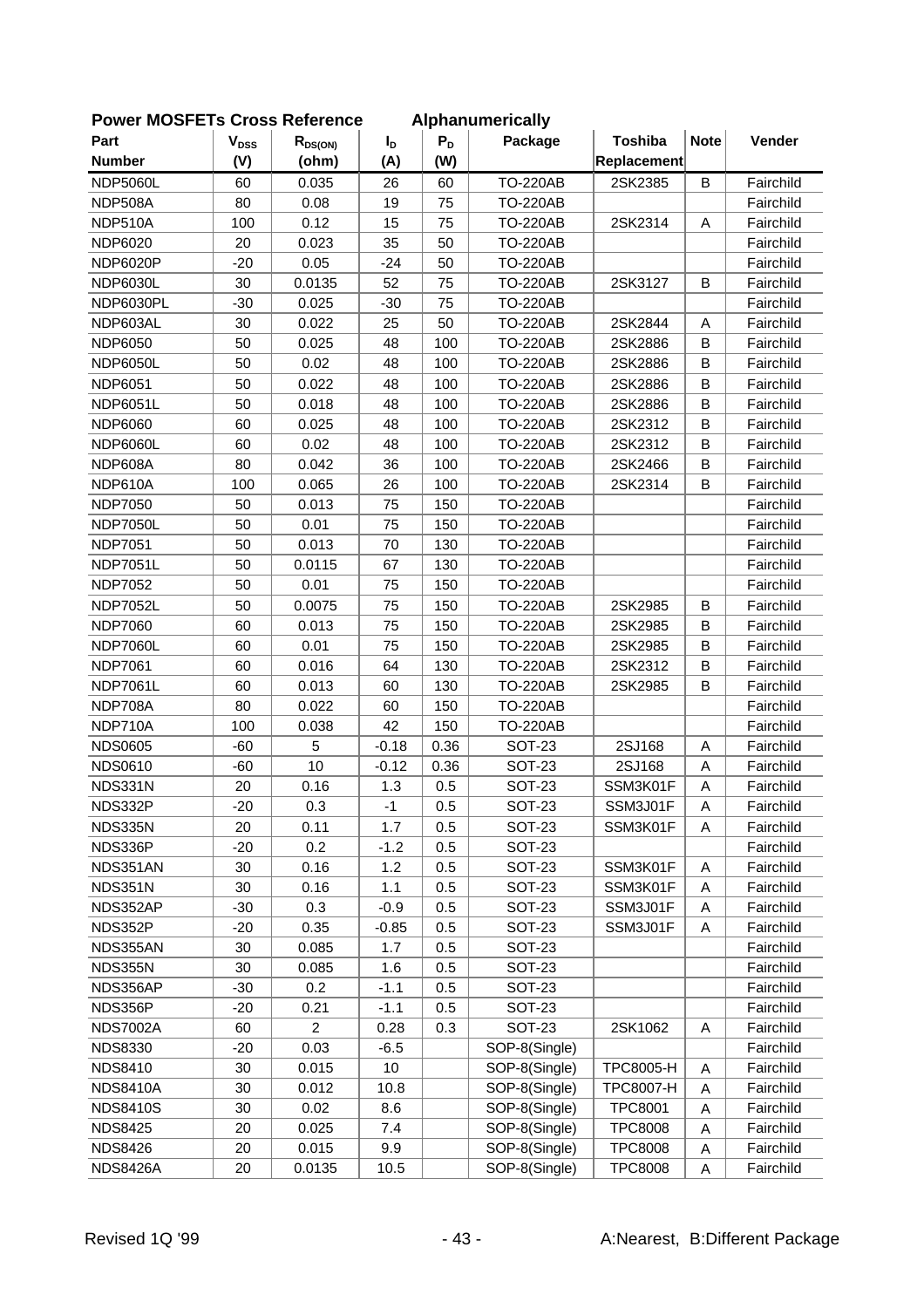| <b>FUWEI MUSFETS CROSS REIGIGILGE</b> |                           |              |                  |                           | Alphanumencally |                  |                         |           |
|---------------------------------------|---------------------------|--------------|------------------|---------------------------|-----------------|------------------|-------------------------|-----------|
| Part                                  | $\mathbf{V}_{\text{DSS}}$ | $R_{DS(ON)}$ | $I_D$            | $P_D$                     | Package         | <b>Toshiba</b>   | <b>Note</b>             | Vender    |
| <b>Number</b>                         | (V)                       | (ohm)        | (A)              | (W)                       |                 | Replacement      |                         |           |
| <b>NDS8433</b>                        | $-20$                     | 0.055        | $-5.2$           |                           | SOP-8(Single)   |                  |                         | Fairchild |
| <b>NDS8434</b>                        | $-20$                     | 0.035        | $-6.5$           |                           | SOP-8(Single)   |                  |                         | Fairchild |
| <b>NDS8434A</b>                       | $-20$                     | 0.024        | $-7.8$           |                           | SOP-8(Single)   |                  |                         | Fairchild |
| <b>NDS8435</b>                        | $-30$                     | 0.028        | $-7$             |                           | SOP-8(Single)   | TPC8106-H        | A                       | Fairchild |
| <b>NDS8435A</b>                       | $-30$                     | 0.023        | $-7.9$           |                           | SOP-8(Single)   | TPC8106-H        | A                       | Fairchild |
| <b>NDS8839H</b>                       | $30/-30$                  | 0.045/0.09   | 5.7/4            |                           | SOP-8(P&N)      | <b>TPC8401</b>   | A                       | Fairchild |
| <b>NDS8852H</b>                       | 30                        | 0.08         | 4.3              |                           | SOP-8(Single)   | <b>TPC8004</b>   | A                       | Fairchild |
| <b>NDS8852H</b>                       | $30/-30$                  | 0.11/0.2     | $4.3/-3.4$       | 2.5                       | SOP-8(P&N)      |                  |                         | Fairchild |
| <b>NDS8858H</b>                       | $30/-30$                  | 0.035/0.065  | $6.3/-4.8$       |                           | SOP-8(P&N)      | <b>TPC8401</b>   | A                       | Fairchild |
| <b>NDS8926</b>                        | 20                        | 0.035        | 5.5              |                           | SOP-8(Dual)     | <b>TPC8204</b>   | A                       | Fairchild |
| <b>NDS8928</b>                        | $20/-20$                  | 0.035/0.07   | 5.5/3.8          |                           | SOP-8(P&N)      |                  |                         | Fairchild |
| <b>NDS8934</b>                        | $-20$                     | 0.07         | $-3.8$           |                           | SOP-8(Dual)     |                  |                         | Fairchild |
| <b>NDS8936</b>                        | 30                        | 0.035        | 5.3              |                           | SOP-8(Dual)     | <b>TPCT8203</b>  | A                       | Fairchild |
| <b>NDS8947</b>                        | $-30$                     | 0.065        | $-4$             |                           | SOP-8(Dual)     | TPC8303          | A                       | Fairchild |
| <b>NDS8958</b>                        | $30/-30$                  | 0.035/0.065  | $5.3/-4$         |                           | SOP-8(P&N)      | <b>TPC8401</b>   | A                       | Fairchild |
| <b>NDS8961</b>                        | 30                        | 0.1          | 3.1              |                           | SOP-8(Dual)     | <b>TPC8201</b>   | A                       | Fairchild |
| <b>NDS8963</b>                        | 30                        | 0.16         | 2.5              |                           | SOP-8(Dual)     |                  |                         | Fairchild |
| <b>NDS9400A</b>                       | $-30$                     | 0.13         | $-3.4$           |                           | SOP-8(Single)   |                  |                         | Fairchild |
| <b>NDS9405</b>                        | $-20$                     | 0.1          | $-4.3$           |                           | SOP-8(Single)   |                  |                         | Fairchild |
| <b>NDS9407</b>                        | $-60$                     | 0.15         | $-3$             |                           | SOP-8(Single)   |                  |                         | Fairchild |
| <b>NDS9410A</b>                       | 30                        | 0.028        | 7.3              |                           | SOP-8(Single)   | <b>TPC8006-H</b> | Α                       | Fairchild |
| <b>NDS9410S</b>                       | 30                        | 0.03         | $\overline{7}$   |                           | SOP-8(Single)   | TPC8006-H        | A                       | Fairchild |
| <b>NDS9430</b>                        | $-20$                     | 0.06         | $-5.3$           |                           | SOP-8(Single)   |                  |                         | Fairchild |
| <b>NDS9435</b>                        | $-30$                     | 0.07         | $-4.6$           |                           | SOP-8(Single)   | TPC8104-H        | A                       | Fairchild |
| <b>NDS9435A</b>                       | $-30$                     | 0.05         | $-5.3$           |                           | SOP-8(Single)   | TPC8105-H        | A                       | Fairchild |
| <b>NDS9925A</b>                       | 20                        | 0.06         | 4.2              |                           | SOP-8(Dual)     | <b>TPC8202</b>   | $\overline{\mathsf{A}}$ | Fairchild |
| <b>NDS9933</b>                        | $-20$                     | 0.11         | $-3.2$           |                           | SOP-8(Dual)     | <b>TPC8302</b>   | A                       | Fairchild |
| <b>NDS9933A</b>                       | $-20$                     | 0.14         | $-2.7$           |                           | SOP-8(Dual)     | TPC8302          | A                       | Fairchild |
| <b>NDS9936</b>                        | 30                        | 0.05         | 5                |                           | SOP-8(Dual)     | <b>TPC8201</b>   | A                       | Fairchild |
| <b>NDS9942</b>                        | $20/-20$                  | 0.125/0.2    | $3/-2.5$         |                           | SOP-8(P&N)      |                  |                         | Fairchild |
| <b>NDS9943</b>                        | $20/-25$                  | 0.125/0.16   | $3/-2.8$         |                           | SOP-8(P&N)      |                  |                         | Fairchild |
| <b>NDS9945</b>                        | 60                        | 0.1          | 3.5              |                           | SOP-8(Dual)     |                  |                         | Fairchild |
| <b>NDS9947</b>                        | $-20$                     | 0.1          | $-3.5$           |                           | SOP-8(Dual)     | TPC8302          | Α                       | Fairchild |
| <b>NDS9948</b>                        | $-60$                     | 0.25         | $-2.3$           |                           | SOP-8(Dual)     | TPC8304          | A                       | Fairchild |
| <b>NDS9952A</b>                       | $30/-30$                  | 0.08/0.13    | $3.7/-2.9$       |                           | SOP-8(P&N)      | <b>TPC8401</b>   | A                       | Fairchild |
| <b>NDS9952A</b>                       | $30/-30$                  | 0.08/0.13    | $3.7/-2.9$       | $\overline{2}$            | SOP-8(P&N)      | <b>TPC8401</b>   | Α                       | Fairchild |
| <b>NDS9953A</b>                       | $-30$                     | 0.13         | $-2.9$           |                           | SOP-8(Dual)     | TPC8301          |                         | Fairchild |
| <b>NDS9955</b>                        | 50                        | 0.13         | 3                |                           | SOP-8(Dual)     | <b>TPC8205</b>   | Α                       | Fairchild |
| <b>NDS9956A</b>                       | 30                        | 0.08         | 3.7              |                           | SOP-8(Dual)     | <b>TPC8201</b>   | A                       | Fairchild |
|                                       | 60                        |              | 2.6              |                           |                 |                  | Α                       |           |
| <b>NDS9957</b>                        |                           | 0.16         |                  |                           | SOP-8(Dual)     | <b>TPC8205</b>   | Α                       | Fairchild |
| <b>NDS9958</b>                        | $20/-20$                  | 0.1/0.1      | $3.5/-3.5$       |                           | SOP-8(P&N)      |                  |                         | Fairchild |
| <b>NDS9958</b>                        | $20/-20$                  | 0.1/0.1      | $3.5/-3.5$       | $\overline{c}$            | SOP-8(P&N)      |                  |                         | Fairchild |
| <b>NDS9959</b>                        | 50                        | 0.3          | $\boldsymbol{2}$ |                           | SOP-8(Dual)     | <b>TPC8205</b>   | Α                       | Fairchild |
| NDT014                                | 60                        | 0.2          | 2.7              | $\ensuremath{\mathsf{3}}$ | <b>SOT-223</b>  | 2SK2741          | A                       | Fairchild |
| NDT014L                               | 60                        | 0.16         | 2.8              | $\ensuremath{\mathsf{3}}$ | <b>SOT-223</b>  | 2SK2741          | Α                       | Fairchild |
| <b>NDT2955</b>                        | $-60$                     | 0.3          | $-2.5$           | $\ensuremath{\mathsf{3}}$ | <b>SOT-223</b>  | 2SJ482           | Α                       | Fairchild |
| <b>NDT3055</b>                        | 60                        | 0.1          | 4                | $\ensuremath{\mathsf{3}}$ | <b>SOT-223</b>  |                  |                         | Fairchild |
| <b>NDT3055L</b>                       | 60                        | 0.1          | 3.7              | $\ensuremath{\mathsf{3}}$ | <b>SOT-223</b>  |                  |                         | Fairchild |
| NDT410EL                              | 100                       | 0.25         | 2.1              | 3                         | <b>SOT-223</b>  |                  |                         | Fairchild |
| NDT451AN                              | $30\,$                    | 0.035        | 7.2              | $\mathbf 3$               | <b>SOT-223</b>  | 2SK2839          | A                       | Fairchild |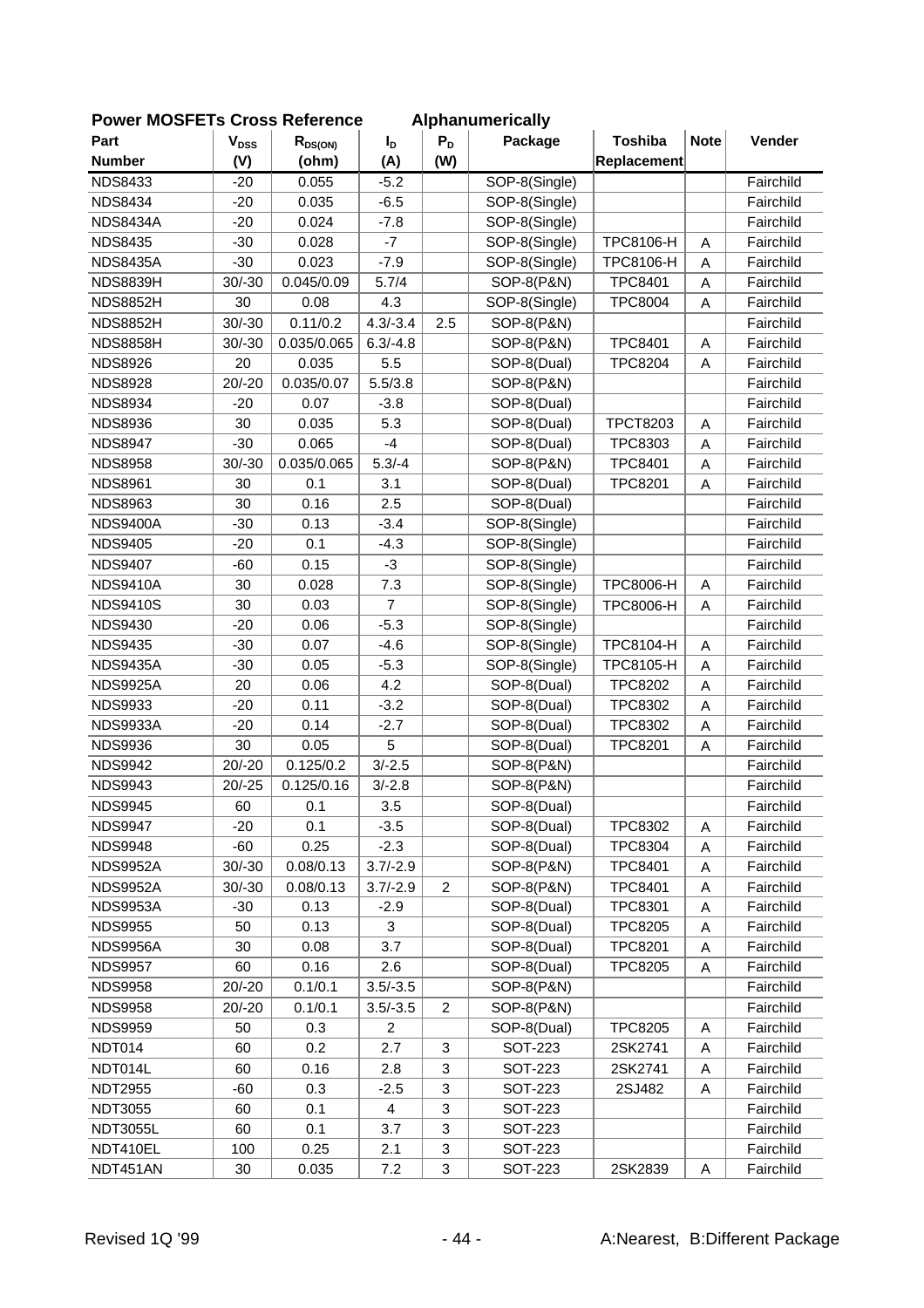| POWER MUSFETS CROSS RETERENCE |                        |              |                |                           | Alphanumerically   |                |             |           |
|-------------------------------|------------------------|--------------|----------------|---------------------------|--------------------|----------------|-------------|-----------|
| Part                          | <b>V<sub>DSS</sub></b> | $R_{DS(ON)}$ | $I_{\text{D}}$ | $P_D$                     | Package            | <b>Toshiba</b> | <b>Note</b> | Vender    |
| <b>Number</b>                 | (V)                    | (ohm)        | (A)            | (W)                       |                    | Replacement    |             |           |
| NDT451N                       | 30                     | 0.05         | 5.5            | 3                         | <b>SOT-223</b>     | 2SK2839        | A           | Fairchild |
| NDT452AP                      | $-30$                  | 0.065        | $-5$           | 3                         | <b>SOT-223</b>     |                |             | Fairchild |
| NDT452P                       | $-30$                  | 0.18         | $-3$           | 3                         | <b>SOT-223</b>     |                |             | Fairchild |
| NDT453N                       | 30                     | 0.028        | 8              | $\ensuremath{\mathsf{3}}$ | SOT-223            |                |             | Fairchild |
| NDT454P                       | $-30$                  | 0.05         | $-5.9$         | 3                         | SOT-223            |                |             | Fairchild |
| NDT455N                       | 30                     | 0.015        | 11.5           | 3                         | SOT-223            |                |             | Fairchild |
| NDT456P                       | $-30$                  | 0.03         | $-7.5$         | 3                         | SOT-223            |                |             | Fairchild |
| PHB36N06E                     | 60                     | 0.038        | 41             | 125                       | D <sub>2</sub> PAK | 2SK2266        | Α           | Philips   |
| PHP10N10E                     | 100                    | 0.038        | 41             | 125                       | <b>TO220AB</b>     |                |             | Philips   |
| PHP10N40E                     | 400                    | 0.55         | 10             | 125                       | <b>TO220AB</b>     | 2SK2841        | Α           | Philips   |
| PHP12N10E                     | 100                    | 0.16         | 14             | 75                        | <b>TO220AB</b>     | 2SK2314        | Α           | Philips   |
| PHP15N06E                     | 60                     | 0.13         | 15             | 60                        | <b>TO220AB</b>     | 2SK2231        | B           | Philips   |
| PHP18N20E                     | 200                    | 0.18         | 18             | 136                       | <b>TO220AB</b>     | <b>YTA640</b>  | A           | Philips   |
| PHP1N50E                      | 500                    | $\mathbf 5$  | $\overline{c}$ | 50                        | <b>TO220AB</b>     | 2SK2862        | B           | Philips   |
| PHP1N60E                      | 600                    | 6            | 1.9            | 50                        | <b>TO220AB</b>     | 2SK3067        | B           | Philips   |
| PHP20N06E                     | 60                     | 0.08         | 22             | 75                        | <b>TO220AB</b>     | 2SK2232        | B           | Philips   |
| PHP26N10E                     | 100                    | 0.08         | 26             | 125                       | <b>TO220AB</b>     | 2SK2314        | A           | Philips   |
| PHP2N40E                      | 400                    | 3.5          | 2.5            | 50                        | <b>TO220AB</b>     | 2SK2862        | $\sf B$     | Philips   |
| PHP2N60E                      | 600                    | 4.4          | 2.6            | 75                        | <b>TO220AB</b>     | 2SK3067        | B           | Philips   |
| <b>PHP3055E</b>               | 60                     | 0.15         | 12             | 40                        | <b>TO220AB</b>     | 2SK2231        | B           | Philips   |
| <b>PHP3055L</b>               | 60                     | 0.18         | 12             | 40                        | <b>TO220AB</b>     | 2SK2231        | B           | Philips   |
| PHP33N10                      | 100                    | 0.057        | 34             | 150                       | <b>TO220AB</b>     | 2SK2466        | B           | Philips   |
| PHP36N06E                     | 60                     | 0.038        | 41             | 125                       | <b>TO220AB</b>     | 2SK2385        | B           | Philips   |
| PHP3N20E                      | 200                    | 1.5          | 3.5            | 20                        | <b>TO220AB</b>     | 2SK2381        | $\sf B$     | Philips   |
| PHP3N50E                      | 500                    | 3            | 3.2            | 75                        | <b>TO220AB</b>     | 2SK2862        | B           | Philips   |
| PHP3N60E                      | 600                    | 2.2          | 4.3            | 100                       | <b>TO220AB</b>     | 2SK3085        | A           | Philips   |
| PHP4N40E                      | 400                    | 1.8          | 4.2            | 75                        | <b>TO220AB</b>     | 2SK2679        | B           | Philips   |
| PHP4N50E                      | 500                    | 1.5          | 5.3            | 100                       | <b>TO220AB</b>     | 2SK2661        | A           | Philips   |
| <b>PHP50N06</b>               | 60                     | 0.028        | 52             | 150                       | <b>TO220AB</b>     | 2SK2385        | B           | Philips   |
| PHP5N20E                      | 200                    | 0.8          | 5              | 40                        | <b>TO220AB</b>     | 2SK2381        | $\sf B$     | Philips   |
| PHP5N40E                      | 400                    | 1            | 6.5            | 100                       | <b>TO220AB</b>     | 2SK2679        | B           | Philips   |
| PHP6N60E                      | 600                    | 1.2          | 6.5            | 125                       | <b>TO220AB</b>     | 2SK2544        | A           | Philips   |
| PHP8N20E                      | 200                    | 0.4          | 9.2            | 90                        | <b>TO220AB</b>     | <b>YTA630</b>  | Α           | Philips   |
| PHP8N50E                      | 500                    | 0.8          | 8              | 125                       | <b>TO220AB</b>     |                |             | Philips   |
| PHX15N06E                     | 60                     | 0.08         | 13             | 25                        | <b>TO-220IS</b>    | 2SK2232        | Α           | Philips   |
| PHX1N40E                      | 400                    | 3.5          | 1.75           | 25                        | <b>TO-220IS</b>    | 2SK2862        | Α           | Philips   |
| PHX1N50E                      | 500                    | 5            | 1.4            | 25                        | <b>TO-220IS</b>    | 2SK2862        | Α           | Philips   |
| PHX1N60E                      | 600                    | 6            | 1.3            | 25                        | <b>TO-220IS</b>    | 2SK3067        | Α           | Philips   |
| PHX2N40E                      | 400                    | 1.8          | 2.4            | 25                        | <b>TO-220IS</b>    | 2SK2679        | Α           | Philips   |
| PHX2N50E                      | 500                    | 3            | 1.9            | 25                        | <b>TO-220IS</b>    | 2SK2862        | A           | Philips   |
| PHX2N60E                      | 600                    | 2.2          | 2.4            | 30                        | <b>TO-220IS</b>    | 2SK2750        | Α           | Philips   |
| PHX4N40E                      | 400                    | 1            | 3.6            | 30                        | <b>TO-220IS</b>    | 2SK2679        | Α           | Philips   |
| PHX4N50E                      | 500                    | 1.5          | 2.9            | 30                        | <b>TO-220IS</b>    | 2SK2662        | Α           | Philips   |
| PHX4N60E                      | 600                    | 1.2          | 3.2            | 30                        | <b>TO-220IS</b>    | 2SK2545        | Α           | Philips   |
| PHX5N40E                      | 400                    | 0.55         | 4.9            | 30                        | <b>TO-220IS</b>    | 2SK2952        | Α           | Philips   |
| PHX5N50E                      | 500                    | 0.8          | 4              | 30                        | <b>TO-220IS</b>    |                |             | Philips   |
| RF1K49086                     | 30                     | 0.06         | 3.5            |                           | SOP-8(Dual)        | TPC8201        | A           | Harris    |
| RF1K49088                     | 30                     | 0.06         | 3.5            |                           | SOP-8(Dual)        | TPC8201        | Α           | Harris    |
| RF1K49090                     | 12                     | 0.05         | 3.5            |                           | SOP-8(Dual)        |                |             | Harris    |
| RF1K49092                     | $12/-12$               | 0.05/0.13    | $3.5/-2.5$     |                           | SOP-8(P&N)         |                |             | Harris    |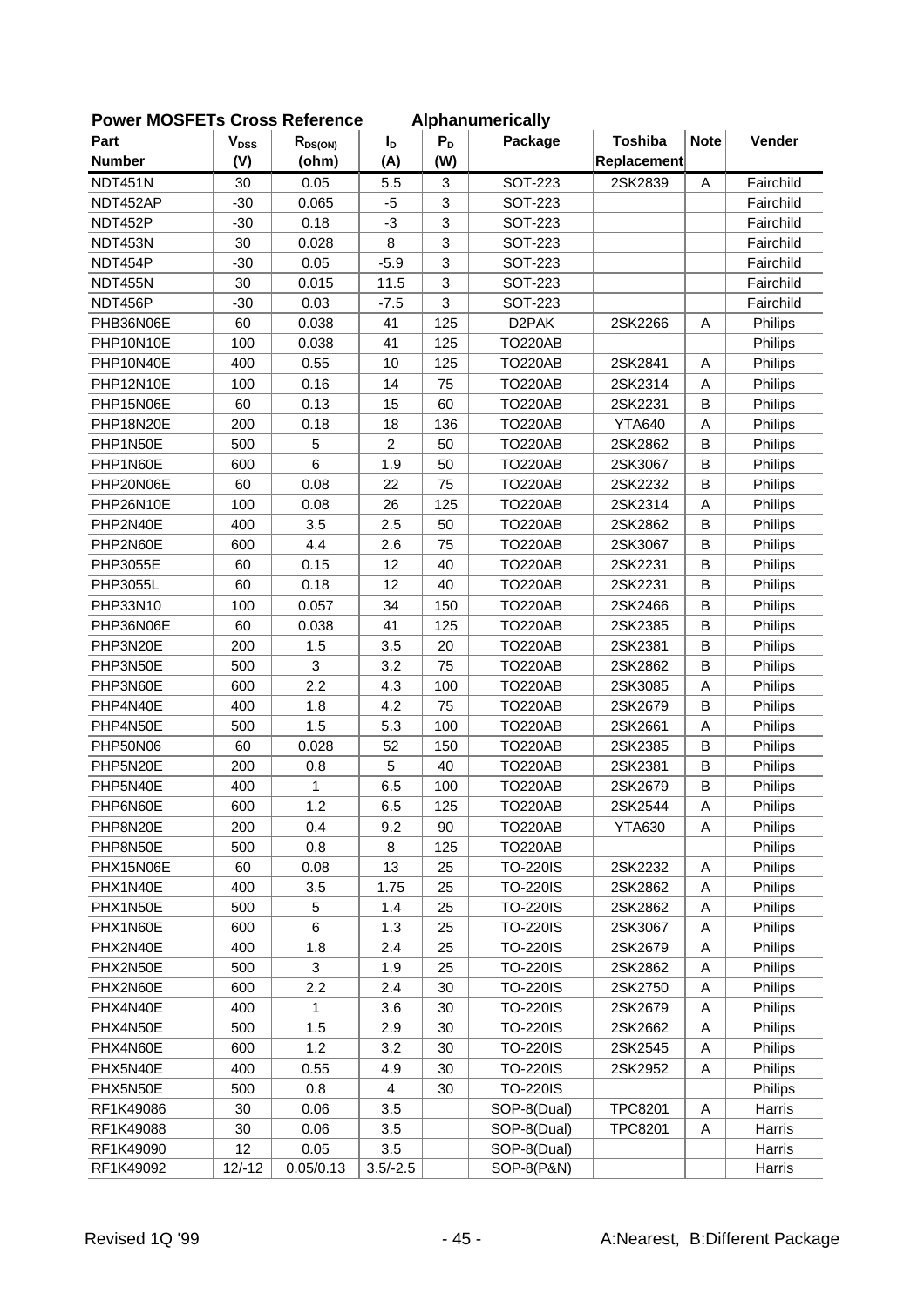| טו⊾ וט∪ווס       |                        | 099 INGIQI GIIVG |                |       | Alphanumuruumy      | <b>Toshiba</b>   | <b>Note</b> |               |
|------------------|------------------------|------------------|----------------|-------|---------------------|------------------|-------------|---------------|
| Part             | <b>V<sub>DSS</sub></b> | $R_{DS(ON)}$     | I <sub>D</sub> | $P_D$ | Package             |                  |             | Vender        |
| <b>Number</b>    | (V)                    | (ohm)            | (A)            | (W)   |                     | Replacement      |             |               |
| RF1K49092        | $12/-12$               | 0.05/0.13        | 3.5/2.5        |       | SOP-8(P&N)          |                  |             | Harris        |
| RF1K49093        | $-12$                  | 0.13             | $-2.5$         |       | SOP-8(Dual)         |                  |             | Harris        |
| RF1K49093        | $-12$                  | 0.13             | $-3.5$         |       | SOP-8(Single)       |                  |             | Harris        |
| RF1K49154        | 60                     | 0.13             | $\overline{2}$ |       | SOP-8(Dual)         | <b>TPC8205</b>   | Α           | Harris        |
| RF1K49156        | 30                     | 0.03             | 6.3            |       | SOP-8(Single)       | <b>TPC8001</b>   | A           | Harris        |
| RF1K49156        | 30                     | 0.03             | 6.3            |       | SOP-8(Single)       | <b>TPC8006-H</b> | Α           | Harris        |
| RF1K49157        | 30                     | 0.03             | 6.3            |       | SOP-8(Single)       | <b>TPC8006-H</b> | Α           | Harris        |
| RF1K49211        | 12                     | 0.02             | $\overline{7}$ |       | SOP-8(Single)       |                  |             | Harris        |
| RF1K49221        | 60                     | 0.13             | 2.5            |       | SOP-8(Dual)         | <b>TPC8205</b>   | Α           | Harris        |
| RF1K49223        | $-30$                  | 0.15             | $-2.5$         |       | SOP-8(Dual)         | <b>TPC8301</b>   | Α           | Harris        |
| RF1K49224        | $30/-30$               | 0.06/0.15        | $3.5/-2.5$     |       | SOP-8(P&N)          | <b>TPC8401</b>   | A           | Harris        |
| RF1S15N06SM      | 60                     | 0.014            | 15             |       | D <sub>2</sub> -PAK | 2SK2376          | Α           | Harris        |
| RF1S17N06LSM     | 60                     | 0.1              | 17             |       | D <sub>2</sub> -PAK | 2SK2782          | B           | Harris        |
| RF1S22N10SM      | 100                    | 0.08             | 22             |       | D <sub>2</sub> -PAK | 2SK2789          | Α           | Harris        |
| RF1S23N06LESM    | 60                     | 0.065            | 23             |       | D2-PAK              | 2SK2311          | A           | Harris        |
| RF1S25N06SM      | 60                     | 0.047            | 25             |       | D2-PAK              | 2SK2311          | A           | Harris        |
| RF1S30N06LESM    | 60                     | 0.047            | 30             |       | D2-PAK              | 2SK2311          | A           | Harris        |
| RF1S30P05SM      | $-50$                  | 0.065            | $-30$          |       | D2-PAK              | 2SJ401           | A           | Harris        |
| RF1S30P06SM      | $-60$                  | 0.075            | $-30$          |       | D <sub>2</sub> -PAK | 2SJ401           | Α           | Harris        |
| RF1S40N10SM      | 100                    | 0.04             | 30             |       | D2-PAK              | 2SK2466          | B           | Harris        |
| RF1S45N03LSM     | 30                     | 0.022            | 45             |       | D2-PAK              | 2SK3090          | A           | Harris        |
| RF1S45N06LESM    | 60                     | 0.028            | 45             |       | D <sub>2</sub> -PAK | 2SK2266          | Α           | Harris        |
| RF1S45N06SM      | 60                     | 0.028            | 45             |       | D <sub>2</sub> -PAK | 2SK2266          | A           | Harris        |
| RF1S4N100SM      | 1000                   | 3.5              | 4.3            |       | D <sub>2</sub> -PAK | 2SK1930          | A           | Harris        |
| RF1S50N06LESM    | 60                     | 0.022            | 50             |       | D <sub>2</sub> -PAK | 2SK2376          | A           | Harris        |
| RF1S50N06SM      | 60                     | 0.022            | 50             |       | D2-PAK              | 2SK2376          | Α           | Harris        |
| <b>RF1S530SM</b> | 100                    | 0.16             | 14             |       | D2-PAK              | 2SK2789          | A           | Harris        |
| <b>RF1S540SM</b> | 100                    | 0.077            | 28             |       | D2-PAK              | 2SK2789          | A           | Harris        |
| RF1S60P03SM      | $-30$                  | 0.027            | $-60$          |       | D <sub>2</sub> -PAK |                  |             | Harris        |
| RF1S630SM        | 200                    | 0.4              | 9              |       | D <sub>2</sub> -PAK | 2SK2401          | Α           | Harris        |
| <b>RF1S640SM</b> | 200                    | 0.18             | 18             |       | D <sub>2</sub> -PAK | 2SK2401          | Α           | <b>Harris</b> |
| RF1S70N03SM      | 30                     | 0.01             | 70             |       | D <sub>2</sub> -PAK | 2SK3127          | Α           | Harris        |
| RF1S70N06SM      | 60                     | 0.014            | 70             |       | D <sub>2</sub> -PAK | 2SK2376          | A           | Harris        |
| RF1S9530SM       | 100                    | 0.3              | 12             |       | D <sub>2</sub> -PAK |                  |             | Harris        |
| RF1S9540SM       | 100                    | 0.2              | 19             |       | D <sub>2</sub> -PAK | 2SK2399          | B           | Harris        |
| RF1S9630SM       | 200                    | 0.8              | 6.5            |       | D <sub>2</sub> -PAK | 2SK2920          | B           | Harris        |
| RF1S9640SM       | 200                    | 0.5              | 11             |       | D <sub>2</sub> -PAK | 2SK2350          | В           | Harris        |
| RFA100N05E       | 50                     | 0.01             | 100            |       | MO-093              |                  |             | Harris        |
| RFB18N10CS       | 100                    | 0.1              | 18             |       | <b>TO-220 5PIN</b>  |                  |             | Harris        |
| RFD10P03LSM      | $-30$                  | 0.2              | $-10$          |       | D-PAK               |                  |             | Harris        |
| RFD12N06LESM     | 60                     | 0.135            | 12             |       | TO-252              | 2SK2231          | Α           | Harris        |
| RFD12N06RLE      | 60                     | 0.135            | 12             |       | TO-251              | 2SK2231          | Α           | Harris        |
| RFD14N05         | 50                     | 0.1              | 14             |       | TO-251              | 2SK2231          | Α           | Harris        |
| RFD14N05L        | 50                     | 0.1              | 14             |       | TO-251              | 2SK2231          | Α           | Harris        |
| RFD14N05LSM      | 50                     | 0.1              | 14             |       | TO-252              | 2SK2231          | Α           | Harris        |
| RFD14N05SM       | 50                     | 0.1              | 14             |       | TO-252              | 2SK2231          | Α           | Harris        |
| RFD14N06LSM      | 60                     | 0.1              | 14             |       | D-PAK               | 2SK2782          | Α           | Harris        |
| RFD14N06SM       | 60                     | 0.1              | 14             |       | D-PAK               | 2SK2782          | Α           | Harris        |
|                  |                        |                  |                |       |                     |                  |             |               |
| RFD15N06LESM     | 60                     | 0.065            | 15             |       | D-PAK               | 2SK2782          | Α           | Harris        |
| RFD15P05         | $-50$                  | 0.15             | 15             |       | TO-251              | 2SJ377           | Α           | Harris        |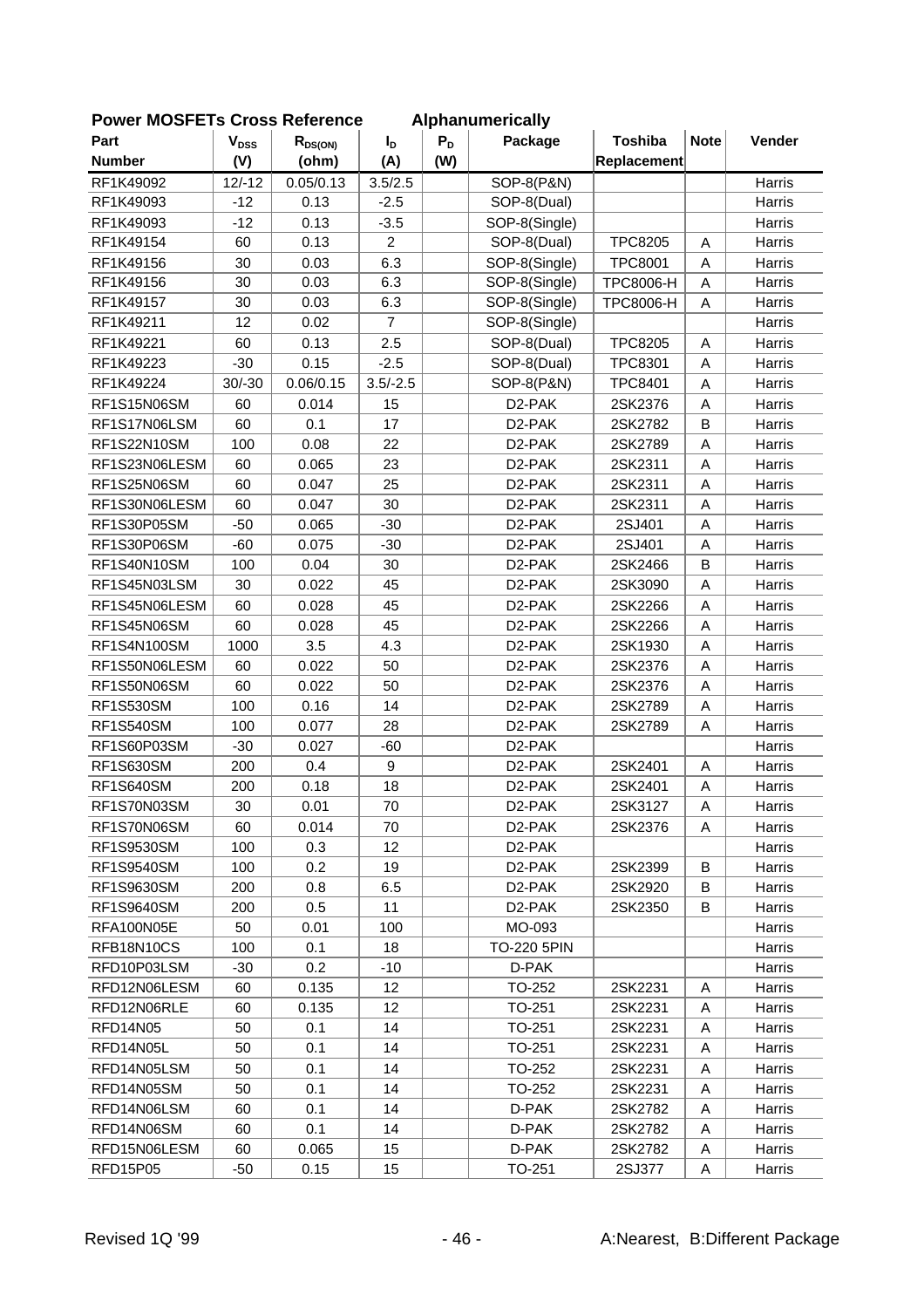| LOMEI INNOLLIS CIOSS VEIEIEIICE |           |              |                |       | Alphanum Chuany |                |             |               |
|---------------------------------|-----------|--------------|----------------|-------|-----------------|----------------|-------------|---------------|
| Part                            | $V_{DSS}$ | $R_{DS(ON)}$ | $I_{D}$        | $P_D$ | Package         | <b>Toshiba</b> | <b>Note</b> | Vender        |
| <b>Number</b>                   | (V)       | (ohm)        | (A)            | (W)   |                 | Replacement    |             |               |
| RFD15P05SM                      | $-50$     | 0.15         | 15             |       | TO-252          | 2SJ377         | A           | Harris        |
| RFD15P06SM                      | $-60$     | 0.15         | $-15$          |       | D-PAK           | 2SJ377         | A           | Harris        |
| RFD16N03LSM                     | 30        | 0.022        | 16             |       | D-PAK           |                |             | Harris        |
| <b>RFD16N05</b>                 | 50        | 0.047        | 16             |       | TO-251          | 2SK2231        | A           | Harris        |
| RFD16N05L                       | 50        | 0.047        | 16             |       | TO-251          | 2SK2231        | Α           | Harris        |
| RFD16N05LSM                     | 50        | 0.047        | 16             |       | TO-252          | 2SK2231        | A           | Harris        |
| RFD16N05SM                      | 50        | 0.047        | 16             |       | TO-252          | 2SK2231        | A           | Harris        |
| RFD16N06LESM                    | 60        | 0.047        | 16             |       | D-PAK           | 2SK2782        | A           | Harris        |
| RFD16N06SM                      | 60        | 0.047        | 16             |       | D-PAK           | 2SK2782        | Α           | Harris        |
| RFD3055LESM                     | 60        | 0.15         | 12             |       | D-PAK           | 2SK2231        | Α           | Harris        |
| RFD3055RLE                      | 60        | 0.16         | 12             |       | TO-251          | 2SK2231        | Α           | Harris        |
| RFD3055RLESM                    | 60        | 0.16         | 12             |       | TO-252          | 2SK2231        | A           | Harris        |
| <b>RFD3055SM</b>                | 60        | 0.15         | 12             |       | D-PAK           | 2SK2231        | A           | Harris        |
| RFD3N08L                        | 80        | 0.8          | $\sqrt{3}$     |       | TO-251          | 2SK2201        | A           | Harris        |
| RFD3N08LSM                      | 80        | 0.8          | 3              |       | TO-252          | 2SK2201        | A           | Harris        |
| RFD4N06L                        | 60        | 0.6          | $\overline{4}$ |       | TO-251          | 2SK2231        | A           | Harris        |
| RFD4N06LSM                      | 60        | 0.6          | $\overline{4}$ |       | TO-252          | 2SK2231        | A           | Harris        |
| RFD7N10LEEM                     | 100       | 0.3          | $\overline{7}$ |       | D-PAK           | 2SK2201        | A           | Harris        |
| RFD8P03L                        | $-30$     | 0.3          | 8              |       | TO-251          |                |             | Harris        |
| RFD8P03LSM                      | $-30$     | 0.3          | 8              |       | TO-252          |                |             | Harris        |
| RFD8P05                         | $-50$     | 0.3          | 8              |       | TO-251          | 2SJ377         | A           | Harris        |
| RFD8P05SM                       | $-50$     | 0.3          | 8              |       | TO-252          | 2SJ377         | A           | Harris        |
| RFD8P06ESM                      | $-60$     | 0.3          | -8             |       | D-PAK           | 2SJ377         | A           | Harris        |
| <b>RFG30P05</b>                 | $-50$     | 0.065        | 30             |       | TO-247          | 2SJ402         | Α           | Harris        |
| <b>RFG30P06</b>                 | $-50$     | 0.075        | 30             |       | TO-247          | 2SJ402         | A           | Harris        |
| <b>RFG40N10</b>                 | 100       | 0.04         | 40             |       | TO-247          | 2SK2466        | B           | Harris        |
| <b>RFG50N05</b>                 | 50        | 0.022        | 50             |       | TO-247          | 2SK2445        | A           | Harris        |
| RFG50N05L                       | 50        | 0.022        | 50             |       | TO-247          | 2SK2551        | A           | <b>Harris</b> |
| RFG60P05E                       | $-50$     | 0.026        | 60             |       | TO-247          |                |             | Harris        |
| RFG60P06E                       | $-50$     | 0.03         | 60             |       | TO-247          |                |             | Harris        |
| RFG70N06                        | 60        | 0.014        | 70             |       | TO-247          | 2SK2313        | A           | Harris        |
| <b>RFH10N45</b>                 | 450       | 0.6          | 10             |       | TO-218          | 2SK2601        | A           | Harris        |
| <b>RFH10N50</b>                 | 500       | 0.6          | 10             |       | TO-218          | 2SK2601        | A           | Harris        |
| <b>RFH12N35</b>                 | 350       | 0.5          | 12             |       | TO-218          | 2SK2698        | A           | Harris        |
| <b>RFH12N40</b>                 | 400       | 0.5          | 12             |       | TO-218          | 2SK2841        | B           | Harris        |
| <b>RFH25N18</b>                 | 180       | 0.15         | 25             |       | TO-218          | 2SK2382        | В           | Harris        |
| <b>RFH25N20</b>                 | 200       | 0.12         | 27             |       | TO-218          | 2SK2382        | B           | Harris        |
| RFH25P08                        | -80       | 0.15         | 25             |       | TO-218          |                |             | Harris        |
| <b>RFH25P10</b>                 | $-100$    | 0.15         | 25             |       | TO-218          | 2SJ464         | B           | <b>Harris</b> |
| RFH30N12                        | 120       | 0.075        | 30             |       | TO-218          |                |             | Harris        |
| <b>RFH30N15</b>                 | 150       | 0.075        | 30             |       | TO-218          |                |             | Harris        |
| <b>RFH35N08</b>                 | 80        | 0.055        | 35             |       | TO-218          | 2SK2466        | В           | Harris        |
| RFH35N10                        | 100       | 0.055        | 35             |       | TO-218          | 2SK2466        | В           | Harris        |
| <b>RFH45N05</b>                 | 50        | 0.04         | 45             |       | TO-218          | 2SK2398        | Α           | Harris        |
| <b>RFH45N06</b>                 | 60        | 0.04         | 45             |       | TO-218          | 2SK2398        | A           | Harris        |
| RFH75N05E                       | 50        | 0.01         | 75             |       | TO-218          | 2SK2551        | Α           | Harris        |
| <b>RFP10N12</b>                 | 120       | 0.3          | 10             |       | <b>TO-220AB</b> | 2SK2314        | Α           | Harris        |
| RFP10N12L                       | 120       | 0.3          | 10             |       | <b>TO-220AB</b> | 2SK2314        | Α           | Harris        |
| RFP10N15                        | 150       | 0.3          | 10             |       | <b>TO-220AB</b> | 2SK2382        | В           | Harris        |
| RFP10N15L                       | 150       | 0.3          | 10             |       | <b>TO-220AB</b> | 2SK2382        | B           | Harris        |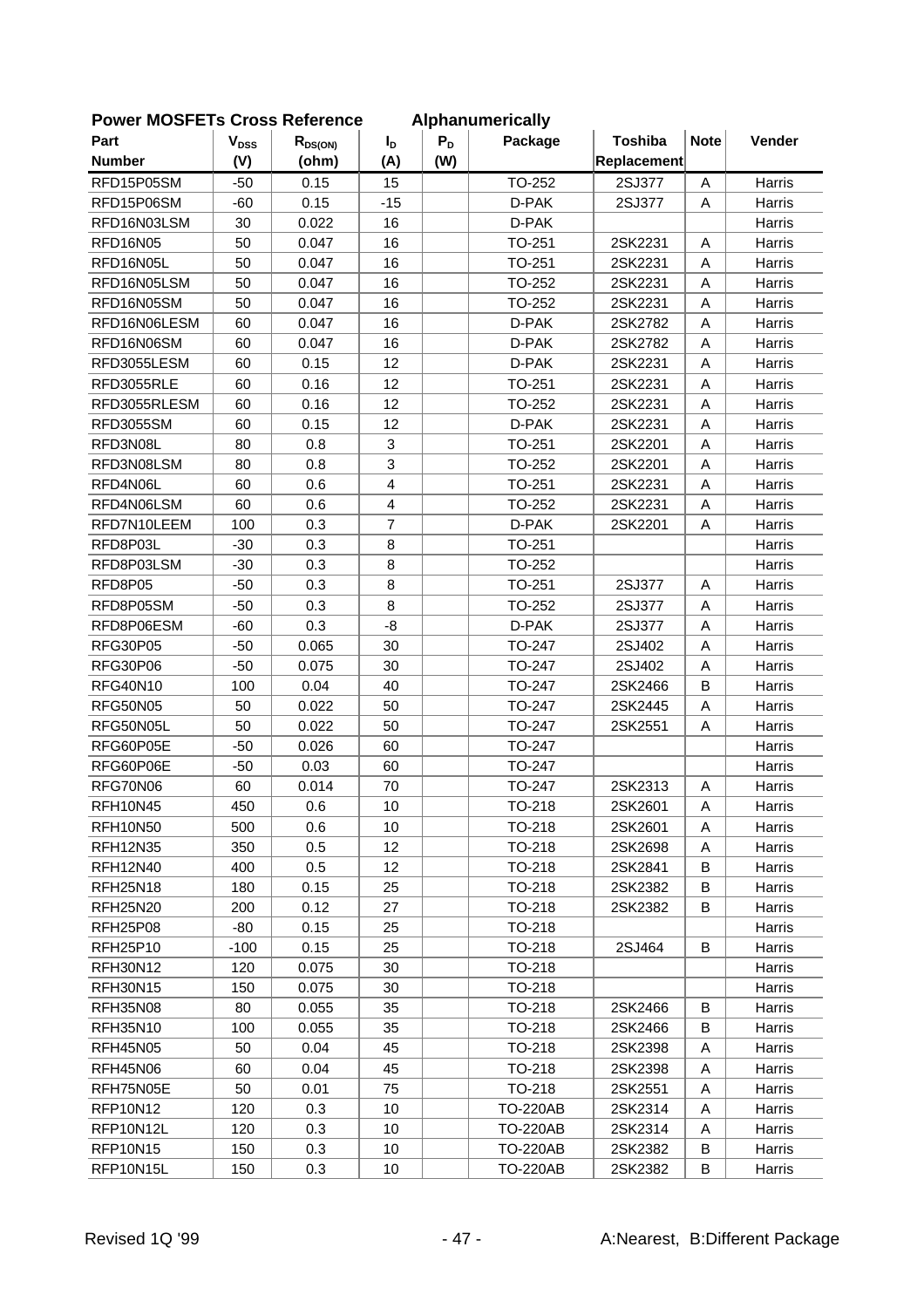| Part            | <b>V<sub>DSS</sub></b> |              |                  | $P_D$ | Alphanamonoally<br>Package | <b>Toshiba</b> | <b>Note</b> | Vender        |
|-----------------|------------------------|--------------|------------------|-------|----------------------------|----------------|-------------|---------------|
| <b>Number</b>   |                        | $R_{DS(ON)}$ | I <sub>D</sub>   |       |                            |                |             |               |
|                 | (V)                    | (ohm)        | (A)              | (W)   |                            | Replacement    |             |               |
| RFP10P12        | $-120$                 | 0.5          | 10               |       | <b>TO-220AB</b>            | 2SJ407         | B           | Harris        |
| <b>RFP10P15</b> | $-150$                 | 0.5          | 10               |       | <b>TO-220AB</b>            | 2SJ513         | B           | Harris        |
| RFP12N06RLE     | 60                     | 0.135        | 12               |       | <b>TO-220AB</b>            | 2SK2231        | B           | Harris        |
| <b>RFP12N08</b> | 80                     | 0.2          | 12               |       | <b>TO-220AB</b>            | 2SK2314        | A           | Harris        |
| RFP12N08L       | 80                     | 0.2          | 12               |       | <b>TO-220AB</b>            | 2SK2314        | A           | Harris        |
| <b>RFP12N10</b> | 100                    | 0.2          | 12               |       | <b>TO-220AB</b>            | 2SK2399        | B           | Harris        |
| RFP12N10L       | 100                    | 0.2          | 12               |       | <b>TO-220AB</b>            | 2SK2399        | B           | Harris        |
| <b>RFP12N18</b> | 180                    | 0.25         | 12               |       | <b>TO-220AB</b>            | 2SK2382        | B           | Harris        |
| RFP12N20        | 200                    | 0.2          | 12.5             |       | <b>TO-220AB</b>            | <b>YTA640</b>  | A           | Harris        |
| <b>RFP12P08</b> | $-80$                  | 0.3          | 12               |       | <b>TO-220AB</b>            | 2SJ380         | B           | Harris        |
| RFP12P10        | $-100$                 | 0.3          | 12               |       | <b>TO-220AB</b>            | 2SJ380         | B           | Harris        |
| RFP14N05        | 50                     | 0.1          | 14               |       | <b>TO-220AB</b>            | 2SK2507        | B           | Harris        |
| RFP14N05L       | 50                     | 0.1          | 14               |       | <b>TO-220AB</b>            | 2SK2507        | B           | Harris        |
| <b>RFP15N05</b> | 50                     | 0.14         | 15               |       | <b>TO-220AB</b>            | 2SK2232        | B           | Harris        |
| RFP15N05L       | 50                     | 0.14         | 15               |       | <b>TO-220AB</b>            | 2SK2232        | B           | Harris        |
| <b>RFP15N06</b> | 60                     | 0.14         | 15               |       | <b>TO-220AB</b>            | 2SK2231        | B           | Harris        |
| RFP15N06L       | 60                     | 0.14         | 15               |       | <b>TO-220AB</b>            | 2SK2231        | B           | Harris        |
| RFP15N08L       | 80                     | 0.14         | 15               |       | <b>TO-220AB</b>            | 2SK2314        | A           | Harris        |
| <b>RFP15N12</b> | 120                    | 0.15         | 15               |       | <b>TO-220AB</b>            | 2SK2401        | A           | Harris        |
| <b>RFP15N15</b> | 150                    | 0.15         | 15               |       | <b>TO-220AB</b>            | 2SK2401        | Α           | Harris        |
| <b>RFP15P05</b> | $-50$                  | 0.15         | 15               |       | <b>TO-220AB</b>            | 2SJ349         | A           | Harris        |
| RFP17N06L       | 60                     | 0.1          | 17               |       | <b>TO-220AB</b>            | 2SK2232        | B           | Harris        |
| <b>RFP18N08</b> | 80                     | 0.1          | 18               |       | <b>TO-220AB</b>            | 2SK2391        | B           | Harris        |
| <b>RFP18N10</b> | 100                    | 0.1          | 18               |       | <b>TO-220AB</b>            | 2SK2314        | A           | Harris        |
| RFP22N10        | 100                    | 0.08         | 22               |       | <b>TO-220AB</b>            | 2SK2314        | A           | Harris        |
| <b>RFP25N05</b> | 50                     | 0.047        | 25               |       | <b>TO-220AB</b>            | 2SK2507        | В           | Harris        |
| RFP25N05L       | 50                     | 0.047        | 25               |       | <b>TO-220AB</b>            | 2SK2507        | B           | Harris        |
| RFP2N08         | 80                     | 1.05         | $\overline{c}$   |       | <b>TO-220AB</b>            | 2SK2201        | B           | Harris        |
| RFP2N08L        | 80                     | 1.05         | $\overline{c}$   |       | <b>TO-220AB</b>            | 2SK2201        | B           | Harris        |
| RFP2N10         | 100                    | 1.05         | $\overline{c}$   |       | <b>TO-220AB</b>            | 2SK2201        | B           | Harris        |
| RFP2N10L        | 100                    | 1.05         | $\boldsymbol{2}$ |       | <b>TO-220AB</b>            | 2SK2201        | B           | Harris        |
| RFP2N12         | 120                    | 1.75         | $\overline{2}$   |       | <b>TO-220AB</b>            | 2SK2381        | В           | Harris        |
| RFP2N12L        | 120                    | 1.75         | $\overline{2}$   |       | <b>TO-220AB</b>            | 2SK2381        | B           | Harris        |
| RFP2N15         | 150                    | 1.75         | $\overline{2}$   |       | <b>TO-220AB</b>            | 2SK2381        | B           | Harris        |
| RFP2N15L        | 150                    | 1.75         | $\overline{2}$   |       | <b>TO-220AB</b>            | 2SK2381        | В           | Harris        |
| RFP2N18         | 180                    | 3.5          | $\overline{2}$   |       | <b>TO-220AB</b>            | 2SK2381        | В           | Harris        |
| RFP2N18L        | 180                    | 3.5          | $\overline{c}$   |       | <b>TO-220AB</b>            | 2SK2381        | В           | Harris        |
| RFP2N20         | 200                    | 3.5          | $\overline{c}$   |       | <b>TO-220AB</b>            | 2SK2381        | B           | Harris        |
| RFP2N20L        | 200                    | 3.5          | $\overline{2}$   |       | <b>TO-220AB</b>            | 2SK2381        | В           | <b>Harris</b> |
| RFP2P08         | -80                    | 3.5          | $\overline{2}$   |       | <b>TO-220AB</b>            | 2SJ380         | В           | Harris        |
| RFP2P10         | $-100$                 | 3.5          | $\overline{2}$   |       | <b>TO-220AB</b>            |                |             | Harris        |
| RFP3055RLE      | 60                     | 0.16         | 12               |       | <b>TO-220AB</b>            | 2SK2231        | B           | Harris        |
| <b>RFP30P05</b> | -50                    | 0.065        | 30               |       | <b>TO-220AB</b>            | 2SJ334         | В           | Harris        |
| RFP30P06        | -60                    | 0.075        | 30               |       | <b>TO-220AB</b>            | 2SJ349         | B           | Harris        |
| RFP3N45         | 450                    | 3            | 3                |       | <b>TO-220AB</b>            | 2SK2862        | B           | Harris        |
| RFP3N50         | 500                    | 3            | 3                |       | <b>TO-220AB</b>            | 2SK2862        | В           | Harris        |
| RFP40N10        | 100                    | 0.04         | 40               |       | <b>TO-220AB</b>            | 2SK2466        | В           | Harris        |
| RFP4N05         | 50                     | 0.95         | $\overline{4}$   |       | <b>TO-220AB</b>            | 2SK2231        | В           | Harris        |
| RFP4N05L        | 50                     | 0.6          | 4                |       | <b>TO-220AB</b>            | 2SK2231        | В           | Harris        |
| RFP4N06         | 60                     | 0.8          | 4                |       | <b>TO-220AB</b>            |                |             | Harris        |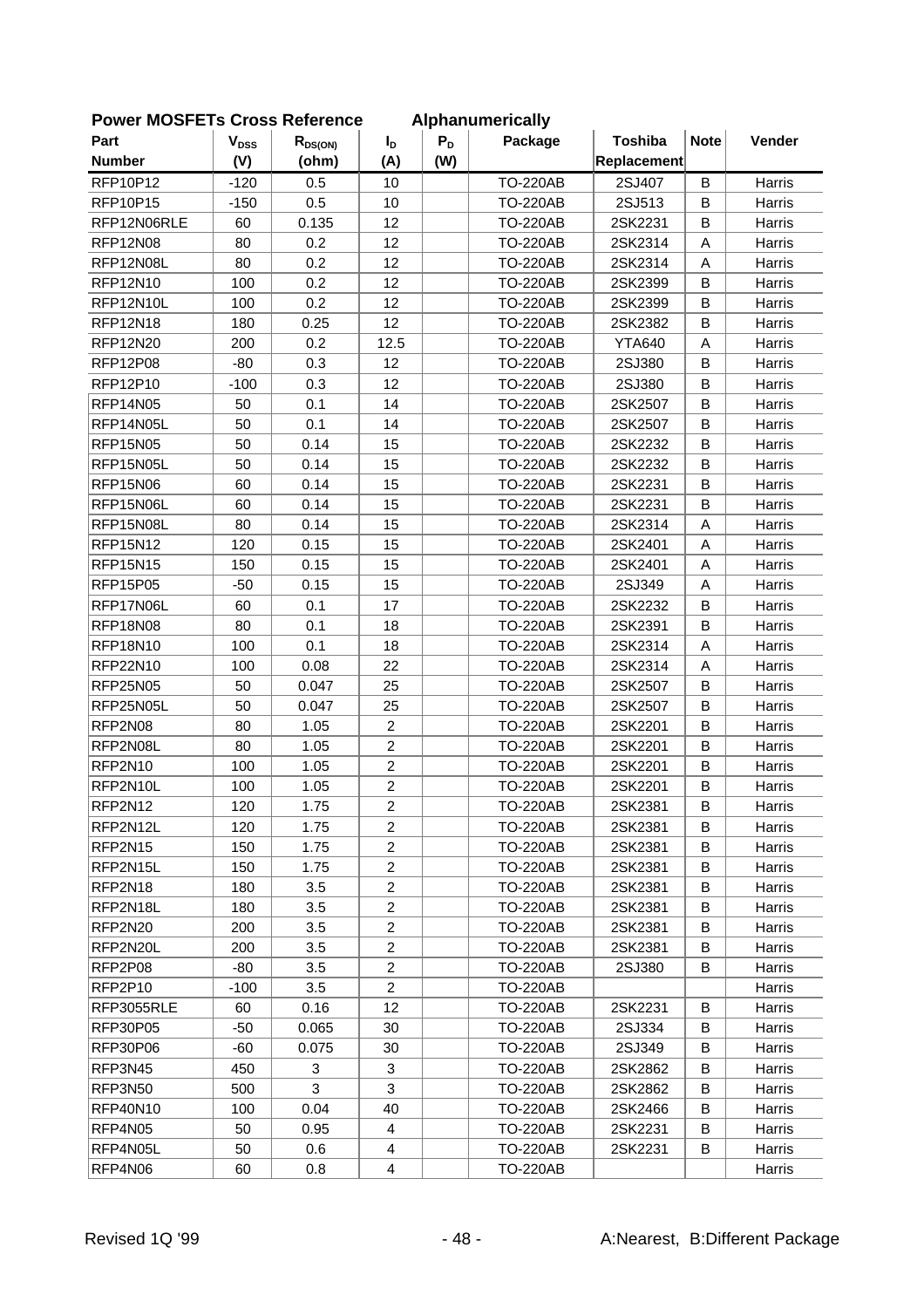| <b>FUWEI INIUSFETS CIUSS REIEIEIICE</b> |                           |                |                |                  | <b>Alphanumentically</b> |                  |             |           |
|-----------------------------------------|---------------------------|----------------|----------------|------------------|--------------------------|------------------|-------------|-----------|
| Part                                    | $\mathbf{V}_{\text{DSS}}$ | $R_{DS(ON)}$   | $I_{\text{D}}$ | $P_D$            | Package                  | <b>Toshiba</b>   | <b>Note</b> | Vender    |
| <b>Number</b>                           | (V)                       | (ohm)          | (A)            | (W)              |                          | Replacement      |             |           |
| RFP4N06L                                | 60                        | 0.6            | 4              |                  | <b>TO-220AB</b>          |                  |             | Harris    |
| <b>RFP4N100</b>                         | 1000                      | 3.5            | 4.3            |                  | <b>TO-220AB</b>          | 2SK1119          | A           | Harris    |
| RFP4N35                                 | 350                       | $\overline{2}$ | $\overline{4}$ |                  | <b>TO-220AB</b>          | 2SK2679          | B           | Harris    |
| RFP4N40                                 | 400                       | $\overline{2}$ | $\overline{4}$ |                  | <b>TO-220AB</b>          | 2SK2679          | B           | Harris    |
| RFP50N05                                | 50                        | 0.022          | 50             |                  | <b>TO-220AB</b>          | 2SK2886          | B           | Harris    |
| RFP50N05L                               | 50                        | 0.022          | 50             |                  | <b>TO-220AB</b>          | 2SK2551          | B           | Harris    |
| RFP5P12                                 | $-120$                    | 1              | 5              |                  | <b>TO-220AB</b>          | 2SJ407           | B           | Harris    |
| RFP5P15                                 | $-150$                    | 1              | 5              |                  | <b>TO-220AB</b>          | 2SJ407           | B           | Harris    |
| RFP6N45                                 | 450                       | 1.25           | 6              |                  | <b>TO-220AB</b>          | 2SK2542          | Α           | Harris    |
| RFP6N50                                 | 500                       | 1.25           | 6              |                  | <b>TO-220AB</b>          | 2SK2542          | A           | Harris    |
| RFP6P08                                 | $-80$                     | 0.6            | 6              |                  | <b>TO-220AB</b>          | 2SJ380           | B           | Harris    |
| RFP6P10                                 | $-100$                    | 0.6            | 6              |                  | <b>TO-220AB</b>          |                  |             | Harris    |
| RFP70N06                                | 60                        | 0.014          | 70             |                  | <b>TO-220AB</b>          | 2SK2312          | B           | Harris    |
| RFP7N35                                 | 350                       | 0.75           | $\overline{7}$ |                  | <b>TO-220AB</b>          | 2SK2542          | A           | Harris    |
| RFP7N40                                 | 400                       | 0.75           | $\overline{7}$ |                  | <b>TO-220AB</b>          | 2SK2841          | Α           | Harris    |
| RFP8N18                                 | 180                       | 0.5            | 8              |                  | <b>TO-220AB</b>          | 2SK2467          | B           | Harris    |
| RFP8N18L                                | 180                       | 0.5            | 8              |                  | <b>TO-220AB</b>          | 2SK2467          | B           | Harris    |
| RFP8N20                                 | 200                       | 0.6            | 8              |                  | <b>TO-220AB</b>          | <b>YTA630</b>    | A           | Harris    |
| RFP8N20L                                | 200                       | 0.65           | 8              |                  | <b>TO-220AB</b>          | <b>YTA630</b>    | A           | Harris    |
| RFP8P03L                                | $-30$                     | 0.3            | 8              |                  | <b>TO-220AB</b>          |                  |             | Harris    |
| RFP8P05                                 | $-50$                     | 0.3            | 8              |                  | <b>TO-220AB</b>          | 2SJ438           | B           | Harris    |
| RFP8P08                                 | $-80$                     | 0.4            | 8              |                  | <b>TO-220AB</b>          | 2SJ380           | B           | Harris    |
| RFP8P10                                 | $-100$                    | 0.4            | 8              |                  | <b>TO-220AB</b>          | 2SJ380           | B           | Harris    |
| RFW2N06RLE                              | 60                        | 0.16           | $\overline{c}$ |                  | <b>DIP</b>               |                  |             | Harris    |
| RLP1N06CLE                              | 60                        | 0.75           | $\mathbf{1}$   |                  | <b>TO-220AB</b>          |                  |             | Harris    |
| RLP1N08LE                               | 80                        | 0.75           | 1              |                  | <b>TO-220AB</b>          |                  |             | Harris    |
| RLP5N08LE                               | 80                        | 0.12           | 5.5            |                  | <b>TO-220AB</b>          | 2SK2314          | Α           | Harris    |
| Si2301DS                                | $-12$                     | 0.13           | 2.3            |                  | <b>SOT-23</b>            |                  |             | Siliconix |
| Si2302DS                                | 20                        | 0.085          | 2.8            |                  | <b>SOT-23</b>            |                  |             | Siliconix |
| Si2303DS                                | $-30$                     | 0.24           | $-1.7$         | 1.25             | <b>SOT-23</b>            |                  |             | Siliconix |
| Si2304DS                                | 30                        | 0.117          | 2.5            | 1.25             | <b>SOT-23</b>            |                  |             | Siliconix |
| Si2305DS                                | -8                        | 0.052          | $-3.5$         | 1.25             | <b>SOT-23</b>            |                  |             | Siliconix |
| Si2306DS                                | 30                        | 0.057          | 3.5            | 1.25             | <b>SOT-23</b>            |                  |             | Siliconix |
| Si2307DS                                | $-30$                     | 0.08           | 3              | 1.25             | <b>SOT-23</b>            |                  |             | Siliconix |
| Si2308DS                                | 60                        | 0.16           | $\overline{c}$ | 1.25             | <b>SOT-23</b>            |                  |             | Siliconix |
| Si2315DS                                | $-12$                     | 0.055          | $-3.5$         | 1.25             | <b>SOT-23</b>            |                  |             | Siliconix |
| Si3441DV                                | $-20$                     | 0.1            | 3.3            |                  | TSOP-6                   |                  |             | Siliconix |
| Si3442DV                                | 20                        | 0.07           | 4              |                  | TSOP-6                   |                  |             | Siliconix |
| Si3443DV                                | $-20$                     | 0.065          | 4.4            |                  | TSOP-6                   |                  |             | Siliconix |
| Si3445DV                                | -8                        | 0.042          | 5.6            | $\overline{2}$   | TSOP-6                   |                  |             | Siliconix |
| SI3446DV                                | 20                        | 0.045          | 5.3            |                  | TSOP-6                   |                  |             | Siliconix |
| Si3447DV                                | $-12$                     | 0.05           | 5.2            | $\overline{c}$   | TSOP-6                   |                  |             | Siliconix |
| Si3454DV                                | 30                        | 0.065          | 4.2            |                  | TSOP-6                   |                  |             | Siliconix |
| Si3455DV                                | $-30$                     | 0.1            | 3.5            |                  | TSOP-6                   |                  |             | Siliconix |
| Si3456DV                                | 30                        | 0.045          | 5.1            |                  | TSOP-6                   |                  |             | Siliconix |
| Si3457DV                                | $-30$                     | 0.065          | 4.3            |                  | TSOP-6                   |                  |             | Siliconix |
| Si3801DV                                | $-12$                     | 0.22           | 2.3            | $\boldsymbol{2}$ | TSOP-6                   |                  |             | Siliconix |
| Si3831DV                                | -7                        | 0.17           | 2.4            | 1.5              | TSOP-6                   |                  |             | Siliconix |
| Si3850DV                                | $20/-20$                  | 0.5/1.00       | 1.2/0.85       | 1.25             | <b>TSOP-6(P&amp;N)</b>   |                  |             | Siliconix |
| Si4410DY                                | $30\,$                    | 0.0135         | 10             |                  | SOP-8(Single)            | <b>TPC8005-H</b> | Α           | Siliconix |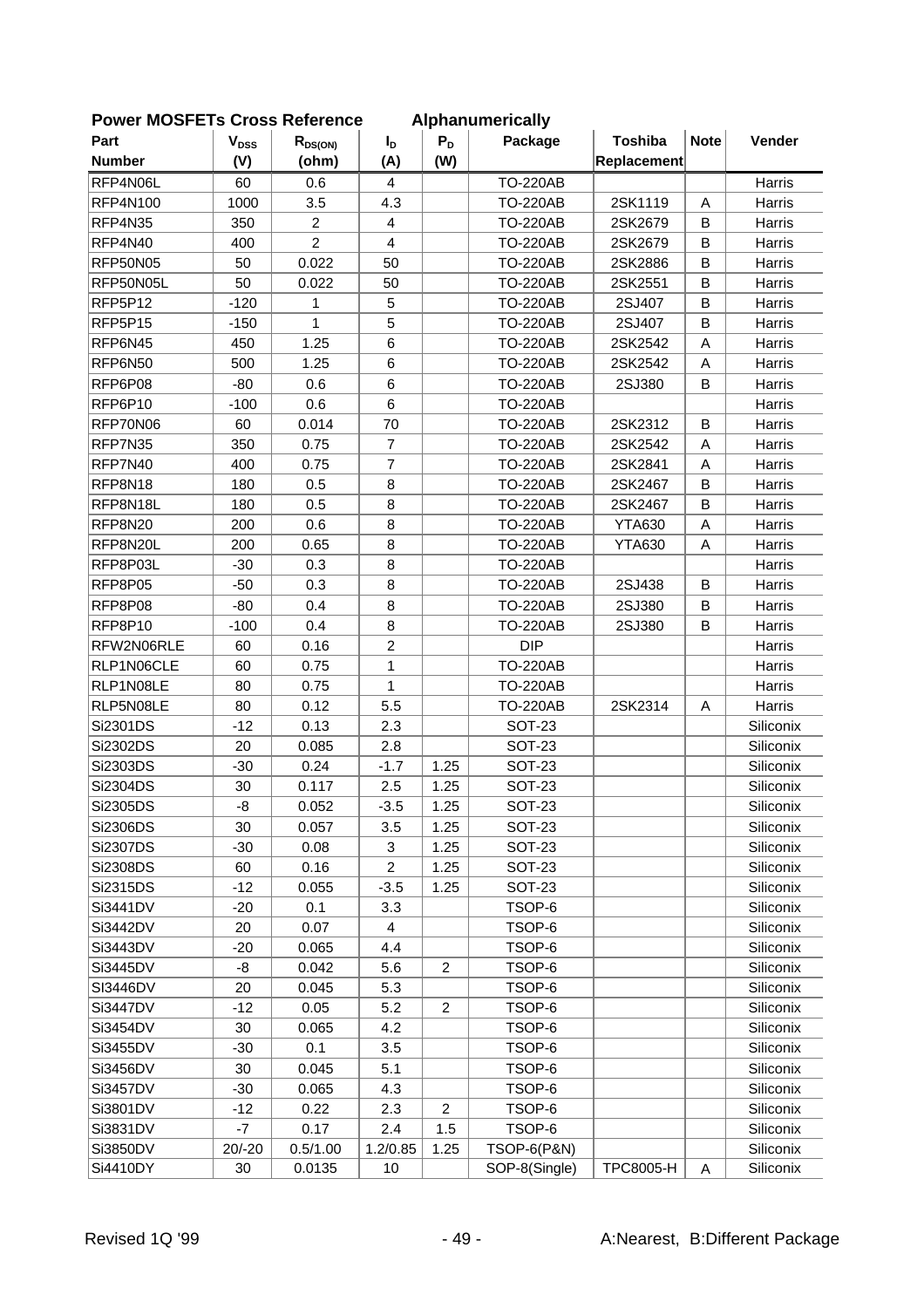| <b>POWER MUSFETS URDSS REIGHTENCE</b> |                        |              |                |                | Alphanumerically      |                  |             |           |
|---------------------------------------|------------------------|--------------|----------------|----------------|-----------------------|------------------|-------------|-----------|
| Part                                  | <b>V<sub>DSS</sub></b> | $R_{DS(ON)}$ | $I_{\text{D}}$ | $P_D$          | Package               | <b>Toshiba</b>   | <b>Note</b> | Vender    |
| <b>Number</b>                         | (V)                    | (ohm)        | (A)            | (W)            |                       | Replacement      |             |           |
| Si4412DY                              | 30                     | 0.028        | $\overline{7}$ |                | SOP-8(Single)         | TPC8006-H        | A           | Siliconix |
| Si4416DY                              | 30                     | 0.018        | 9              |                | SOP-8(Single)         | <b>TPC8005-H</b> | A           | Siliconix |
| Si4420DY                              | 30                     | 0.009        | 12.5           |                | SOP-8(Single)         | TPC8007-H        | A           | Siliconix |
| Si4425DY                              | $-30$                  | 0.014        | $-11$          |                | SOP-8(Single)         | TPC8103          | A           | Siliconix |
| Si4431DY                              | $-30$                  | 0.04         | $-5.8$         |                | SOP-8(Single)         | TPC8105-H        | A           | Siliconix |
| Si4435DY                              | $-30$                  | 0.02         | -8             |                | SOP-8(Single)         | TPC8106-H        | A           | Siliconix |
| Si4450DY                              | 60                     | 0.024        | 7.5            |                | SOP-8(Single)         |                  |             | Siliconix |
| Si4463DY                              | $-20$                  | 0.014        | $-10$          |                | SOP-8(Single)         |                  |             | Siliconix |
| Si4465DY                              | -8                     | 0.009        | 14             | 2.5            | SOP-8(Single)         |                  |             | Siliconix |
| Si4466DY                              | 20                     | 0.009        | 13.2           |                | SOP-8(Single)         |                  |             | Siliconix |
| Si4467DY                              | $-12$                  | 0.011        | 12             | 2.5            | SOP-8(Single)         |                  |             | Siliconix |
| Si4480DY                              | 80                     | 0.035        | 6              |                | SOP-8(Single)         |                  |             | Siliconix |
| Si4482DY                              | 100                    | 0.06         | 4.6            |                | SOP-8(Single)         |                  |             | Siliconix |
| Si4532DY                              | $30/-30$               | 0.065/0.085  | $3.9/-3.5$     |                | SOP-8(P&N)            | <b>TPC8401</b>   | A           | Siliconix |
| Si4539DY                              | $30/-30$               | 0.037/0.053  | $5.8/-4.9$     |                | SOP-8(P&N)            | <b>TPC8401</b>   | A           | Siliconix |
| Si4542DY                              | $30/-30$               | 0.025/0.032  | $6.9/-6.1$     |                | SOP-8(P&N)            | <b>TPC8401</b>   | A           | Siliconix |
| Si4544DY                              | $30/-30$               | 0.035/0.045  | $6.5/-5.7$     |                | <b>SOP-8(P&amp;N)</b> | <b>TPC8401</b>   | A           | Siliconix |
| Si4558DY                              | $30/-30$               | 0.04/0.06    | $6/-6$         |                | SOP-8(P&N)            | <b>TPC8401</b>   | A           | Siliconix |
| Si4559EY                              | $60/-60$               | 0.055/0.12   | $4.5/-3.1$     |                | SOP-8(P&N)            |                  |             | Siliconix |
| Si4562DY                              | $20/-20$               | 0.025/0.033  | $7.1/-6.2$     |                | SOP-8(P&N)            |                  |             | Siliconix |
| Si4652DY                              | $20/-20$               | 0.025/0.033  | 7.1/6.2        | $\overline{c}$ | SOP-8(P&N)            |                  |             | Siliconix |
| Si4806DY                              | 30                     | 0.022/0.25   | 7.7/2          |                | SOP-8(Dual Gate)      |                  |             | Siliconix |
| Si4807DY                              | $-30$                  | 0.035/1.3    | 6.0/0.9        |                | SOP-8(Dual Gate)      |                  |             | Siliconix |
| Si4810DY                              | 30                     | 0.0135       | 10             | 2.5            | SOP-8(Single)         | TPC8005-H        | Α           | Siliconix |
| Si4812DY                              | 30                     | 0.018        | 9              | 2.5            | SOP-8(Single)         | <b>TPC8005-H</b> | A           | Siliconix |
| Si4812DY                              | 30                     | 0.018        | 9              |                | SOP-8(N&SBD)          |                  |             | Siliconix |
| Si4820DY                              | 30                     | 0.0135       | 10             | 2.5            | SOP-8(Single)         | TPC8005-H        | A           | Siliconix |
| Si4822DY                              | 30                     | 0.01         | 12             |                | SOP-8(Single)         | <b>TPC8007-H</b> | A           | Siliconix |
| Si4824DY                              | 30                     | 0.04/0.0175  | 4.7/9.0        |                | SOP-8(Dual)           |                  |             | Siliconix |
| Si4832DY                              | 30                     | 0.018        | 9              | 2.5            | SOP-8(Single)         | <b>TPC8005-H</b> | Α           | Siliconix |
| Si4833DY                              | $-30$                  | 0.085        | 3.5            |                | SOP-8(P&SBD)          |                  |             | Siliconix |
| Si4902DY                              | 30/30                  | 0.065/0.028  | 3.9/5.6        |                | SOP-8(Dual)           |                  |             | Siliconix |
| Si4920DY                              | 30                     | 0.025        | 6.9            |                | SOP-8(Dual)           | TPC8203          | Α           | Siliconix |
| Si4920DY                              | 30                     | 0.025        | 6.9            | $\overline{2}$ | SOP-8(Dual)           |                  |             | Siliconix |
| Si4925DY                              | $-30$                  | 0.032        | $-6.1$         |                | SOP-8(Dual)           | TPC8303          | A           | Siliconix |
| Si4927DY                              | $-30$                  | 0.028        | 7.4            | 2.5            | SOP-8(Dual)           |                  |             | Siliconix |
| Si4936DY                              | 30                     | 0.037        | 5.8            |                | SOP-8(Dual)           | <b>TPC8201</b>   | Α           | Siliconix |
| Si4936DY                              | 30                     | 0.037        |                | $\overline{c}$ |                       |                  |             | Siliconix |
|                                       |                        |              | 5.8            |                | SOP-8(Dual)           |                  |             |           |
| Si4946EY                              | 60                     | 0.055        | 4.5            |                | SOP-8(Dual)           |                  |             | Siliconix |
| Si4947DY                              | $-30$                  | 0.085        | $-3.5$         |                | SOP-8(Dual)           | <b>TPC8301</b>   | Α           | Siliconix |
| Si4948EY                              | $-60$                  | 0.12         | $-3.1$         |                | SOP-8(Dual)           |                  |             | Siliconix |
| Si4949DY                              | $60/-30$               | 0.055/0.053  | 4.5/5.1        |                | SOP-8(P&N)            |                  |             | Siliconix |
| Si4953DY                              | $-30$                  | 0.053        | $-4.9$         |                | SOP-8(Dual)           | TPC8303          | Α           | Siliconix |
| Si4963DY                              | $-20$                  | 0.033        | $-6.2$         |                | SOP-8(Dual)           |                  |             | Siliconix |
| Si4965DY                              | -8                     | 0.021        | 8              | $\overline{c}$ | SOP-8(Dual)           |                  |             | Siliconix |
| Si4966DY                              | 20                     | 0.025        | 7.1            |                | SOP-8(Dual)           | <b>TPC8204</b>   | A           | Siliconix |
| Si4967DY                              | $-12$                  | 0.023        | 7.5            | $\overline{c}$ | SOP-8(Dual)           |                  |             | Siliconix |
| Si4980DY                              | 80                     | 0.075        | 3.7            |                | SOP-8(Dual)           |                  |             | Siliconix |
| Si4982DY                              | 100                    | 0.15         | 2.6            |                | SOP-8(Dual)           |                  |             | Siliconix |
| Si6331DQ                              | 30                     | 0.028        | 5.6            |                | TSSOP-28(Triple)      |                  |             | Siliconix |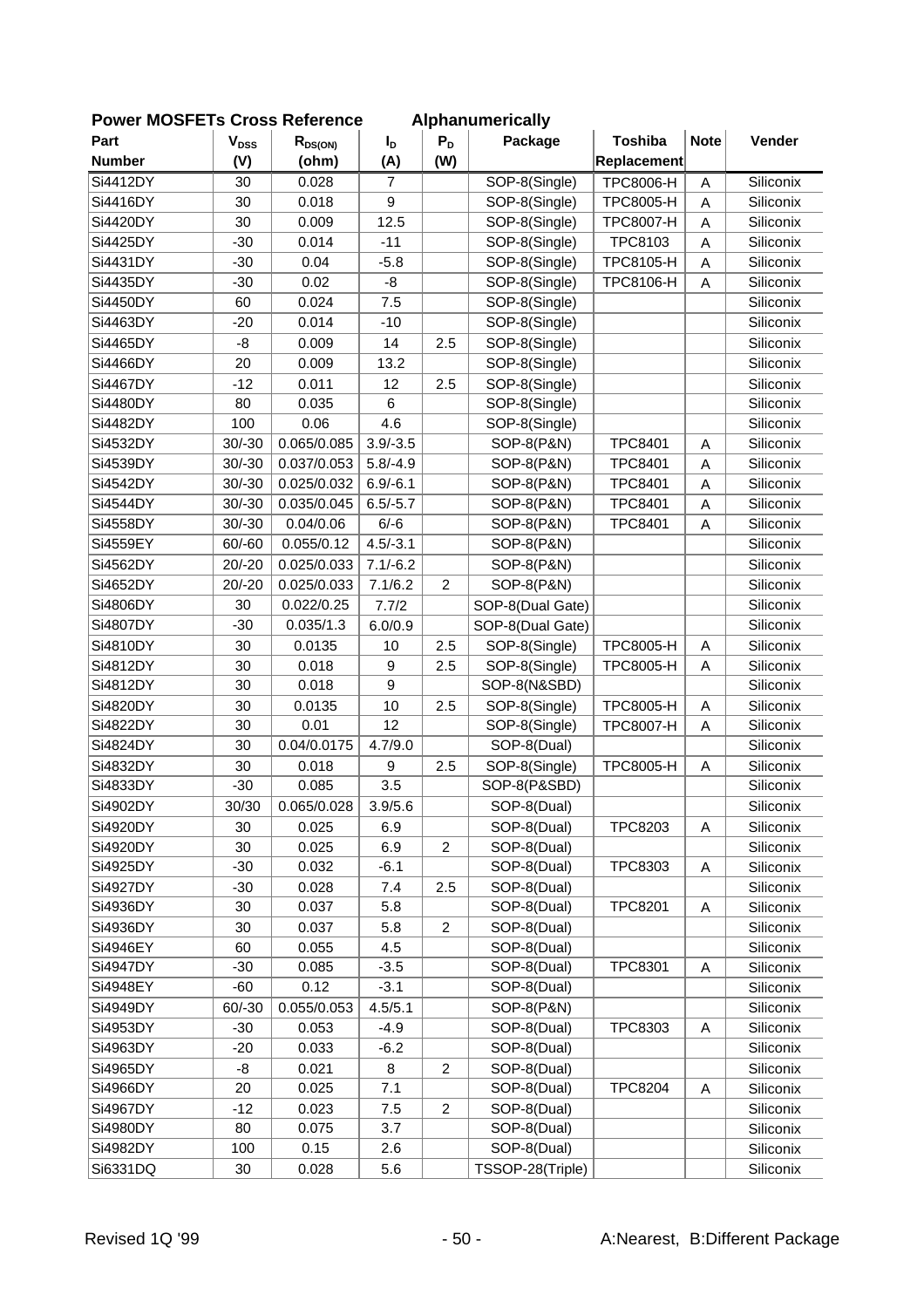| <b>FUWEI INIUSFETS CIUSS REIEIEIICE</b> |                           |              |                         |       | Alphanumencally         |                   |             |           |
|-----------------------------------------|---------------------------|--------------|-------------------------|-------|-------------------------|-------------------|-------------|-----------|
| Part                                    | $\mathbf{V}_{\text{DSS}}$ | $R_{DS(ON)}$ | $I_D$                   | $P_D$ | Package                 | <b>Toshiba</b>    | <b>Note</b> | Vender    |
| <b>Number</b>                           | (V)                       | (ohm)        | (A)                     | (W)   |                         | Replacement       |             |           |
| Si6332DQ                                | $-30$                     | 0.04         | 4.5                     |       | TSSOP-28(Triple)        |                   |             | Siliconix |
| Si6361DQ                                | $30/-30$                  | 0.065/0.085  | 3.6/3.1                 |       | TSSOP-28                |                   |             | Siliconix |
| Si6410DQ                                | 30                        | 0.014        | 7.8                     |       | TSSOP-8(Dual)           | <b>TPCS8003</b>   | A           | Siliconix |
| Si6415DQ                                | $-30$                     | 0.019        | 6.5                     |       | TSSOP-8(Single)         | <b>TPCS8101</b>   | A           | Siliconix |
| Si6426DQ                                | 20                        | 0.035        | 5.4                     |       | TSSOP-8(Single)         | <b>TPCS8002</b>   | A           | Siliconix |
| Si6433DQ                                | $-12$                     | 0.06         | $\overline{4}$          |       | TSSOP-8(Single)         |                   |             | Siliconix |
| Si6434DQ                                | 30                        | 0.028        | 5.6                     |       | TSSOP-8(Single)         | <b>TPCS8001-H</b> | A           | Siliconix |
| Si6435DQ                                | $-30$                     | 0.04         | 4.5                     |       | TSSOP-8(Single)         | <b>TPCS8101</b>   | A           | Siliconix |
| Si6436DQ                                | 30                        | 0.045        | 4.4                     |       | TSSOP-8(Single)         | <b>TPCS8001-H</b> | A           | Siliconix |
| Si6447DQ                                | $-20$                     | 0.09         | 3.2                     |       | TSSOP-8(Single)         |                   |             | Siliconix |
| Si6459DQ                                | $-60$                     | 0.12         | 2.6                     |       | TSSOP-8(Single)         |                   |             | Siliconix |
| Si6463DQ                                | $-20$                     | 0.02         | 6.5                     |       | TSSOP-8(Single)         |                   |             | Siliconix |
| Si6465DQ                                | -8                        | 0.012        | 8.8                     | 1.5   | TSSOP-8(Single)         |                   |             | Siliconix |
| SI6466DQ                                | 20                        | 0.014        | 7.8                     |       | TSSOP-8(Single)         | <b>TPCS8002</b>   | A           | Siliconix |
| Si6467DQ                                | $-12$                     | 0.014        | 8                       | 1.5   | TSSOP-8(Single)         |                   |             | Siliconix |
| Si6542DQ                                | $20/-20$                  | 0.090/0.170  | 2.5/1.9                 |       | TSSOP-8(P&N)            |                   |             | Siliconix |
| Si6543DQ                                | $30/-30$                  | 0.065/0.085  | 3.9/2.5                 |       | TSSOP-8(P&N)            |                   |             | Siliconix |
| Si6544DQ                                | $30/-30$                  | 0.035/0.045  | 4/3.5                   |       | <b>TSSOP-8(P&amp;N)</b> |                   |             | Siliconix |
| Si6552DQ                                | $20/-12$                  | 0.080/0.100  | 2.8/2.5                 |       | TSSOP-8(P&N)            |                   |             | Siliconix |
| Si6562DQ                                | $20/-20$                  | 0.035/0.045  | 4.5/3.5                 |       | TSSOP-8(P&N)            |                   |             | Siliconix |
| Si6801DQ                                | $20/-20$                  | 0.160/0.190  | 1.9/1.7                 |       | <b>TSSOP-8(P&amp;N)</b> |                   |             | Siliconix |
| Si6802DQ                                | 20                        | 0.075        | 3.3                     |       | TSSOP-8(Single)         |                   |             | Siliconix |
| Si6803DQ                                | $20/-20$                  | 0.095/0.11   | 2.5/2.3                 |       | <b>TSSOP-8(P&amp;N)</b> |                   |             | Siliconix |
| Si6820DQ                                | 20                        | 0.16         | 1.9                     | 1.2   | TSSOP-8(N&SBD)          |                   |             | Siliconix |
| Si6820DQ                                | 20                        |              | 1.9                     |       | SOP-8(N&SBD)            |                   |             | Siliconix |
| Si6821DQ                                | $-20$                     | 0.19         | 1.7                     | 1.2   | TSSOP-8(P&SBD)          |                   |             | Siliconix |
| Si6821DQ                                | $-20$                     |              | $-1.7$                  |       | SOP-8(P&SBD)            |                   |             | Siliconix |
| Si6923DQ                                | $-20$                     | 0.05         | 3.5                     | 1.2   | TSSOP-8(P&SBD)          |                   |             | Siliconix |
| Si6923DQ                                | $-20$                     |              | $-3.5$                  |       | SOP-8(P&SBD)            |                   |             | Siliconix |
| Si6925DQ                                | 20                        | 0.05         | 3.4                     |       | TSSOP-8(Dual)           | <b>TPCS8201</b>   | Α           | Siliconix |
| Si6926DQ                                | 20                        | 0.035        | 4                       |       | TSSOP-8(Dual)           | <b>TPCS8201</b>   | Α           | Siliconix |
| Si6928DQ                                | 30                        | 0.035        | $\overline{\mathbf{4}}$ |       | TSSOP-8(Dual)           | <b>TPCS8202</b>   | A           | Siliconix |
| Si6933DQ                                | $-30$                     | 0.045        | 3.5                     |       | TSSOP-8(Dual)           | <b>TPCS8301</b>   | Α           | Siliconix |
| Si6943DQ                                | $-12$                     | 0.1          | 2.5                     |       | TSSOP-8(Dual)           |                   |             | Siliconix |
| Si6946DQ                                | 20                        | 0.08         | 2.8                     |       | TSSOP-8(Dual)           |                   |             | Siliconix |
| Si6953DQ                                | $-20$                     | 0.17         | 1.9                     |       | TSSOP-8(Dual)           |                   |             | Siliconix |
| Si6954DQ                                | 30                        | 0.065        | 3.9                     |       | TSSOP-8(Dual)           | <b>TPCS8202</b>   | Α           | Siliconix |
| Si6955DQ                                | $-30$                     | 0.085        | 2.5                     |       | TSSOP-8(Dual)           |                   |             | Siliconix |
| Si6956DQ                                | 20                        | 0.09         | 2.5                     |       | TSSOP-8(Dual)           |                   |             | Siliconix |
| Si6963DQ                                | $-20$                     | 0.05         | 3.5                     |       | TSSOP-8(Dual)           |                   |             | Siliconix |
| Si6965DQ                                | $-20$                     | 0.35         | -5                      |       | TSSOP-8(Dual)           |                   |             | Siliconix |
| Si6966DQ                                | 20                        | 0.035        | 4.5                     |       | TSSOP-8(Dual)           | <b>TPCS8201</b>   | A           | Siliconix |
| Si6967DQ                                | -8                        | 0.03         | 5                       | 1.1   | TSSOP-8(Dual)           |                   |             | Siliconix |
| Si6968DQ                                | 20                        | 0.022        | 6.5                     |       | TSSOP-8(Dual)           | <b>TPCS8201</b>   | A           | Siliconix |
| Si6969DQ                                | $-12$                     | 0.034        | 4.6                     | 1.1   | TSSOP-8(Dual)           |                   |             | Siliconix |
| Si9400DY                                | $-20$                     | 0.25         | $-2.5$                  |       | SOP-8(Single)           |                   |             | Siliconix |
| Si9405DY                                | $-20$                     | 0.1          | $-4.3$                  |       | SOP-8(Single)           |                   |             | Siliconix |
| Si9407AEY                               | $-60$                     | 0.12         | $-3.5$                  |       | SOP-8(Single)           |                   |             | Siliconix |
| Si9407DY                                | $-60$                     | 0.15         | $-3$                    |       | SOP-8(Single)           |                   |             | Siliconix |
| Si9410DY                                | 30                        | 0.03         | $\overline{7}$          |       | SOP-8(Single)           | <b>TPC8006-H</b>  | Α           | Siliconix |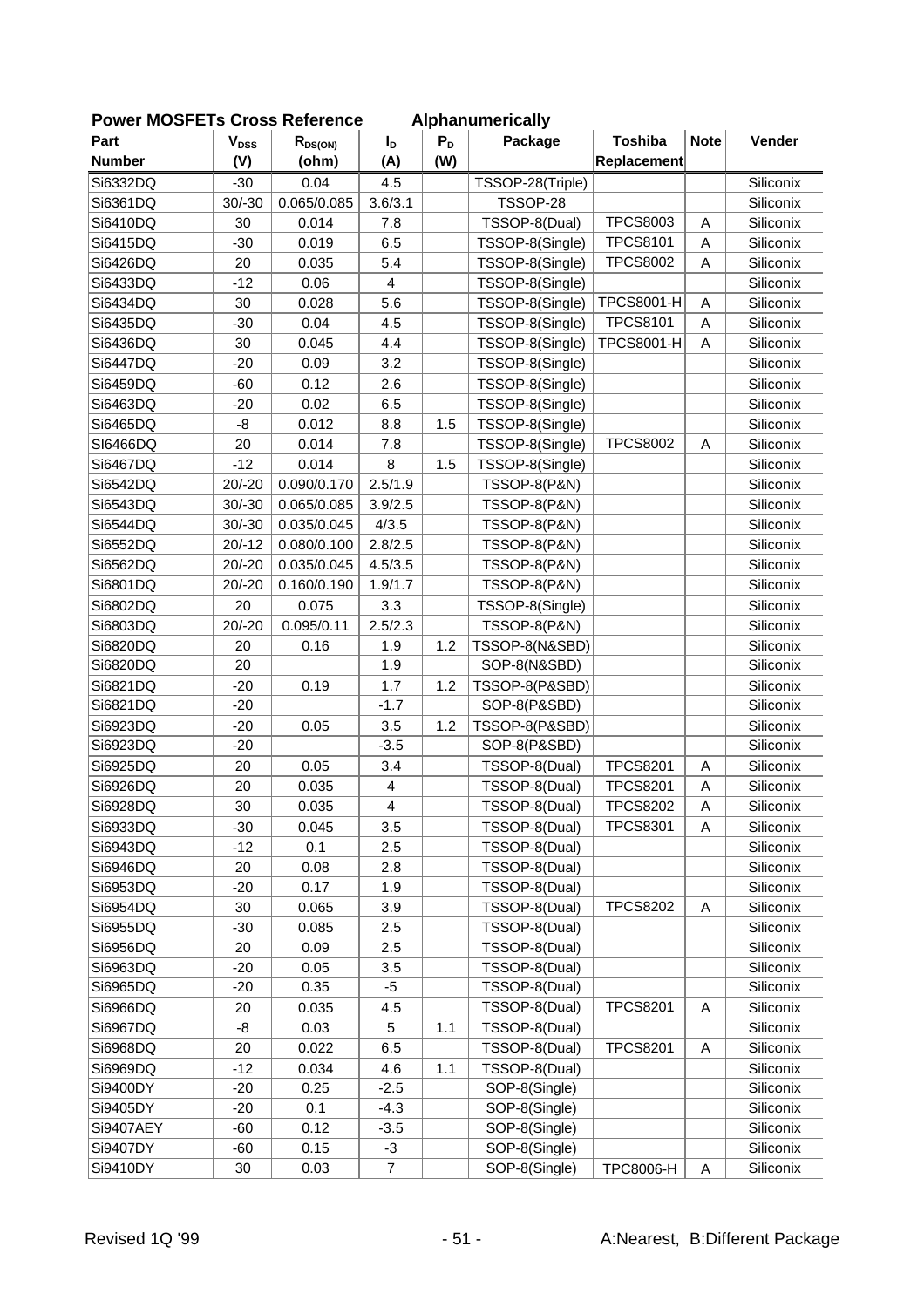| <b>POWER MUSFETS URDSS REIGHTENCE</b> |                        |              |                |                | Alphanumerically    |                  |             |           |
|---------------------------------------|------------------------|--------------|----------------|----------------|---------------------|------------------|-------------|-----------|
| Part                                  | <b>V<sub>DSS</sub></b> | $R_{DS(ON)}$ | $I_{\text{D}}$ | $P_D$          | Package             | <b>Toshiba</b>   | <b>Note</b> | Vender    |
| <b>Number</b>                         | (V)                    | (ohm)        | (A)            | (W)            |                     | Replacement      |             |           |
| Si9420DY                              | 200                    | 1            | 1              |                | SOP-8(Single)       |                  |             | Siliconix |
| Si9422DY                              | 200                    | 0.42         | 1.7            |                | SOP-8(Single)       |                  |             | Siliconix |
| Si9424ADY                             | $-20$                  | 0.025        | $-7.7$         |                | SOP-8(Single)       |                  |             | Siliconix |
| Si9424DY                              | $-12$                  | 0.025        | $-7.7$         |                | SOP-8(Single)       |                  |             | Siliconix |
| Si9426DY                              | 20                     | 0.0135       | 10             |                | SOP-8(Single)       | <b>TPC8008</b>   | A           | Siliconix |
| Si9428DY                              | 20                     | 0.03         | 6              | 2.5            | SOP-8(Single)       |                  |             | Siliconix |
| Si9430DY                              | $-20$                  | 0.05         | $-5.8$         |                | SOP-8(Single)       |                  |             | Siliconix |
| Si9431DY                              | $-12$                  | 0.05         | 5.5            |                | SOP-8(Single)       |                  |             | Siliconix |
| Si9433DY                              | $-20$                  | 0.045        | $-5.4$         |                | SOP-8(Single)       |                  |             | Siliconix |
| Si9434ADY                             | $-20$                  | 0.033        | 6.9            |                | SOP-8(Single)       | TPC8102          | A           | Siliconix |
| Si9434DY                              | $-12$                  | 0.04         | $-6.4$         |                | SOP-8(Single)       |                  |             | Siliconix |
| Si9435DY                              | $-30$                  | 0.055        | $-5.1$         |                | SOP-8(Single)       | TPC8105-H        | A           | Siliconix |
| Si9529DY                              | $20/-12$               | 0.03/0.05    | 6/5            |                | SOP-8(P&N)          |                  |             | Siliconix |
| Si9801DY                              | $20/-20$               | 0.055/0.045  | 4.5/4.0        |                | SOP-8(P&N)          |                  |             | Siliconix |
| Si9802DY                              | 20                     | 0.055        | 4.5            |                | SOP-8(Dual)         | <b>TPC8202</b>   | A           | Siliconix |
| Si9803DY                              | $-25$                  | 0.04         | $-5.9$         |                | SOP-8(Single)       | TPC8105-H        | A           | Siliconix |
| Si9803DY                              | $-20$                  | 0.04         | 5.9            |                | SOP-8(Single)       | TPC8102          | A           | Siliconix |
| Si9804DY                              | 25                     | 0.023        | 7.8            |                | SOP-8(Single)       | <b>TPC8006-H</b> | A           | Siliconix |
| Si9806DY                              | 25                     | 0.027        | $\overline{7}$ |                | SOP-8(Dual G)       |                  |             | Siliconix |
| Si9902DY                              | 20/20                  | 0.08/0.035   | 2.8/5.4        |                | SOP-8(Dual)         |                  |             | Siliconix |
| Si9925DY                              | 20                     | 0.05         | 5              |                | SOP-8(Dual)         | <b>TPC8202</b>   | A           | Siliconix |
| Si9926DY                              | 20                     | 0.03         | 6              |                | SOP-8(Dual)         | <b>TPC8204</b>   | A           | Siliconix |
| Si9928DY                              | $20/-20$               | 0.05/0.11    | 5.0/3.4        | $\overline{c}$ | SOP-8(P&N)          |                  |             | Siliconix |
| Si9933ADY                             | $-20$                  | 0.075        | $-3.4$         |                | SOP-8(Dual)         |                  |             | Siliconix |
| Si9933DY                              | $-20$                  | 0.075        | $-3.4$         |                | SOP-8(Dual)         | <b>TPC8302</b>   | A           | Siliconix |
| Si9934DY                              | $-12$                  | 0.05         | $-5$           |                | SOP-8(Dual)         |                  |             | Siliconix |
| Si9936DY                              | 30                     | 0.05         | 5              |                | SOP-8(Dual)         | <b>TPC8201</b>   | A           | Siliconix |
| Si9939DY                              | $30/-30$               | 0.05/0.1     | $3.5/-3.5$     |                | SOP-8(P&N)          | <b>TPC8401</b>   | A           | Siliconix |
| Si9940DY                              | 50                     | 0.05         | 5.3            |                | SOP-8(Dual)         |                  |             | Siliconix |
| Si9942DY                              | $20/-20$               | 0.125/0.2    | 3/2.5          |                | SOP-8(P&N)          |                  |             | Siliconix |
| Si9943DY                              | $20/-20$               | 0.125/0.16   | 3/2.8          |                | SOP-8(P&N)          |                  |             | Siliconix |
| Si9944DY                              | 240                    | $\,6$        | 0.4            |                | SOP-8(Dual)         |                  |             | Siliconix |
| Si9945AEY                             | 60                     | 0.08         | 3.7            |                | SOP-8(Dual)         |                  |             | Siliconix |
| Si9945DY                              | 60                     | 0.1          | 3.3            |                | SOP-8(Dual)         |                  |             | Siliconix |
| Si9947DY                              | $-20$                  | 0.1          | $-3.5$         |                | SOP-8(Dual)         | TPC8302          | Α           | Siliconix |
| Si9948AEY                             | $-60$                  | 0.17         | $-2.6$         |                | SOP-8(Dual)         | <b>TPC8304</b>   | Α           | Siliconix |
| Si9948DY                              | $-60$                  | 0.28         | $-2$           |                | SOP-8(Dual)         | <b>TPC8304</b>   | Α           | Siliconix |
| Si9952DY                              | $25/-25$               | 0.1/0.25     | 3.5/2.3        |                | SOP-8(P&N)          |                  |             | Siliconix |
| Si9953DY                              | $-20$                  | 0.25         | $-2.3$         |                | SOP-8(Dual)         | <b>TPC8302</b>   | Α           | Siliconix |
| Si9955DY                              | 50                     | 0.13         | 3              |                | SOP-8(Dual)         | <b>TPC8205</b>   | A           | Siliconix |
| Si9956DY                              | 20                     | 0.1          | 3.5            |                | SOP-8(Dual)         | <b>TPC8202</b>   | Α           | Siliconix |
| Si9958DY                              | $20/-20$               | 0.1/0.1      | 3.5/3.5        |                | SOP-8(P&N)          |                  |             | Siliconix |
| Si9959DY                              | 50                     | 0.3          | $\overline{c}$ |                | SOP-8(Dual)         | <b>TPC8205</b>   | Α           | Siliconix |
| SMB60N03-10L                          | 30                     | 0.01         | 60             | 125            | D <sub>2</sub> -PAK | 2SK3127          | Α           | Siliconix |
| SMD10P05                              | $-50$                  | 0.28         | 10             | 40             | D-PAK               | 2SJ377           | A           | Siliconix |
| SMD10P06                              | $-60$                  | 0.28         | 10             | 42             | D-PAK               | 2SJ377           | A           | Siliconix |
| SMD10P06L                             | $-60$                  | 0.28         | 10             | 40             | D-PAK               | 2SJ377           | Α           | Siliconix |
| SMD15N05                              | 50                     | 0.1          | 15             | 40             | D-PAK               | 2SK2614          | A           | Siliconix |
| SMD25N05-45L                          | 50                     | 0.045        | 25             | 50             | D-PAK               | 2SK2614          | Α           | Siliconix |
| SMD30N03-30L                          | $30\,$                 | 0.03         | $30\,$         | 50             | D-PAK               |                  |             | Siliconix |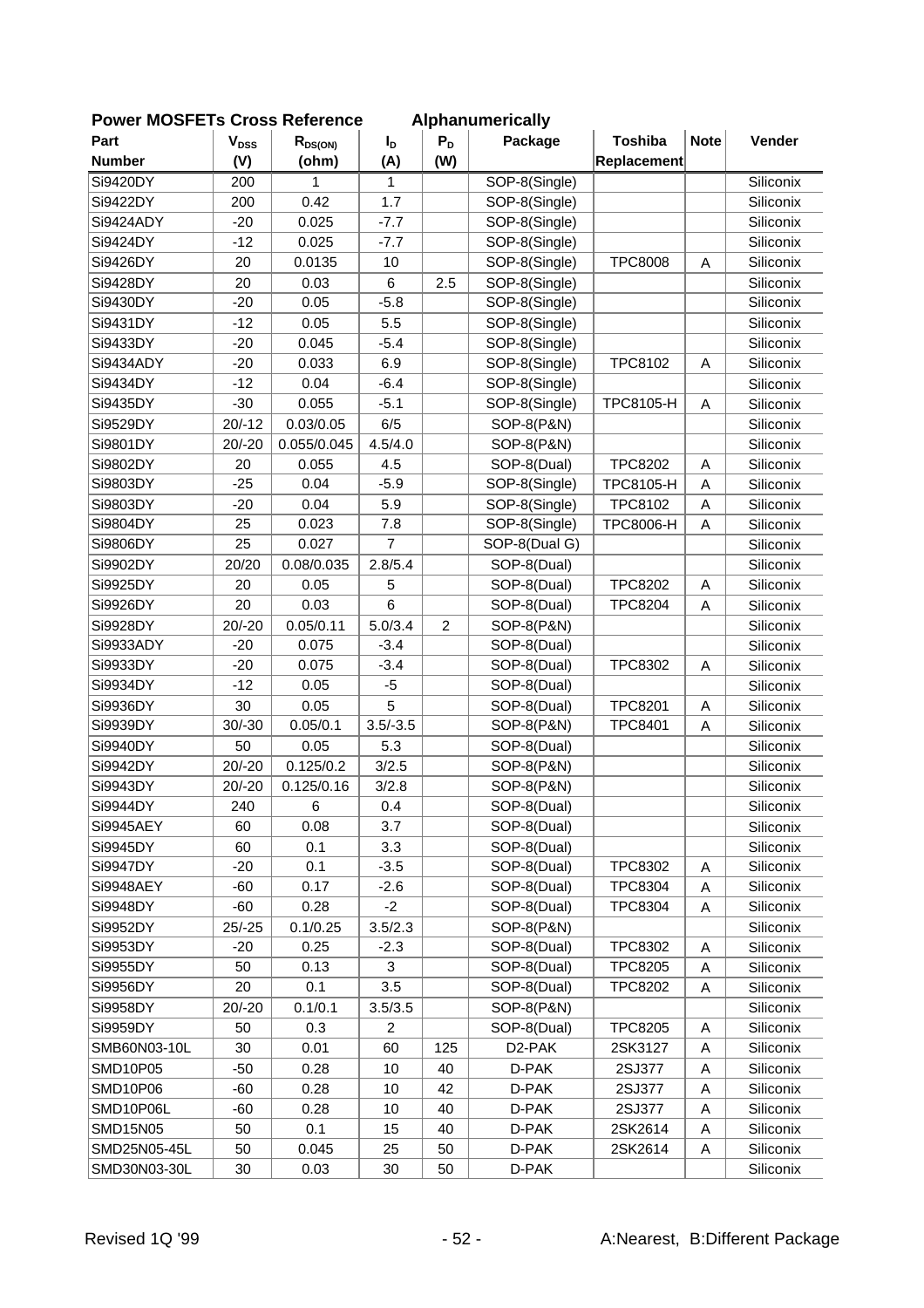| LOMEI INNOLLIS CIOSS VEIEIEIICE |           |              |                |       | <b>Alphanumchoally</b> |                |             |                |
|---------------------------------|-----------|--------------|----------------|-------|------------------------|----------------|-------------|----------------|
| Part                            | $V_{DSS}$ | $R_{DS(ON)}$ | $I_D$          | $P_D$ | Package                | <b>Toshiba</b> | <b>Note</b> | Vender         |
| <b>Number</b>                   | (V)       | (ohm)        | (A)            | (W)   |                        | Replacement    |             |                |
| <b>SMP40P06</b>                 | $-60$     | 0.045        | 40             | 125   | <b>TO-220AB</b>        | 2SJ349         | A           | Siliconix      |
| SMP50N06-25                     | 60        | 0.025        | 50             | 131   | <b>TO-220AB</b>        | 2SK2312        | B           | Siliconix      |
| SMP60N03-10L                    | 30        | 0.01         | 60             | 105   | <b>TO-220AB</b>        | 2SK3127        | B           | Siliconix      |
| SMP60N06-18                     | 60        | 0.018        | 60             | 125   | <b>TO-220AB</b>        | 2SK2312        | B           | Siliconix      |
| <b>SMU10P05</b>                 | $-50$     | 0.28         | 10             | 40    | TO-251                 | 2SJ377         | A           | Siliconix      |
| <b>SMU15N05</b>                 | 50        | 0.1          | 15             | 40    | TO-251                 | 2SK2614        | A           | Siliconix      |
| SMU25N05-45L                    | 50        | 0.045        | 25             | 50    | TO-251                 | 2SK2614        | A           | Siliconix      |
| SMU30N03-30L                    | 30        | 0.03         | 30             | 50    | TO-251                 |                |             | Siliconix      |
| SN7000                          | 60        | 5            | 0.25           |       | TO-92                  |                |             | Siemens        |
| SN7002                          | 60        | 5            | 0.19           |       | <b>SOT-23</b>          |                |             | Siemens        |
| SP0610T                         | $-60$     | 10           | 0.13           |       | <b>SOT-23</b>          | 2SJ168         | Α           | Siemens        |
| SPA02N60S5                      | 600       | 2.5          | $\overline{c}$ |       | <b>TO-220IS</b>        | 2SK2750        | A           | Siemens        |
| SPA03N60S5                      | 600       | 1.4          | 3              |       | <b>TO-220IS</b>        | 2SK2545        | A           | Siemens        |
| SPA04N60S5                      | 600       | 0.95         | $\overline{4}$ |       | <b>TO-220IS</b>        | 2SK2843        | A           | Siemens        |
| SPA07N60S5                      | 600       | 0.6          | $\overline{7}$ |       | <b>TO-220IS</b>        |                |             | Siemens        |
| SPA20N60S5                      | 600       | 0.19         | 20             |       | <b>TO-220IS</b>        |                |             | Siemens        |
| SPB02N60S5                      | 600       | 2.5          | $\overline{c}$ |       | <b>TO-220SM</b>        | 2SK2777        | A           | Siemens        |
| SPB03N60S5                      | 600       | 1.4          | 3              |       | <b>TO-220SM</b>        | 2SK2777        | Α           | <b>Siemens</b> |
| SPB04N60S5                      | 600       | 0.95         | $\overline{4}$ |       | <b>TO-220SM</b>        | 2SK2889        | A           | Siemens        |
| SPB07N60S5                      | 600       | 0.6          | $\overline{7}$ |       | <b>TO-220SM</b>        |                |             | Siemens        |
| SPB20N60S5                      | 600       | 0.19         | 20             |       | <b>TO-220SM</b>        |                |             | Siemens        |
| SPB30N03                        | 30        | 0.023        | 30             |       | D2-PAK                 | 2SK3090        | Α           | Siemens        |
| SPB30N03L                       | 30        | 0.028        | 30             |       | D2-PAK                 | 2SK3089        | A           | Siemens        |
| SPB46N03                        | 30        | 0.015        | 46             |       | D <sub>2</sub> -PAK    | 2SK3127        | A           | Siemens        |
| SPB46N03L                       | 30        | 0.018        | 46             |       | D <sub>2</sub> -PAK    | 2SK3090        | Α           | Siemens        |
| SPB80N03                        | 30        | 0.006        | 80             |       | D <sub>2</sub> -PAK    |                |             | Siemens        |
| SPB80N03L                       | 30        | 0.008        | 80             |       | D2-PAK                 |                |             | Siemens        |
| SPD01N60S5                      | 600       | 6            | 1              |       | D-PAK                  | 2SK2865        | Α           | Siemens        |
| SPD02N60                        | 600       | 5.5          | $\overline{2}$ |       | D-PAK                  | 2SK2865        | A           | Siemens        |
| SPD02N60S5                      | 600       | 2.5          | $\overline{c}$ |       | D-PAK                  |                |             | Siemens        |
| SPD03N60S5                      | 600       | 1.4          | 3              |       | D-PAK                  |                |             | Siemens        |
| SPD04N60S5                      | 600       | 0.95         | $\overline{4}$ |       | D-PAK                  |                |             | Siemens        |
| SPD07N20                        | 200       | 0.4          | $\overline{7}$ |       | D-PAK                  |                |             | Siemens        |
| SPD07N60S5                      | 600       | 0.6          | $\overline{7}$ |       | D-PAK                  |                |             | Siemens        |
| SPD08N05L                       | 55        | 0.18         | 8              |       | D-PAK                  | 2SK2231        | A           | Siemens        |
| SPD08N10                        | 100       | 0.3          | 8.4            |       | D-PAK                  | 2SK2201        | Α           | Siemens        |
| SPD08P05                        | $-50$     | 0.3          | 8              |       | D-PAK                  | 2SJ377         | Α           | <b>Siemens</b> |
| SPD09N05                        | 55        | 0.15         | 9              |       | D-PAK                  | 2SK2231        | A           | <b>Siemens</b> |
| SPD10N10                        | 100       | 0.2          | 10             |       | D-PAK                  | 2SK2399        | Α           | <b>Siemens</b> |
| SPD13N05L                       | 55        | 0.12         | 12.8           |       | D-PAK                  | 2SK2782        | Α           | Siemens        |
| SPD14N05                        | 55        | 0.1          | 14             |       | D-PAK                  | 2SK2782        | Α           | Siemens        |
| SPD21N05L                       | 55        | 0.07         | 21             |       | D-PAK                  | 2SK2782        | Α           | <b>Siemens</b> |
| SPD23N05                        | 55        | 0.06         | 23             |       | D-PAK                  | 2SK2782        | Α           | Siemens        |
| SPD28N03                        | 30        | 0.023        | 28             |       | D-PAK                  |                |             | Siemens        |
| SPD28N03L                       | 30        | 0.028        | 28             |       | D-PAK                  |                |             | Siemens        |
| SPD28N05L                       | 55        | 0.05         | 28             |       | D-PAK                  | 2SK2782        | Α           | Siemens        |
| SPD30N03                        | 30        | 0.015        | 30             |       | D-PAK                  |                |             | Siemens        |
| SPD30N03L                       | 30        | 0.018        | 30             |       | D-PAK                  |                |             | Siemens        |
| SPD31N05                        | 55        | 0.04         | 31             |       | D-PAK                  |                |             | Siemens        |
| SPN01N60S5                      | 600       | 6            | $\mathbf{1}$   |       | <b>SOT-223</b>         |                |             | Siemens        |
|                                 |           |              |                |       |                        |                |             |                |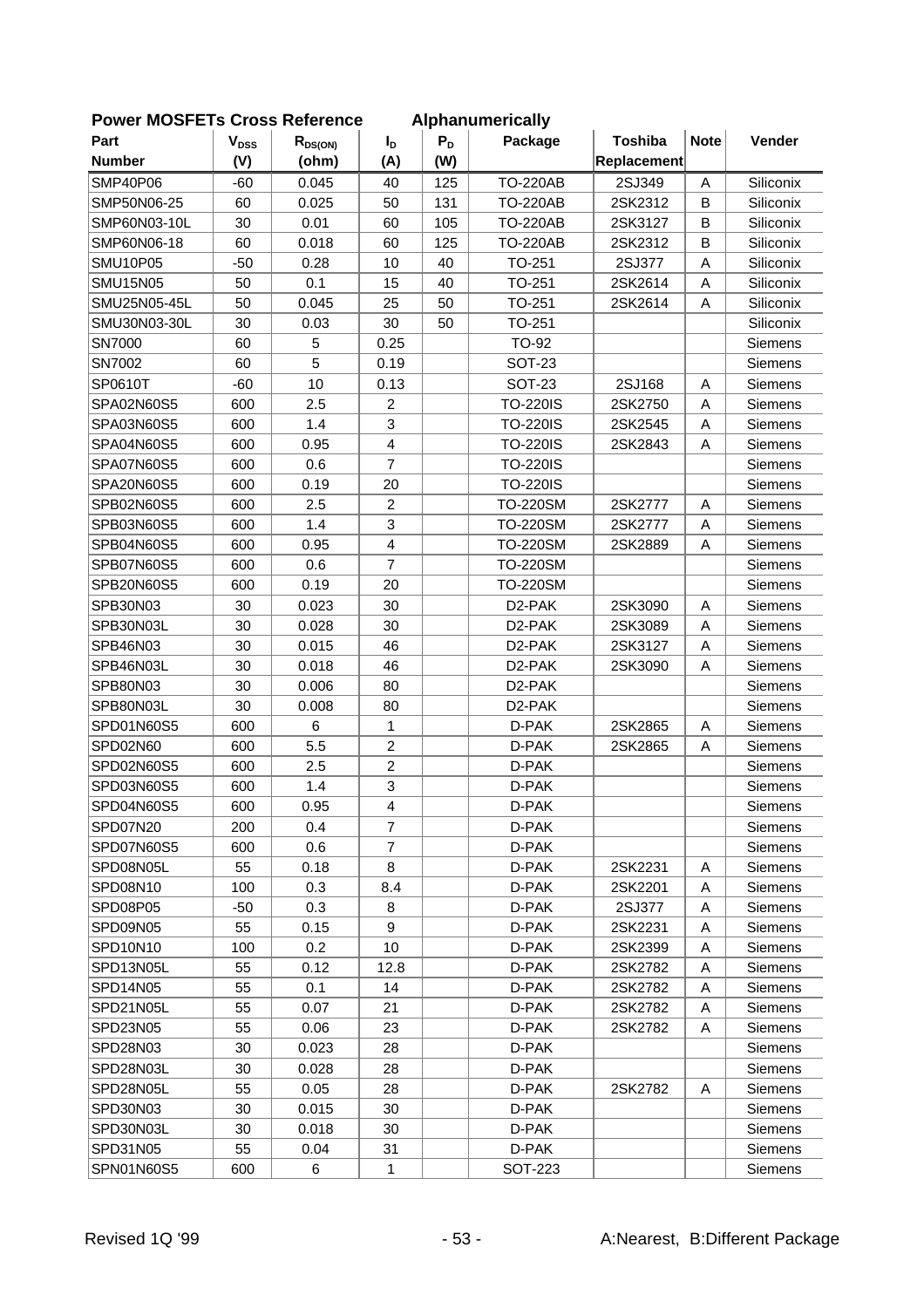| POWER MUSFETS URDSS RETERENCE |                        |              |                         |       | Alphanumerically |                  |             |                |
|-------------------------------|------------------------|--------------|-------------------------|-------|------------------|------------------|-------------|----------------|
| Part                          | <b>V<sub>DSS</sub></b> | $R_{DS(ON)}$ | $I_{\text{D}}$          | $P_D$ | Package          | <b>Toshiba</b>   | <b>Note</b> | Vender         |
| <b>Number</b>                 | (V)                    | (ohm)        | (A)                     | (W)   |                  | Replacement      |             |                |
| SPN02N60S5                    | 600                    | 2.5          | 2                       |       | <b>SOT-223</b>   |                  |             | Siemens        |
| SPN03N60S5                    | 600                    | 1.4          | 3                       |       | <b>SOT-223</b>   |                  |             | Siemens        |
| SPN04N60S5                    | 600                    | 0.95         | 4                       |       | <b>SOT-223</b>   |                  |             | Siemens        |
| SPO01N60S5                    | 600                    | 6            | 1                       |       | SOP-8(Single)    |                  |             | Siemens        |
| SPO02N60S5                    | 600                    | 2.5          | $\overline{2}$          |       | SOP-8(Single)    |                  |             | Siemens        |
| SPO03N60S5                    | 600                    | 1.4          | 3                       |       | SOP-8(Single)    |                  |             | Siemens        |
| SPO04N60S5                    | 600                    | 0.95         | $\overline{4}$          |       | SOP-8(Single)    |                  |             | Siemens        |
| SPP02N60S5                    | 600                    | 2.5          | $\overline{c}$          |       | <b>TO-220AB</b>  | 2SK3085          | Α           | Siemens        |
| SPP03N60S5                    | 600                    | 1.4          | 3                       |       | <b>TO-220AB</b>  | 2SK2544          | A           | Siemens        |
| SPP04N60S5                    | 600                    | 0.95         | $\overline{\mathbf{4}}$ |       | <b>TO-220AB</b>  | 2SK2866          | Α           | Siemens        |
| SPP07N60S5                    | 600                    | 0.6          | $\overline{7}$          |       | <b>TO-220AB</b>  |                  |             | Siemens        |
| SPP20N60S5                    | 600                    | 0.19         | 20                      |       | <b>TO-220AB</b>  |                  |             | Siemens        |
| SPP30N03                      | 30                     | 0.023        | 30                      |       | <b>TO-220AB</b>  | 2SK2844          | A           | Siemens        |
| SPP30N03L                     | 30                     | 0.028        | 30                      |       | <b>TO-220AB</b>  | 2SK2844          | A           | Siemens        |
| SPP46N03                      | 30                     | 0.015        | 46                      |       | <b>TO-220AB</b>  |                  |             | Siemens        |
| SPP46N03L                     | 30                     | 0.018        | 46                      |       | <b>TO-220AB</b>  | 2SK2844          | Α           | Siemens        |
| SPP80N03                      | 30                     | 0.006        | 80                      |       | <b>TO-220AB</b>  |                  |             | Siemens        |
| SPP80N03L                     | 30                     | 0.008        | 80                      |       | <b>TO-220AB</b>  |                  |             | Siemens        |
| SPU01N60S5                    | 600                    | 6            | $\mathbf{1}$            |       | I-PAK            | 2SK2865          | A           | Siemens        |
| SPU02N60                      | 600                    | 5.5          | $\overline{c}$          |       | I-PAK            | 2SK2865          | A           | Siemens        |
| SPU02N60S5                    | 600                    | 2.5          | $\overline{2}$          |       | I-PAK            |                  |             | Siemens        |
| SPU03N60S5                    | 600                    | 1.4          | 3                       |       | I-PAK            |                  |             | Siemens        |
| SPU04N60S5                    | 600                    | 0.95         | $\overline{4}$          |       | I-PAK            |                  |             | Siemens        |
| SPU07N20                      | 200                    | 0.4          | $\overline{7}$          |       | I-PAK            |                  |             | Siemens        |
| SPU07N60S5                    | 600                    | 0.6          | $\overline{7}$          |       | I-PAK            |                  |             | Siemens        |
| SPU08N05L                     | 55                     | 0.18         | 8                       |       | I-PAK            | 2SK2231          | A           | Siemens        |
| SPU08N10                      | 100                    | 0.3          | 8.4                     |       | I-PAK            | 2SK2201          | A           | Siemens        |
| SPU08P05                      | $-50$                  | 0.3          | 8                       |       | I-PAK            | 2SJ377           | Α           | Siemens        |
| SPU09N05                      | 55                     | 0.15         | 9                       |       | I-PAK            | 2SK2231          | A           | Siemens        |
| SPU10N10                      | 100                    | 0.2          | 10                      |       | I-PAK            | 2SK2399          | Α           | <b>Siemens</b> |
| SPU13N05L                     | 55                     | 0.12         | 12.8                    |       | I-PAK            | 2SK2782          | Α           | Siemens        |
| <b>SPU14N05</b>               | 55                     | 0.1          | 14                      |       | I-PAK            | 2SK2782          | Α           | Siemens        |
| SPU21N05L                     | 55                     | 0.07         | 21                      |       | I-PAK            | 2SK2782          | Α           | Siemens        |
| SPU23N05                      | 55                     | 0.06         | 23                      |       | I-PAK            | 2SK2782          | Α           | Siemens        |
| SPU28N03                      | 30                     | 0.023        | 28                      |       | I-PAK            |                  |             | Siemens        |
| SPU28N03L                     | 30                     | 0.018        | 28                      |       | I-PAK            |                  |             | Siemens        |
| SPU28N05L                     | 55                     | 0.05         | 28                      |       | I-PAK            | 2SK2782          | Α           | Siemens        |
| SPU30N03                      | 30                     | 0.015        | 30                      |       | I-PAK            |                  |             | Siemens        |
| SPU30N03L                     | 30                     | 0.018        | 30                      |       | I-PAK            |                  |             | Siemens        |
| SPU31N05                      | 55                     | 0.04         | 31                      |       | I-PAK            |                  |             | Siemens        |
| SPW20N60S5                    | 600                    | 0.19         | 20                      |       | TO-247           |                  |             | Siemens        |
| <b>SS1N50A</b>                | 500                    | 5.5          | 1.5                     | 36    | I2-PAK           | 2SK2865          | B           | Samsung        |
| SSD2005                       | $-25$                  | 0.25         | $-2.3$                  |       | SOP-8(Single)    | TPC8106-H        | Α           | Samsung        |
| SSD2007                       | 50                     | 0.3          | $\overline{2}$          |       | SOP-8(Dual)      | <b>TPC8205</b>   | Α           | Samsung        |
| SSD2101                       | 30                     | 0.03         | $\overline{7}$          |       | SOP-8(Single)    | <b>TPC8006-H</b> | Α           | Samsung        |
| SSD2102                       | $-20$                  | 0.06         | $-5.3$                  |       | SOP-8(Single)    |                  |             | Samsung        |
| SSF10N60A                     | 600                    | 0.8          | 6.9                     | 90    | TO-3PIS          | 2SK2699          | B           | Samsung        |
| SSF10N80A                     | 800                    | 0.95         | $\overline{7}$          | 100   | TO-3PIS          |                  |             | Samsung        |
| SSF10N90A                     | 900                    | 1.2          | $\overline{7}$          | 100   | TO-3PIS          | 2SK3017          | Α           | Samsung        |
| SSF17N60A                     | 600                    | 0.45         | $\boldsymbol{9}$        | 100   | TO-3PIS          | 2SK2953          | Α           | Samsung        |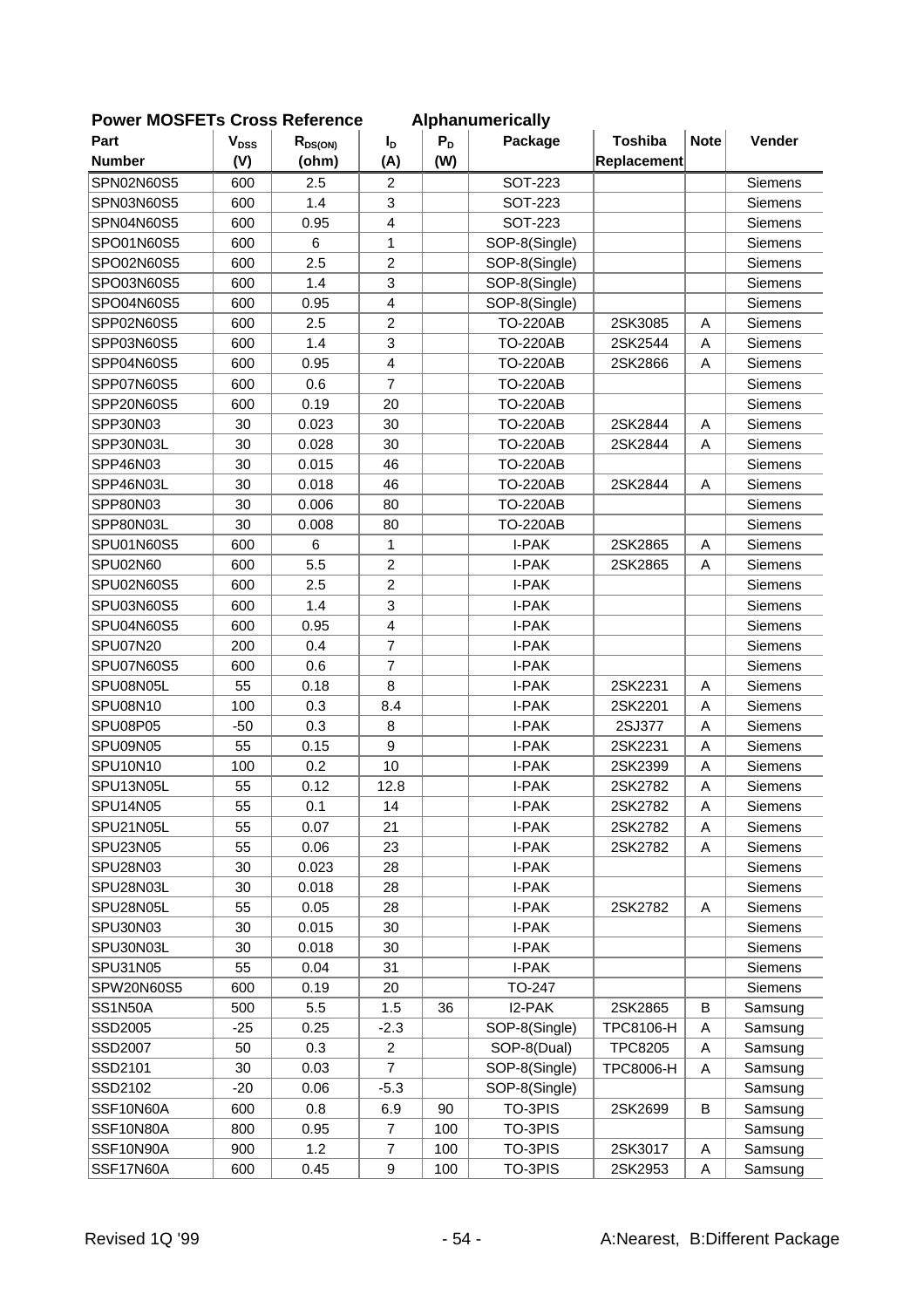| יכו ויו∪טו ∟ו |                        | <b>UI USS INGIGIGIIUG</b> |                  |       | Alphanum i Ivally |                |             |         |
|---------------|------------------------|---------------------------|------------------|-------|-------------------|----------------|-------------|---------|
| Part          | <b>V<sub>DSS</sub></b> | $R_{DS(ON)}$              | I <sub>D</sub>   | $P_D$ | Package           | <b>Toshiba</b> | <b>Note</b> | Vender  |
| <b>Number</b> | (V)                    | (ohm)                     | (A)              | (W)   |                   | Replacement    |             |         |
| SSF22N50A     | 500                    | 0.25                      | 12.4             | 100   | TO-3PIS           | 2SK2917        | A           | Samsung |
| SSF25N40A     | 400                    | 0.2                       | 14.3             | 100   | TO-3PIS           | 2SK1544        | B           | Samsung |
| SSF45N20A     | 200                    | 0.065                     | 26.4             | 100   | TO-3PIS           | 2SK2995        | A           | Samsung |
| SSF4N80AS     | 800                    | 3                         | 3.5              | 85    | TO-3PIS           | 2SK2603        | B           | Samsung |
| SSF4N90AS     | 900                    | 3.7                       | 3.5              | 85    | TO-3PIS           | 2SK2719        | B           | Samsung |
| SSF5N80A      | 800                    | 2.2                       | 4                | 85    | TO-3PIS           | 2SK2604        | B           | Samsung |
| SSF5N90A      | 900                    | 2.9                       | $\overline{4}$   | 85    | TO-3PIS           | 2SK2610        | B           | Samsung |
| SSF6N70A      | 700                    | 1.8                       | 5                | 85    | TO-3PIS           | 2SK2274        | B           | Samsung |
| SSF6N80A      | 800                    | $\overline{2}$            | 4.2              | 90    | TO-3PIS           | 2SK2604        | B           | Samsung |
| SSF6N90A      | 900                    | 2.3                       | 4.2              | 90    | TO-3PIS           | 2SK2610        | В           | Samsung |
| SSF70N10A     | 100                    | 0.023                     | 44               | 120   | TO-3PIS           |                |             | Samsung |
| SSF7N60A      | 600                    | 1.2                       | 5.4              | 86    | TO-3PIS           | 2SK2602        | B           | Samsung |
| SSF7N80A      | 800                    | 1.8                       | 5                | 90    | TO-3PIS           | 2SK2746        | B           | Samsung |
| SSF7N90A      | 900                    | 1.8                       | 5                | 90    | TO-3PIS           | 2SK2847        | A           | Samsung |
| SSF8N80A      | 800                    | 1.5                       | 5.6              | 95    | TO-3PIS           | 2SK2606        | A           | Samsung |
| SSF8N90A      | 900                    | 1.6                       | 5.6              | 95    | TO-3PIS           | 2SK2847        | Α           | Samsung |
| SSF9N80A      | 800                    | 1.3                       | 6.3              | 95    | TO-3PIS           | 2SK2606        | A           | Samsung |
| SSF9N90A      | 900                    | 1.4                       | 6.3              | 100   | TO-3PIS           | 2SK2847        | Α           | Samsung |
| SSH10N60A     | 600                    | 0.8                       | 10               | 193   | TO-3P             | 2SK2699        | Α           | Samsung |
| SSH10N80A     | 800                    | 0.95                      | 10               | 280   | TO-3P             |                |             | Samsung |
| SSH10N90A     | 900                    | 1.2                       | 10               | 280   | TO-3P             | 2SK2968        | A           | Samsung |
| SSH17N60A     | 600                    | 0.45                      | 17               | 278   | TO-3P             | 2SK2915        | A           | Samsung |
| SSH22N50A     | 500                    | 0.25                      | 22               | 278   | TO-3P             | 2SK2837        | A           | Samsung |
| SSH25N40A     | 400                    | 0.2                       | 25               | 278   | TO-3P             | 2SK1544        | B           | Samsung |
| SSH45N20A     | 200                    | 0.065                     | 45               | 278   | TO-3P             | 2SK3176        | A           | Samsung |
| SSH4N80AS     | 800                    | 3                         | 4.5              | 140   | TO-3P             | 2SK2603        | B           | Samsung |
| SSH4N90AS     | 900                    | 3.7                       | 4.5              | 140   | TO-3P             | 2SK2719        | Α           | Samsung |
| SSH5N80A      | 800                    | 2.2                       | 5                | 160   | TO-3P             | 2SK2604        | A           | Samsung |
| SSH5N90A      | 900                    | 2.9                       | 5                | 160   | TO-3P             | 2SK2610        | A           | Samsung |
| SSH6N70A      | 700                    | 1.8                       | 6                | 140   | TO-3P             | 2SK2389        | B           | Samsung |
| SSH6N80AS     | 800                    | $\overline{2}$            | 6                | 200   | TO-3P             | 2SK2604        | Α           | Samsung |
| SSH6N90A      | 900                    | 2.3                       | 6                | 200   | TO-3P             | 2SK2610        | Α           | Samsung |
| SSH70N10A     | 100                    | 0.023                     | 70               | 300   | TO-3P             |                |             | Samsung |
| SSH7N60A      | 600                    | 1.2                       | 7.3              | 160   | TO-3P             | 2SK2602        | A           | Samsung |
| SSH7N80A      | 800                    | 1.8                       | $\overline{7}$   | 200   | TO-3P             | 2SK2746        | Α           | Samsung |
| SSH7N90A      | 900                    | 1.8                       | $\overline{7}$   | 240   | TO-3P             | 2SK2611        | A           | Samsung |
| SSH8N80A      | 800                    | 1.5                       | 8                | 240   | TO-3P             | 2SK2746        | Α           | Samsung |
| SSH8N90A      | 900                    | 1.6                       | 8                | 240   | TO-3P             | 2SK2611        | Α           | Samsung |
| SSH9N80A      | 800                    | 1.3                       | 9                | 240   | TO-3P             | 2SK2607        | Α           | Samsung |
| SSH9N90A      | 900                    | 1.4                       | 9                | 280   | TO-3P             | 2SK2611        | Α           | Samsung |
| SSI1N60A      | 600                    | 12                        | 1                | 34    | I2-PAK            | 2SK2865        | B           | Samsung |
| SSI2N60A      | 600                    | 5                         | $\boldsymbol{2}$ | 54    | I2-PAK            | 2SK2865        | B           | Samsung |
| SSI2N80A      | 800                    | 6                         | $\overline{c}$   | 80    | I2-PAK            | 2SK2883        | Α           | Samsung |
| SSI2N90A      | 900                    | 7                         | $\overline{c}$   | 80    | I2-PAK            |                |             | Samsung |
| SSI3N80A      | 800                    | 4.8                       | 3                | 100   | I2-PAK            | 2SK2884        | A           | Samsung |
| SSI3N90A      | 900                    | 6.2                       | 3                | 100   | I2-PAK            |                |             | Samsung |
| SSI4N60A      | 600                    | 2.5                       | $\overline{4}$   | 100   | I2-PAK            | 2SK2777        | A           | Samsung |
| SSI4N80A      | 800                    | 4                         | 4                | 120   | I2-PAK            | 2SK2884        | Α           | Samsung |
| SSI4N80AS     | 800                    | 3                         | 4.5              | 130   | I2-PAK            | 2SK2883        | Α           | Samsung |
| SSI4N90A      | 900                    | 5                         | 4                | 120   | I2-PAK            | 2SK3088        | Α           | Samsung |
|               |                        |                           |                  |       |                   |                |             |         |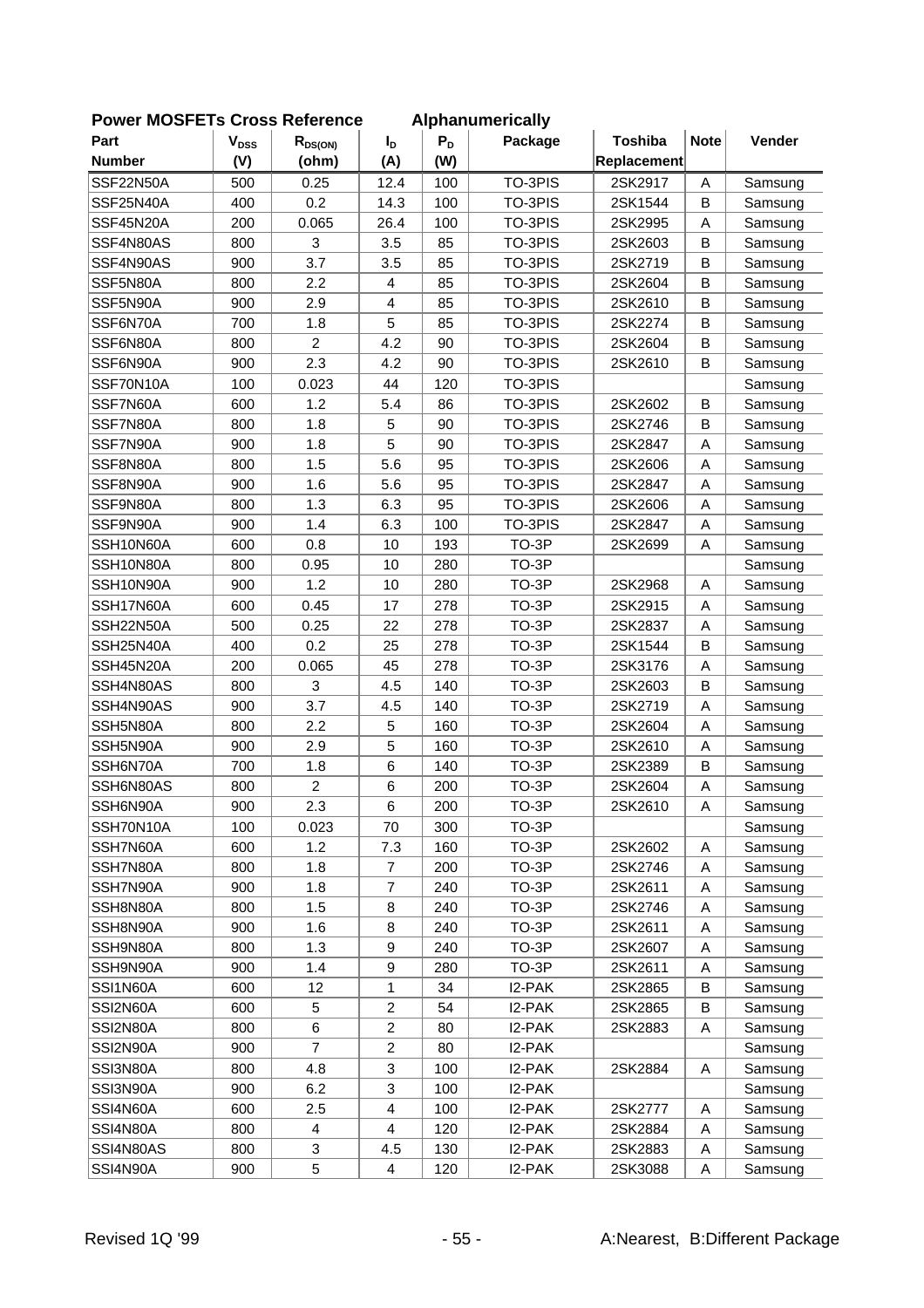| <b>OWEI INCOLLIS CIUSS NEIEIEILE</b> |                        |                |                 |       | <b>Alphanumchoally</b> |                |             |         |
|--------------------------------------|------------------------|----------------|-----------------|-------|------------------------|----------------|-------------|---------|
| Part                                 | <b>V<sub>DSS</sub></b> | $R_{DS(ON)}$   | $I_{\text{D}}$  | $P_D$ | Package                | <b>Toshiba</b> | <b>Note</b> | Vender  |
| <b>Number</b>                        | (V)                    | (ohm)          | (A)             | (W)   |                        | Replacement    |             |         |
| SSI4N90AS                            | 900                    | 3.7            | 4.5             | 130   | I2-PAK                 | 2SK3088        | A           | Samsung |
| SSI5N80A                             | 800                    | 2.2            | 5               | 140   | I2-PAK                 | 2SK2884        | A           | Samsung |
| SSI5N90A                             | 900                    | 2.9            | 5               | 140   | I2-PAK                 |                |             | Samsung |
| SSI6N70A                             | 700                    | 1.8            | 6               | 130   | I2-PAK                 |                |             | Samsung |
| SSI7N60A                             | 600                    | 1.2            | $\overline{7}$  | 147   | I2-PAK                 | 2SK2777        | Α           | Samsung |
| SSP10N60A                            | 600                    | 0.8            | 9               | 156   | <b>TO-220AB</b>        | 2SK2866        | Α           | Samsung |
| SSP1N50A                             | 500                    | 5.5            | 1.5             | 36    | <b>TO-220AB</b>        | 2SK2661        | Α           | Samsung |
| SSP1N60A                             | 600                    | 12             | 1               | 34    | <b>TO-220AB</b>        | 2SK3067        | B           | Samsung |
| SSP2N60A                             | 600                    | 5              | $\overline{c}$  | 54    | <b>TO-220AB</b>        | 2SK3067        | B           | Samsung |
| SSP2N80A                             | 800                    | 6              | $\overline{2}$  | 80    | <b>TO-220AB</b>        | 2SK2603        | A           | Samsung |
| SSP2N90A                             | 900                    | $\overline{7}$ | $\overline{c}$  | 80    | <b>TO-220AB</b>        | 2SK2718        | B           | Samsung |
| SSP3N80A                             | 800                    | 4.8            | 3               | 100   | <b>TO-220AB</b>        | 2SK2603        | A           | Samsung |
| SSP3N90A                             | 900                    | 6.2            | 3               | 100   | <b>TO-220AB</b>        | 2SK2718        | B           | Samsung |
| SSP45N20A                            | 200                    | 0.065          | 35              | 176   | <b>TO-220AB</b>        |                |             | Samsung |
| SSP4N60AS                            | 600                    | 2.5            | $\overline{4}$  | 100   | <b>TO-220AB</b>        | 2SK2750        | $\mathsf B$ | Samsung |
| SSP4N80A                             | 800                    | 4              | $\overline{4}$  | 120   | <b>TO-220AB</b>        | 2SK2603        | A           | Samsung |
| SSP4N80AS                            | 800                    | 3              | 4.5             | 130   | <b>TO-220AB</b>        | 2SK2603        | A           | Samsung |
| SSP4N90A                             | 900                    | 5              | 4               | 120   | <b>TO-220AB</b>        | 2SK2608        | Α           | Samsung |
| SSP4N90AS                            | 900                    | 3.7            | 4.5             | 130   | <b>TO-220AB</b>        | 2SK2608        | Α           | Samsung |
| SSP5N80A                             | 800                    | 2.2            | 5               | 140   | <b>TO-220AB</b>        | 2SK2605        | $\sf B$     | Samsung |
| SSP5N90A                             | 900                    | 2.9            | 5               | 140   | <b>TO-220AB</b>        | 2SK2717        | B           | Samsung |
| SSP6N70A                             | 700                    | 1.8            | 6               | 130   | <b>TO-220AB</b>        | 2SK2997        | B           | Samsung |
| SSP6N80A                             | 800                    | $\overline{c}$ | $6\phantom{1}6$ | 160   | <b>TO-220AB</b>        | 2SK2605        | В           | Samsung |
| SSP6N90A                             | 900                    | 2.3            | 6               | 160   | <b>TO-220AB</b>        | 2SK2717        | B           | Samsung |
| SSP70N10A                            | 100                    | 0.023          | 55              | 188   | <b>TO-220AB</b>        |                |             | Samsung |
| SSP7N60A                             | 600                    | 1.2            | $\overline{7}$  | 147   | <b>TO-220AB</b>        | 2SK2544        | A           | Samsung |
| SSP7N80A                             | 800                    | 1.8            | $\overline{7}$  | 160   | <b>TO-220AB</b>        |                |             | Samsung |
| SSR1N50A                             | 500                    | 5.5            | 1.3             | 26    | D-PAK                  | 2SK2865        | Α           | Samsung |
| SSR1N60A                             | 600                    | 12             | 0.9             | 28    | D-PAK                  | 2SK2865        | A           | Samsung |
| SSR2N60A                             | 600                    | 5              | 1.8             | 44    | D-PAK                  | 2SK2865        | Α           | Samsung |
| <b>SSR3055A</b>                      | 60                     | 0.15           | 8               | 18    | D-PAK                  | 2SK2231        | Α           | Samsung |
| SSR4N60A                             | 600                    | 2.5            | 2.8             | 49    | D-PAK                  |                |             | Samsung |
| SSS10N60A                            | 600                    | 0.8            | 5.1             | 50    | <b>TO-220IS</b>        | 2SK2843        | A           | Samsung |
| SSS1N50A                             | 500                    | 5.5            | 1.2             | 23    | <b>TO-220IS</b>        | 2SK2662        | Α           | Samsung |
| SSS1N60A                             | 600                    | 12             | 0.7             | 17    | <b>TO-220IS</b>        | 2SK3067        | Α           | Samsung |
| SSS2N60A                             | 600                    | 5              | 1.3             | 23    | <b>TO-220IS</b>        | 2SK3067        | Α           | Samsung |
| SSS2N80A                             | 800                    | 6              | 1.5             | 30    | <b>TO-220IS</b>        | 2SK2603        | B           | Samsung |
| SSS2N90A                             | 900                    | 7              | 1.5             | 30    | <b>TO-220IS</b>        | 2SK2718        | A           | Samsung |
| SSS3N80A                             | 800                    | 4.8            | $\overline{c}$  | 35    | <b>TO-220IS</b>        | 2SK2603        | В           |         |
|                                      |                        | 6.2            | $\overline{2}$  |       |                        |                |             | Samsung |
| SSS3N90A                             | 900                    |                |                 | 35    | <b>TO-220IS</b>        | 2SK2718        | Α           | Samsung |
| SSS4N60AS                            | 600                    | 2.5            | 2.3             | 33    | TO-220IS               | 2SK2750        | Α           | Samsung |
| SSS4N80A                             | 800                    | 4              | 2.5             | 40    | <b>TO-220IS</b>        | 2SK2603        | B           | Samsung |
| SSS4N80AS                            | 800                    | 3              | 2.8             | 40    | <b>TO-220IS</b>        | 2SK2603        | B           | Samsung |
| SSS4N90A                             | 900                    | 5              | 2.5             | 40    | <b>TO-220IS</b>        | 2SK2700        | Α           | Samsung |
| SSS4N90AS                            | 900                    | 3.7            | 2.8             | 40    | <b>TO-220IS</b>        | 2SK2700        | Α           | Samsung |
| SSS5N80A                             | 800                    | 2.2            | 3               | 45    | <b>TO-220IS</b>        | 2SK2605        | Α           | Samsung |
| SSS5N90A                             | 900                    | 2.9            | 3               | 45    | <b>TO-220IS</b>        | 2SK2717        | Α           | Samsung |
| SSS6N70A                             | 700                    | 1.8            | $\overline{4}$  | 40    | <b>TO-220IS</b>        | 2SK2274        | Α           | Samsung |
| SSS6N80A                             | 800                    | $\overline{2}$ | 3.5             | 50    | TO-220IS               | 2SK2605        | A           | Samsung |
| SSS6N90A                             | 900                    | 2.3            | 3.5             | 50    | <b>TO-220IS</b>        | 2SK2717        | Α           | Samsung |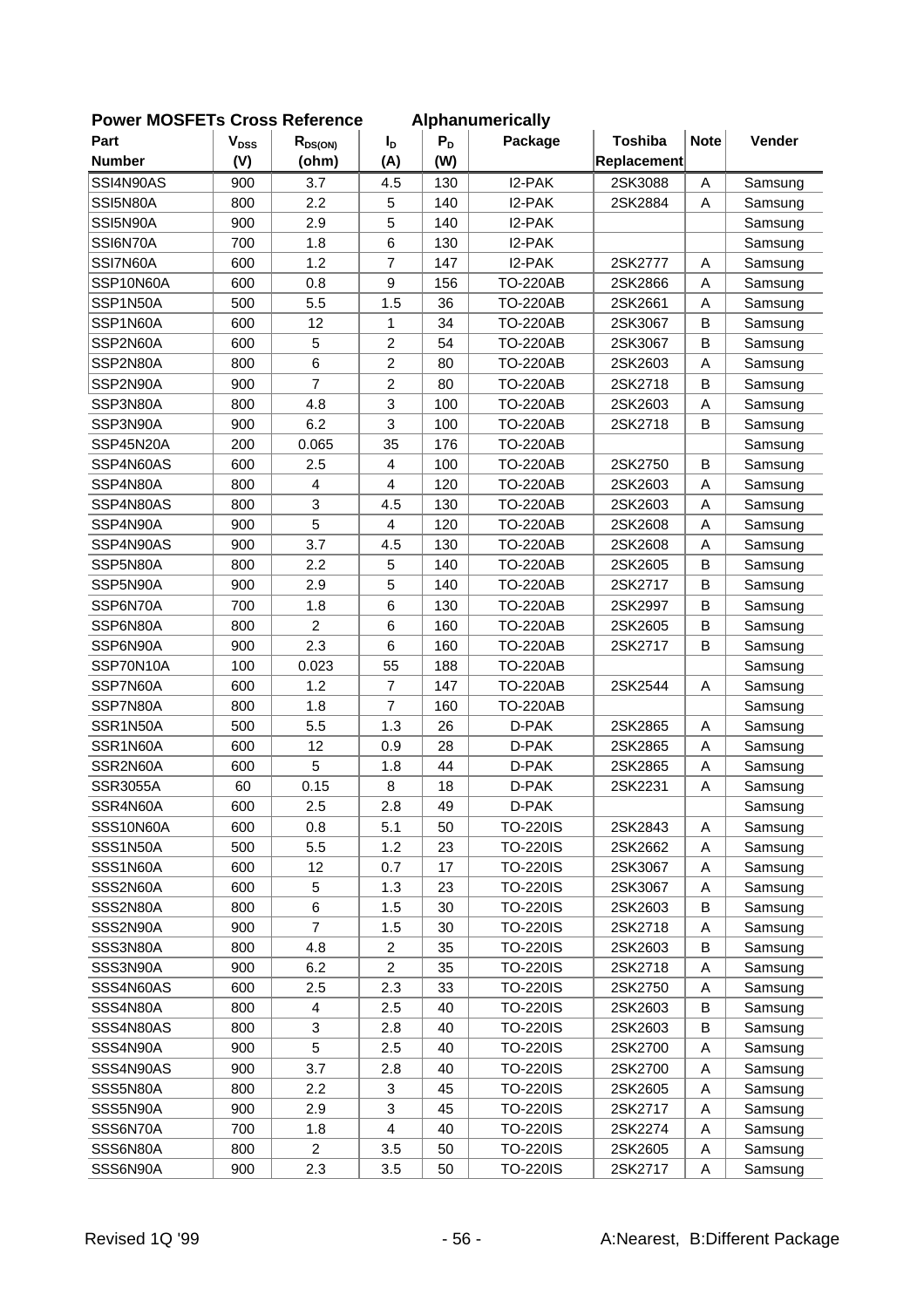| <b>OWEI MOSFLIS CIUSS REIEIEILE</b> |                        |                |                |       | <b>Alphanumentially</b> |                |             |           |
|-------------------------------------|------------------------|----------------|----------------|-------|-------------------------|----------------|-------------|-----------|
| Part                                | <b>V<sub>DSS</sub></b> | $R_{DS(ON)}$   | $I_{\text{D}}$ | $P_D$ | Package                 | <b>Toshiba</b> | <b>Note</b> | Vender    |
| <b>Number</b>                       | (V)                    | (ohm)          | (A)            | (W)   |                         | Replacement    |             |           |
| SSS70N10A                           | 100                    | 0.023          | 28             | 49    | <b>TO-220IS</b>         |                |             | Samsung   |
| SSS7N60A                            | 600                    | 1.2            | $\overline{4}$ | 48    | <b>TO-220IS</b>         | 2SK2545        | Α           | Samsung   |
| SSS7N80A                            | 800                    | 1.8            | $\overline{4}$ | 50    | <b>TO-220IS</b>         |                |             | Samsung   |
| SSU1N50A                            | 500                    | 5.5            | 1.3            | 26    | I-PAK                   | 2SK2865        | Α           | Samsung   |
| SSU1N60A                            | 600                    | 12             | 0.9            | 28    | I-PAK                   | 2SK2865        | A           | Samsung   |
| SSU2N60A                            | 600                    | 5              | 1.8            | 44    | I-PAK                   | 2SK2865        | A           | Samsung   |
| SSU2N80A                            | 800                    | 6              | 1.7            | 45    | I-PAK                   |                |             | Samsung   |
| SSU2N90A                            | 900                    | $\overline{7}$ | 1.7            | 45    | I-PAK                   |                |             | Samsung   |
| <b>SSU3055A</b>                     | 60                     | 0.15           | 8              | 18    | I-PAK                   | 2SK2231        | Α           | Samsung   |
| SSU3N80A                            | 800                    | 4.8            | 2.5            | 50    | I-PAK                   |                |             | Samsung   |
| SSU3N90A                            | 900                    | 6.2            | 2.5            | 50    | I-PAK                   |                |             | Samsung   |
| SSU4N60A                            | 600                    | 2.5            | 2.8            | 49    | I-PAK                   |                |             | Samsung   |
| SSW1N50A                            | 500                    | 5.5            | 1.5            | 36    | D2-PAK                  | 2SK2865        | В           | Samsung   |
| SSW1N60A                            | 600                    | 12             | 1              | 34    | D <sub>2</sub> -PAK     | 2SK2865        | B           | Samsung   |
| SSW2N60A                            | 600                    | 5              | $\overline{2}$ | 54    | D <sub>2</sub> -PAK     | 2SK2865        | B           | Samsung   |
| SSW4N60A                            | 600                    | 2.5            | $\overline{4}$ | 100   | D2-PAK                  | 2SK2777        | A           | Samsung   |
| SSW7N60A                            | 600                    | 1.2            | $\overline{7}$ | 147   | D <sub>2</sub> -PAK     | 2SK2777        | A           | Samsung   |
| STB11NB40                           | 400                    | 0.55           | 10             |       | D <sub>2</sub> PAK      | 2SK2949        | A           | <b>ST</b> |
| STB16NB25                           | 250                    | 0.25           | 16             |       | D <sub>2</sub> PAK      | 2SK2598        | Α           | <b>ST</b> |
| STB19NB20                           | 200                    | 0.18           | 19             |       | D <sub>2</sub> PAK      | 2SK2401        | A           | <b>ST</b> |
| STB40NE03L-20                       | 30                     | 0.02           | 40             |       | D <sub>2</sub> PAK      | 2SK3090        | Α           | <b>ST</b> |
| STB50NE08                           | 80                     | 0.024          | 50             |       | D <sub>2</sub> PAK      |                |             | <b>ST</b> |
| STB50NE10                           | 100                    | 0.028          | 50             |       | D <sub>2</sub> PAK      |                |             | <b>ST</b> |
| STB50NE10L                          | 100                    | 0.025          | 50             |       | D <sub>2</sub> PAK      |                |             | <b>ST</b> |
| STB55NE06                           | 60                     | 0.022          | 55             |       | D <sub>2</sub> PAK      | 2SK2376        | Α           | <b>ST</b> |
| STB55NE06L                          | 60                     | 0.022          | 55             |       | D <sub>2</sub> PAK      | 2SK2376        | A           | <b>ST</b> |
| STB5NB60                            | 600                    | $\overline{2}$ | 5              |       | D <sub>2</sub> PAK      | 2SK2777        | A           | <b>ST</b> |
| STB60NE03L-10                       | 30                     | 0.01           | 60             |       | D <sub>2</sub> PAK      | 2SK3127        | Α           | <b>ST</b> |
| STB60NE06-16                        | 60                     | 0.016          | 60             |       | D <sub>2</sub> PAK      | 2SK2376        | Α           | <b>ST</b> |
| STB60NE06L-16                       | 60                     | 0.016          | 60             |       | D <sub>2</sub> PAK      | 2SK2376        | Α           | <b>ST</b> |
| STB6NB50                            | 500                    | 1.5            | 6              |       | D <sub>2</sub> PAK      | 2SK2991        | Α           | <b>ST</b> |
| STB7NB40                            | 400                    | 0.9            | $\overline{7}$ |       | D <sub>2</sub> PAK      | 2SK2949        | A           | <b>ST</b> |
| STB7NB60                            | 600                    | 1.2            | 7.2            |       | D <sub>2</sub> PAK      | 2SK2777        | A           | ST        |
| STB80NE03L-06                       | 30                     | 0.006          | 80             |       | D2PAK                   |                |             | <b>ST</b> |
| STB80NE06-10                        | 60                     | 0.01           | 80             |       | D2PAK                   | 2SK2986        | A           | <b>ST</b> |
| STB9NB50                            | 500                    | 0.85           | 8.6            |       | D <sub>2</sub> PAK      | 2SK2776        | Α           | <b>ST</b> |
| STB9NB60-1                          | 600                    | 0.75           | 9              |       | D2PAK                   | 2SK2889        | Α           | <b>ST</b> |
| STD12N05                            | 50                     | 0.15           | 12             | 45    | D-PAK                   | 2SK2030        | Α           | <b>ST</b> |
| STD12N05L                           | 50                     | 0.15           | 12             | 45    | D-PAK                   | 2SK2231        | Α           | <b>ST</b> |
| STD12N06                            | 60                     | 0.15           | 12             | 45    | D-PAK                   | 2SK2231        | Α           | <b>ST</b> |
| STD12N06L                           | 60                     | 0.15           | 12             | 45    | D-PAK                   | 2SK2231        | Α           | <b>ST</b> |
| STD12N10L                           | 100                    | 0.16           | 12             |       | D-PAK                   |                |             | <b>ST</b> |
| STD12NE06                           | 60                     | 0.12           | 12             |       | <b>DPAK</b>             | 2SK2782        | A           | ST        |
| STD12NE06L                          | 60                     | 0.12           | 12             |       | <b>DPAK</b>             | 2SK2782        | Α           | ST        |
| STD16NE06                           | 60                     | 0.085          | 16             |       | <b>DPAK</b>             | 2SK2782        | Α           | ST        |
| STD16NE06L                          | 60                     | 0.085          | 16             |       | <b>DPAK</b>             | 2SK2782        | Α           | <b>ST</b> |
| STD16NE10                           | 100                    | 0.1            | 16             |       | <b>DPAK</b>             |                |             | <b>ST</b> |
| STD17N05                            | 50                     | 0.085          | 17             | 55    | D-PAK                   | 2SK2614        | Α           | <b>ST</b> |
| STD17N05L                           | 50                     | 0.085          | 17             | 55    | D-PAK                   | 2SK2614        | A           | <b>ST</b> |
| STD17N06                            | 60                     | 0.085          | 17             | 55    | D-PAK                   | 2SK2782        | Α           | <b>ST</b> |
|                                     |                        |                |                |       |                         |                |             |           |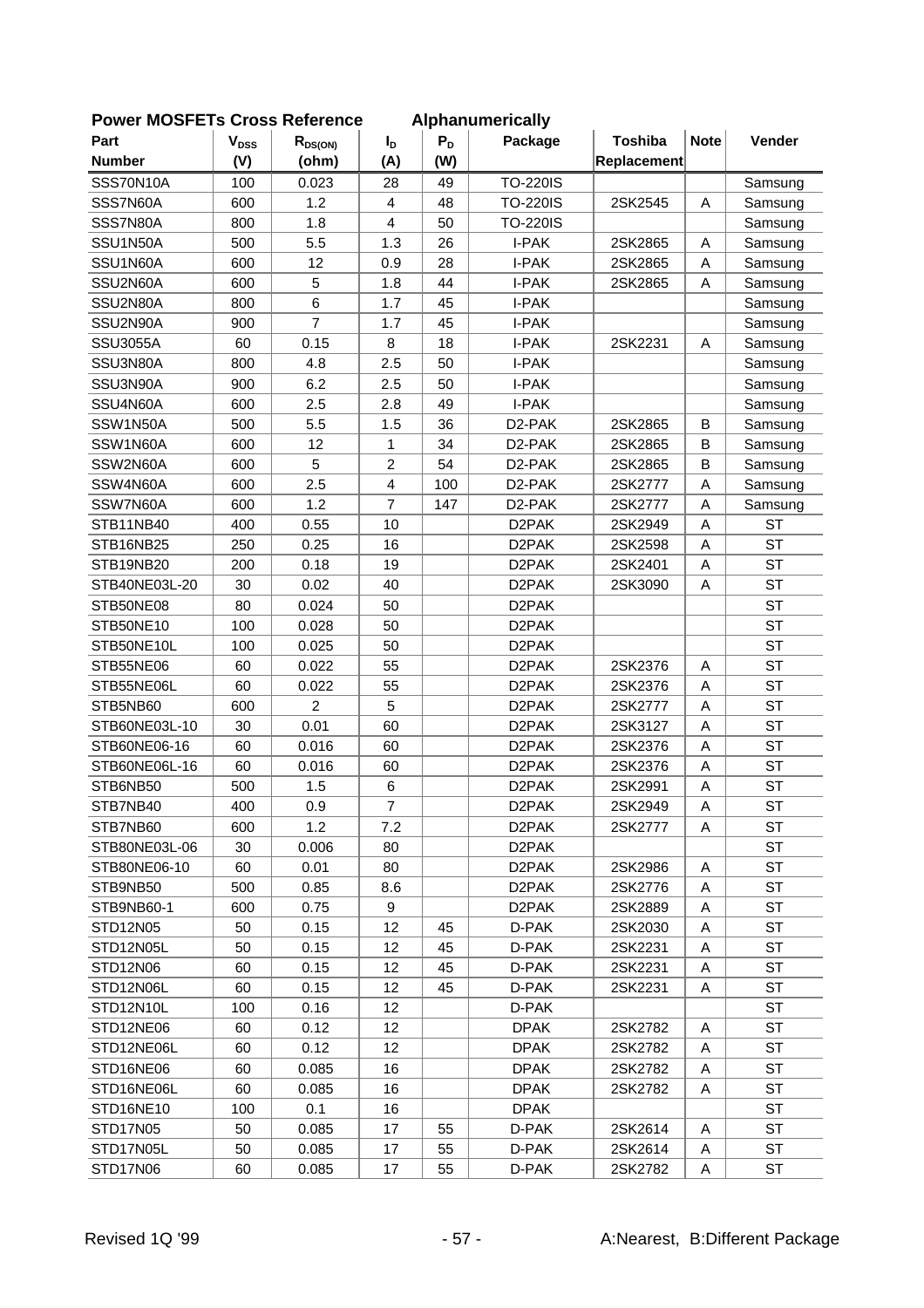| <b>FUWEI MUSFLIS CIUSS NEIEICHE</b> |           |                |                |       | Alphanumencally |                |             |           |
|-------------------------------------|-----------|----------------|----------------|-------|-----------------|----------------|-------------|-----------|
| Part                                | $V_{DSS}$ | $R_{DS(ON)}$   | $I_D$          | $P_D$ | Package         | <b>Toshiba</b> | <b>Note</b> | Vender    |
| <b>Number</b>                       | (V)       | (ohm)          | (A)            | (W)   |                 | Replacement    |             |           |
| STD17N06L                           | 60        | 0.085          | 17             | 55    | D-PAK           | 2SK2782        | A           | <b>ST</b> |
| STD17NE03L                          | 30        | 0.05           | 18             |       | D-PAK           |                |             | <b>ST</b> |
| STD1NA60-1                          | 600       | 8              | 1.6            |       | <b>DPAK</b>     | 2SK2865        | A           | <b>ST</b> |
| STD1NB50-1                          | 500       | 9              | 1.5            |       | <b>DPAK</b>     | 2SK2865        | A           | <b>ST</b> |
| STD1NB50S-1                         | 500       | 16             | 1              |       | <b>DPAK</b>     | 2SK2998        | B           | <b>ST</b> |
| STD1NB52-1                          | 520       | 10             | 1.4            |       | <b>DPAK</b>     | 2SK2865        | Α           | <b>ST</b> |
| STD1NB80                            | 800       | 20             | 0.87           |       | <b>DPAK</b>     |                |             | <b>ST</b> |
| STD20NE03L                          | 30        | 0.02           | 20             |       | D-PAK           |                |             | <b>ST</b> |
| STD20NE06                           | 60        | 0.04           | 20             |       | D-PAK           |                |             | <b>ST</b> |
| STD2N50-1                           | 500       | 5.5            | 2.2            | 45    | I-PAK           | 2SK2865        | A           | <b>ST</b> |
| STD2NA50                            | 500       | 4              | 2.2            |       | <b>DPAK</b>     | 2SK2599        | B           | <b>ST</b> |
| STD2NB25-1                          | 250       | $\overline{2}$ | $\overline{c}$ |       | <b>DPAK</b>     |                |             | <b>ST</b> |
| STD2NB60                            | 600       | 3.6            | $\overline{2}$ |       | <b>DPAK</b>     |                |             | <b>ST</b> |
| STD2NB80-1                          | 800       | 6.5            | $\overline{2}$ |       | <b>DPAK</b>     | 2SK2997        | A           | <b>ST</b> |
| STD30NE06                           | 60        | 0.03           | 30             |       | <b>DPAK</b>     |                |             | <b>ST</b> |
| STD30NE06L                          | 60        | 0.03           | 30             |       | <b>DPAK</b>     |                |             | <b>ST</b> |
| STD3N30-1                           | 300       | 1.4            | 3              | 50    | I-PAK           |                |             | <b>ST</b> |
| STD3N30L                            | 250       | 1.1            | $\overline{4}$ | 50    | I-PAK           |                |             | <b>ST</b> |
| STD3N30L-1                          | 300       | 1.4            | 3              | 50    | I-PAK           |                |             | <b>ST</b> |
| STD3NB30                            | 300       | $\overline{a}$ | 3.2            |       | <b>DPAK</b>     |                |             | <b>ST</b> |
| STD3NB50                            | 500       | 2.8            | 3              |       | <b>DPAK</b>     |                |             | <b>ST</b> |
| STD4N20                             | 200       | 1.5            | $\overline{4}$ |       | D-PAK           | 2SK2920        | Α           | <b>ST</b> |
| STD4NB25                            | 250       | 1.1            | 4              |       | <b>DPAK</b>     |                |             | <b>ST</b> |
| STD4NB40                            | 400       | 1.8            | 3.7            |       | <b>DPAK</b>     |                |             | <b>ST</b> |
| STD5N20-1                           | 200       | 0.8            | $\mathbf 5$    |       | D-PAK           | 2SK2920        | Α           | <b>ST</b> |
| STD5NB30                            | 300       | 0.9            | 5              |       | <b>DPAK</b>     |                |             | <b>ST</b> |
| STD7NB20                            | 200       | 0.4            | 7.5            |       | D-PAK           |                |             | <b>ST</b> |
| STD8N10                             | 100       | 0.3            | 8              | 45    | D-PAK           | 2SK2201        | A           | <b>ST</b> |
| STD8N10L                            | 100       | 0.3            | 8              | 45    | D-PAK           | 2SK2201        | A           | <b>ST</b> |
| STD9N10                             | 100       | 0.27           | 9              |       | D-PAK           | 2SK2399        | A           | <b>ST</b> |
| STD9N10L                            | 100       | 0.27           | 9              |       | D-PAK           | 2SK2399        | Α           | <b>ST</b> |
| STE100N20                           | 200       | 0.021          | 100            | 450   | <b>ISOTOP</b>   |                |             | <b>ST</b> |
| STE110NA20                          | 200       | 0.019          | 110            |       | <b>ISOTOP</b>   |                |             | <b>ST</b> |
| STE150N10                           | 100       | 0.009          | 150            | 410   | <b>ISOTOP</b>   |                |             | <b>ST</b> |
| STE15N100                           | 1000      | 0.77           | 15             | 400   | <b>ISOTOP</b>   |                |             | <b>ST</b> |
| STE15NA100                          | 1000      | 0.77           | 15             |       | <b>ISOTOP</b>   |                |             | <b>ST</b> |
| STE16N100                           | 1000      | 0.7            | 16             | 400   | <b>ISOTOP</b>   |                |             | <b>ST</b> |
| STE180N05                           | 50        | 0.006          | 180            | 360   | <b>ISOTOP</b>   |                |             | <b>ST</b> |
| STE180N10                           | 100       | 0.007          | 180            | 450   | <b>ISOTOP</b>   |                |             | <b>ST</b> |
| STE22N80                            | 800       | 0.4            | 22             | 400   | <b>ISOTOP</b>   |                |             | <b>ST</b> |
| STE24NA100                          | 1000      | 0.375          | 24             |       | <b>ISOTOP</b>   |                |             | <b>ST</b> |
| STE250N05                           | 50        | 0.004          | 250            | 450   | <b>ISOTOP</b>   |                |             | <b>ST</b> |
| STE250N06                           | 60        | 0.004          | 250            |       | <b>ISOTOP</b>   |                |             | ST        |
| STE26N50                            | 500       | 0.2            | 26             | 300   | <b>ISOTOP</b>   |                |             | <b>ST</b> |
| STE26NA90                           | 900       | 0.3            | 26             |       | <b>ISOTOP</b>   |                |             | <b>ST</b> |
| STE36N50                            | 500       | 0.14           | 36             | 410   | <b>ISOTOP</b>   |                |             | <b>ST</b> |
| STE38N60                            | 600       | 0.15           | 38             | 450   | <b>ISOTOP</b>   |                |             | <b>ST</b> |
| STE38NB50                           | 500       | 0.13           | 38             |       | <b>ISOTOP</b>   |                |             | <b>ST</b> |
| <b>STE40N55</b>                     | 550       | 0.12           | 40             | 450   | <b>ISOTOP</b>   |                |             | ST        |
| STE40NA60                           | 600       | 0.12           | 40             |       | <b>ISOTOP</b>   |                |             | <b>ST</b> |
|                                     |           |                |                |       |                 |                |             |           |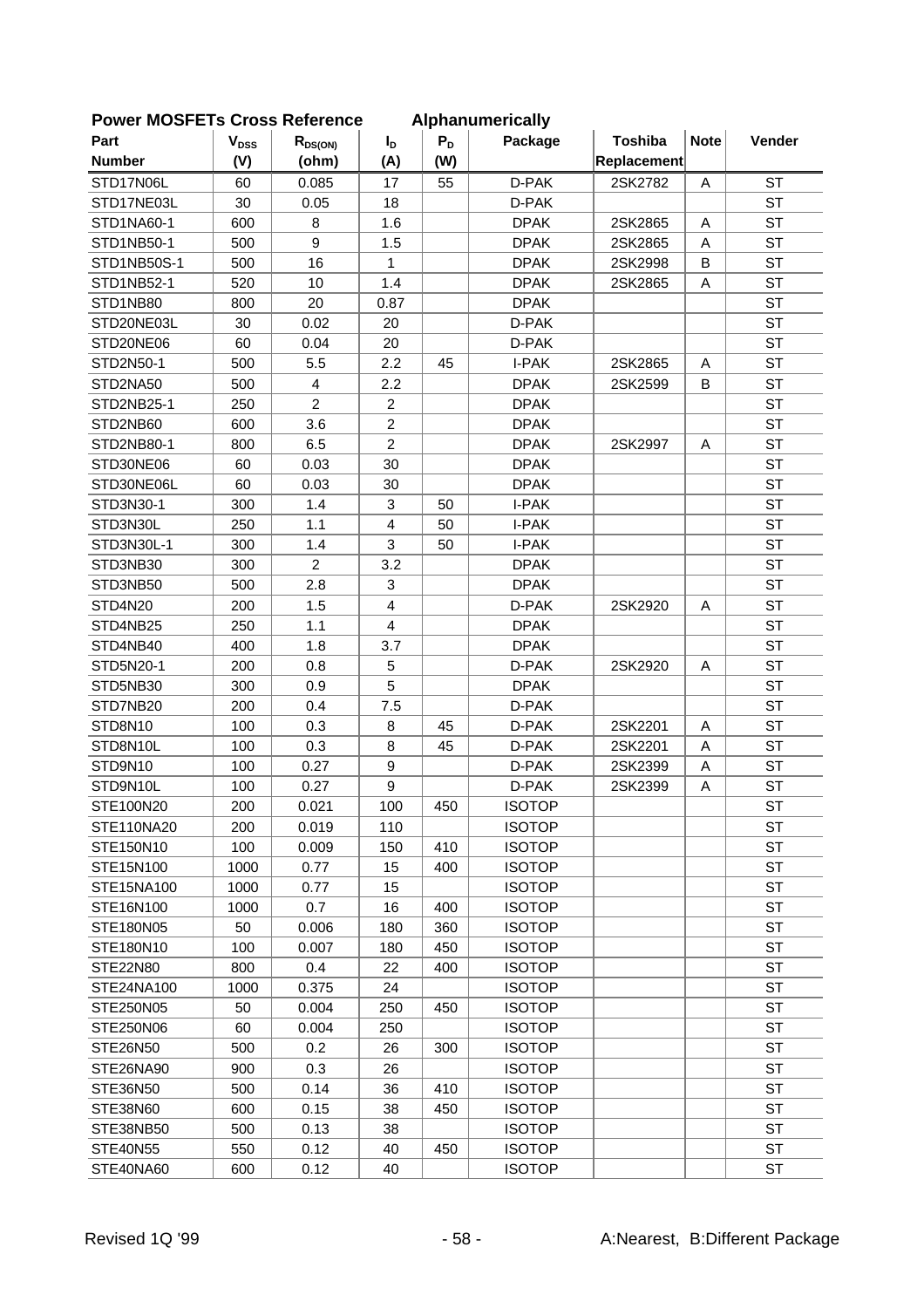| Part                          | $\mathbf{V}_{\text{DSS}}$ | $R_{DS(ON)}$   | I <sub>D</sub>       | $P_D$ | Package                   | <b>Toshiba</b>     | <b>Note</b> | Vender    |
|-------------------------------|---------------------------|----------------|----------------------|-------|---------------------------|--------------------|-------------|-----------|
| <b>Number</b>                 | (V)                       | (ohm)          | (A)                  | (W)   |                           | Replacement        |             |           |
| <b>STE45N50</b>               | 500                       | 0.11           | 45                   | 450   | <b>ISOTOP</b>             |                    |             | <b>ST</b> |
| <b>STE47N50</b>               | 500                       | 0.1            | 47                   | 450   | <b>ISOTOP</b>             |                    |             | <b>ST</b> |
| STE50N40                      | 400                       | 0.075          | 50                   | 450   | <b>ISOTOP</b>             |                    |             | <b>ST</b> |
| STE53NA50                     | 500                       | 0.085          | 53                   |       | <b>ISOTOP</b>             |                    |             | <b>ST</b> |
| STH10NA50                     | 500                       | 0.8            | 9.6                  | 150   | TO-218                    | 2SK2601            | Α           | <b>ST</b> |
| STH10NA50FI                   | 500                       | 0.8            | 5.6                  | 60    | <b>TO-218IS</b>           | 2SK2600            | A           | <b>ST</b> |
|                               | 600                       |                |                      |       |                           |                    |             | <b>ST</b> |
| <b>STH12N60</b><br>STH12N60FI |                           | 0.6            | 12<br>$\overline{7}$ | 180   | TO-218<br><b>TO-218IS</b> | 2SK2699<br>2SK2699 | Α<br>B      | <b>ST</b> |
|                               | 600                       | 0.6            | $\overline{7}$       | 70    |                           |                    |             | <b>ST</b> |
| STH13NB60FI                   | 600                       | 0.55           |                      |       | ISOWATT218<br>TO-218      | 2SK2953            | Α           | <b>ST</b> |
| STH14N50                      | 500                       | 0.45           | 14.1                 | 180   |                           | 2SK2698            | Α           |           |
| STH14N50FI                    | 500                       | 0.45           | 8.8                  | 70    | <b>TO-218IS</b>           | 2SK2698            | B           | <b>ST</b> |
| <b>STH15N50</b>               | 500                       | 0.4            | 15                   | 180   | TO-218                    | 2SK2698            | Α           | <b>ST</b> |
| STH15N50FI                    | 500                       | 0.4            | 9.3                  | 70    | <b>TO-218IS</b>           | 2SK2916            | Α           | <b>ST</b> |
| STH15NB50FI                   | 500                       | 0.36           | 9.3                  |       | ISOWATT218                | 2SK2916            | A           | <b>ST</b> |
| STH18NB40FI                   | 400                       | 0.3            | 10                   |       | ISOWATT218                | 2SK2837            | A           | <b>ST</b> |
| <b>STH26N25</b>               | 250                       | 0.11           | 26                   | 180   | TO-218                    | 2SK2967            | A           | <b>ST</b> |
| STH26N25FI                    | 250                       | 0.11           | 16                   | 70    | <b>TO-218IS</b>           | 2SK2995            | Α           | <b>ST</b> |
| STH33N20                      | 200                       | 0.085          | 33                   | 180   | TO-218                    | 2SK3176            | Α           | <b>ST</b> |
| STH33N20FI                    | 200                       | 0.085          | 20                   | 70    | <b>TO-218IS</b>           | 2SK2995            | Α           | <b>ST</b> |
| STH45N10                      | 100                       | 0.04           | 45                   | 180   | TO-218                    | 2SK2466            | B           | <b>ST</b> |
| STH45N10FI                    | 100                       | 0.04           | 27                   | 65    | TO-218IS                  | 2SK2466            | B           | <b>ST</b> |
| STH4N80                       | 800                       | 3              | 4.3                  | 125   | TO-218                    | 2SK2603            | B           | <b>ST</b> |
| STH4N80FI                     | 800                       | 3              | 2.8                  | 55    | <b>TO-218IS</b>           | 2SK2603            | B           | <b>ST</b> |
| STH4N90                       | 900                       | 3.2            | 4.2                  | 125   | TO-218                    | 2SK2610            | Α           | <b>ST</b> |
| STH4N90FI                     | 900                       | 3.2            | 2.7                  | 55    | <b>TO-218IS</b>           | 2SK2719            | B           | <b>ST</b> |
| STH55N10                      | 100                       | 0.03           | 55                   | 200   | TO-218                    | 2SK1381            | Α           | <b>ST</b> |
| STH55N10FI                    | 100                       | 0.03           | 34                   | 80    | <b>TO-218IS</b>           | 2SK1381            | A           | <b>ST</b> |
| STH5N90                       | 900                       | 2.4            | 5.3                  | 150   | TO-218                    | 2SK2610            | A           | <b>ST</b> |
| STH5N90FI                     | 900                       | 2.4            | 3.5                  | 60    | <b>TO-218IS</b>           | 2SK2610            | B           | <b>ST</b> |
| STH5NA100FI                   | 1000                      | 3.5            | 2.9                  |       | ISOWATT218                | 2SK1365            | Α           | <b>ST</b> |
| STH60N10                      | 100                       | 0.025          | 60                   | 200   | TO-218                    |                    |             | <b>ST</b> |
| STH60N10FI                    | 100                       | 0.025          | 38                   | 80    | <b>TO-218IS</b>           |                    |             | <b>ST</b> |
| STH65N05                      | 50                        | 0.02           | 65                   | 180   | TO-218                    | 2SK2445            | A           | ST        |
| STH65N05FI                    | 50                        | 0.02           | 38                   | 65    | TO-218IS                  | 2SK2744            | B           | <b>ST</b> |
| STH65N06                      | 60                        | 0.02           | 65                   | 180   | TO-218                    | 2SK2173            | Α           | <b>ST</b> |
| STH65N06FI                    | 60                        | 0.02           | 38                   | 65    | TO-218IS                  | 2SK2173            | B           | <b>ST</b> |
| STH6N100                      | 1000                      | $\overline{c}$ | 6                    | 180   | T0-218                    | 2SK1120            | Α           | <b>ST</b> |
| STH6N100FI                    | 1000                      | $\overline{c}$ | 3.7                  | 70    | TO-218IS                  | 2SK1365            | Α           | <b>ST</b> |
| STH6NA80                      | 800                       | 2.4            | 5.8                  | 150   | TO-218                    | 2SK2604            | Α           | ST        |
| STH6NA80FI                    | 800                       | 2.4            | 3.7                  | 60    | TO-218IS                  | 2SK2604            | B           | <b>ST</b> |
| STH75N06                      | 60                        | 0.014          | 75                   | 200   | TO-218                    | 2SK2313            | Α           | <b>ST</b> |
| STH75N06FI                    | 60                        | 0.014          | 50                   | 80    | TO-218IS                  | 2SK2313            | В           | ST        |
| STH7N90                       | 900                       | 1.4            | 7.5                  | 180   | TO-218                    | 2SK2611            | Α           | <b>ST</b> |
| STH7N90FI                     | 900                       | 1.4            | 4.5                  | 70    | TO-218IS                  | 2SK2611            | Α           | <b>ST</b> |
| STH7NA100FI                   | 1000                      | 1.7            | 4.3                  |       | ISOWATT218                | 2SK2613            | B           | ST        |
| STH7NA60                      | 600                       | 1.2            | 7.2                  | 150   | TO-218                    | 2SK2602            | Α           | <b>ST</b> |
| STH7NA60FI                    | 600                       | 1.2            | 4.6                  | 60    | TO-218IS                  | 2SK2602            | B           | <b>ST</b> |
| STH7NA80                      | 800                       | 1.9            | 6.5                  | 150   | TO-218                    | 2SK2746            | Α           | <b>ST</b> |
| STH7NA80FI                    | 800                       | 1.9            | 4                    |       | ISOWATT218                | 2SK2604            | В           | <b>ST</b> |
| STH80N05                      | 50                        | 0.012          | 80                   | 200   | TO-218                    | 2SK2551            | Α           | ST        |
|                               |                           |                |                      |       |                           |                    |             |           |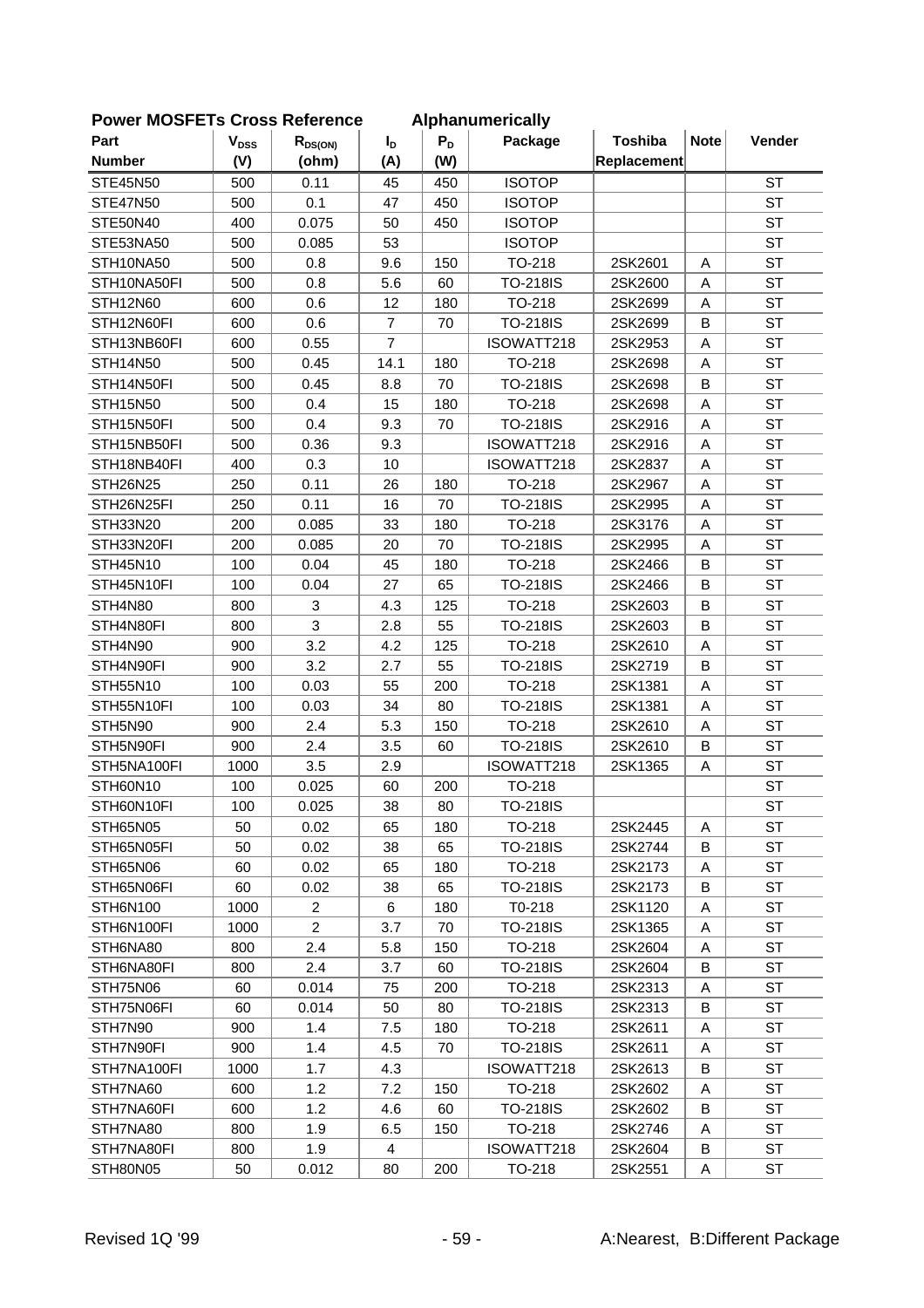| <b>I OWEI INCOI LIS CIOSS REIGIGILE</b> |                        |                |                |       | Alphanum Filiamy |                |             |           |
|-----------------------------------------|------------------------|----------------|----------------|-------|------------------|----------------|-------------|-----------|
| Part                                    | <b>V<sub>DSS</sub></b> | $R_{DS(ON)}$   | I <sub>D</sub> | $P_D$ | Package          | <b>Toshiba</b> | <b>Note</b> | Vender    |
| <b>Number</b>                           | (V)                    | (ohm)          | (A)            | (W)   |                  | Replacement    |             |           |
| STH80N05FI                              | 50                     | 0.012          | 52             | 70    | <b>TO-218IS</b>  | 2SK2551        | $\mathsf B$ | <b>ST</b> |
| STH8N80                                 | 800                    | 1.2            | 8.2            | 180   | TO-218           | 2SK2607        | Α           | <b>ST</b> |
| STH8N80FI                               | 800                    | 1.2            | 5.1            | 70    | <b>TO-218IS</b>  | 2SK2606        | A           | <b>ST</b> |
| STH8NA60                                | 600                    | 1              | 8              | 150   | TO-218           | 2SK2602        | A           | <b>ST</b> |
| STH8NA60FI                              | 600                    | 1              | 4.3            | 45    | <b>TO-218IS</b>  | 2SK2602        | B           | <b>ST</b> |
| STH8NA80FI                              | 800                    | 1.5            | 4.5            |       | ISOWATT218       | 2SK2746        | B           | <b>ST</b> |
| STH9N80                                 | 800                    | 1              | 9              | 180   | TO-218           | 2SK2607        | Α           | <b>ST</b> |
| STH9N80FI                               | 800                    | $\mathbf{1}$   | 5.6            | 70    | <b>TO-218IS</b>  | 2SK2606        | A           | <b>ST</b> |
| STHV102                                 | 1000                   | 3.5            | 4.2            | 150   | TO-218           | 2SK1359        | Α           | <b>ST</b> |
| STHV102FI                               | 1000                   | 3.5            | 2.6            | 60    | <b>TO-218IS</b>  | 2SK1359        | B           | <b>ST</b> |
| STHV82                                  | 800                    | $\overline{c}$ | 5.5            | 150   | TO-218           | 2SK2604        | Α           | <b>ST</b> |
| STHV82FI                                | 800                    | $\overline{2}$ | 3.6            | 60    | <b>TO-218IS</b>  | 2SK2604        | В           | <b>ST</b> |
| STK12N05L                               | 50                     | 0.15           | 12             | 50    | <b>SOT-82</b>    |                |             | <b>ST</b> |
| STK12N06L                               | 60                     | 0.15           | 12             | 50    | <b>SOT-82</b>    |                |             | <b>ST</b> |
| <b>STK14N05</b>                         | 50                     | 0.12           | 14             | 50    | <b>SOT-82</b>    |                |             | <b>ST</b> |
| <b>STK14N06</b>                         | 60                     | 0.12           | 14             | 50    | <b>SOT-82</b>    |                |             | <b>ST</b> |
| STK14N10                                | 100                    | 0.14           | 14             | 65    | <b>SOT-82</b>    |                |             | <b>ST</b> |
| STK16N10L                               | 100                    | 0.12           | 16             | 65    | <b>SOT-82</b>    |                |             | <b>ST</b> |
| <b>STK17N10</b>                         | 100                    | 0.11           | 17             | 65    | <b>SOT-82</b>    |                |             | <b>ST</b> |
| <b>STK18N05</b>                         | 50                     | 0.085          | 18             | 60    | <b>SOT-82</b>    | 2SK2614        | B           | <b>ST</b> |
| STK18N05L                               | 50                     | 0.085          | 18             | 60    | <b>SOT-82</b>    | 2SK2614        | B           | <b>ST</b> |
| <b>STK18N06</b>                         | 60                     | 0.085          | 18             | 60    | <b>SOT-82</b>    |                |             | <b>ST</b> |
| STK18N06L                               | 60                     | 0.085          | 18             | 60    | <b>SOT-82</b>    |                |             | <b>ST</b> |
| <b>STK22N05</b>                         | 50                     | 0.065          | 22             | 65    | <b>SOT-82</b>    |                |             | <b>ST</b> |
| STK22N06                                | 60                     | 0.065          | 22             | 65    | <b>SOT-82</b>    |                |             | <b>ST</b> |
| STK23N05L                               | 50                     | 0.055          | 23             | 65    | <b>SOT-82</b>    |                |             | <b>ST</b> |
| STK23N06L                               | 60                     | 0.05           | 23             | 65    | <b>SOT-82</b>    |                |             | <b>ST</b> |
| STK2N50                                 | 500                    | 6              | $\overline{c}$ | 50    | <b>SOT-82</b>    |                |             | <b>ST</b> |
| STK2N60                                 | 600                    | 8              | 1.7            | 50    | <b>SOT-82</b>    |                |             | <b>ST</b> |
| STK2N80                                 | 800                    | $\overline{7}$ | 2.1            | 70    | <b>SOT-82</b>    |                |             | <b>ST</b> |
| <b>STK3055E</b>                         | 60                     | 0.15           | 12             | 50    | <b>SOT-82</b>    |                |             | <b>ST</b> |
| STK3N50                                 | 500                    | 3.8            | 2.7            | 60    | <b>SOT-82</b>    |                |             | <b>ST</b> |
| STK4N25                                 | 250                    | 1.1            | 4              | 50    | <b>SOT-82</b>    |                |             | <b>ST</b> |
| STK4N30                                 | 300                    | 1.4            | 4.2            | 50    | SOT-82           |                |             | <b>ST</b> |
| STK4N30L                                | 300                    | 1.4            | 4.2            | 50    | SOT-82           |                |             | <b>ST</b> |
| STK4N40                                 | 400                    | 2.2            | 3.7            | 60    | <b>SOT-82</b>    |                |             | <b>ST</b> |
| STK6N20                                 | 200                    | 0.7            | 6              | 60    | <b>SOT-82</b>    |                |             | <b>ST</b> |
| STK9N10                                 | 100                    | 0.3            | 9              | 50    | SOT-82           |                |             | <b>ST</b> |
| <b>STN1N20</b>                          | 200                    | 1.5            | 1              |       | <b>SOT-223</b>   |                |             | <b>ST</b> |
| STN1NB80                                | 800                    | 20             | 0.2            |       | SOT-223          |                |             | <b>ST</b> |
| STN2N10                                 | 100                    | 0.27           | $\overline{c}$ |       | SOT-223          | 2SK2742        | A           | ST        |
| STN2NE10L                               | 100                    | 0.45           | $\overline{c}$ |       | <b>SOT-223</b>   | 2SK2742        | Α           | <b>ST</b> |
| STN3NE06                                | 60                     | 0.12           | 3              |       | <b>SOT-223</b>   | 2SK2741        | A           | <b>ST</b> |
| STN3NE06L                               | 60                     | 0.12           | 3              |       | SOT-223          | 2SK2741        | Α           | ST        |
| STN4NE03                                | 30                     | 0.06           | $\overline{4}$ |       | SOT-223          | 2SK2839        | Α           | <b>ST</b> |
| STN4NE03L                               | 30                     | 0.05           | $\overline{4}$ |       | <b>SOT-223</b>   | 2SK2839        | A           | <b>ST</b> |
| STP10NA40                               | 400                    | 0.55           | 10             | 125   | <b>TO-220AB</b>  | 2SK2841        | Α           | <b>ST</b> |
| STP10NA40FI                             | 400                    | 0.55           | 6              | 45    | <b>TO-220IS</b>  | 2SK2952        | Α           | <b>ST</b> |
| STP10NB20                               | 200                    | 0.4            | 10             |       | TO-220           |                |             | <b>ST</b> |
| STP10NB20FP                             | 200                    | 0.4            | 6              |       | <b>TO-220FP</b>  | 2SK2350        | Α           | ST        |
|                                         |                        |                |                |       |                  |                |             |           |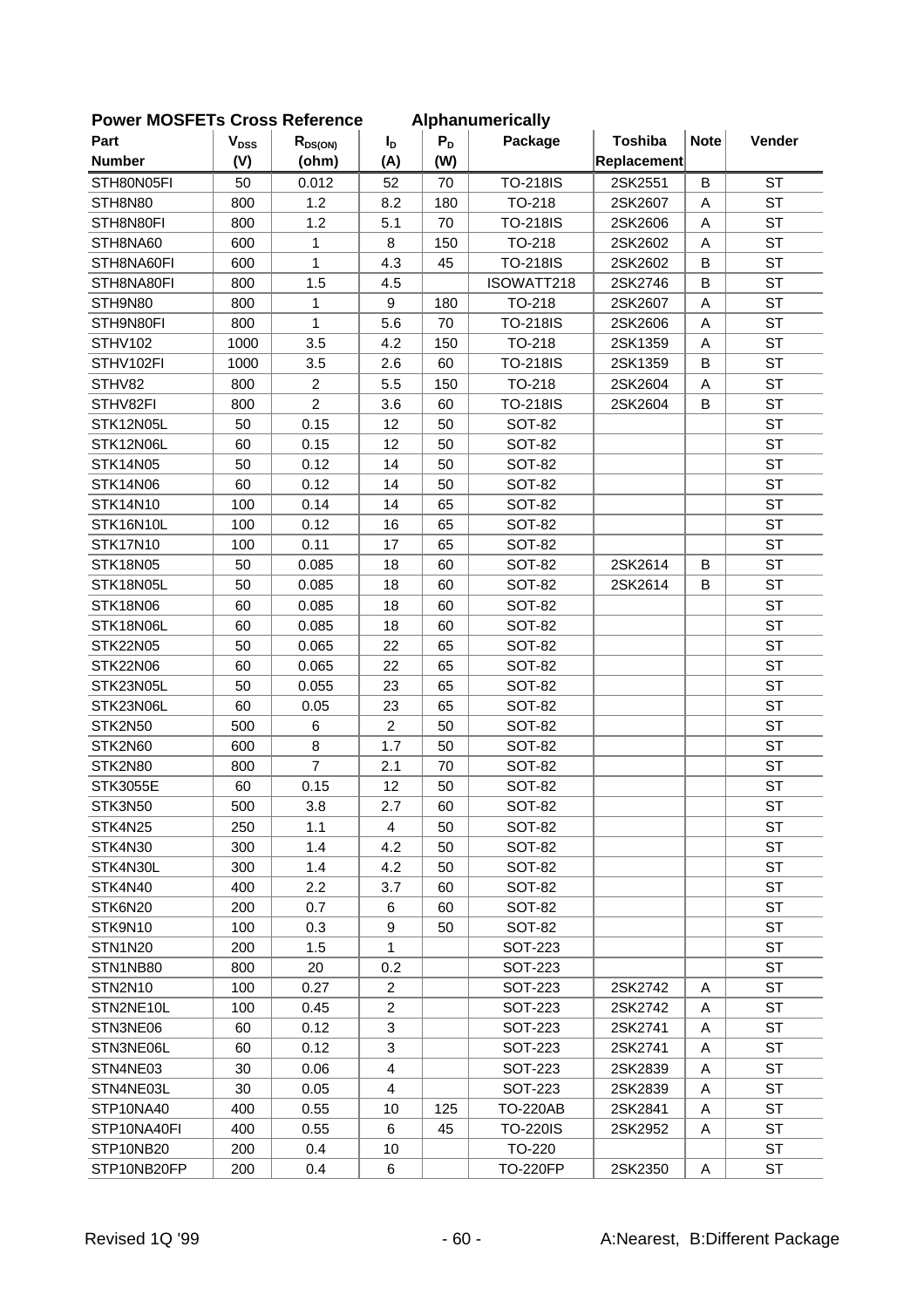| <b>I OWEI INCOI LIS CIOSS REIGIGILE</b> |           |                |                |       | Alphanum Filiamy |                |             |           |
|-----------------------------------------|-----------|----------------|----------------|-------|------------------|----------------|-------------|-----------|
| Part                                    | $V_{DSS}$ | $R_{DS(ON)}$   | I <sub>D</sub> | $P_D$ | Package          | <b>Toshiba</b> | <b>Note</b> | Vender    |
| <b>Number</b>                           | (V)       | (ohm)          | (A)            | (W)   |                  | Replacement    |             |           |
| STP11NB40                               | 400       | 0.55           | 10.7           |       | <b>TO-220AB</b>  | 2SK2841        | A           | <b>ST</b> |
| STP11NB40FP                             | 400       | 0.55           | 6              |       | <b>TO-220FP</b>  | 2SK2952        | A           | <b>ST</b> |
| STP12NB30                               | 300       | 0.4            | 12             |       | TO-220           |                |             | <b>ST</b> |
| STP12NB30FP                             | 300       | 0.4            | 6.5            |       | <b>TO-220FP</b>  |                |             | <b>ST</b> |
| STP15N05L                               | 50        | 0.15           | 15             | 70    | <b>TO-220AB</b>  | 2SK2507        | B           | <b>ST</b> |
| STP15N05LFI                             | 50        | 0.15           | 10             | 35    | <b>TO-220IS</b>  | 2SK2507        | Α           | <b>ST</b> |
| STP15N06L                               | 60        | 0.15           | 15             | 70    | <b>TO-220AB</b>  | 2SK2231        | B           | <b>ST</b> |
| STP15N06LFI                             | 60        | 0.15           | 10             | 35    | <b>TO-220IS</b>  | 2SK2231        | B           | <b>ST</b> |
| STP16N10L                               | 100       | 0.16           | 16             |       | <b>TO-220AB</b>  | 2SK2314        | A           | <b>ST</b> |
| STP16NB25                               | 250       | 0.25           | 16             |       | <b>TO-220AB</b>  | 2SK2508        | B           | <b>ST</b> |
| STP16NE06                               | 60        | 0.12           | 16             |       | <b>TO-220AB</b>  | 2SK2232        | B           | <b>ST</b> |
| STP16NE06FP                             | 60        | 0.12           | 10             |       | <b>TO-220FP</b>  | 2SK2232        | B           | <b>ST</b> |
| STP16NE06L                              | 60        | 0.12           | 16             |       | <b>TO-220AB</b>  | 2SK2232        | B           | <b>ST</b> |
| STP16NE06LFP                            | 60        | 0.12           | 10             |       | <b>TO-220FP</b>  | 2SK2232        | B           | <b>ST</b> |
| STP18N10                                | 100       | 0.14           | 18             | 90    | <b>TO-220AB</b>  | 2SK2314        | A           | <b>ST</b> |
| STP18N10FI                              | 100       | 0.14           | 11             | 40    | <b>TO-220IS</b>  | 2SK2391        | A           | <b>ST</b> |
| STP19NB20                               | 200       | 0.18           | 19             |       | <b>TO-220AB</b>  | <b>YTA640</b>  | A           | <b>ST</b> |
| STP19NB20FP                             | 200       | 0.18           | 10             |       | <b>TO-220FP</b>  | 2SK2382        | A           | <b>ST</b> |
| STP20N06                                | 60        | 0.085          | 20             | 80    | <b>TO-220AB</b>  | 2SK2232        | B           | <b>ST</b> |
| STP20N06FI                              | 60        | 0.085          | 13             | 35    | <b>TO-220IS</b>  | 2SK2232        | A           | <b>ST</b> |
| STP20N10                                | 100       | 0.12           | 20             | 105   | <b>TO-220AB</b>  | 2SK2314        | A           | <b>ST</b> |
| STP20N10FI                              | 100       | 0.12           | 12             | 40    | <b>TO-220IS</b>  | 2SK2391        | A           | <b>ST</b> |
| STP20N10L                               | 100       | 0.12           | 20             | 105   | <b>TO-220AB</b>  | 2SK2314        | A           | <b>ST</b> |
| STP20N10LFI                             | 100       | 0.12           | 12             | 40    | <b>TO-220IS</b>  | 2SK2391        | A           | <b>ST</b> |
| STP20NE06                               | 60        | 0.085          | 20             |       | <b>TO-220AB</b>  | 2SK2232        | B           | <b>ST</b> |
| STP20NE06FP                             | 60        | 0.085          | 13             |       | <b>TO-220FP</b>  | 2SK2232        | A           | <b>ST</b> |
| STP20NE06L                              | 60        | 0.085          | 20             |       | <b>TO-220AB</b>  | 2SK2232        | B           | <b>ST</b> |
| STP20NE06LFP                            | 60        | 0.085          | 13             |       | <b>TO-220FP</b>  | 2SK2232        | A           | <b>ST</b> |
| STP20NE10                               | 100       | 0.1            | 20             |       | <b>TO-220AB</b>  | 2SK2314        | A           | <b>ST</b> |
| STP21N05L                               | 50        | 0.085          | 21             | 80    | <b>TO-220AB</b>  | 2SK2507        | B           | <b>ST</b> |
| STP21N05LFI                             | 50        | 0.085          | 14             | 35    | <b>TO-220IS</b>  | 2SK2507        | Α           | <b>ST</b> |
| STP21N06L                               | 60        | 0.085          | 21             | 80    | <b>TO-220AB</b>  | 2SK2232        | B           | <b>ST</b> |
| STP21N06LFI                             | 60        | 0.085          | 14             | 35    | <b>TO-220IS</b>  | 2SK2232        | A           | <b>ST</b> |
| STP22NE03L                              | 30        | 0.05           | 22             |       | <b>TO-220AB</b>  | 2SK2844        | Α           | <b>ST</b> |
| STP25N05                                | 50        | 0.065          | 25             | 90    | <b>TO-220AB</b>  | 2SK2507        | B           | <b>ST</b> |
| STP25N05FI                              | 50        | 0.065          | 16             | 40    | <b>TO-220IS</b>  | 2SK2507        | Α           | <b>ST</b> |
| STP25N06                                | 60        | 0.065          | 25             | 90    | <b>TO-220AB</b>  | 2SK2232        | B           | <b>ST</b> |
| STP25N06FI                              | 60        | 0.065          | 16             | 40    | <b>TO-220IS</b>  | 2SK2232        | Α           | <b>ST</b> |
| STP2N60                                 | 600       | 3.5            | 2.9            | 70    | <b>TO-220AB</b>  | 2SK3085        | A           | <b>ST</b> |
| STP2N60FI                               | 600       | 3.5            | 2.2            | 35    | <b>TO-220IS</b>  | 2SK3067        | Α           | <b>ST</b> |
| STP2N80                                 | 800       | 7              | 2.4            | 90    | TO-220AB         | 2SK2997        | B           | <b>ST</b> |
| STP2N80FI                               | 800       | $\overline{7}$ | 1.5            | 35    | <b>TO-220IS</b>  | 2SK2997        | В           | <b>ST</b> |
| STP2NA50                                | 500       | 4              | 2.8            |       | TO-220AB         | 2SK2862        | B           | <b>ST</b> |
| STP30N05                                | 50        | 0.05           | 30             | 105   | <b>TO-220AB</b>  | 2SK2507        | B           | <b>ST</b> |
| STP30N05FI                              | 50        | 0.05           | 19             | 40    | <b>TO-220IS</b>  | 2SK2507        | Α           | <b>ST</b> |
| STP30N06                                | 60        | 0.05           | 30             | 105   | <b>TO-220AB</b>  | 2SK2232        | B           | <b>ST</b> |
| STP30N06FI                              | 60        | 0.05           | 19             | 40    | <b>TO-220IS</b>  | 2SK2232        | Α           | <b>ST</b> |
| STP30N10                                | 100       | 0.06           | 33             |       | <b>TO-220AB</b>  | 2SK2466        | B           | <b>ST</b> |
| STP30NE06                               | 60        | 0.05           | 30             |       | <b>TO-220AB</b>  | 2SK2232        | B           | ST        |
| STP30NE06FP                             | 60        | 0.05           | 17             |       | <b>TO-220FP</b>  | 2SK2232        | Α           | ST        |
|                                         |           |                |                |       |                  |                |             |           |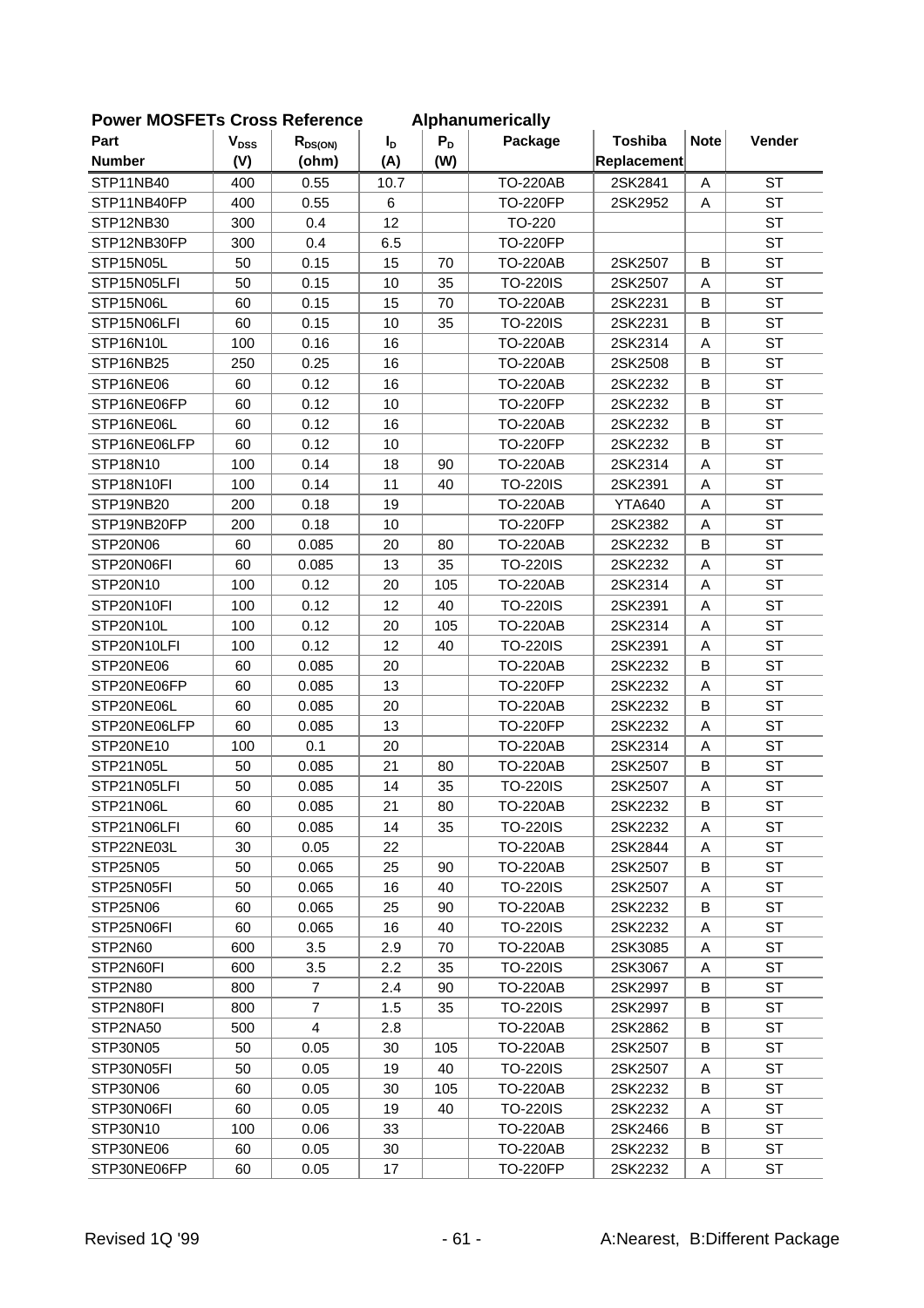| ום וטשוויסו   | o.<br>וטו טכטוט        | 0110         |                |       | Alphanumonoally |                |             |           |
|---------------|------------------------|--------------|----------------|-------|-----------------|----------------|-------------|-----------|
| Part          | <b>V<sub>DSS</sub></b> | $R_{DS(ON)}$ | I <sub>D</sub> | $P_D$ | Package         | <b>Toshiba</b> | <b>Note</b> | Vender    |
| <b>Number</b> | (V)                    | (ohm)        | (A)            | (W)   |                 | Replacement    |             |           |
| STP30NE06L    | 60                     | 0.055        | 30             |       | <b>TO-220AB</b> | 2SK2232        | B           | <b>ST</b> |
| STP30NE06LFP  | 60                     | 0.055        | 17             |       | <b>TO-220FP</b> | 2SK2232        | A           | <b>ST</b> |
| STP32N05L     | 50                     | 0.055        | 32             | 105   | <b>TO-220AB</b> | 2SK2507        | B           | <b>ST</b> |
| STP32N05LFI   | 50                     | 0.055        | 19             | 40    | <b>TO-220IS</b> | 2SK2507        | Α           | <b>ST</b> |
| STP32N06L     | 60                     | 0.05         | 32             | 105   | <b>TO-220AB</b> | 2SK2232        | B           | <b>ST</b> |
| STP32N06LFI   | 60                     | 0.05         | 19             | 40    | <b>TO-220IS</b> | 2SK2232        | Α           | <b>ST</b> |
| STP33N10      | 100                    | 0.06         | 33             | 150   | <b>TO-220AB</b> | 2SK2466        | B           | <b>ST</b> |
| STP33N10FI    | 100                    | 0.06         | 18             | 45    | <b>TO-220IS</b> | 2SK2466        | A           | <b>ST</b> |
| STP36N05L     | 50                     | 0.04         | 36             | 120   | <b>TO-220AB</b> | 2SK2720        | B           | <b>ST</b> |
| STP36N05LFI   | 50                     | 0.04         | 21             | 40    | <b>TO-220IS</b> | 2SK2385        | Α           | <b>ST</b> |
| STP36N06      | 60                     | 0.04         | 36             | 120   | <b>TO-220AB</b> | 2SK2385        | B           | <b>ST</b> |
| STP36N06FI    | 60                     | 0.04         | 21             | 40    | <b>TO-220IS</b> | 2SK2385        | Α           | <b>ST</b> |
| STP36N06L     | 60                     | 0.04         | 36             | 120   | <b>TO-220AB</b> | 2SK2385        | B           | <b>ST</b> |
| STP36N06LFI   | 60                     | 0.04         | 21             | 40    | <b>TO-220IS</b> | 2SK2385        | Α           | <b>ST</b> |
| STP36NE06     | 60                     | 0.04         | 36             |       | <b>TO-220AB</b> | 2SK2385        | B           | <b>ST</b> |
| STP36NE06FP   | 60                     | 0.04         | 20             |       | <b>TO-220FP</b> | 2SK2385        | Α           | <b>ST</b> |
| STP3N100      | 1000                   | 5            | 3.5            | 100   | <b>TO-220AB</b> | 2SK1119        | A           | <b>ST</b> |
| STP3N100FI    | 1000                   | 5            | $\overline{c}$ | 40    | <b>TO-220IS</b> | 2SK1119        | B           | <b>ST</b> |
| STP3N100XI    | 1000                   | 6            | 1.6            | 30    | ISOWATT221      |                |             | <b>ST</b> |
| STP3N50XI     | 500                    | 4            | 1.7            | 25    | ISOWATT221      | 2SK2599        | B           | <b>ST</b> |
| STP3N60FI     | 600                    | 2.2          | 2.7            | 35    | <b>TO-220IS</b> | 2SK2750        | Α           | <b>ST</b> |
| STP3N60XI     | 600                    | 2.5          | 2.4            | 28    | ISOWATT221      |                |             | <b>ST</b> |
| STP3N80XI     | 800                    | 4.5          | 1.7            | 28    | ISOWATT221      |                |             | <b>ST</b> |
| STP3N90       | 900                    | 4.5          | 3.2            | 100   | <b>TO-220AB</b> | 2SK2608        | A           | <b>ST</b> |
| STP3N90FI     | 900                    | 4.5          | 1.9            | 40    | <b>TO-220IS</b> | 2SK2700        | Α           | <b>ST</b> |
| STP3NA100     | 1000                   | 5            | 3.5            |       | <b>TO-220AB</b> | 2SK1119        | Α           | <b>ST</b> |
| STP3NA100FP   | 1000                   | 5            | $\overline{c}$ |       | <b>TO-220FP</b> | 2SK1119        | B           | <b>ST</b> |
| STP3NA80      | 800                    | 4.5          | 3              | 100   | <b>TO-220AB</b> | 2SK2603        | A           | <b>ST</b> |
| STP3NA80FI    | 800                    | 4.5          | $\overline{c}$ | 40    | <b>TO-220IS</b> | 2SK2603        | B           | <b>ST</b> |
| STP3NA90      | 900                    | 5.3          | 3              |       | <b>TO-220AB</b> | 2SK2608        | A           | <b>ST</b> |
| STP3NA90FI    | 900                    | 5.3          | 1.9            |       | <b>TO-220FP</b> | 2SK2700        | Α           | <b>ST</b> |
| STP3NB100     | 1000                   | 5.5          | 3              |       | <b>TO-220AB</b> | 2SK1119        | Α           | <b>ST</b> |
| STP3NB100FP   | 1000                   | 5.5          | 1.8            |       | <b>TO-220FP</b> | 2SK1119        | B           | <b>ST</b> |
| STP3NB60      | 600                    | 3.6          | 3.3            |       | <b>TO-220AB</b> | 2SK3085        | Α           | <b>ST</b> |
| STP3NB60FP    | 600                    | 3.6          | 2.1            |       | <b>TO-220FP</b> | 2SK3067        | Α           | <b>ST</b> |
| STP3NB80      | 800                    | 6.5          | 2.6            |       | TO-220          | 2SK2603        | Α           | <b>ST</b> |
| STP3NB80FP    | 800                    | 6.5          | 1.6            |       | <b>TO-220FP</b> | 2SK2603        | В           | <b>ST</b> |
| STP3NB90      | 900                    | 4.4          | 3.4            |       | <b>TO-220AB</b> | 2SK2608        | A           | ST        |
| STP3NB90FP    | 900                    | 4.4          | $\overline{2}$ |       | <b>TO-220FP</b> | 2SK2700        | Α           | <b>ST</b> |
| STP40N05      | 50                     | 0.035        | 40             | 125   | <b>TO-220AB</b> | 2SK2385        | B           | <b>ST</b> |
| STP40N05FI    | 50                     | 0.035        | 23             | 40    | <b>TO-220IS</b> | 2SK2886        | Α           | <b>ST</b> |
| STP40N10      | 100                    | 0.04         | 40             | 150   | <b>TO-220AB</b> | 2SK2466        | В           | ST        |
| STP40N10FI    | 100                    | 0.04         | 22             | 45    | <b>TO-220IS</b> | 2SK2466        | Α           | ST        |
| STP40NE03L-20 | 30                     | 0.02         | 40             |       | <b>TO-220AB</b> | 2SK2844        | Α           | ST        |
| STP45NE06     | 60                     | 0.028        | 45             |       | <b>TO-220AB</b> | 2SK2385        | В           | <b>ST</b> |
| STP45NE06FP   | 60                     | 0.028        | 25             |       | <b>TO-220FP</b> | 2SK2385        | Α           | <b>ST</b> |
| STP45NE06L    | 60                     | 0.028        | 45             |       | <b>TO-220AB</b> | 2SK2385        | B           | <b>ST</b> |
| STP45NE06LFP  | 60                     | 0.028        | 25             |       | <b>TO-220FP</b> | 2SK2385        | Α           | <b>ST</b> |
| STP4N100      | 1000                   | 3.5          | 4              | 125   | <b>TO-220AB</b> | 2SK1119        | Α           | ST        |
| STP4N100FI    | 1000                   | 3.5          | 2.2            | 40    | <b>TO-220IS</b> | 2SK1119        | В           | ST        |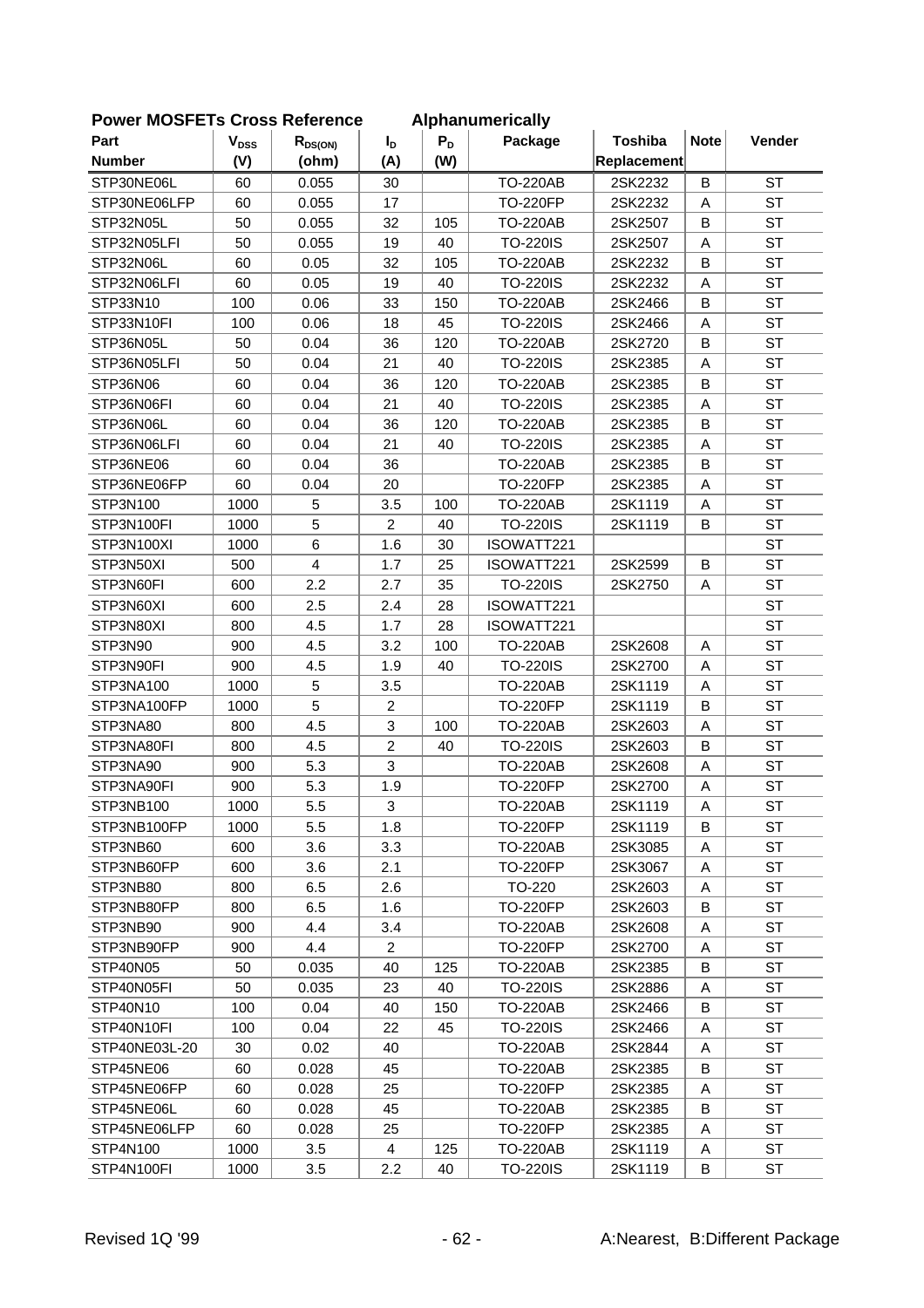| Part          | $\mathbf{V}_{\text{DSS}}$ | $R_{DS(ON)}$   | I <sub>D</sub> | $P_D$ | Package         | <b>Toshiba</b> | <b>Note</b> | Vender    |
|---------------|---------------------------|----------------|----------------|-------|-----------------|----------------|-------------|-----------|
| <b>Number</b> | (V)                       | (ohm)          | (A)            | (W)   |                 | Replacement    |             |           |
| STP4N100XI    | 1000                      | 4              | $\overline{2}$ | 35    | ISOWATT221      |                |             | <b>ST</b> |
| STP4N40       | 400                       | 2.1            | $\overline{4}$ | 75    | <b>TO-220AB</b> | 2SK2679        | B           | <b>ST</b> |
| STP4N40FI     | 400                       | 2.1            | 3              | 35    | <b>TO-220IS</b> | 2SK2662        | A           | <b>ST</b> |
| STP4N80XI     | 800                       | 3.5            | $\overline{2}$ | 30    | ISOWATT221      |                |             | <b>ST</b> |
| STP4N90       | 900                       | 3.5            | 3.6            | 100   | <b>TO-220AB</b> | 2SK2717        | B           | <b>ST</b> |
| STP4N90FI     | 900                       | 3.5            | 2.3            | 40    | <b>TO-220IS</b> | 2SK2700        | A           | <b>ST</b> |
| STP4NA60      | 600                       | 2.2            | 4.3            | 100   | <b>TO-220AB</b> | 2SK3085        | A           | <b>ST</b> |
| STP4NA60FI    | 600                       | 2.2            | 2.7            | 40    | <b>TO-220IS</b> | 2SK2750        | Α           | <b>ST</b> |
| STP4NA80      | 800                       | 3.5            | 3.8            | 100   | <b>TO-220AB</b> | 2SK2603        | A           | <b>ST</b> |
| STP4NA80FI    | 800                       | 3.5            | 2.4            | 40    | <b>TO-220IS</b> | 2SK2603        | B           | <b>ST</b> |
| STP4NA90      | 900                       | 4              | 3.6            |       | <b>TO-220AB</b> | 2SK2608        | A           | <b>ST</b> |
| STP4NA90FI    | 900                       | 4              | 2.4            |       | <b>TO-220FP</b> | 2SK2700        | A           | <b>ST</b> |
| STP4NB100     | 1000                      | 4.4            | 3.8            |       | <b>TO-220AB</b> | 2SK1119        | A           | <b>ST</b> |
| STP4NB30      | 300                       | $\overline{c}$ | 4.3            |       | TO-220          |                |             | <b>ST</b> |
| STP4NB30FP    | 300                       | $\overline{c}$ | 2.7            |       | <b>TO-220FP</b> |                |             | <b>ST</b> |
| STP4NB50      | 500                       | 2.8            | 3.8            |       | <b>TO-220AB</b> | 2SK2862        | B           | <b>ST</b> |
| STP4NB50FP    | 500                       | 2.8            | 2.3            |       | <b>TO-220FP</b> | 2SK2862        | A           | <b>ST</b> |
| STP4NB80      | 800                       | 3.3            | 4              |       | <b>TO-220AB</b> | 2SK2603        | A           | <b>ST</b> |
| STP4NB80FP    | 800                       | 3.3            | 2.3            |       | <b>TO-220FP</b> | 2SK2603        | B           | <b>ST</b> |
| STP4NB90      | 900                       | 2.9            | $\overline{4}$ |       | <b>TO-220AB</b> | 2SK2717        | B           | <b>ST</b> |
| STP4NB90FP    | 900                       | 2.9            | 2.5            |       | <b>TO-220FP</b> | 2SK2717        | Α           | <b>ST</b> |
| STP50N05L     | 50                        | 0.028          | 50             | 200   | <b>TO-220AB</b> | 2SK2886        | B           | <b>ST</b> |
| STP50N05LFI   | 50                        | 0.028          | 24             | 40    | <b>TO-220IS</b> | 2SK2886        | A           | <b>ST</b> |
| STP50N06      | 60                        | 0.028          | 50             | 150   | <b>TO-220AB</b> | 2SK2385        | B           | <b>ST</b> |
| STP50N06FI    | 60                        | 0.028          | 27             | 45    | <b>TO-220IS</b> | 2SK2385        | A           | <b>ST</b> |
| STP50N06L     | 60                        | 0.028          | 50             | 200   | <b>TO-220AB</b> | 2SK2385        | B           | <b>ST</b> |
| STP50N06LFI   | 60                        | 0.028          | 24             | 40    | <b>TO-220IS</b> | 2SK2385        | Α           | <b>ST</b> |
| STP50NE08     | 80                        | 0.024          | 50             |       | TO-220          |                |             | <b>ST</b> |
| STP50NE10     | 100                       | 0.028          | 50             |       | TO-220          |                |             | <b>ST</b> |
| STP50NE10L    | 100                       | 0.025          | 50             |       | TO-220          |                |             | <b>ST</b> |
| STP53N05      | 50                        | 0.025          | 53             | 150   | <b>TO-220AB</b> | 2SK2886        | B           | <b>ST</b> |
| STP53N06      | 60                        | 0.025          | 53             | 150   | <b>TO-220AB</b> | 2SK2312        | B           | <b>ST</b> |
| STP55N05L     | 50                        | 0.023          | 55             | 150   | TO-220AB        | 2SK2886        | В           | SТ        |
| STP55N05LFI   | 50                        | 0.023          | 30             | 45    | <b>TO-220IS</b> | 2SK2886        | A           | ST        |
| STP55N06L     | 60                        | 0.023          | 55             | 150   | <b>TO-220AB</b> | 2SK2312        | B           | <b>ST</b> |
| STP55N06LFI   | 60                        | 0.023          | 30             | 45    | <b>TO-220IS</b> | 2SK2312        | Α           | <b>ST</b> |
| STP55NE06     | 60                        | 0.022          | 55             |       | <b>TO-220AB</b> | 2SK2312        | B           | ST        |
| STP55NE06FP   | 60                        | 0.022          | 30             |       | <b>TO-220FP</b> | 2SK2312        | Α           | <b>ST</b> |
| STP55NE06L    | 60                        | 0.022          | 50             |       | <b>TO-220AB</b> | 2SK2312        | B           | <b>ST</b> |
| STP5N25L      | 250                       | 1.1            | 5              | 70    | <b>TO-220AB</b> | 2SK2840        | B           | ST        |
| STP5N25LFI    | 250                       | 1.1            | 3.5            | 35    | <b>TO-220IS</b> | 2SK2840        | Α           | ST        |
| STP5N30       | 300                       | 1.4            | 5              | 75    | <b>TO-220AB</b> |                |             | <b>ST</b> |
| STP5N30FI     | 300                       | 1.4            | 3              | 35    | <b>TO-220IS</b> |                |             | <b>ST</b> |
| STP5N30L      | 300                       | 1.4            | 5              | 75    | <b>TO-220AB</b> |                |             | <b>ST</b> |
| STP5N30LFI    | 300                       | 1.4            | 3.5            | 35    | <b>TO-220IS</b> |                |             | <b>ST</b> |
| STP5N50       | 500                       | 1.6            | 4.5            | 100   | <b>TO-220AB</b> | 2SK2661        | A           | ST        |
| STP5N50FI     | 500                       | 1.6            | 3              | 35    | <b>TO-220IS</b> | 2SK2662        | Α           | ST        |
| STP5N60       | 600                       | 1.6            | 5.6            | 100   | <b>TO-220AB</b> | 2SK2544        | A           | ST        |
| STP5N60FI     | 600                       | 1.6            | 3.4            | 40    | <b>TO-220IS</b> | 2SK2545        | A           | <b>ST</b> |
| STP5N80       | 800                       | $\overline{a}$ | 5.5            | 125   | <b>TO-220AB</b> | 2SK2605        | В           | ST        |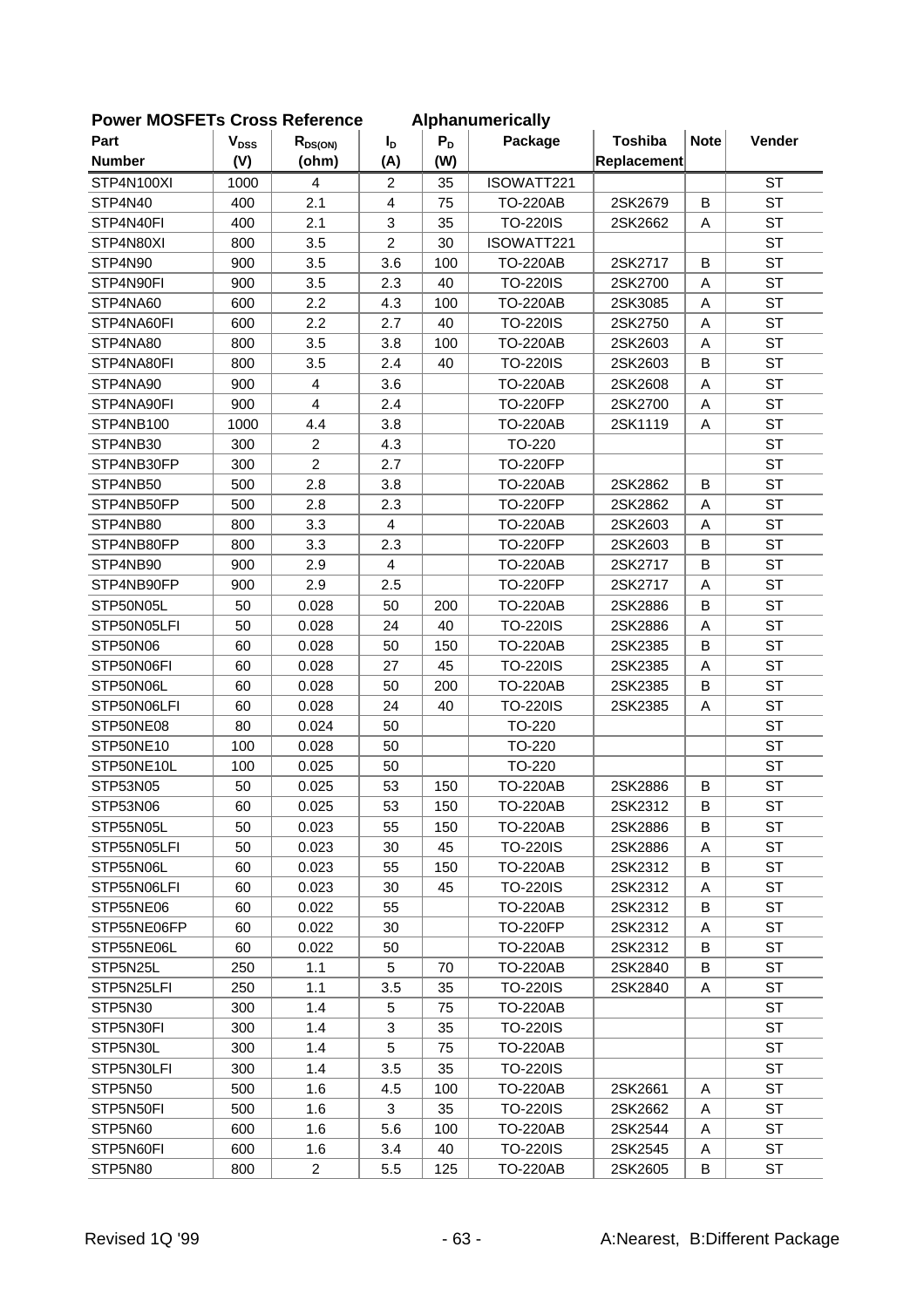| Part          | <b>V<sub>DSS</sub></b> | $R_{DS(ON)}$   | I <sub>D</sub> | $P_D$ | Package         | <b>Toshiba</b> | <b>Note</b> | Vender    |
|---------------|------------------------|----------------|----------------|-------|-----------------|----------------|-------------|-----------|
| <b>Number</b> | (V)                    | (ohm)          | (A)            | (W)   |                 | Replacement    |             |           |
| STP5N80FI     | 800                    | 2              | 3.1            | 40    | <b>TO-220IS</b> | 2SK2605        | Α           | <b>ST</b> |
| STP5N80XI     | 800                    | 2.4            | 2.6            | 35    | ISOWATT221      |                |             | <b>ST</b> |
| STP5N90       | 900                    | 2.4            | 5              | 125   | <b>TO-220AB</b> | 2SK2717        | B           | <b>ST</b> |
| STP5N90FI     | 900                    | 2.4            | 2.8            | 40    | <b>TO-220IS</b> |                |             | <b>ST</b> |
| STP5NA50      | 500                    | 1.6            | 5              | 100   | <b>TO-220AB</b> | 2SK2661        | Α           | <b>ST</b> |
| STP5NA50FI    | 500                    | 1.6            | 3.1            | 35    | <b>TO-220IS</b> | 2SK2662        | A           | <b>ST</b> |
| STP5NA60      | 600                    | 1.6            | 5.3            | 110   | <b>TO-220AB</b> | 2SK2544        | Α           | <b>ST</b> |
| STP5NA60FI    | 600                    | 1.6            | 3.4            | 45    | <b>TO-220IS</b> | 2SK2545        | A           | <b>ST</b> |
| STP5NA80      | 800                    | 2.2            | 4.7            |       | TO-220          | 2SK2605        | B           | <b>ST</b> |
| STP5NA80FI    | 800                    | 2.2            | 2.8            |       | <b>TO-220FP</b> | 2SK2605        | A           | <b>ST</b> |
| STP5NB40      | 400                    | 1.8            | 4.7            |       | <b>TO-220AB</b> | 2SK2679        | B           | <b>ST</b> |
| STP5NB40FP    |                        |                |                |       |                 |                |             | <b>ST</b> |
|               | 400                    | 1.8            | 2.8            |       | <b>TO-220FP</b> | 2SK2679        | Α           |           |
| STP5NB60      | 600                    | $\overline{c}$ | 5.3            |       | <b>TO-220AB</b> | 2SK3085        | Α           | <b>ST</b> |
| STP5NB60FP    | 600                    | $\overline{c}$ | 3              |       | <b>TO-220FP</b> | 2SK2750        | A           | <b>ST</b> |
| STP5NB80      | 800                    | 2.2            | 5              |       | TO-220          | 2SK2605        | B           | <b>ST</b> |
| STP5NB80FP    | 800                    | 2.2            | 3              |       | <b>TO-220FP</b> | 2SK2605        | A           | <b>ST</b> |
| STP5NB90      | 900                    | 2.5            | 5              |       | <b>TO-220AB</b> | 2SK2717        | B           | <b>ST</b> |
| STP60N05      | 50                     | 0.02           | 60             | 150   | <b>TO-220AB</b> | 2SK2886        | B           | <b>ST</b> |
| STP60N05-16   | 50                     | 0.016          | 60             | 150   | <b>TO-220AB</b> | 2SK2312        | B           | <b>ST</b> |
| STP60N05FI    | 50                     | 0.02           | 32             | 45    | <b>TO-220IS</b> | 2SK2886        | Α           | <b>ST</b> |
| STP60N06      | 60                     | 0.02           | 60             | 150   | <b>TO-220AB</b> | 2SK2312        | B           | <b>ST</b> |
| STP60N06-16   | 60                     | 0.016          | 60             | 150   | <b>TO-220AB</b> | 2SK2312        | B           | <b>ST</b> |
| STP60N06FI    | 60                     | 0.02           | 32             | 45    | <b>TO-220IS</b> | 2SK2312        | Α           | <b>ST</b> |
| STP60NE03L-10 | 30                     | 0.01           | 60             |       | <b>TO-220AB</b> | 2SK3127        | B           | <b>ST</b> |
| STP60NE06-16  | 60                     | 0.016          | 60             |       | <b>TO-220AB</b> | 2SK2312        | B           | <b>ST</b> |
| STP60NE06L-16 | 60                     | 0.016          | 60             |       | <b>TO-220AB</b> | 2SK2312        | B           | <b>ST</b> |
| STP60NE08     | 80                     | 0.016          | 60             |       | TO-220          |                |             | <b>ST</b> |
| STP60NS04Z    | 40                     | 0.015          | 60             |       | <b>TO-220AB</b> |                |             | <b>ST</b> |
| STP6N25       | 250                    | 1.1            | $\,6$          | 75    | <b>TO-220AB</b> | 2SK2840        | B           | <b>ST</b> |
| STP6N25FI     | 250                    | 1              | $\overline{4}$ | 35    | <b>TO-220IS</b> | 2SK2840        | Α           | <b>ST</b> |
| STP6N50       | 500                    | 1.1            | 6              | 100   | <b>TO-220AB</b> | 2SK2542        | A           | <b>ST</b> |
| STP6N50FI     | 500                    | 1.1            | 3.8            | 40    | <b>TO-220IS</b> | 2SK2543        | Α           | <b>ST</b> |
| STP6N60FI     | 600                    | 1.2            | 3.8            | 40    | TO-220IS        | 2SK2545        | Α           | ST        |
| STP6NA50      | 500                    | 1.1            | 6              | 110   | <b>TO-220AB</b> | 2SK2542        | Α           | <b>ST</b> |
| STP6NA50FI    | 500                    | 1.1            | $\overline{4}$ | 45    | <b>TO-220IS</b> | 2SK2543        | Α           | <b>ST</b> |
| STP6NA60      | 600                    | 1.2            | 6.5            | 125   | <b>TO-220AB</b> | 2SK2544        | Α           | <b>ST</b> |
| STP6NA60FI    | 600                    | 1.2            | 3.9            | 45    | <b>TO-220IS</b> | 2SK2545        | Α           | <b>ST</b> |
| STP6NA80FI    | 800                    | 1.9            | 3.4            | 45    | <b>TO-220IS</b> |                |             | <b>ST</b> |
| STP6NB25      | 250                    | 1.1            | 6              |       | <b>TO-220AB</b> | 2SK2840        | B           | ST        |
| STP6NB25FP    | 250                    | 1.1            | 3.7            |       | <b>TO-220FP</b> | 2SK2840        | Α           | <b>ST</b> |
| STP6NB50      | 500                    | 1.5            | 5.8            |       | <b>TO-220AB</b> | 2SK2661        | Α           | <b>ST</b> |
| STP6NB50FP    | 500                    | 1.5            | 3.4            |       | <b>TO-220FP</b> | 2SK2662        | Α           | <b>ST</b> |
| STP6NB80      | 800                    | 1.9            | 5.7            |       | <b>TO-220AB</b> |                |             | <b>ST</b> |
| STP6NB90      | 900                    | 1.9            | 6              |       | TO-220          |                |             | ST        |
| STP6NS80      | 800                    | 1.9            | 5.7            | 125   | <b>TO-220AB</b> |                |             | <b>ST</b> |
| STP7N20       | 200                    | 0.65           | $\overline{7}$ | 75    | <b>TO-220AB</b> | <b>YTA630</b>  | Α           | <b>ST</b> |
| STP7N20FI     | 200                    | 0.65           | 4.5            | 30    | <b>TO-220IS</b> | 2SK2350        | A           | <b>ST</b> |
| STP7NA40      | 400                    | 1              | 6.5            | 100   | <b>TO-220AB</b> | 2SK2679        | В           | <b>ST</b> |
| STP7NA40FI    | 400                    | $\mathbf{1}$   | 4.1            | 40    | <b>TO-220IS</b> | 2SK2679        | А           | <b>ST</b> |
| STP7NA60      | 600                    | 1              | 7.2            | 125   | <b>TO-220AB</b> | 2SK2544        | Α           | ST        |
|               |                        |                |                |       |                 |                |             |           |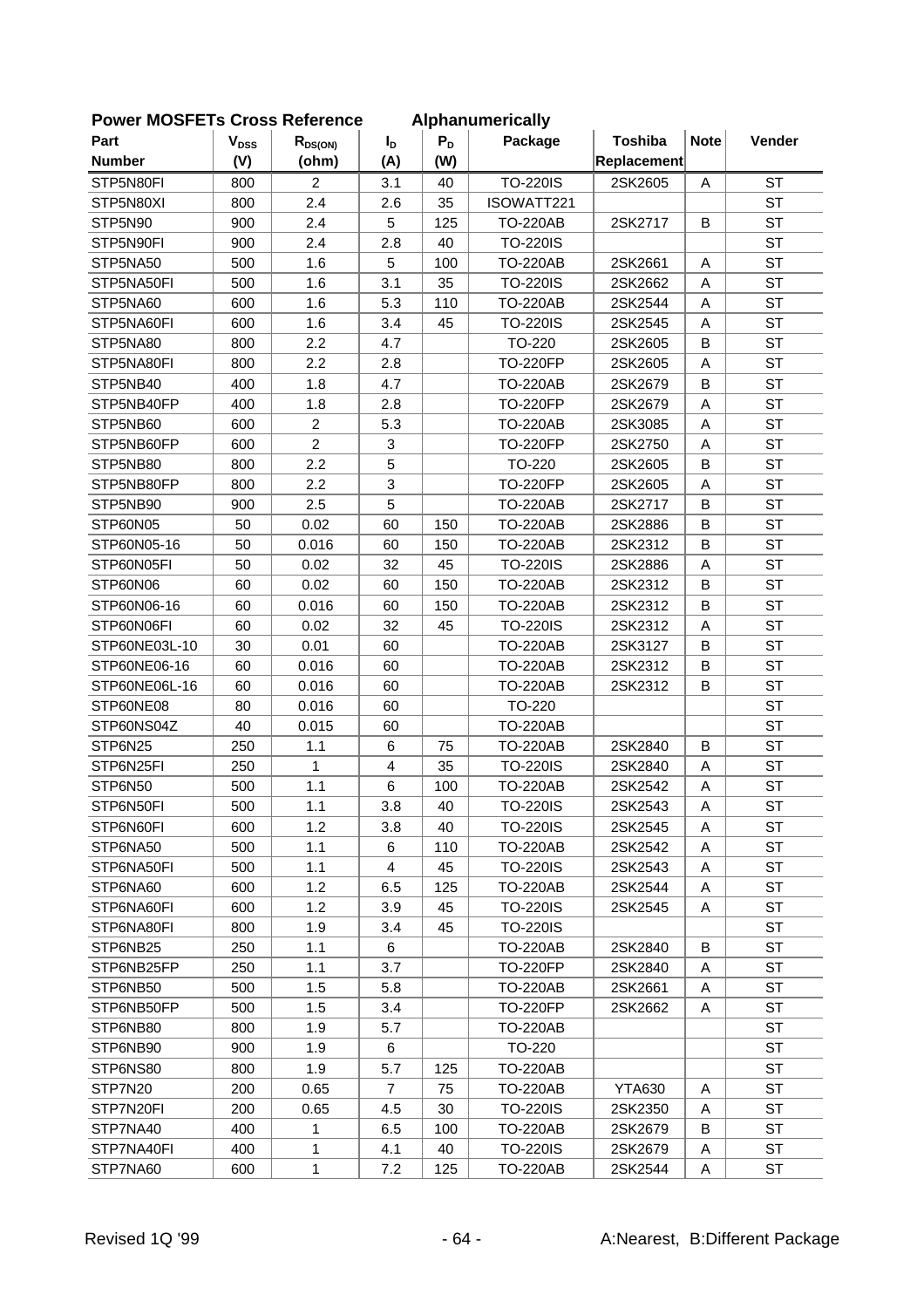| <b>FUWEI INIUSFETS CIUSS REIEIEILE</b> |                        |                |                |       | Alphanumencally |                |             |           |
|----------------------------------------|------------------------|----------------|----------------|-------|-----------------|----------------|-------------|-----------|
| Part                                   | <b>V<sub>DSS</sub></b> | $R_{DS(ON)}$   | $I_{\text{D}}$ | $P_D$ | Package         | <b>Toshiba</b> | <b>Note</b> | Vender    |
| <b>Number</b>                          | (V)                    | (ohm)          | (A)            | (W)   |                 | Replacement    |             |           |
| STP7NA60FI                             | 600                    | 1              | 4.3            | 45    | <b>TO-220IS</b> | 2SK2545        | A           | <b>ST</b> |
| STP7NB30                               | 300                    | 0.9            | $\overline{7}$ |       | TO-220          |                |             | <b>ST</b> |
| STP7NB30FP                             | 300                    | 0.9            | $\overline{4}$ |       | <b>TO-220FP</b> |                |             | <b>ST</b> |
| STP7NB40                               | 400                    | 0.9            | $\overline{7}$ |       | <b>TO-220AB</b> | 2SK2841        | A           | <b>ST</b> |
| STP7NB40FP                             | 400                    | 0.9            | 4.4            |       | <b>TO-220FP</b> | 2SK2952        | Α           | <b>ST</b> |
| STP7NB60                               | 600                    | 1.2            | 7.2            |       | <b>TO-220AB</b> | 2SK2544        | A           | <b>ST</b> |
| STP7NB60FP                             | 600                    | 1.2            | 4.1            |       | <b>TO-220FP</b> | 2SK2545        | A           | <b>ST</b> |
| STP7NB80                               | 800                    | 1.6            | 6.5            |       | TO-220          |                |             | <b>ST</b> |
| STP80NE03L-06                          | 30                     | 0.006          | 80             |       | <b>TO-220AB</b> |                |             | <b>ST</b> |
| STP80NE06-10                           | 60                     | 0.01           | 80             |       | <b>TO-220AB</b> | 2SK2985        | B           | <b>ST</b> |
| STP80NS04Z                             | 40                     | 0.008          | 80             |       | <b>TO-220AB</b> |                |             | <b>ST</b> |
| STP8N50XI                              | 500                    | 0.85           | 4.5            | 35    | ISOWATT221      |                |             | <b>ST</b> |
| STP8NA50                               | 500                    | 0.85           | 8              | 125   | <b>TO-220AB</b> | 2SK2542        | A           | <b>ST</b> |
| STP8NA50FI                             | 500                    | 0.85           | 4.5            | 40    | <b>TO-220IS</b> | 2SK2543        | A           | <b>ST</b> |
| STP9N30                                | 300                    | 0.55           | 9              | 100   | <b>TO-220AB</b> |                |             | <b>ST</b> |
| STP9NA50                               | 500                    | 0.8            | 8.8            | 125   | <b>TO-220AB</b> | 2SK2542        | A           | <b>ST</b> |
| STP9NA50FI                             | 500                    | 0.8            | 5              | 45    | <b>TO-220IS</b> | 2SK2543        | A           | <b>ST</b> |
| STP9NB50                               | 500                    | 0.85           | 8.6            |       | <b>TO-220AB</b> | 2SK2542        | A           | <b>ST</b> |
| STP9NB50FP                             | 500                    | 0.85           | 4.5            |       | <b>TO-220FP</b> | 2SK2543        | A           | <b>ST</b> |
| STP9NB60                               | 600                    | 0.75           | 9              |       | TO-220          | 2SK2866        | A           | <b>ST</b> |
| STP9NB60FP                             | 600                    | 0.75           | 5.2            |       | <b>TO-220FP</b> | 2SK2843        | A           | <b>ST</b> |
| STU10NB80                              | 800                    | 0.85           | 9.7            |       | <b>MAX220</b>   |                |             | <b>ST</b> |
| STU11NB60                              | 600                    | 0.65           | 10.7           |       | <b>MAX220</b>   | 2SK2843        | B           | <b>ST</b> |
| STU13NB50                              | 500                    | 0.45           | 13             |       | <b>MAX220</b>   | 2SK2842        | B           | <b>ST</b> |
| STU13NB60                              | 600                    | 0.45           | 12.6           |       | <b>MAX220</b>   |                |             | <b>ST</b> |
| STU13NB60I                             | 600                    | 0.45           | 8              |       | <b>MAX220</b>   |                |             | <b>ST</b> |
| STU16NB50                              | 500                    | 0.33           | 15.6           |       | <b>MAX220</b>   |                |             | <b>ST</b> |
| STU16NB50I                             | 500                    | 0.33           | 10             |       | <b>MAX220</b>   |                |             | <b>ST</b> |
| STU6NA100                              | 1000                   | 1.7            | 6              |       | <b>MAX220</b>   |                |             | <b>ST</b> |
| STU6NA90                               | 900                    | $\overline{2}$ | 5.8            |       | <b>MAX220</b>   |                |             | <b>ST</b> |
| STU7NA80                               | 800                    | 1.5            | 6.5            |       | <b>MAX220</b>   |                |             | <b>ST</b> |
| STU7NA90                               | 900                    | 1.3            | 7.3            |       | <b>MAX220</b>   |                |             | <b>ST</b> |
| STU7NB90                               | 900                    | 1.45           | 7.4            |       | <b>MAX220</b>   |                |             | <b>ST</b> |
| STU8NA80                               | 800                    | 1              | 8.3            |       | <b>MAX220</b>   |                |             | <b>ST</b> |
| STU8NB90                               | 900                    | 1              |                |       | <b>MAX220</b>   |                |             | <b>ST</b> |
| STU9NB80                               | 800                    | 1.1            | 8.5            |       | <b>MAX220</b>   |                |             | <b>ST</b> |
| STV10NA40                              | 400                    | 0.55           | 10             | 125   | SO-10           |                |             | <b>ST</b> |
| STV12N20                               | 200                    | 0.3            | 12             | 100   | SO-10           |                |             | <b>ST</b> |
| STV18N20                               | 200                    | 0.18           | 18             | 125   | SO-10           |                |             | <b>ST</b> |
| STV33N10                               | 100                    | 0.06           | 33             | 150   | SO-10           |                |             | <b>ST</b> |
| STV36N06                               | 60                     | 0.04           | 36             | 120   | SO-10           |                |             | <b>ST</b> |
| STV3NA80                               | 800                    | 4.5            | 3.2            | 100   | SO-10           |                |             | <b>ST</b> |
| STV40N05                               | 50                     | 0.035          | 40             | 125   | SO-10           |                |             | <b>ST</b> |
| STV40N10                               | 100                    | 0.04           | 40             | 150   | SO-10           |                |             | <b>ST</b> |
| STV4N100                               | 1000                   | 3.5            | $\overline{4}$ | 125   | SO-10           |                |             | <b>ST</b> |
| STV4NA60                               | 600                    | 2.2            | 4.4            | 100   | SO-10           |                |             | <b>ST</b> |
| STV4NA80                               | 800                    | 3              | 3.8            | 110   | SO-10           |                |             | <b>ST</b> |
| STV50N05                               | 50                     | 0.028          | 50             | 150   | SO-10           |                |             | <b>ST</b> |
| STV50N06                               | 60                     | 0.028          | 50             | 150   | SO-10           |                |             | ST        |
| STV55N05L                              | 50                     | 0.023          | 55             | 150   | SO-10           |                |             | <b>ST</b> |
|                                        |                        |                |                |       |                 |                |             |           |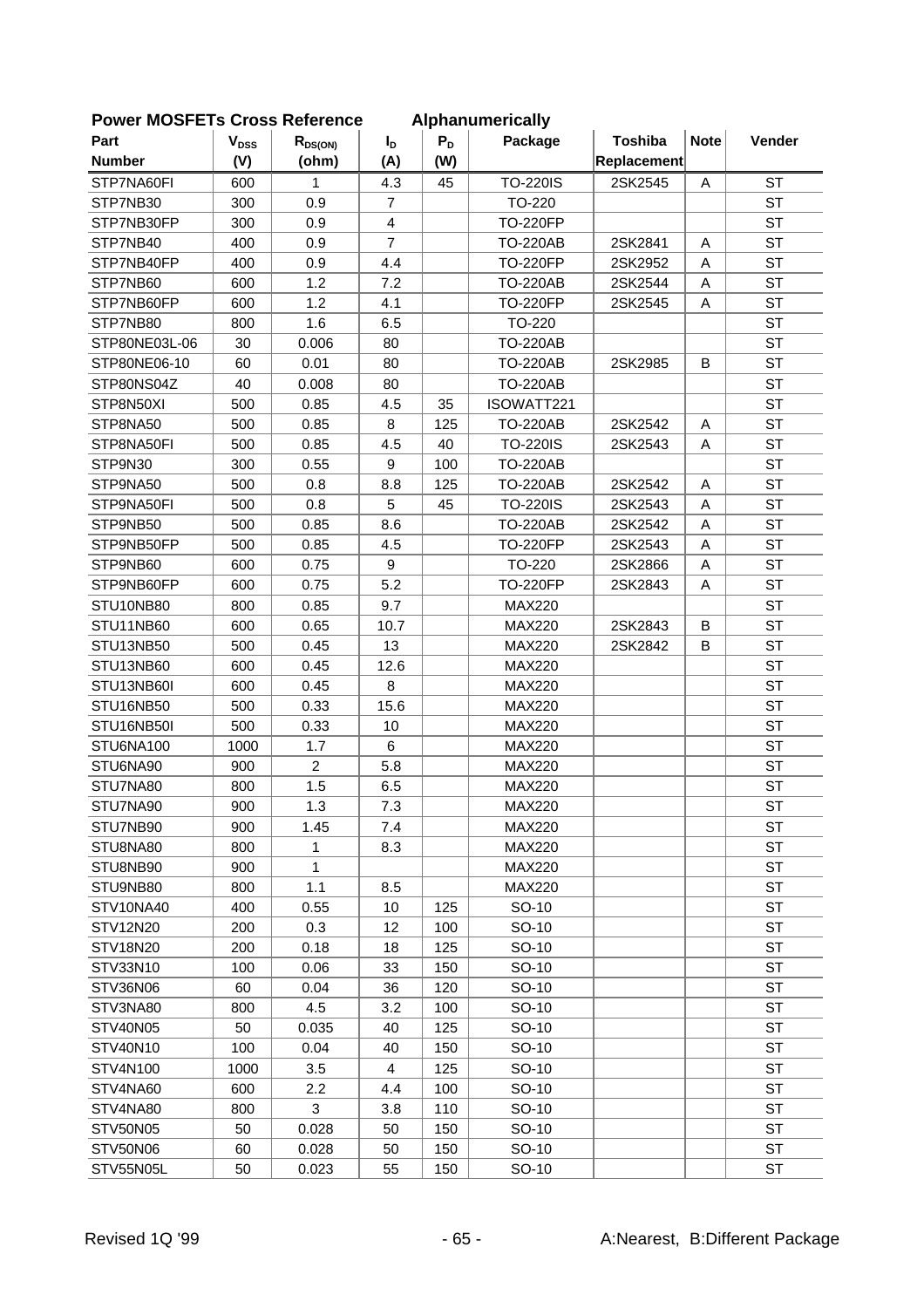| יים וטשווט    | וטו ככטוט              | 9911919        |                |       | <b>Alphanumuluu</b> |                |             |           |
|---------------|------------------------|----------------|----------------|-------|---------------------|----------------|-------------|-----------|
| Part          | <b>V<sub>DSS</sub></b> | $R_{DS(ON)}$   | I <sub>D</sub> | $P_D$ | Package             | <b>Toshiba</b> | <b>Note</b> | Vender    |
| <b>Number</b> | (V)                    | (ohm)          | (A)            | (W)   |                     | Replacement    |             |           |
| STV55N06L     | 60                     | 0.023          | 5.5            | 150   | SO-10               |                |             | <b>ST</b> |
| STV5NA50      | 500                    | 1.6            | 4.5            | 100   | SO-10               |                |             | <b>ST</b> |
| STV5NA80      | 800                    | 2.4            | 4.7            | 125   | SO-10               |                |             | <b>ST</b> |
| STV60N03L-12  | 30                     | 0.012          | 60             | 150   | SO-10               |                |             | <b>ST</b> |
| STV60N05      | 50                     | 0.02           | 60             | 150   | SO-10               |                |             | <b>ST</b> |
| STV60N05-16   | 50                     | 0.016          | 60             | 150   | SO-10               |                |             | <b>ST</b> |
| STV60N06      | 60                     | 0.02           | 60             | 150   | SO-10               |                |             | <b>ST</b> |
| STV6NA60      | 600                    | 1.2            | 6.5            | 110   | SO-10               |                |             | <b>ST</b> |
| STV7NA40      | 400                    | 1              | 6.5            | 100   | SO-10               |                |             | <b>ST</b> |
| STV7NA60      | 600                    | 1              | 6.5            | 125   | SO-10               |                |             | <b>ST</b> |
| STV8NA50      | 500                    | 0.85           | 8              | 125   | SO-10               |                |             | <b>ST</b> |
| STW10NB60     | 600                    | 0.55           | 10             |       | TO-247              | 2SK2915        | A           | <b>ST</b> |
| STW11NB80     | 800                    | 0.85           | 10.6           |       | TO-247              |                |             | <b>ST</b> |
| STW12N60      | 600                    | 0.6            | 12             | 180   | TO-247              | 2SK2699        | A           | <b>ST</b> |
| STW12NB60     | 600                    | 0.65           | 12             |       | TO-247              | 2SK2699        | A           | <b>ST</b> |
| STW13NB60     | 600                    | 0.55           | 12.5           |       | TO-247              | 2SK2915        | A           | <b>ST</b> |
| STW14N50      | 500                    | 0.45           | 14.1           | 180   | TO-247              | 2SK2698        | A           | <b>ST</b> |
| STW14NB50     | 500                    | 0.45           | 14             |       | TO-247              | 2SK2698        | Α           | <b>ST</b> |
| STW15N50      | 500                    | 0.4            | 15             | 180   | TO-247              | 2SK2698        | A           | <b>ST</b> |
| STW15NB50     | 500                    | 0.36           | 14.6           |       | TO-247              | 2SK2698        | A           | <b>ST</b> |
| STW16N40      | 400                    | 0.3            | 16             | 180   | TO-247              | 2SK2837        | A           | <b>ST</b> |
| STW16NA60     | 600                    | 0.4            | 16             |       | TO-247              | 2SK2915        | A           | <b>ST</b> |
| STW18NB40     | 400                    | 0.3            | 18             |       | TO-247              | 2SK2837        | A           | <b>ST</b> |
| STW20NA50     | 500                    | 0.27           | 20             | 250   | TO-247              | 2SK2837        | A           | <b>ST</b> |
| STW20NB50     | 500                    | 0.27           | 20             |       | TO-247              | 2SK2837        | Α           | <b>ST</b> |
| STW33N20      | 200                    | 0.085          | 33             | 180   | TO-247              | 2SK3176        | A           | <b>ST</b> |
| STW34NB20     | 200                    | 0.075          | 34             |       | TO-247              | 2SK3176        | A           | <b>ST</b> |
| STW50NB20     | 200                    | 0.05           | 50             |       | TO-247              | 2SK3176        | A           | <b>ST</b> |
| STW55N10      | 100                    | 0.03           | 55             | 200   | TO-247              | 2SK1381        | A           | <b>ST</b> |
| STW5NB100     | 1000                   | 4.4            | 4.3            |       | TO-247              | 2SK1359        | A           | <b>ST</b> |
| STW5NB90      | 900                    | 2.5            | 5              |       | TO-247              | 2SK2610        | A           | <b>ST</b> |
| STW60N10      | 100                    | 0.025          | 60             | 200   | TO-247              |                |             | <b>ST</b> |
| STW6NA80      | 800                    | 2.2            | 5.4            |       | TO-247              | 2SK2604        | A           | <b>ST</b> |
| STW6NA90      | 900                    | $\overline{2}$ | 6              |       | TO-247              | 2SK2749        | A           | <b>ST</b> |
| STW6NB90      | 900                    | 1.9            | 6.5            |       | TO-247              | 2SK2749        | A           | <b>ST</b> |
| STW75N06      | 60                     | 0.014          | 75             | 200   | TO-247              | 2SK2313        | A           | <b>ST</b> |
| STW7NA100     | 1000                   | 1.7            | 7              |       | TO-247              | 2SK2613        | A           | ST        |
| STW7NA80      | 800                    | 1.9            | 6.5            |       | TO-247              | 2SK2746        | A           | ST        |
| STW7NA90      | 900                    | 1.3            | 7.7            |       | TO-247              | 2SK2611        | Α           | ST        |
| STW7NB80      | 800                    | 1.9            | 6.5            |       | TO-247              | 2SK2746        | Α           | <b>ST</b> |
| STW80N05      | 50                     | 0.012          | 80             | 200   | TO-247              | 2SK2551        | Α           | <b>ST</b> |
| STW80NE06-10  | 60                     | 0.01           | 80             |       | TO-247              | 2SK2313        | Α           | <b>ST</b> |
| STW8N80       | 800                    | 1.2            | 8.2            | 180   | TO-247              | 2SK2607        | Α           | <b>ST</b> |
| STW8NA80      | 800                    | 1.5            | 7.2            |       | TO-247              | 2SK2746        | A           | ST        |
| STW8NB80      | 800                    | 1.6            | 7.2            |       | TO-247              | 2SK2746        | A           | ST        |
| STW8NB90      | 900                    | 1.45           | 8              |       | TO-247              | 2SK2611        | Α           | <b>ST</b> |
| STW9NA80      | 800                    | 1              | 9.1            |       | TO-247              | 2SK2607        | Α           | <b>ST</b> |
| STW9NB80      | 800                    | 1.1            | 9.3            |       | TO-247              | 2SK2607        | A           | <b>ST</b> |
| STW9NB90      | 900                    | 1              | 9.7            |       | TO-247              | 2SK2968        | Α           | ST        |
| STY15NA100    | 1000                   | 0.77           | 15             |       | <b>MAX247</b>       |                |             | ST        |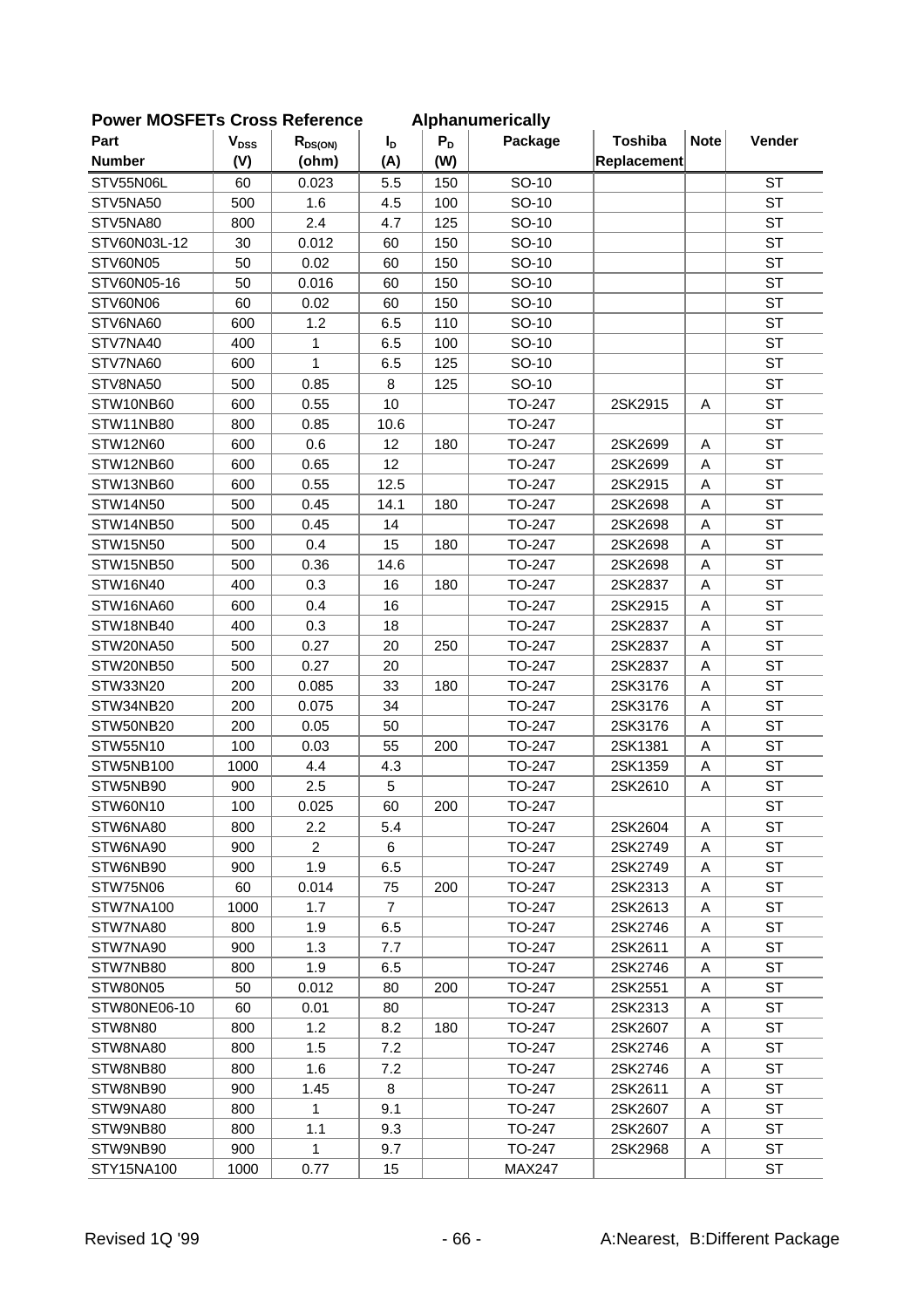| <b>FUWEI INIUSFETS CIUSS REIEIEIICE</b> |                           |              |                |       | Alphanumencally     |                   |             |           |
|-----------------------------------------|---------------------------|--------------|----------------|-------|---------------------|-------------------|-------------|-----------|
| Part                                    | $\mathbf{V}_{\text{DSS}}$ | $R_{DS(ON)}$ | I <sub>D</sub> | $P_D$ | Package             | <b>Toshiba</b>    | <b>Note</b> | Vender    |
| <b>Number</b>                           | (V)                       | (ohm)        | (A)            | (W)   |                     | Replacement       |             |           |
| STY16NA90                               | 900                       | 0.54         | 16             |       | <b>MAX247</b>       |                   |             | <b>ST</b> |
| STY25NA60                               | 600                       | 0.24         | 25             |       | <b>MAX247</b>       |                   |             | <b>ST</b> |
| STY34NB50                               | 500                       | 0.13         | 34             |       | <b>MAX247</b>       |                   |             | <b>ST</b> |
| STY60NA20                               | 200                       | 0.032        | 60             |       | <b>MAX247</b>       |                   |             | <b>ST</b> |
| SUB40N06-25L                            | 60                        | 0.022        | 40             | 90    | D <sub>2</sub> -PAK | 2SK2376           | Α           | Siliconix |
| SUB60N06-18                             | 60                        | 0.018        | 60             | 120   | D2-PAK              | 2SK2376           | Α           | Siliconix |
| SUB65P06-20                             | $-60$                     | 0.02         | 65             | 187   | D2-PAK              |                   |             | Siliconix |
| SUB70N06-14                             | 60                        | 0.014        | 70             | 100   | D <sub>2</sub> -PAK | 2SK2376           | A           | Siliconix |
| SUB75N05-06                             | 50                        | 0.006        | 75             | 187   | D <sub>2</sub> -PAK | 2SK2986           | A           | Siliconix |
| SUB75N06-08                             | 60                        | 0.008        | 75             | 187   | D <sub>2</sub> -PAK | 2SK2986           | A           | Siliconix |
| SUD25N06-45L                            | 60                        | 0.045        | 25             | 50    | D-PAK               |                   |             | Siliconix |
| SUD30N03-30                             | 30                        | 0.045        | 30             | 50    | D-PAK               |                   |             | Siliconix |
| SUD40N06-25L                            | 60                        | 0.022        | 34             | 75    | D-PAK               |                   |             | Siliconix |
| SUD45N05-20L                            | 50                        | 0.018        | 43             | 83    | D-PAK               |                   |             | Siliconix |
| SUD45P03-15                             | $-30$                     | 0.015        | 45             | 50    | D-PAK               |                   |             | Siliconix |
| SUD50N03-10                             | 30                        | 0.01         | 15             | 83    | D-PAK               |                   |             | Siliconix |
| SUP40N06-25L                            | 60                        | 0.025        | 40             | 90    | <b>TO-220AB</b>     | 2SK2312           | B           | Siliconix |
| SUP60N06-18                             | 60                        | 0.018        | 60             | 120   | <b>TO-220AB</b>     | 2SK2312           | В           | Siliconix |
| SUP65P06-20                             | $-60$                     | 0.02         | 65             | 187   | <b>TO-220AB</b>     |                   |             | Siliconix |
| SUP70N06-14                             | 60                        | 0.014        | 70             | 142   | <b>TO-220AB</b>     | 2SK2312           | B           | Siliconix |
| SUP75N05-06                             | 50                        | 0.006        | 75             | 187   | <b>TO-220AB</b>     | 2SK2985           | B           | Siliconix |
| SUP75N06-08                             | 60                        | 0.008        | 75             | 187   | <b>TO-220AB</b>     | 2SK2985           | B           | Siliconix |
| <b>TPC8001</b>                          | 30                        | 0.02         | 8              |       | SOP-8(Single)       | <b>TPC8001</b>    | A           | Toshiba   |
| <b>TPC8001</b>                          | 30                        | 0.02         | 8              |       | SOP-8(Single)       | <b>TPC8001</b>    | A           | Toshiba   |
| <b>TPC8002</b>                          | 30                        | 0.014        | 11             |       | SOP-8(Single)       | <b>TPC8002</b>    | A           | Toshiba   |
| TPC8003                                 | 30                        | 0.007        | 13             |       | SOP-8(Single)       | TPC8003           | A           | Toshiba   |
| <b>TPC8004</b>                          | 30                        | 0.05         | 5              |       | SOP-8(Single)       | <b>TPC8004</b>    | A           | Toshiba   |
| <b>TPC8005-H</b>                        | 30                        | 0.016        | 11             |       | SOP-8(Single)       | <b>TPC8005-H</b>  | A           | Toshiba   |
| TPC8006-H                               | 30                        | 0.027        | $\overline{7}$ |       | SOP-8(Single)       | <b>TPC8006-H</b>  | A           | Toshiba   |
| <b>TPC8007-H</b>                        | 30                        | 0.01         | 13             |       | SOP-8(Single)       | <b>TPC8007-H</b>  | Α           | Toshiba   |
| <b>TPC8008</b>                          | 20                        | 0.02         | 6              |       | SOP-8(Single)       | <b>TPC8008</b>    | Α           | Toshiba   |
| TPC8102                                 | $-30$                     | 0.04         | -6             |       | SOP-8(Single)       | TPC8102           | A           | Toshiba   |
| TPC8103                                 | $-30$                     | 0.013        | $-11$          |       | SOP-8(Single)       | TPC8103           | Α           | Toshiba   |
| <b>TPC8104-H</b>                        | $-30$                     | 0.07         | $-5$           |       | SOP-8(Single)       | TPC8104-H         | A           | Toshiba   |
| TPC8105-H                               | $-30$                     | 0.04         | $-7$           |       | SOP-8(Single)       | TPC8105-H         | A           | Toshiba   |
| <b>TPC8106-H</b>                        | -30                       | 0.02         | -8             |       | SOP-8(Single)       | TPC8106-H         | Α           | Toshiba   |
| <b>TPC8201</b>                          | 30                        | 0.05         | 5              |       | SOP-8(Dual)         | TPC8201           | Α           | Toshiba   |
| <b>TPC8202</b>                          | 20                        | 0.05         | 5              |       | SOP-8(Dual)         | <b>TPC8202</b>    | A           | Toshiba   |
| <b>TPC8203</b>                          | 30                        | 0.021        | $\,6$          |       | SOP-8(Dual)         | TPC8203           | Α           | Toshiba   |
| <b>TPC8204</b>                          | 20                        | 0.02         | 6              |       | SOP-8(Dual)         | <b>TPC8204</b>    | A           | Toshiba   |
| <b>TPC8205</b>                          | 50                        | 0.15         | 5              |       | SOP-8(Dual)         | <b>TPC8205</b>    | Α           | Toshiba   |
| <b>TPC8301</b>                          | $-30$                     | 0.1          | $-3.5$         |       | SOP-8(Dual)         | TPC8301           | A           | Toshiba   |
| TPC8302                                 | $-20$                     | 0.12         | $-3.5$         |       | SOP-8(Dual)         | TPC8302           | Α           | Toshiba   |
| TPC8303                                 | $-30$                     | 0.035        | $-4.5$         |       | SOP-8(Dual)         | TPC8303           | A           | Toshiba   |
| <b>TPC8304</b>                          | $-50$                     | 0.19         | $-5$           |       | SOP-8(Dual)         | <b>TPC8304</b>    | $\mathsf A$ | Toshiba   |
| <b>TPC8401</b>                          | $30/-30$                  | 0.021/0.039  | $4.5/-4.5$     |       | SOP-8(P&N)          | TPC8401           | A           | Toshiba   |
| <b>TPCS8001-H</b>                       | 30                        | 0.027        | 5              |       | TSSOP-8(Single)     | <b>TPCS8001-H</b> | A           | Toshiba   |
| <b>TPCS8002</b>                         | 20                        | 0.02         | 6              |       | TSSOP-8(Single)     | <b>TPCS8002</b>   | Α           | Toshiba   |
| <b>TPCS8003</b>                         | 30                        | 0.013        | 8              |       | TSSOP-8(Single)     | <b>TPCS8003</b>   | Α           | Toshiba   |
| <b>TPCS8101</b>                         | $-30$                     | 0.025        | -6             |       | TSSOP-8(Single)     | <b>TPCS8101</b>   | A           | Toshiba   |